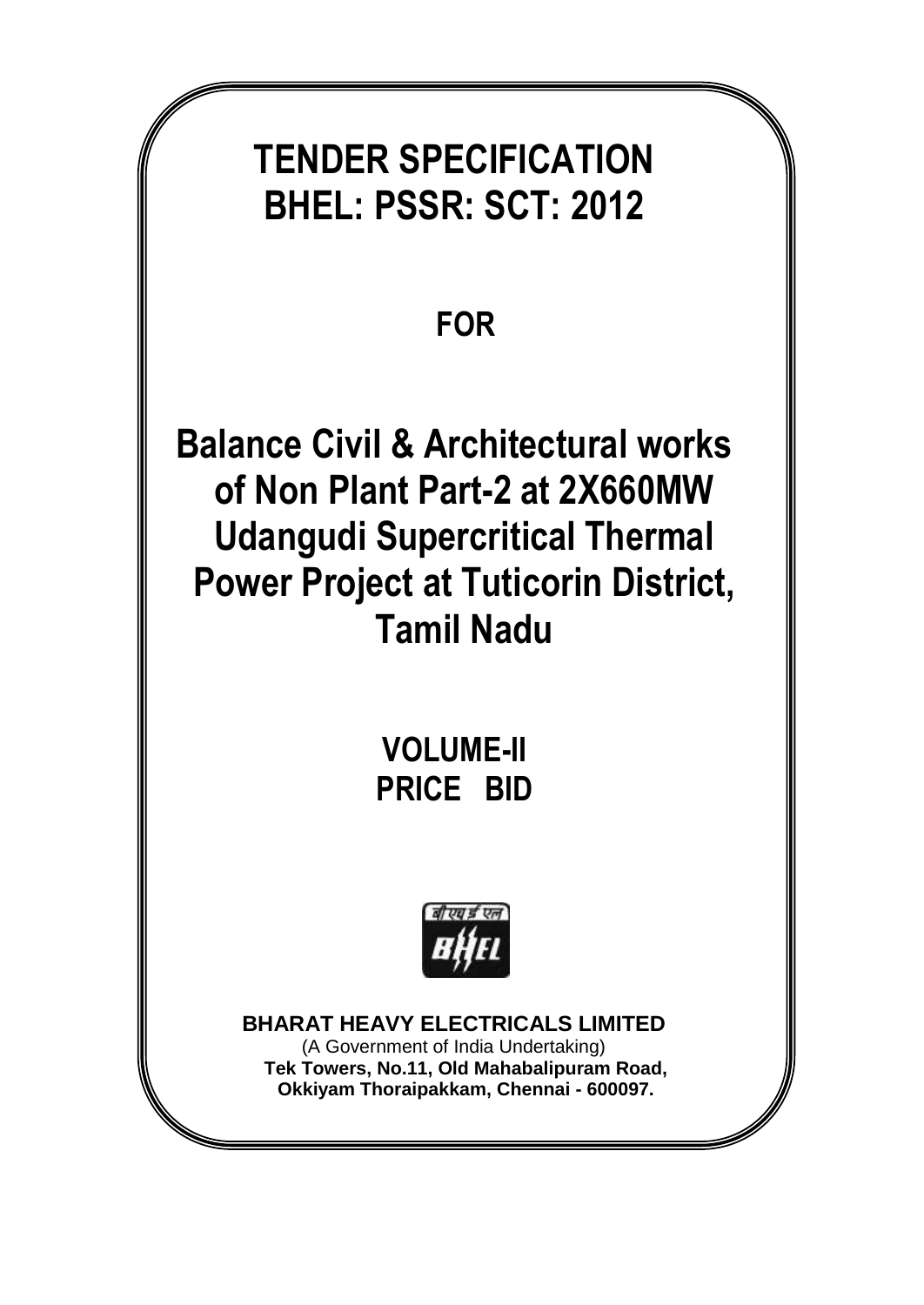### TENDER SPECIFICATION CONSISTS OF

#### **Techno-Commercial Bid**

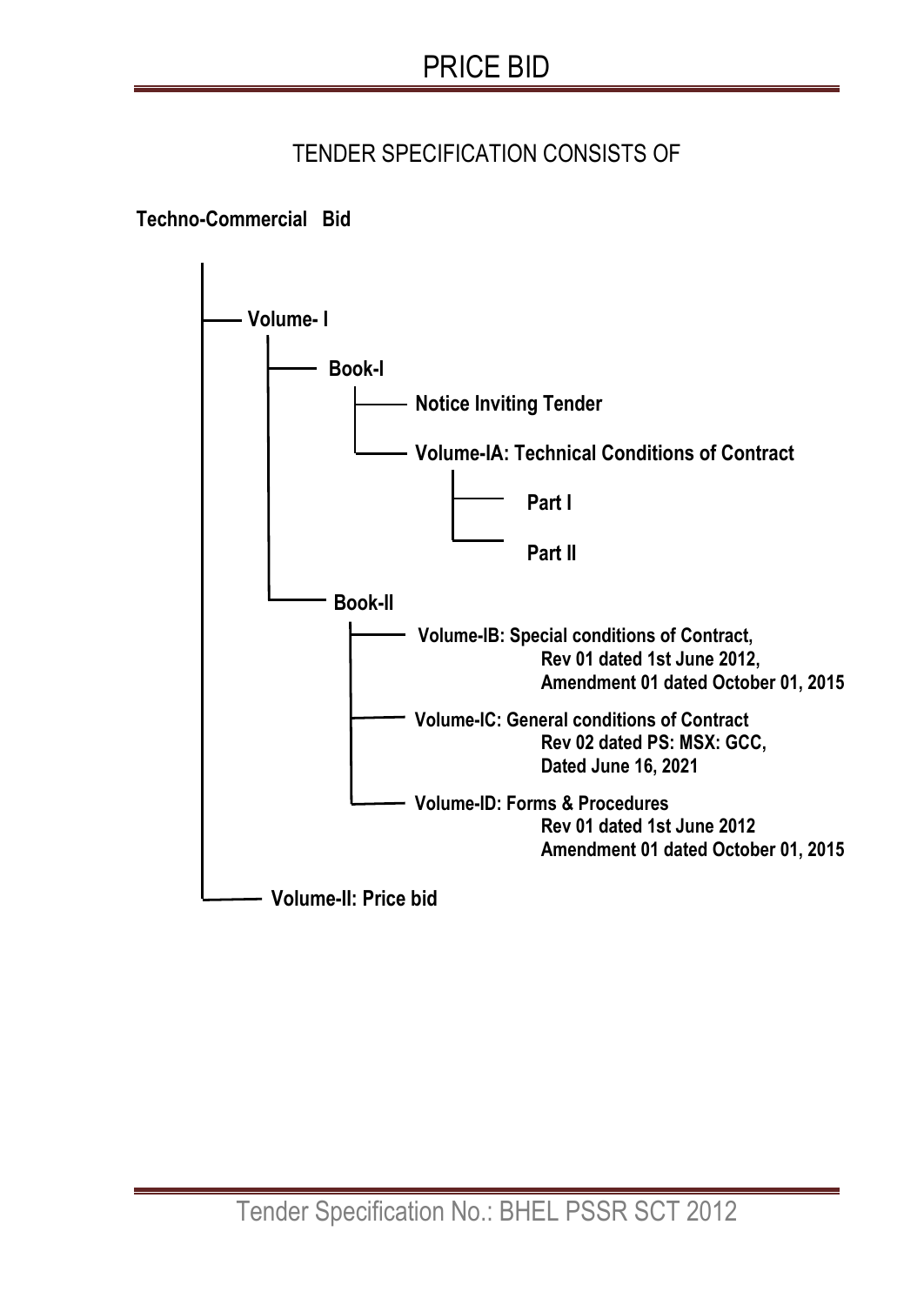## PRICE BID

| <b>CONTENTS</b>                                                           |              |
|---------------------------------------------------------------------------|--------------|
| <b>Description</b>                                                        | No. of pages |
| Part A: Instructions to the Bidders                                       |              |
| Part B: Format for total amount (Enclosed as a separate Excel File in     | (Separate)   |
| BHEL NIC e-Procurement portal for the subject tender)                     | Excel File)  |
| Part C: Bill of quantities with weightage for amount of each items w.r.t. | 68           |
| the total quoted price                                                    |              |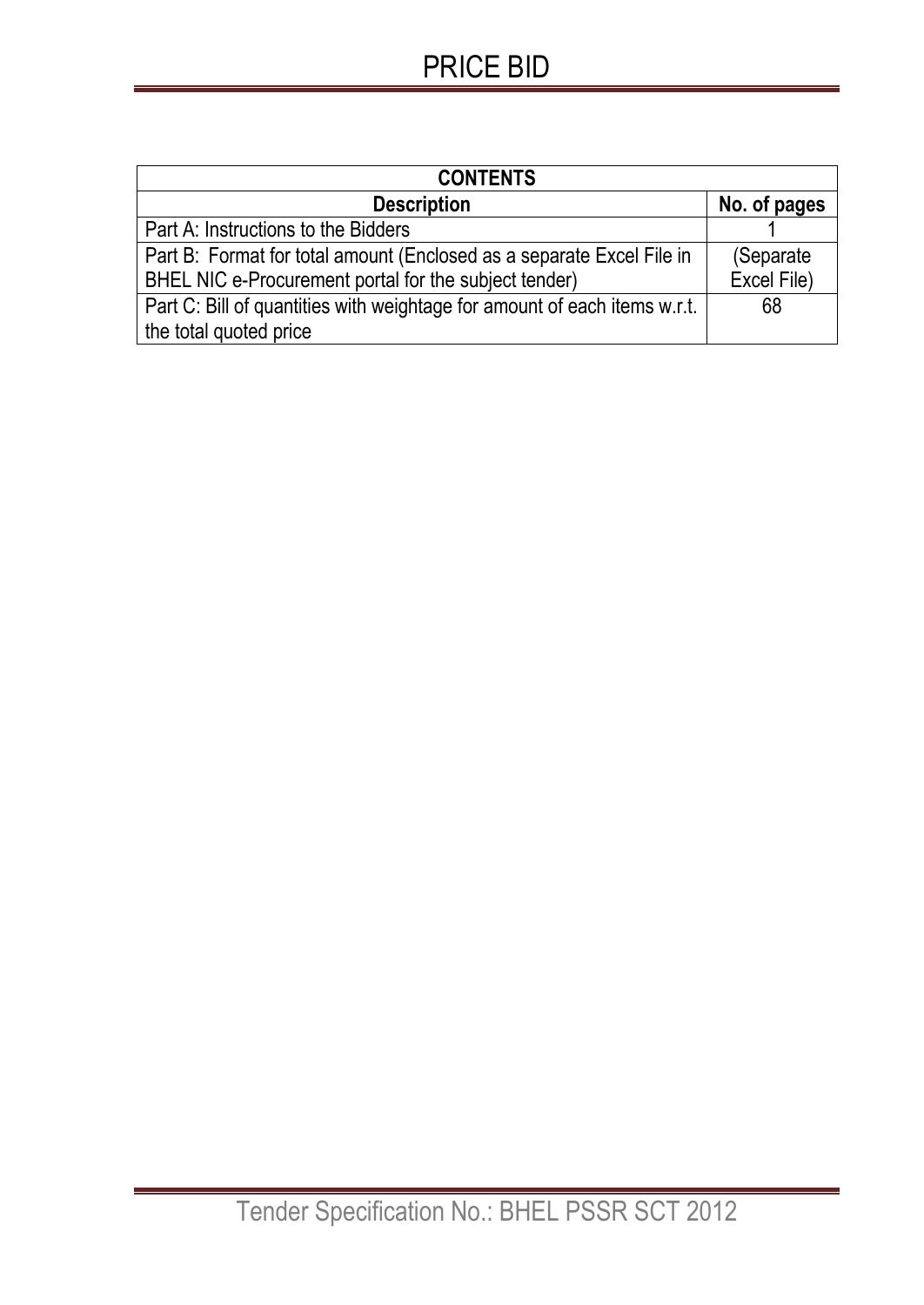## PRICE BID

#### **PART-A-INSTRUCTIONS TO BIDDERS:**

- 1. Bidders shall quote 'Total Amount' in the format enclosed as a separate Excel File in BHEL NIC e-Procurement portal for the subject tender and upload the same under 'Packet details - > Tender covers -> Finance '(Cover Type Description – Price Bid)'' and same shall be taken into account for evaluation and awarding and hence, shall be complete in all respect for the full scope of work defined in specification and in accordance with terms & conditions of the tender. Any other entry elsewhere in the price bid shall be treated as Null and Void. Quoting of rates in any other form/formats will not be entertained
- 2. The above mentioned "Total amount" is for the entire Bill of Quantity (BOQ) given in Part-C of the Price bid.
- 3. BHEL has the pre-fixed the weightages for the amount of individual items of Bill of Quantity with respect to the "Total amount" in Part-C.
- 4. Based on the pre-fixed weightages, the amount for the individual items of the Bill of Quantity shall be arrived at. This amount shall be rounded off to the nearest rupee.
- 5. Based on the quantities of individual item and the amount arrived in SI NO. 4 above, unit rate of individual items shall be derived. This unit rate shall be rounded off to four decimal places.
- 6. Bidder to note that this is an item rate contract. Payment shall be made for the actual quantities of work executed at the unit rate arrived at as per SI NO. 5 above.
- 7. The quantities given in the contract are tentative and may change to any extent (both in plus side and minus side). The derived item rates for individual items shall remain firm irrespective of any variations in the individual quantities. No compensation becomes payable in case the variation of the final executed contract value is within the limit of Minus (-) 30% of awarded contract value.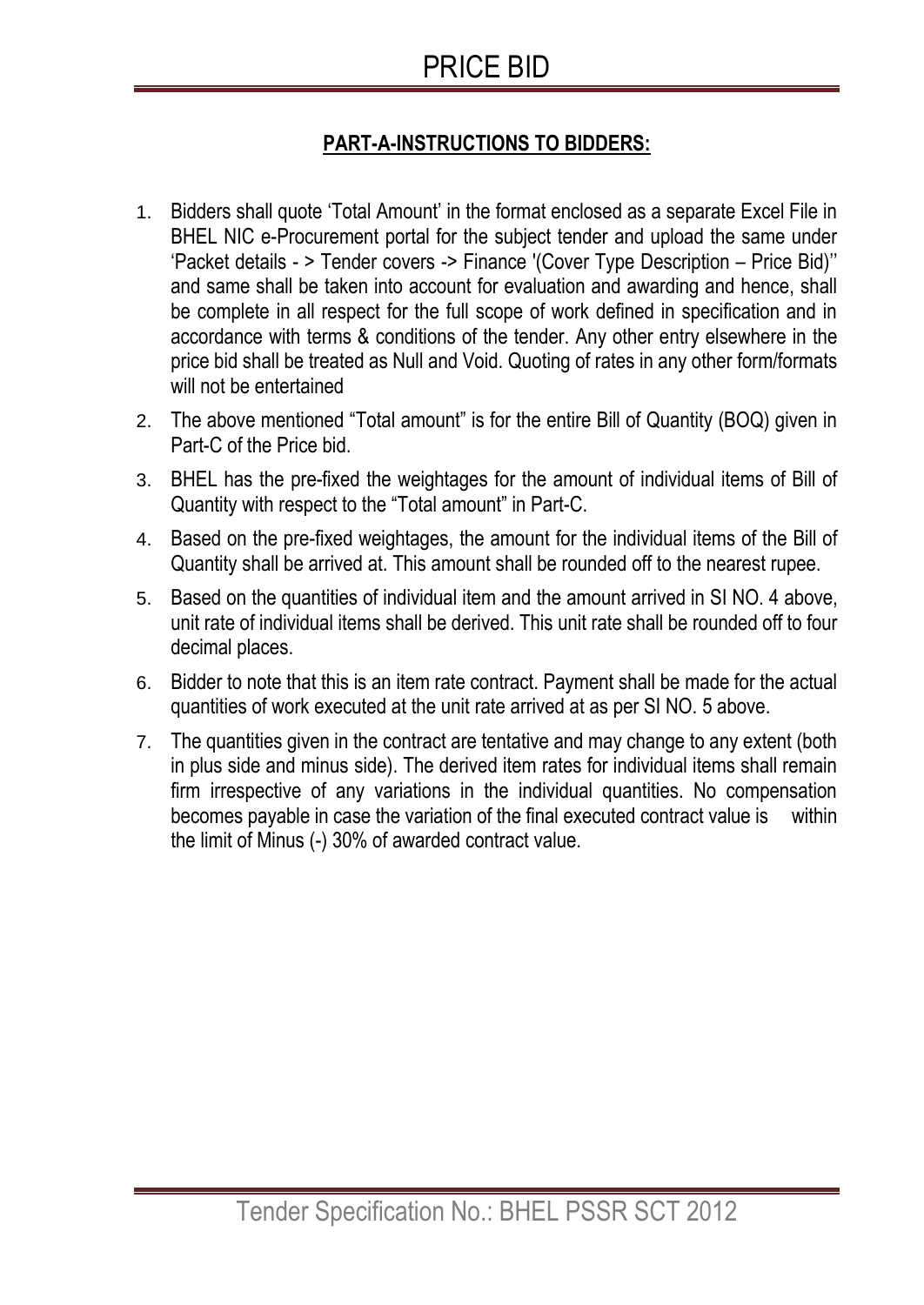|              | <b>Part C: Bill of Quantities</b>                                                                                                                                                                                                                                                                                                                                                                                                                                                                                                                                                                                                                                                                                                |                                      |        |                                                                                                     |
|--------------|----------------------------------------------------------------------------------------------------------------------------------------------------------------------------------------------------------------------------------------------------------------------------------------------------------------------------------------------------------------------------------------------------------------------------------------------------------------------------------------------------------------------------------------------------------------------------------------------------------------------------------------------------------------------------------------------------------------------------------|--------------------------------------|--------|-----------------------------------------------------------------------------------------------------|
|              | Tender Specification BHEL:PSSR:SCT:2012 for Balance Civil and Architectural works of Non-Plant Part-2 at 2x660MW<br><b>Udangudi STPP</b>                                                                                                                                                                                                                                                                                                                                                                                                                                                                                                                                                                                         |                                      |        |                                                                                                     |
|              | at Udangudi Thermal Power Station                                                                                                                                                                                                                                                                                                                                                                                                                                                                                                                                                                                                                                                                                                |                                      |        |                                                                                                     |
| Ref.No.      | <b>Description</b>                                                                                                                                                                                                                                                                                                                                                                                                                                                                                                                                                                                                                                                                                                               | <b>Unit of</b><br><b>Measurement</b> | Qty.   | Weightage for amount of<br>each item (Nearest to the 7<br>decimal points) w.r.t the<br>total amount |
| 100.0        | EARTH WORK: Earth work In excavation, backfilling and disposal including all  --<br>labour, equipments etc complete as per specification, drawing and as directed by<br>engineer- in-charge for the following.                                                                                                                                                                                                                                                                                                                                                                                                                                                                                                                   |                                      |        |                                                                                                     |
| 101.0        | Earth work in excavation in all types of soil including ash which can be excavated  --<br>by any means including setting out, levelling, dewatering (but excluding special type of<br>dewatering viz. well point method), shoring & strutting (wherever required), dressing<br>the sides & bottom, all lifts, ramming/compacting the excavated bottom, stacking,<br>disposal of surplus excavated materials within a lead upto 500m, spreading/levelling of<br>disposed materials etc all complete for following depths below ground level.                                                                                                                                                                                      |                                      |        |                                                                                                     |
| a            | Depth from ground level but not exceeding 2 m                                                                                                                                                                                                                                                                                                                                                                                                                                                                                                                                                                                                                                                                                    | <b>CUM</b>                           | 68,506 | .0109337                                                                                            |
| $\mathbf b$  | Depth exceeding 2 m but not exceeding 4 m                                                                                                                                                                                                                                                                                                                                                                                                                                                                                                                                                                                                                                                                                        | <b>CUM</b>                           | 38,506 | .0077178                                                                                            |
| $\mathbf{C}$ | Depth exceeding 4 m but not exceeding 6 m                                                                                                                                                                                                                                                                                                                                                                                                                                                                                                                                                                                                                                                                                        | <b>CUM</b>                           | 15,237 | .0038175                                                                                            |
| 102.0        | Extra over ST No. 101 for dewatering of ground water by well point method as per $IS CUM$<br>9759.                                                                                                                                                                                                                                                                                                                                                                                                                                                                                                                                                                                                                               |                                      | 41,183 | .004348                                                                                             |
| 103.0        | Earth work in excavation in soft rock (rock without any recovery of exacavated)--<br>materials in the form of hard stone/boulder) including weathered rock which can be<br>excavated by means of crow bar, pick axe, pneumatic rock breaker attachment with<br>excavator machine etc but does not require chiselling or blasting including setting out,<br>levelling, dewatering (wherever required), shoring & strutting (wherever required),<br>dressing the sides $\&$ bottom, all lifts, ramming/compacting the excavated bottom,<br>stacking, disposal of surplus excavated materials within a lead upto 500 m, spreading /<br>levelling of disposed materials etc all complete for following depths below ground<br>level. |                                      |        |                                                                                                     |
| $\mathbf{C}$ | Depth exceeding 4 m but not exceeding 6 m                                                                                                                                                                                                                                                                                                                                                                                                                                                                                                                                                                                                                                                                                        | <b>CUM</b>                           | 8,874  | .0030355                                                                                            |
| d            | Depth exceeding 6 m but not exceeding 8 m                                                                                                                                                                                                                                                                                                                                                                                                                                                                                                                                                                                                                                                                                        | <b>CUM</b>                           | 6,400  | .002627                                                                                             |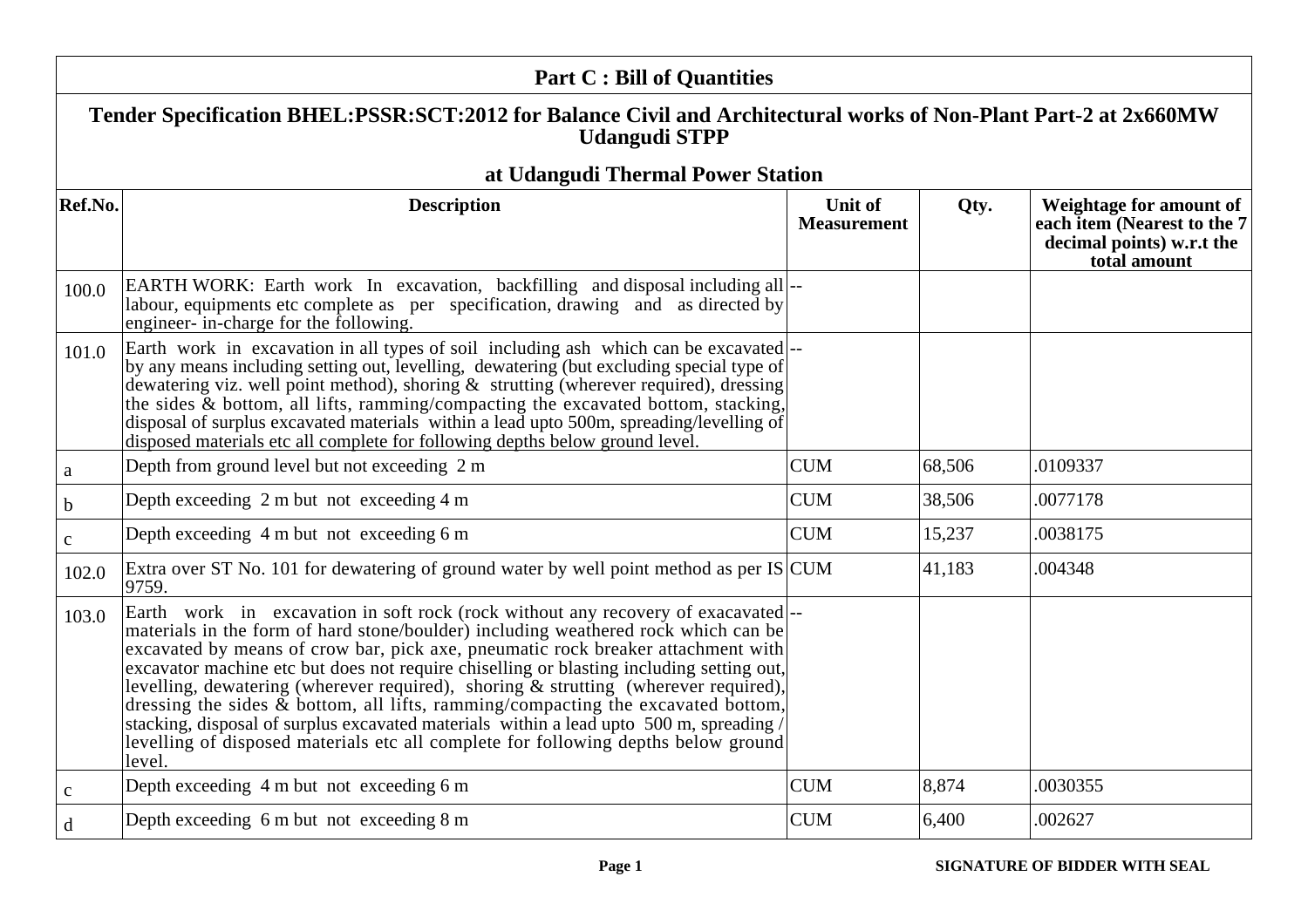|             | <b>Part C: Bill of Quantities</b>                                                                                                                                                                                                                                                                                                                                                                                                                                                                                                                                                                                                                                                                                                                                 |                                      |         |                                                                                                     |
|-------------|-------------------------------------------------------------------------------------------------------------------------------------------------------------------------------------------------------------------------------------------------------------------------------------------------------------------------------------------------------------------------------------------------------------------------------------------------------------------------------------------------------------------------------------------------------------------------------------------------------------------------------------------------------------------------------------------------------------------------------------------------------------------|--------------------------------------|---------|-----------------------------------------------------------------------------------------------------|
|             | Tender Specification BHEL:PSSR:SCT:2012 for Balance Civil and Architectural works of Non-Plant Part-2 at 2x660MW<br><b>Udangudi STPP</b>                                                                                                                                                                                                                                                                                                                                                                                                                                                                                                                                                                                                                          |                                      |         |                                                                                                     |
|             | at Udangudi Thermal Power Station                                                                                                                                                                                                                                                                                                                                                                                                                                                                                                                                                                                                                                                                                                                                 |                                      |         |                                                                                                     |
| Ref.No.     | <b>Description</b>                                                                                                                                                                                                                                                                                                                                                                                                                                                                                                                                                                                                                                                                                                                                                | <b>Unit of</b><br><b>Measurement</b> | Qty.    | Weightage for amount of<br>each item (Nearest to the 7<br>decimal points) w.r.t the<br>total amount |
| ${\bf e}$   | Depth exceeding 8 m but not exceeding 10 m                                                                                                                                                                                                                                                                                                                                                                                                                                                                                                                                                                                                                                                                                                                        | <b>CUM</b>                           | 2,700   | .0012745                                                                                            |
| 107.0       |                                                                                                                                                                                                                                                                                                                                                                                                                                                                                                                                                                                                                                                                                                                                                                   |                                      |         |                                                                                                     |
| Aa          | Each layer compacted so as to achieve at least 98% maximum dry density as per IS-CUM<br>$2720$ (Part-VII)                                                                                                                                                                                                                                                                                                                                                                                                                                                                                                                                                                                                                                                         |                                      | 89,390  | .013935                                                                                             |
| 108.0       | Earthwork in Back filling upto any depth below ground level around foundations,<br>plinths, trenches, drains etc to proper grade and level in layers not exceeding 250 mm<br>thickness using/with selected materials directly from excavation within a lead upto<br>500m and compacted as specified including watering, ramming/compaction by<br>manual/mechanical means, dressing etc all complete.for the following.                                                                                                                                                                                                                                                                                                                                            |                                      |         |                                                                                                     |
| Aa          | Each layer compacted so as to achieve at least 98% maximum dry density as per IS-CUM<br>$(2720)$ (Part-VII)                                                                                                                                                                                                                                                                                                                                                                                                                                                                                                                                                                                                                                                       |                                      | 10,200  | .0006815                                                                                            |
| 109.0       | Extra over ST No. 101 and 103 to 108 for carriage of material/earth for every 500m or --<br>part thereof beyond an initial lead of 500m.                                                                                                                                                                                                                                                                                                                                                                                                                                                                                                                                                                                                                          |                                      |         |                                                                                                     |
| a           | Carriage for stacking/backfilling of serviceable material/earth (TO BE STACKED $\&$ CUM<br>USED FOR GRADING & LEVELING OF THIS PKG FROM NGL TO FGL)                                                                                                                                                                                                                                                                                                                                                                                                                                                                                                                                                                                                               |                                      | 52,400  | .000778                                                                                             |
| $\mathbf b$ | Carriage for disposal of serviceable/unserviceable material/ earth (TO BE STACKED CUM<br>& USED FOR GRADING & LEVELING OF GREEN BELT AREA FROM NGL TO<br>FGL)                                                                                                                                                                                                                                                                                                                                                                                                                                                                                                                                                                                                     |                                      | 28,000  | .0004158                                                                                            |
| A110        | Earth work in backfilling upto any depth below ground level around foundations, CUM<br>plinths, trenches, drains etc to proper grade and level in layers not exceeding 250 mm<br>thickness so as to achieve compaction at least 95% maximum dry density as per IS-<br>2720 (Part-VIII) with approved borrowed soil (borrowed soil to be arranged by the<br>bidder) and compacted as specified including supplying boorowed soil,<br>royalty/seignorage fee (if any), sorting, spreading, breaking clods, watering,<br>ramming/compaction by manual/mechanical means, dressing, finishing to required<br>lines, grades and slopes, tesing, all lead and lifts etc all complete as per specification,<br>drawing and as directed by the engineer for the following: |                                      | 200,700 | .2778214                                                                                            |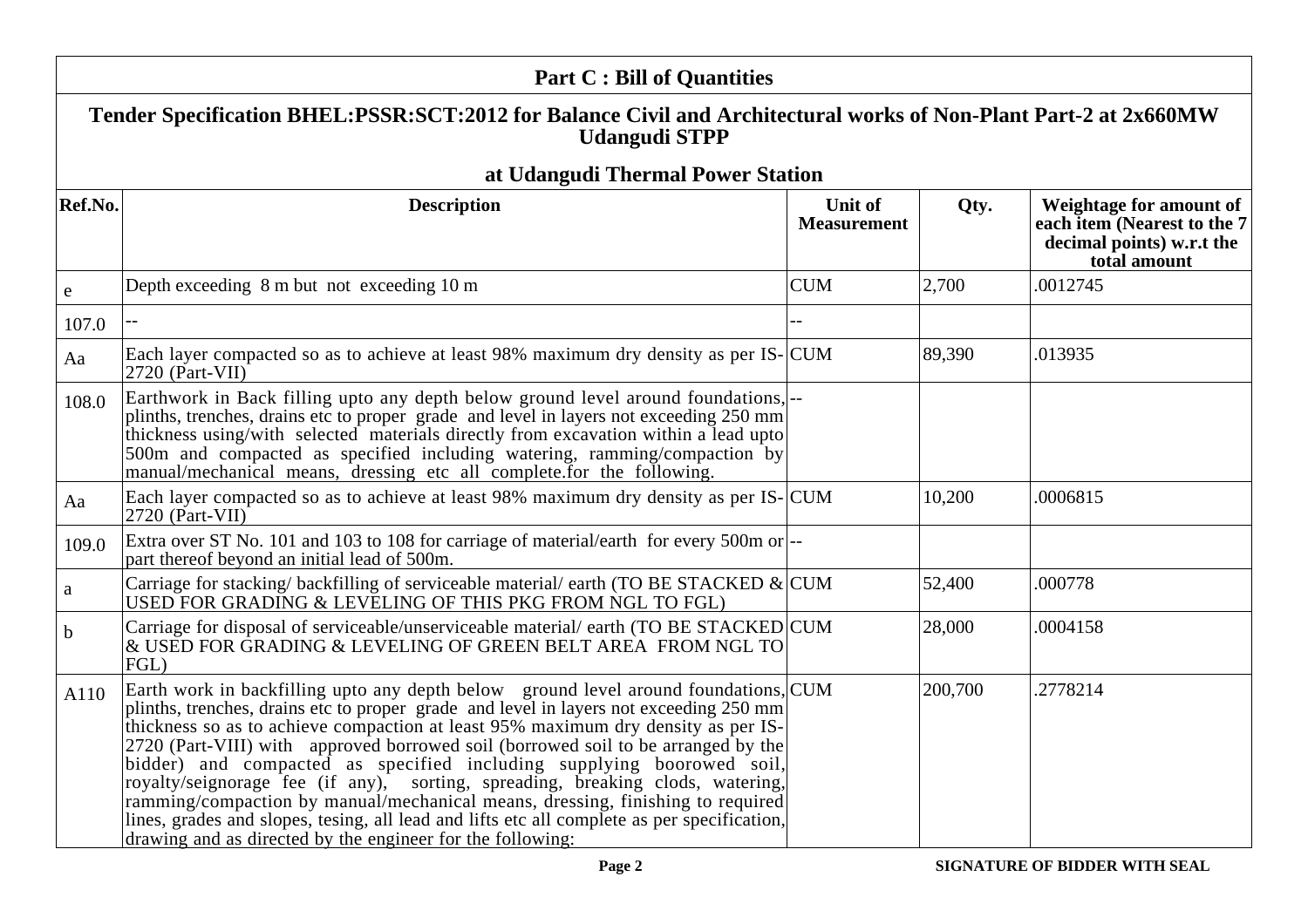|             | <b>Part C: Bill of Quantities</b>                                                                                                                                                                                                                                                                                                                                                                                                                                                                                                                                                                                                                                                                                                                                |                               |         |                                                                                                     |
|-------------|------------------------------------------------------------------------------------------------------------------------------------------------------------------------------------------------------------------------------------------------------------------------------------------------------------------------------------------------------------------------------------------------------------------------------------------------------------------------------------------------------------------------------------------------------------------------------------------------------------------------------------------------------------------------------------------------------------------------------------------------------------------|-------------------------------|---------|-----------------------------------------------------------------------------------------------------|
|             | Tender Specification BHEL:PSSR:SCT:2012 for Balance Civil and Architectural works of Non-Plant Part-2 at 2x660MW<br><b>Udangudi STPP</b>                                                                                                                                                                                                                                                                                                                                                                                                                                                                                                                                                                                                                         |                               |         |                                                                                                     |
|             | at Udangudi Thermal Power Station                                                                                                                                                                                                                                                                                                                                                                                                                                                                                                                                                                                                                                                                                                                                |                               |         |                                                                                                     |
| Ref.No.     | <b>Description</b>                                                                                                                                                                                                                                                                                                                                                                                                                                                                                                                                                                                                                                                                                                                                               | Unit of<br><b>Measurement</b> | Qty.    | Weightage for amount of<br>each item (Nearest to the 7<br>decimal points) w.r.t the<br>total amount |
| <b>B110</b> | Earth work in backfilling upto any depth below ground level around foundations, CUM<br>plinths, trenches, drains etc to proper grade and level in layers not exceeding 250 mm<br>thickness so as to achieve compaction at least 98% maximum dry density as per IS-<br>2720 (Part-VII) with approved borrowed soil (borrowed soil to be arranged by the<br>bidder) and compacted as specified including supplying boorowed soil,<br>royalty/seignorage fee (if any), sorting, spreading, breaking clods, watering,<br>ramming/compaction by manual/mechanical means, dressing, finishing to required<br>lines, grades and slopes, tesing, all lead and lifts etc all complete as per specification,<br>drawing and as directed by the engineer for the following: |                               | 66,900  | .0926071                                                                                            |
| 111.0       | Supplying and filling sand upto any depth under floors, around foundations, plinths etc. CUM<br>in layers not exceeding 250 mm thickness and compacted so as to achieve at least 80%<br>relative density as per IS-2720 (Part-XIV) including spreading, watering,<br>ramming/compaction by manual / mechanical means, dressing, royalty (if any) etc. all<br>complete.                                                                                                                                                                                                                                                                                                                                                                                           |                               | 708     | .0019735                                                                                            |
| 112.0       | Earth work in stripping of top soil upto a minimum depth of 0.20 m below ground level $\text{Sq.m}$<br>so as to exclude all debris, grass, vegetation, bushes, trees having girth upto 300mm<br>including roots and organic materials etc for leveling and grading including dressing to<br>specified levels $\&$ grades and compacting the graded/stripped surface by<br>manual/mechanical means, disposal of stripped materials within a lead upto 1km etc all<br>complete as per specification, drawing and as directed by the engineer-in-charge.                                                                                                                                                                                                            |                               | 140,000 | .0049366                                                                                            |
| 200.0       | Concrete work: Providing and placing concrete work including cost of labour, materials  --<br>and equipment for handling, transportation, batching, mixing, placing, vibrating<br>and curing, (excluding cost of centering, shuttering and reinforcement) with<br>mechanised equipments like batching plant, transit mixer, concrete pump etc. complete<br>as per drawing, specifications and as per direction of engineer in charge for the<br>following. Cement Shall be supplied by BHEL as a free issue.                                                                                                                                                                                                                                                     |                               |         |                                                                                                     |
| 201.0       | Concrete of grade M7.5 (1 part cement, 4 part sand, 8 parts of 40 mm graded aggregate CUM<br>by volume) as mass filling course, lean concrete, levelling course, mud mat under and<br>around foundations/floors, at any depth below finished floor level etc.                                                                                                                                                                                                                                                                                                                                                                                                                                                                                                    |                               | 993     | .0045998                                                                                            |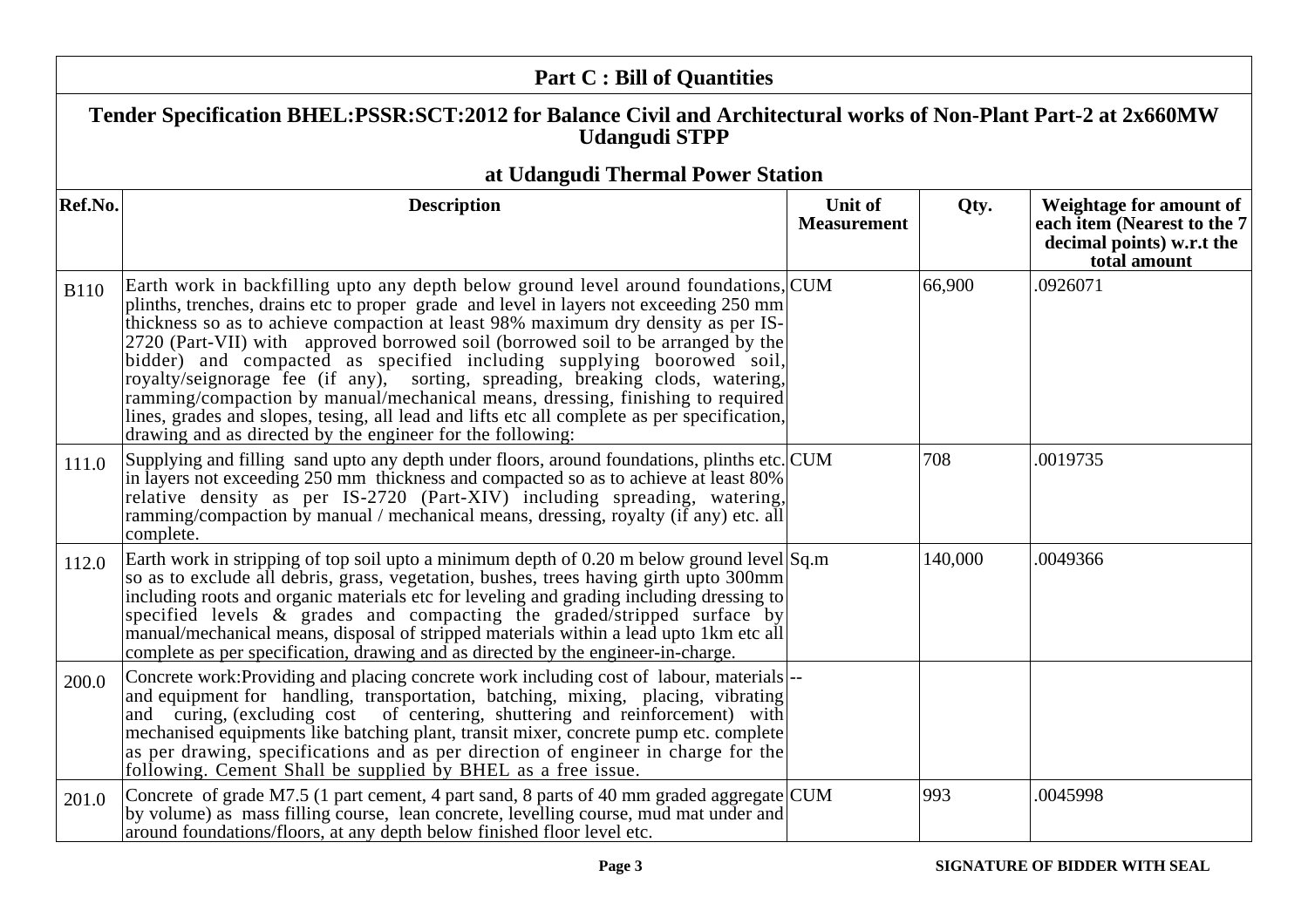| <b>Part C: Bill of Quantities</b> |                                                                                                                                                                                                                                                                                                                                                                                                                                                                                                                                                                |                               |              |                                                                                                     |
|-----------------------------------|----------------------------------------------------------------------------------------------------------------------------------------------------------------------------------------------------------------------------------------------------------------------------------------------------------------------------------------------------------------------------------------------------------------------------------------------------------------------------------------------------------------------------------------------------------------|-------------------------------|--------------|-----------------------------------------------------------------------------------------------------|
|                                   | Tender Specification BHEL:PSSR:SCT:2012 for Balance Civil and Architectural works of Non-Plant Part-2 at 2x660MW<br><b>Udangudi STPP</b>                                                                                                                                                                                                                                                                                                                                                                                                                       |                               |              |                                                                                                     |
|                                   | at Udangudi Thermal Power Station                                                                                                                                                                                                                                                                                                                                                                                                                                                                                                                              |                               |              |                                                                                                     |
| Ref.No.                           | <b>Description</b>                                                                                                                                                                                                                                                                                                                                                                                                                                                                                                                                             | Unit of<br><b>Measurement</b> | Qty.         | Weightage for amount of<br>each item (Nearest to the 7<br>decimal points) w.r.t the<br>total amount |
| 202.0                             | Concrete of grade M10 (1 part cement, 3 part sand, 6 parts of 40 mm graded aggregate $\text{CUM}$<br>by volume) as lean concrete, levelling course, mud mat under and around<br>foundations/floors at any depth below finished floor level etc                                                                                                                                                                                                                                                                                                                 |                               | $ 10\rangle$ | .0000463                                                                                            |
| 203.0                             | Concrete of grade M15 (1 part cement, 2 part sand, 4 parts of 40 mm graded aggregate CUM<br>by volume) as lean concrete, levelling course, mud mat under and around<br>foundations/floors at any depth below finished floor level etc                                                                                                                                                                                                                                                                                                                          |                               | 994          | .0046044                                                                                            |
| 204.0                             | Concrete under floors, paving, plinth protection, pipe encasing etc complete with 20 <sup>---</sup><br>mm nominal size graded aggregate at any depth below finished floor level for the<br>following grades.                                                                                                                                                                                                                                                                                                                                                   |                               |              |                                                                                                     |
| $\mathbf b$                       | M <sub>20</sub> Grade                                                                                                                                                                                                                                                                                                                                                                                                                                                                                                                                          | <b>CUM</b>                    | 1,800        | .0081578                                                                                            |
| 205.0                             | Providing and laying Design Mix cement concrete conforming to IS:456 & IS 10262-<br>2009 for reinforced concrete works with coarse sand and graded hard stone aggregate<br>of 20mm nominal size in foundations/substructure, grade slab, paving, drains, under<br>floors etc at all level below finished floor level, any shape, position or thickness etc<br>complete including use of plasticizer/superplasticizer conforming to IS:9103 (latest) to<br>achieve required slump in concrete all complete as per specification & drawing for the<br>following. |                               |              |                                                                                                     |
| a                                 | M 25 Grade                                                                                                                                                                                                                                                                                                                                                                                                                                                                                                                                                     | <b>CUM</b>                    | 6,500        | .0335834                                                                                            |
| b                                 | M 30 Grade                                                                                                                                                                                                                                                                                                                                                                                                                                                                                                                                                     | <b>CUM</b>                    | 11,299       | .0588605                                                                                            |
| 206.0                             | Providing and laying Design Mix cement concrete of grade conforming to IS:456 & IS $\left -\right $<br>10262-2009 for reinforced concrete works with coarse sand and graded hard stone<br>aggregate of 20mm nominal size in superstructure at all level above finished floor level,<br>any shape, position or thickness etc complete including use of plasticizer/<br>superplasticizer conforming to IS:9103 (latest) to achieve required slump in concrete all<br>complete as per specification & drawing for the following.                                  |                               |              |                                                                                                     |
| $\mathbf b$                       | M 30 Grade                                                                                                                                                                                                                                                                                                                                                                                                                                                                                                                                                     | <b>CUM</b>                    | 3,126        | .0161975                                                                                            |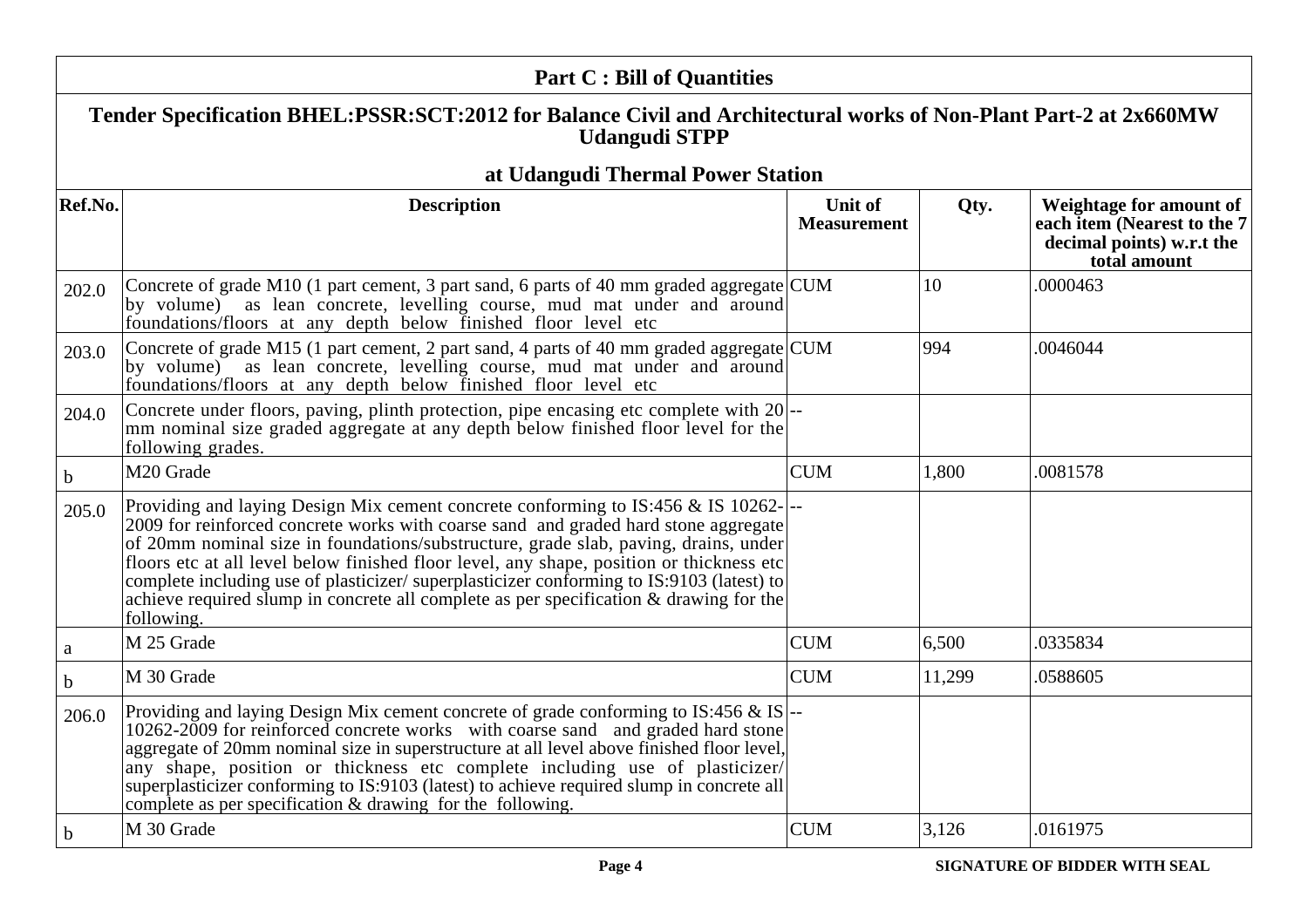|              | <b>Part C: Bill of Quantities</b>                                                                                                                                                                                                                                                                                                                                                                                                                                                                                                                                                                                            |                               |      |                                                                                                     |
|--------------|------------------------------------------------------------------------------------------------------------------------------------------------------------------------------------------------------------------------------------------------------------------------------------------------------------------------------------------------------------------------------------------------------------------------------------------------------------------------------------------------------------------------------------------------------------------------------------------------------------------------------|-------------------------------|------|-----------------------------------------------------------------------------------------------------|
|              | Tender Specification BHEL:PSSR:SCT:2012 for Balance Civil and Architectural works of Non-Plant Part-2 at 2x660MW<br><b>Udangudi STPP</b>                                                                                                                                                                                                                                                                                                                                                                                                                                                                                     |                               |      |                                                                                                     |
|              | at Udangudi Thermal Power Station                                                                                                                                                                                                                                                                                                                                                                                                                                                                                                                                                                                            |                               |      |                                                                                                     |
| Ref.No.      | <b>Description</b>                                                                                                                                                                                                                                                                                                                                                                                                                                                                                                                                                                                                           | Unit of<br><b>Measurement</b> | Qty. | Weightage for amount of<br>each item (Nearest to the 7<br>decimal points) w.r.t the<br>total amount |
| A207         | Providing and laying Design Mix cement concrete confirming to IS:456 & IS 10262-<br>2009 for reinforced concrete works of grade mentioned below in machine foundations<br>for TG, Gas Turbine, ID/FD/PA fans, BFP, Coal mills at all elevations below/above<br>finished floor level except TG deck and top decks but including TG foundation<br>Columns with addition of suitable plasticizer conforming to IS 9103(latest) to achieve a<br>slump more than 125mm in concrete as per manufacturer's recommendation with 20<br>mm nominal size graded aggregate in concrete all complete as per specification $\&$<br>drawing |                               |      |                                                                                                     |
| a            | M 30 Grade                                                                                                                                                                                                                                                                                                                                                                                                                                                                                                                                                                                                                   | <b>CUM</b>                    | 450  | .0025054                                                                                            |
| $\mathbf b$  | M 35 Grade                                                                                                                                                                                                                                                                                                                                                                                                                                                                                                                                                                                                                   | <b>CUM</b>                    | 450  | .0025054                                                                                            |
| 210.0        | Extra over ST Nos. 205 to 208 for conducting UPV test for concrete at all levels CUM<br>including all equipments, making necessary arrangements, staging, submission of report<br>etc. all complete as directed by engineer in charge and as per specification.                                                                                                                                                                                                                                                                                                                                                              |                               | 200  | .0001307                                                                                            |
| 211.0        | Providing and encasing of structural steel member with concrete using nominial-<br>aggregate size of 12.5mm down. Encased member shall be wrapped with welded wire<br>mesh/chicken wire mesh with proper lap etc. complete as per specification for the<br>following grades. (cost to include welded wire mesh, chicken wire mesh also).                                                                                                                                                                                                                                                                                     |                               |      |                                                                                                     |
| $\mathbf{a}$ | M 20                                                                                                                                                                                                                                                                                                                                                                                                                                                                                                                                                                                                                         | <b>CUM</b>                    | 550  | .0025477                                                                                            |
| A211         | Providing and encasing of structural steel member with concrete using nominial--<br>aggregate size of 12.5mm down. Encased member shall be wrapped with welded wire<br>mesh/chicken wire mesh with proper lap etc. all complete as per specification for the<br>following grades.                                                                                                                                                                                                                                                                                                                                            |                               |      |                                                                                                     |
| a            | M 20                                                                                                                                                                                                                                                                                                                                                                                                                                                                                                                                                                                                                         | <b>CUM</b>                    | 10   | .0000464                                                                                            |
| 212.0        | Screed concrete conforming to IS 456 with coarse sand and graded hard stone  --<br>aggregate 12.5mm/6 mm nominal size on the roof at all level or thickness, drains etc<br>complete as per following.                                                                                                                                                                                                                                                                                                                                                                                                                        |                               |      |                                                                                                     |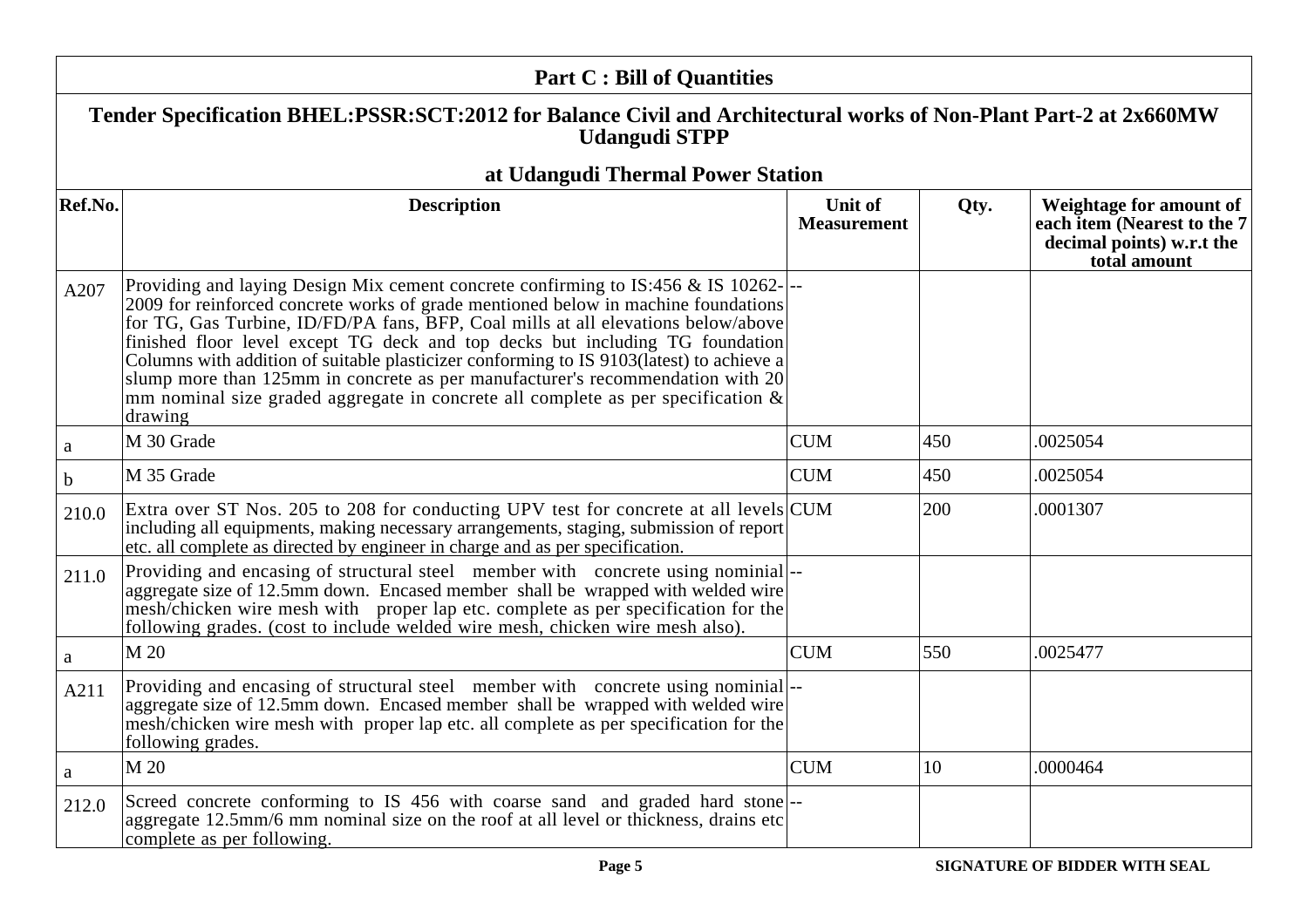|             | <b>Part C: Bill of Quantities</b>                                                                                                                                                                                                                                                                                                                                                                                                                                                                                                                                                                                                                                                                                                                                                                                                                                   |                               |      |                                                                                                     |
|-------------|---------------------------------------------------------------------------------------------------------------------------------------------------------------------------------------------------------------------------------------------------------------------------------------------------------------------------------------------------------------------------------------------------------------------------------------------------------------------------------------------------------------------------------------------------------------------------------------------------------------------------------------------------------------------------------------------------------------------------------------------------------------------------------------------------------------------------------------------------------------------|-------------------------------|------|-----------------------------------------------------------------------------------------------------|
|             | Tender Specification BHEL:PSSR:SCT:2012 for Balance Civil and Architectural works of Non-Plant Part-2 at 2x660MW<br><b>Udangudi STPP</b>                                                                                                                                                                                                                                                                                                                                                                                                                                                                                                                                                                                                                                                                                                                            |                               |      |                                                                                                     |
|             | at Udangudi Thermal Power Station                                                                                                                                                                                                                                                                                                                                                                                                                                                                                                                                                                                                                                                                                                                                                                                                                                   |                               |      |                                                                                                     |
| Ref.No.     | <b>Description</b>                                                                                                                                                                                                                                                                                                                                                                                                                                                                                                                                                                                                                                                                                                                                                                                                                                                  | Unit of<br><b>Measurement</b> | Qty. | Weightage for amount of<br>each item (Nearest to the 7<br>decimal points) w.r.t the<br>total amount |
| $\rm{a}$    | 1:2:4                                                                                                                                                                                                                                                                                                                                                                                                                                                                                                                                                                                                                                                                                                                                                                                                                                                               | <b>CUM</b>                    | 156  | .0007226                                                                                            |
| 213.0       | Providing and laying Design Mix cement concrete as per IS:456 & IS 10262-2009 for --<br>reinforced concrete works using graded aggregate for Concrete in precast works like<br>roof slabs/trench covers, fins, lintels, chajas, beams, columns, wall panels, facias etc.at<br>all levels in all kinds of work including formwork/moulds, curing, rendering the top<br>exposed surface with cement sand mortar (1:3), handling, storing, transpoting, all leads,<br>erection without damage, setting in position with cement sand mortar $(1:3)$ , filling the<br>gaps between adjacent preacast units with M30 grade concrete or cement sand mortar<br>$(1:3)$ and including making of holes for bolts for fixing, welding etc.complete with<br>graded aggregate $(20/12.5/\overline{10} \text{ mm})$ and as per specification and drawing for following<br>grades. |                               |      |                                                                                                     |
| a           | M25                                                                                                                                                                                                                                                                                                                                                                                                                                                                                                                                                                                                                                                                                                                                                                                                                                                                 | <b>CUM</b>                    | 390  | .0034763                                                                                            |
| $\mathbf b$ | M30                                                                                                                                                                                                                                                                                                                                                                                                                                                                                                                                                                                                                                                                                                                                                                                                                                                                 | <b>CUM</b>                    | 360  | .0032236                                                                                            |
| 214.0       | Providing and laying Design Mix cement concrete as per IS:456, IS 3370 & IS 10262-<br>2009 for reinforced concrete works using graded aggregate for Concrete in water<br>retaining/conveying structures including addition of suitable plastisizer cum<br>waterproofing cement additives confirming to IS 9103 latest to achieve a slump more<br>than 125 mm in concrete as per manufacturers recommendation and conforming to<br>limits of permeability as per IS 2545 and specification with 20 mm nominal size graded<br>aggregate for following grades. Watertightness is to be ensured including structural<br>grouting if required.                                                                                                                                                                                                                           |                               |      |                                                                                                     |
| $\mathbf b$ | M30                                                                                                                                                                                                                                                                                                                                                                                                                                                                                                                                                                                                                                                                                                                                                                                                                                                                 | <b>CUM</b>                    | 25   | .0001839                                                                                            |
| 215.0       | Dismantling concrete work for all types of structures at all levels including stacking of  --<br>servicable material to a lead of 500 m and disposal of unservicable material upto a lead<br>of 2 km, cutting of reinforcement, labour, equipment, safety precautions etc all<br>complete as per drawings, specification and instructions of engineer in charge.                                                                                                                                                                                                                                                                                                                                                                                                                                                                                                    |                               |      |                                                                                                     |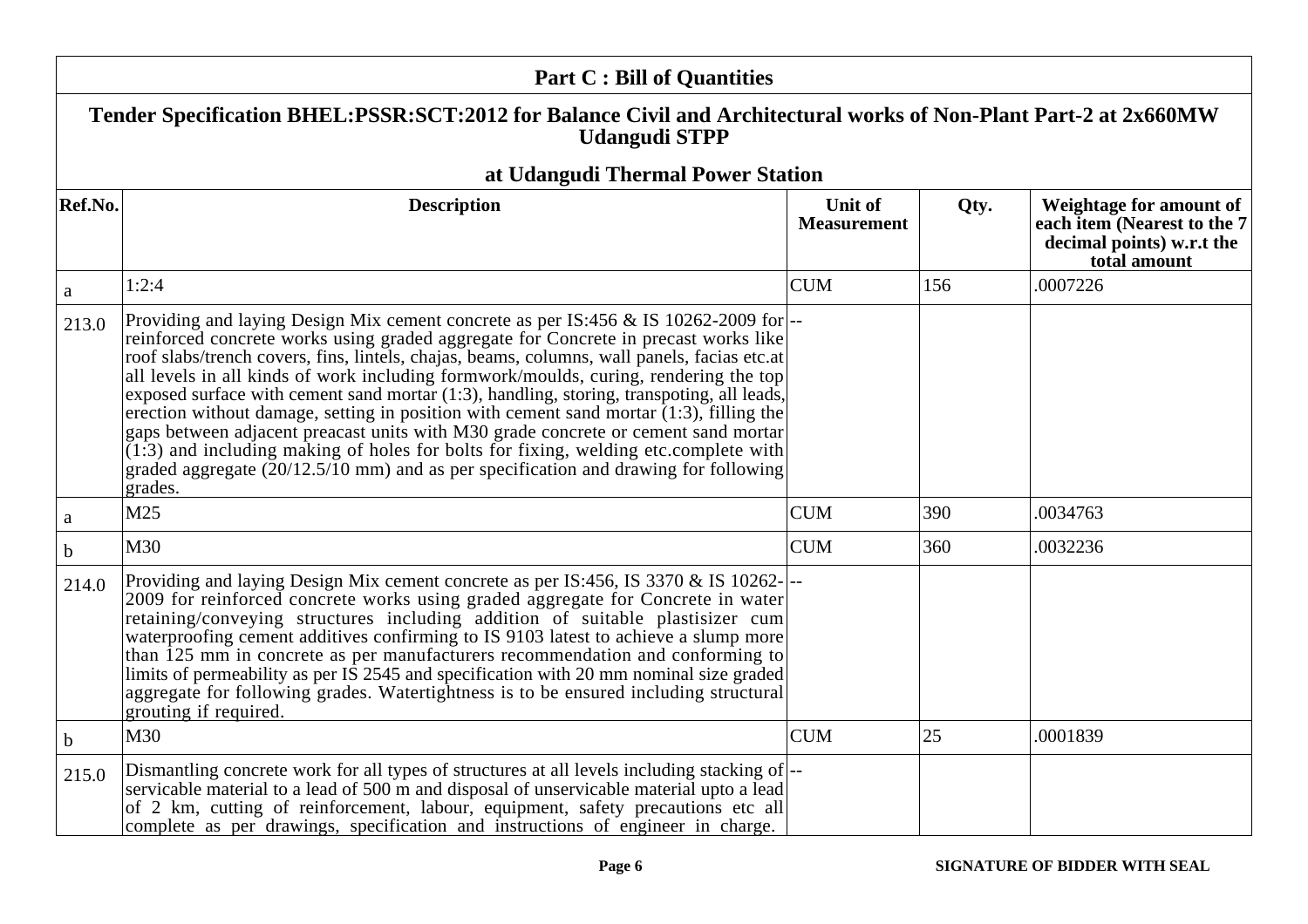| <b>Part C: Bill of Quantities</b> |                                                                                                                                                                                                                                                                                                                                                                                                                                                                                                                                                                                                                                             |                                      |                |                                                                                                     |
|-----------------------------------|---------------------------------------------------------------------------------------------------------------------------------------------------------------------------------------------------------------------------------------------------------------------------------------------------------------------------------------------------------------------------------------------------------------------------------------------------------------------------------------------------------------------------------------------------------------------------------------------------------------------------------------------|--------------------------------------|----------------|-----------------------------------------------------------------------------------------------------|
|                                   | Tender Specification BHEL:PSSR:SCT:2012 for Balance Civil and Architectural works of Non-Plant Part-2 at 2x660MW<br><b>Udangudi STPP</b>                                                                                                                                                                                                                                                                                                                                                                                                                                                                                                    |                                      |                |                                                                                                     |
|                                   | at Udangudi Thermal Power Station                                                                                                                                                                                                                                                                                                                                                                                                                                                                                                                                                                                                           |                                      |                |                                                                                                     |
| Ref.No.                           | <b>Description</b>                                                                                                                                                                                                                                                                                                                                                                                                                                                                                                                                                                                                                          | <b>Unit of</b><br><b>Measurement</b> | Qty.           | Weightage for amount of<br>each item (Nearest to the 7<br>decimal points) w.r.t the<br>total amount |
| $\mathbf{a}$                      | Plain cement concrete of all grades                                                                                                                                                                                                                                                                                                                                                                                                                                                                                                                                                                                                         | <b>CUM</b>                           | 2              | .0000027                                                                                            |
| $\mathbf b$                       | Reinforced cement concrete of all grades                                                                                                                                                                                                                                                                                                                                                                                                                                                                                                                                                                                                    | <b>CUM</b>                           | $\overline{2}$ | .0000038                                                                                            |
| 216.0                             | Chipping of concrete in reinforced concrete work, cutting pockets, making openings at CUDM<br>all levels and according to shapes, disposal of waste materials upto a lead of 2 km as<br>directed by engineer including equipment, safety precautions, making good the broken<br>surface etc all complete as per specification, drawing, instructions of engineer in charge<br>but excluding cutting of reinforcement                                                                                                                                                                                                                        |                                      |                | .0000001                                                                                            |
| 217.0                             | Extra over and above St No 216 for cutting of reinforcement, all sizes and SQCM<br>types including labour, equipment, return of cut reinforcement to store etc all complete<br>as per specification, drawings and instructions of engineer in charge. Measurement shall<br>be on the cross sectional area of reinforcement cut.                                                                                                                                                                                                                                                                                                             |                                      |                |                                                                                                     |
| 218.0                             | Cutting Reinforced concrete with mechanised tools like Core drilling machine etc. for CUDM<br>cutting pockets, holes, cores in slab, beam, column or foundation as per direction of<br>engineer in charge.                                                                                                                                                                                                                                                                                                                                                                                                                                  |                                      | $\mathbf{1}$   | .0000003                                                                                            |
| 220.0                             | Providing & laying Plum cement concrete 1:3:6 with 75% graded metal of maximum $\text{CUM}$<br>size 40 mm and $25\%$ plums of maximum size 150 mm.                                                                                                                                                                                                                                                                                                                                                                                                                                                                                          |                                      | 300            | .0013735                                                                                            |
| 222.0                             | Cutting of groove of 10mm X 40mm size with groove cutting machine in concrete RM<br>paving all complete.                                                                                                                                                                                                                                                                                                                                                                                                                                                                                                                                    |                                      | $ 25\rangle$   | .0000038                                                                                            |
| 223.0                             | Cutting of existing concrete/ RCC slab (total thickness upto 250mm including floor SQM<br>finsih & deck sheet if any) inside control room/ pump house or anywhere inside<br>boundary using power tools of (DD2E of HILTI/ BOSCH make or equivalent) with<br>low noise and dust including cutting reinforcements, removing the rubbish within a lead<br>of 1 km, including making good the broken edges/ surface with cement mortar,<br>painting, finishing to match with existing finishing, scaffolding/supporting at all level,<br>all complete and as directed by Engineer (measurements shall be taken as per cutting<br>surface area). |                                      | $\overline{2}$ | .0000073                                                                                            |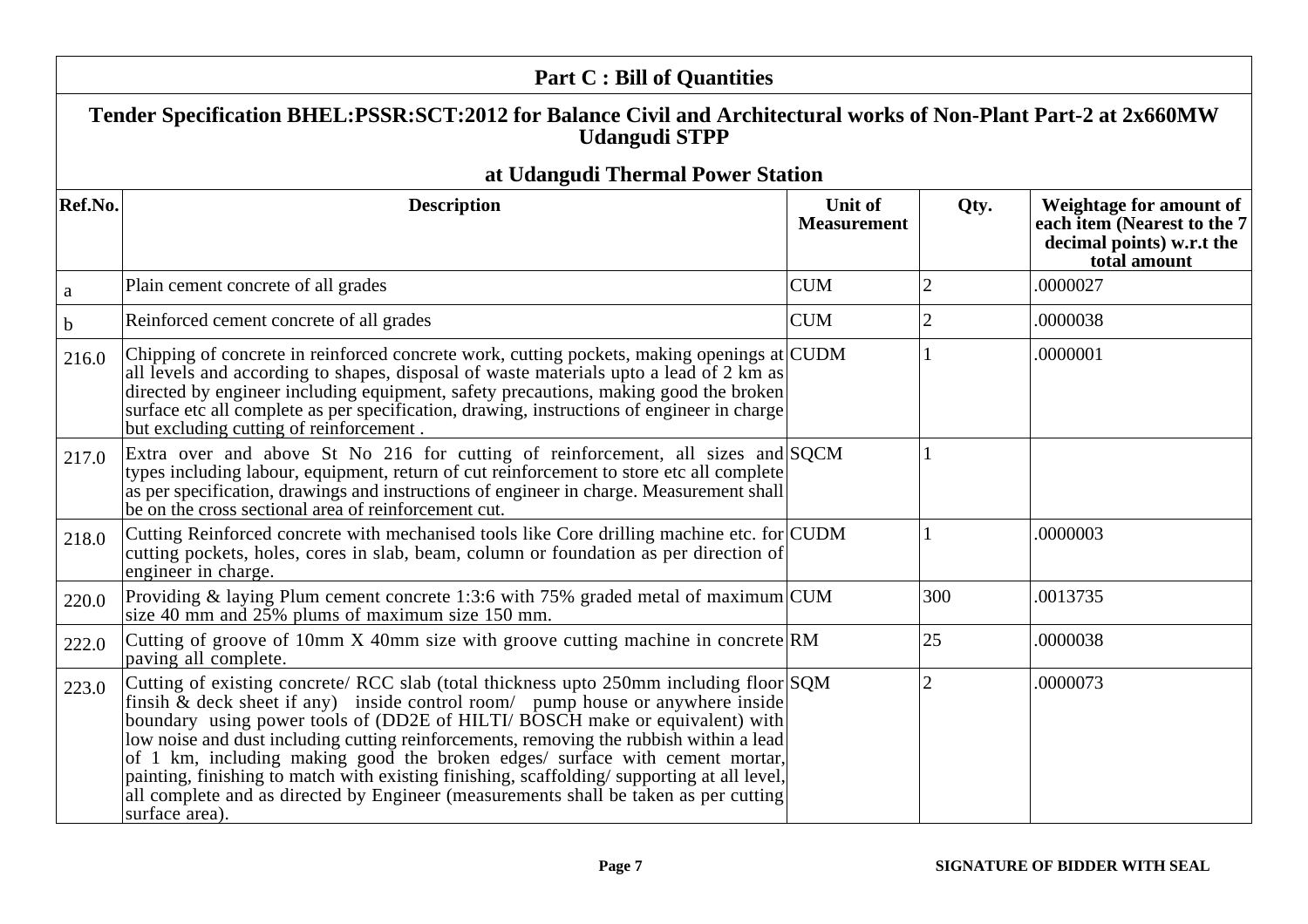|              | <b>Part C: Bill of Quantities</b>                                                                                                                                                                                                                                                                                                                                                                   |                               |        |                                                                                                     |
|--------------|-----------------------------------------------------------------------------------------------------------------------------------------------------------------------------------------------------------------------------------------------------------------------------------------------------------------------------------------------------------------------------------------------------|-------------------------------|--------|-----------------------------------------------------------------------------------------------------|
|              | Tender Specification BHEL:PSSR:SCT:2012 for Balance Civil and Architectural works of Non-Plant Part-2 at 2x660MW<br><b>Udangudi STPP</b>                                                                                                                                                                                                                                                            |                               |        |                                                                                                     |
|              | at Udangudi Thermal Power Station                                                                                                                                                                                                                                                                                                                                                                   |                               |        |                                                                                                     |
| Ref.No.      | <b>Description</b>                                                                                                                                                                                                                                                                                                                                                                                  | Unit of<br><b>Measurement</b> | Qty.   | Weightage for amount of<br>each item (Nearest to the 7<br>decimal points) w.r.t the<br>total amount |
| 300.0        | FORMWORK: Providing, fixing and removing formwork at all elevations for all-<br>structures, as per specifications and including all labour, material, scaffoldings and<br>centereing etc. complete as per drawing, specifications and as per direction of engineer<br>in charge for the following.                                                                                                  |                               |        |                                                                                                     |
| 301.0        | Fairface form work with good quality water proof ply wood of minimum 12mm SQM<br>thickness and smooth surface below finished ground floor level for foundations,<br>footings, base of columns, walls, columns, pilasters, beams, mass concrete,<br>trenches etc.including chamfering of edges as per drawing, specification and<br>instruction of engineer in charge                                |                               | 63,839 | .0554464                                                                                            |
| 302.0        | Fairface form work with good quality water proof ply wood of minimum 12mm SQM<br>thickness and smooth surface above finished ground floor level for columns, beams,<br>suspended floors, roofs, lintels, cantilevers, staircases, landings, balconies, etc.<br>including chamfering of edges as per drawing for all heights as per specification,<br>drawing and instruction of engineer in charge. |                               | 20,000 | .0209339                                                                                            |
| 304.0        | Providing, fixing and removing formwork in block-outs/pockets and openings (below<br>0.1 sqm plan area) at all elevations including cutting, formation of all shapes and all<br>other operations required for making the required shape and size all complete as per<br>specification, drawing and instruction of engineer in charge.                                                               |                               |        |                                                                                                     |
| $\mathbf{a}$ | Upto 150 mm depth                                                                                                                                                                                                                                                                                                                                                                                   | Each                          | 10     | .0000038                                                                                            |
| $\mathbf b$  | Pockets of depths more than 150mm and upto 300 mm depth                                                                                                                                                                                                                                                                                                                                             | Each                          | 35     | .0000229                                                                                            |
| $\mathbf c$  | Pockets of depths more than 300mm and upto 600 mm depth                                                                                                                                                                                                                                                                                                                                             | Each                          | 10     | .000012                                                                                             |
| $\mathbf d$  | Pockets of depths more than 600mm and upto 1000 mm depth                                                                                                                                                                                                                                                                                                                                            | Each                          | 10     | .000019                                                                                             |
| A306         | Fairface plywood with filmface/laminated formwork above finished ground floor level SQM<br>for columns, beams, suspended floors, roofs, lintels, cantilevers, staircases, landings,<br>balconies, domes, arches, circular overhead tanks etc. for all heights where ever<br>specifically mentioned in the drawing.                                                                                  |                               | 73     | .0000918                                                                                            |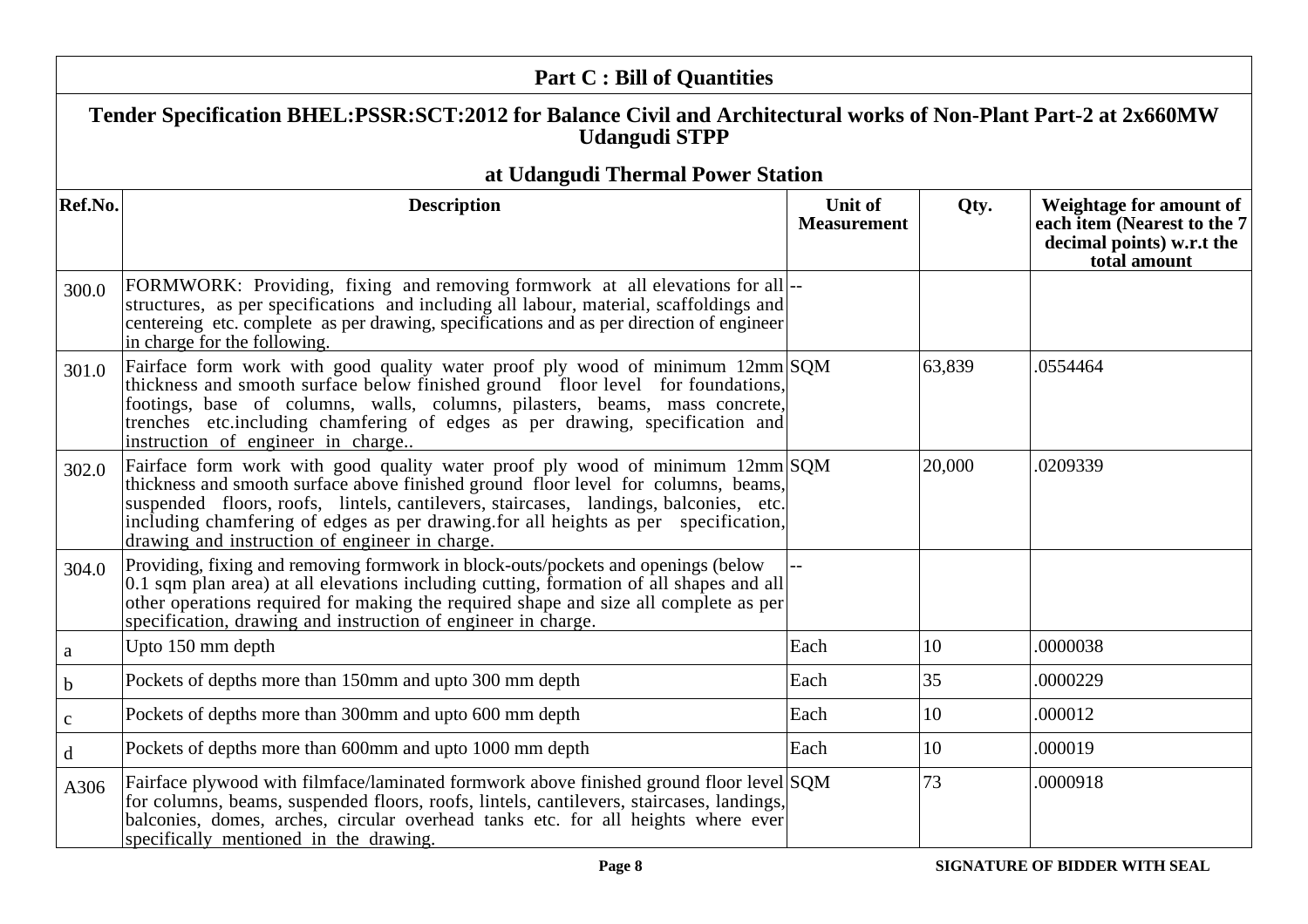|              | <b>Part C: Bill of Quantities</b>                                                                                                                                                                                                                                                                                                                                                                                                                                                                                                                                                                                                                                                                                                                                                                                                                                                                                                      |                                      |       |                                                                                                     |
|--------------|----------------------------------------------------------------------------------------------------------------------------------------------------------------------------------------------------------------------------------------------------------------------------------------------------------------------------------------------------------------------------------------------------------------------------------------------------------------------------------------------------------------------------------------------------------------------------------------------------------------------------------------------------------------------------------------------------------------------------------------------------------------------------------------------------------------------------------------------------------------------------------------------------------------------------------------|--------------------------------------|-------|-----------------------------------------------------------------------------------------------------|
|              | Tender Specification BHEL:PSSR:SCT:2012 for Balance Civil and Architectural works of Non-Plant Part-2 at 2x660MW<br><b>Udangudi STPP</b>                                                                                                                                                                                                                                                                                                                                                                                                                                                                                                                                                                                                                                                                                                                                                                                               |                                      |       |                                                                                                     |
|              | at Udangudi Thermal Power Station                                                                                                                                                                                                                                                                                                                                                                                                                                                                                                                                                                                                                                                                                                                                                                                                                                                                                                      |                                      |       |                                                                                                     |
| Ref.No.      | <b>Description</b>                                                                                                                                                                                                                                                                                                                                                                                                                                                                                                                                                                                                                                                                                                                                                                                                                                                                                                                     | <b>Unit of</b><br><b>Measurement</b> | Qty.  | Weightage for amount of<br>each item (Nearest to the 7<br>decimal points) w.r.t the<br>total amount |
| 400.0        | REINFORCEMENT WORK : Reinforcement work including all labour, material-<br>(unless otherwise specified in BOQ/contract specification), equipment, transportation,<br>handling etc at all level as per specification, drawings and as directed by engineer - in -<br>charge.                                                                                                                                                                                                                                                                                                                                                                                                                                                                                                                                                                                                                                                            |                                      |       |                                                                                                     |
| 401.0        | Providing, straightening, cutting, bending, placing in position at all level, binding of MT<br>mild steel reinforcements conforming to grade 1 of IS:432 part 1 in concrete including<br>cost of reinforcement steel, binding wire, labour, scaffolding, transportation to & from<br>stores etc. all complete as per specifications & drawings.                                                                                                                                                                                                                                                                                                                                                                                                                                                                                                                                                                                        |                                      |       | .0001988                                                                                            |
| 405.0        | Providing & fixing of Rebar in existing concrete surface by inserting reinforcemnet bar --<br>with Epoxy based suitable bonding compound of Hilti or equivalent make (HIT-RE-500)<br>of Hilti or equivalent make) for interconnection of new R.C. structure with existing<br>R.C. structure. Depth of drilled hole should be suitable to develop maximum<br>recommended strength as per approved manufacturer's recommendation. This item<br>includes supply of all materials including bonding chemicals, T&P required to execute<br>the work, cost of all labour, transportation of chemical, staging to reach work place etc.<br>all complete as directed by Engineer - in - Charge. Random Pull out non destructive test<br>as directed by engineer shall beconducted to ensure strength of bond and same is<br>included in this item. Reinforcement bar shall be paid separately under item no. 402,<br>$403, 405$ as applicable. |                                      |       |                                                                                                     |
| a            | 12mm Reinforcement bar                                                                                                                                                                                                                                                                                                                                                                                                                                                                                                                                                                                                                                                                                                                                                                                                                                                                                                                 | Nos.                                 | 3     | .000002                                                                                             |
| $\mathbf b$  | 16mm Reinforcement bar                                                                                                                                                                                                                                                                                                                                                                                                                                                                                                                                                                                                                                                                                                                                                                                                                                                                                                                 | Nos.                                 | 5     | .0000052                                                                                            |
| $\mathbf{C}$ | 20mm Reinforcement bar                                                                                                                                                                                                                                                                                                                                                                                                                                                                                                                                                                                                                                                                                                                                                                                                                                                                                                                 | Nos.                                 | 8     | .0000116                                                                                            |
| A405         | Collection of material from BHEL stores, trasportation, straightening, cutting, bending, MT<br>placing in position at any level, binding in position of corrosion resistant steel -HCRM<br>re-bars of approved make with steel of grade Fe-500 confirming to IS:1786 norms<br>including cost of binding wire, labour, scaffolding, transportation to & from stores etc<br>complete all as per specifications, drawings and as directed by Engineer.                                                                                                                                                                                                                                                                                                                                                                                                                                                                                    |                                      | 1,255 | .0241526                                                                                            |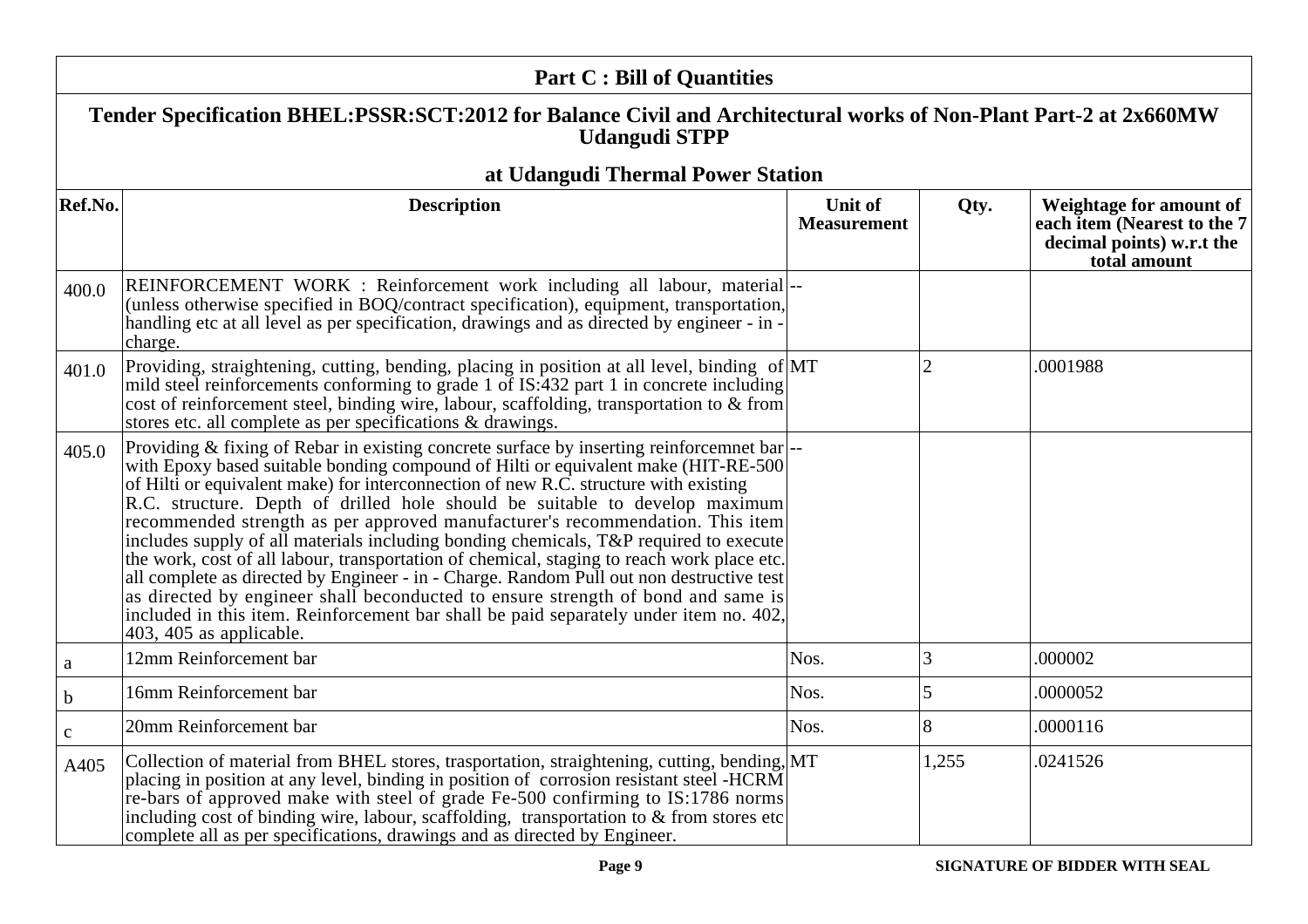|              | <b>Part C: Bill of Quantities</b>                                                                                                                                                                                                                                                                                                                                                                                                                                                                                                                                                                                                       |                                      |                |                                                                                                     |
|--------------|-----------------------------------------------------------------------------------------------------------------------------------------------------------------------------------------------------------------------------------------------------------------------------------------------------------------------------------------------------------------------------------------------------------------------------------------------------------------------------------------------------------------------------------------------------------------------------------------------------------------------------------------|--------------------------------------|----------------|-----------------------------------------------------------------------------------------------------|
|              | Tender Specification BHEL:PSSR:SCT:2012 for Balance Civil and Architectural works of Non-Plant Part-2 at 2x660MW<br><b>Udangudi STPP</b>                                                                                                                                                                                                                                                                                                                                                                                                                                                                                                |                                      |                |                                                                                                     |
|              | at Udangudi Thermal Power Station                                                                                                                                                                                                                                                                                                                                                                                                                                                                                                                                                                                                       |                                      |                |                                                                                                     |
| Ref.No.      | <b>Description</b>                                                                                                                                                                                                                                                                                                                                                                                                                                                                                                                                                                                                                      | <b>Unit of</b><br><b>Measurement</b> | Qty.           | Weightage for amount of<br>each item (Nearest to the 7<br>decimal points) w.r.t the<br>total amount |
| 407.0        | Collection from BHEL stores, transportation, Straightening, cutting, bending, placing in MT<br>position at any level, binding in position high yield strength steel reinforcements in<br>brickwork including cost of reinforcement and binding wire, labour, scaffolding etc.<br>complete all as per specifications & drawings.                                                                                                                                                                                                                                                                                                         |                                      | $\overline{4}$ | .000077                                                                                             |
| 500.0        | Roof Treatment works: Roof treatment works including all labour, material (unless)--<br>otherwise specified in BOQ/contract specification), equipment, transportation,<br>handling, curing, sampling, testing etc at all level as per specification, drawings and as<br>directed by engineer - in - charge. Cement Shall be supplied by BHEL as a free issue.                                                                                                                                                                                                                                                                           |                                      |                |                                                                                                     |
| 501.0        | Providing and laying underbed grading plaster with cement mortar 1:4 (1 cement : $4 SQM$ )<br>sand) and average thickness of 25 mm including preparation of surface, batching,<br>mixing, leveling etc. all complete.                                                                                                                                                                                                                                                                                                                                                                                                                   |                                      | 2,700          | .0005011                                                                                            |
| 502.0        | Providing and laying underbed grading plaster with cement mortar 1:4 (1 cement : $4 SQM$ )<br>sand) and average thickness of 15 mm including preparation of surface, batching,<br>mixing, leveling etc all complete.                                                                                                                                                                                                                                                                                                                                                                                                                    |                                      | 360            | .0000494                                                                                            |
| A503         | Providing and laying in-situ light weight foam concrete insulation as per relevant IS-<br>Code in suitable panels over roofs followed by a layer of 15 mm thick cement sand<br>plaster 1:4 (1 cement: 4 coarse sand) after the curing period of laid foam concrete and<br>providing of expansion joint at intervals as per the recommendation of manufacturer.<br>The insulating properties shall be such that the thermal conductivity shall not exceed<br>0.125 Kcal/sqm-hr deg C. Cost shall include making of fillets, cleaning & preparation<br>of surface, expansion joints at suitable intervals etc all complete for following. |                                      |                |                                                                                                     |
| $\mathbf{a}$ | Average 50 mm thickness                                                                                                                                                                                                                                                                                                                                                                                                                                                                                                                                                                                                                 | SQM                                  | 2,100          | .000382                                                                                             |
| A504         | Providing and applying bitumen felt water proofing for heavy treatment having bonding-<br>materials consisting of blown type conforming to IS: 702 or residual bitumen<br>conforming to IS: 73 or a mixture of the two with two layers of felt each consisting of<br>seven courses and with a minimum overlap of 75 to 100 mm of felt including<br>preparation of surfaces etc all complete for following base felts (For description of<br>layers refer specification):                                                                                                                                                                |                                      |                |                                                                                                     |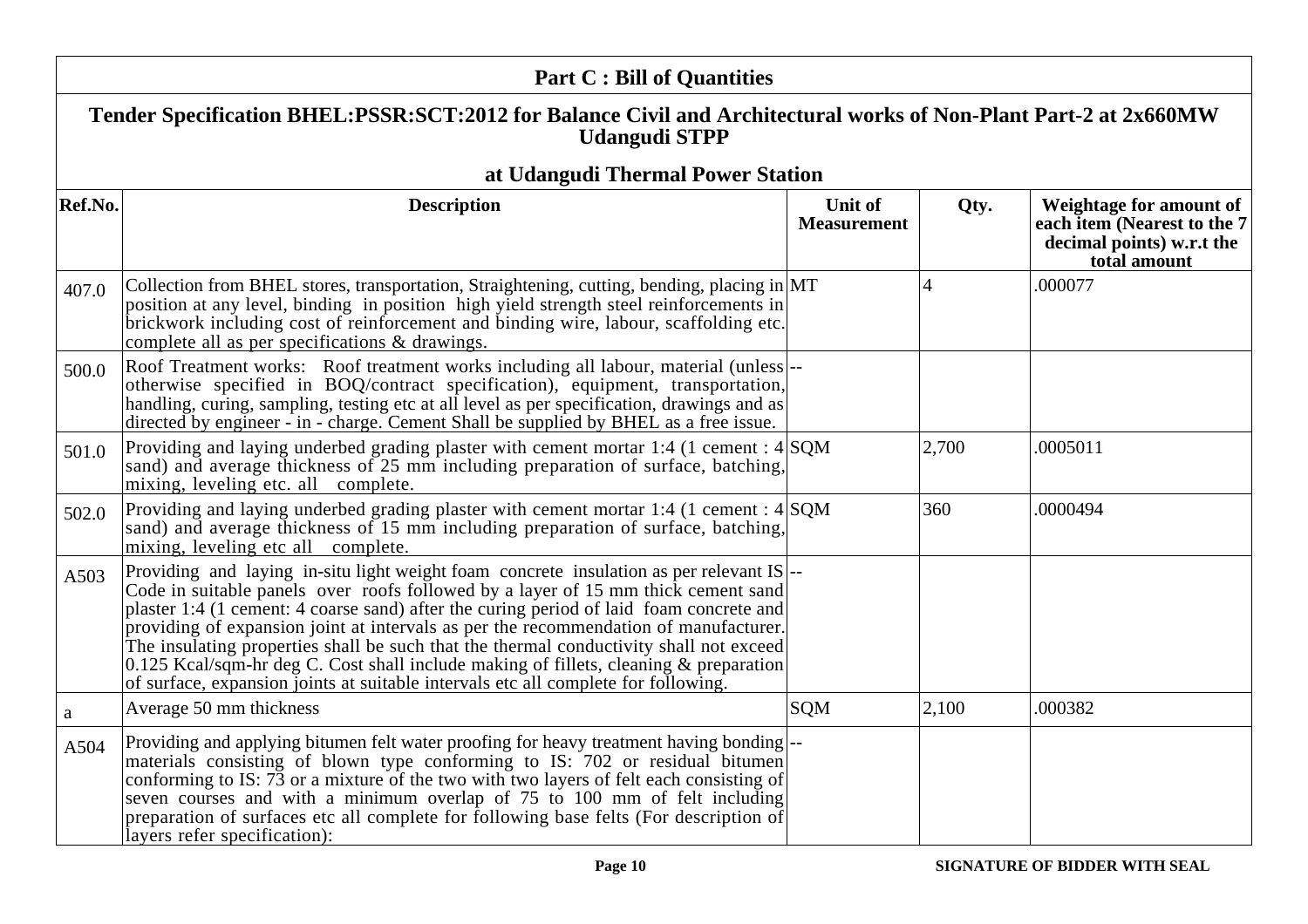| <b>Part C: Bill of Quantities</b> |                                                                                                                                                                                                                                                                                                                                                                                                                                                                                                                                                                                                                                                                                                                                                                                                                                                                                                                                                                                                                                                                                                                                                                                       |                    |       |                                                                           |
|-----------------------------------|---------------------------------------------------------------------------------------------------------------------------------------------------------------------------------------------------------------------------------------------------------------------------------------------------------------------------------------------------------------------------------------------------------------------------------------------------------------------------------------------------------------------------------------------------------------------------------------------------------------------------------------------------------------------------------------------------------------------------------------------------------------------------------------------------------------------------------------------------------------------------------------------------------------------------------------------------------------------------------------------------------------------------------------------------------------------------------------------------------------------------------------------------------------------------------------|--------------------|-------|---------------------------------------------------------------------------|
|                                   | Tender Specification BHEL:PSSR:SCT:2012 for Balance Civil and Architectural works of Non-Plant Part-2 at 2x660MW<br><b>Udangudi STPP</b>                                                                                                                                                                                                                                                                                                                                                                                                                                                                                                                                                                                                                                                                                                                                                                                                                                                                                                                                                                                                                                              |                    |       |                                                                           |
| Ref.No.                           | at Udangudi Thermal Power Station<br><b>Description</b>                                                                                                                                                                                                                                                                                                                                                                                                                                                                                                                                                                                                                                                                                                                                                                                                                                                                                                                                                                                                                                                                                                                               | Unit of            | Qty.  | Weightage for amount of                                                   |
|                                   |                                                                                                                                                                                                                                                                                                                                                                                                                                                                                                                                                                                                                                                                                                                                                                                                                                                                                                                                                                                                                                                                                                                                                                                       | <b>Measurement</b> |       | each item (Nearest to the 7)<br>decimal points) w.r.t the<br>total amount |
| $\mathbf b$                       | With fiber base felt                                                                                                                                                                                                                                                                                                                                                                                                                                                                                                                                                                                                                                                                                                                                                                                                                                                                                                                                                                                                                                                                                                                                                                  | <b>SQM</b>         | 100   | .0001354                                                                  |
| A506                              | Providing and applying PU based high solid content (minimum 90%) cold liquid SQM<br>applied water proofing treatment with one coat of polyurethane or equivalent material<br>based primer as recomended by manufacturer with an application rate of minimum 6<br>sq.m per litre and two successive liquid coatings of high solids content urethane pre-<br>polymers or equivalent material based finish coats as per relevant IS/ASTM standards<br>to form an elastomeric membrane with overall dry film thickness 1.5 mm subject to<br>minimum 500 gm/sqm/coat application rate. min. The coating shall have high viscosity,<br>min.450% elongation and forming a perfectly smooth permanently flexible seamless<br>membrane which should have good adhesion to roof substrates. The cured film should<br>have a very low water absorption rate (0.5% maximum at ambient temperature after 7<br>days). Item includes surface preparation, polyscrim cloth /fabric(non-woven polyscrim<br>cloth of 100% polyester with min. weight of 40gsm/sqm), polymerised mortar base<br>preparation, etc all complete as per manufaturer specifications and directions of<br>engineer in charge. |                    | 1,500 | .0020321                                                                  |
| A508                              | Providing and laying wearing course consisting of 40mm thick plain cement concrete SQM<br>of grade M20 (1:1.5:3) with graded aggregate of 12.5mm size cast in panels of<br>maximum size 1.5mx1.5m and reinforced with 0.56 mm dia. galvanised chicken wire<br>mesh and sealing of joints (in grooves of 6mm X 6mm) using silicon /elastomeric<br>compound etc all complete.                                                                                                                                                                                                                                                                                                                                                                                                                                                                                                                                                                                                                                                                                                                                                                                                           |                    | 250   | .0001745                                                                  |
| 510.0                             | Providing and laying cement concrete chequered flooring tiles of 22 mm thickness and SQM<br>size $300x300$ mm conforming to IS 13801 with 8 mm thick 1:4 cement mortar over<br>the top most layer of roofing treatment in pathway or entire area with fine joints<br>including sealing of joints (silicon/elastomeric sealant) and providing expansion gap in<br>both directions including underbed(as per drawings) filled up with (silicon/elastomeric)<br>joint sealant etc all complete. (Water proofing paid elsewhere) (including cost of cement<br>for tiles making)                                                                                                                                                                                                                                                                                                                                                                                                                                                                                                                                                                                                           |                    | 1,500 | .0012443                                                                  |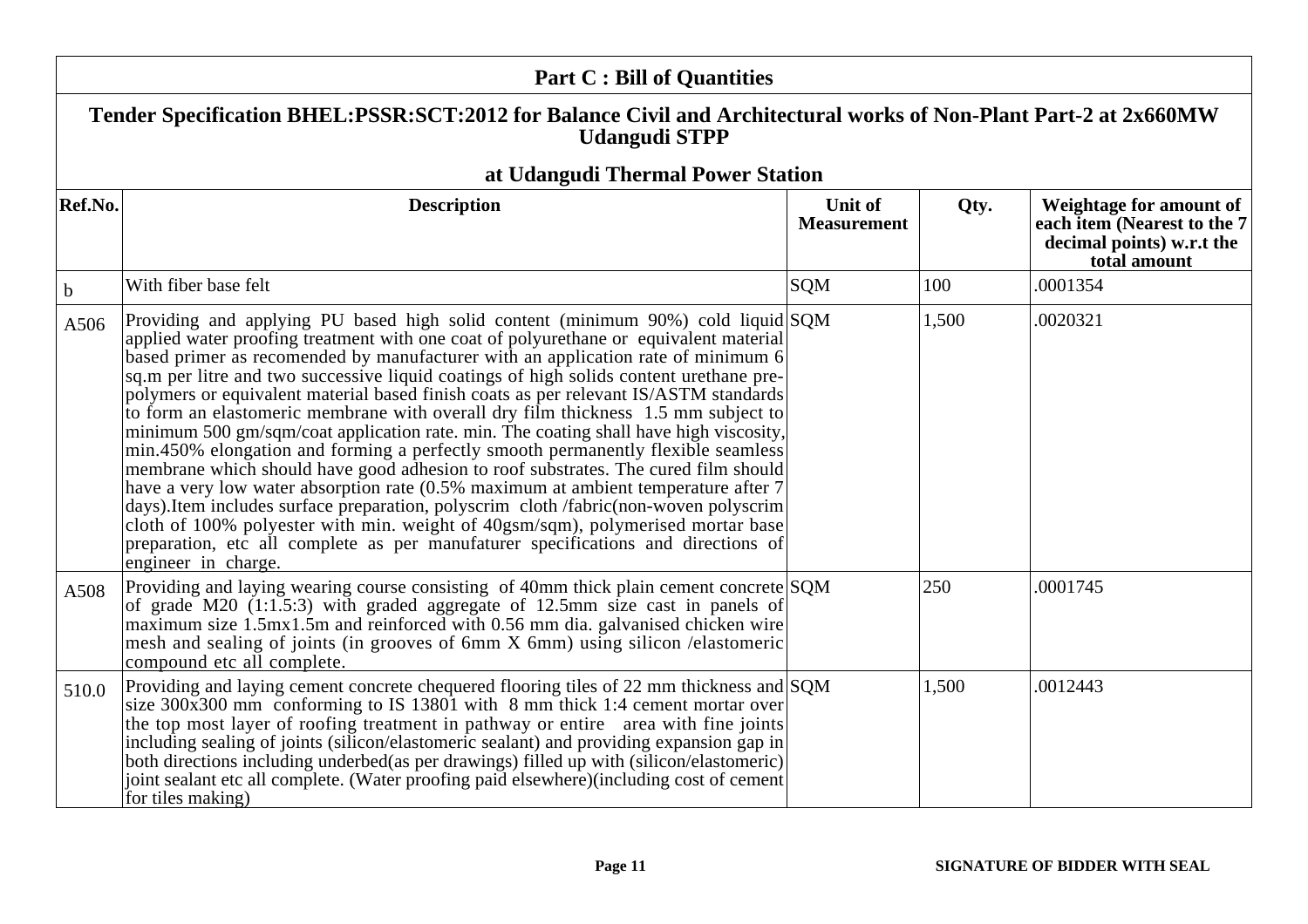|         | <b>Part C: Bill of Quantities</b>                                                                                                                                                                                                                                                                                                                                                                                                                                                                                                                                                                   |                               |        |                                                                                                     |
|---------|-----------------------------------------------------------------------------------------------------------------------------------------------------------------------------------------------------------------------------------------------------------------------------------------------------------------------------------------------------------------------------------------------------------------------------------------------------------------------------------------------------------------------------------------------------------------------------------------------------|-------------------------------|--------|-----------------------------------------------------------------------------------------------------|
|         | Tender Specification BHEL:PSSR:SCT:2012 for Balance Civil and Architectural works of Non-Plant Part-2 at 2x660MW<br><b>Udangudi STPP</b>                                                                                                                                                                                                                                                                                                                                                                                                                                                            |                               |        |                                                                                                     |
|         | at Udangudi Thermal Power Station                                                                                                                                                                                                                                                                                                                                                                                                                                                                                                                                                                   |                               |        |                                                                                                     |
| Ref.No. | <b>Description</b>                                                                                                                                                                                                                                                                                                                                                                                                                                                                                                                                                                                  | Unit of<br><b>Measurement</b> | Qty.   | Weightage for amount of<br>each item (Nearest to the 7<br>decimal points) w.r.t the<br>total amount |
| 511.0   | Providing and applying two coats of bitumen grade $85/25$ as per IS 702 ( @ SQM<br>1.7kg/sqm) with 1% antistripping compound conforming to IS 6241 in foundation, wall,<br>column etc on concrete surfaces exposed to soil / ash including surface preparation etc.<br>all complete.                                                                                                                                                                                                                                                                                                                |                               | 29,439 | .0063922                                                                                            |
| 513.0   | Providing and mixing water proofing compound conforming to IS:2645 in concrete or $ KG $<br>cement mortar all complete.                                                                                                                                                                                                                                                                                                                                                                                                                                                                             |                               | 795    | .0001269                                                                                            |
| 514.0   | Providing and applying concrete structures two coats of ERPB (Epoxy rasin based SQM)<br>anticorrosive and chemical resistant paint) over a coat of CPCI (concrete penetrating<br>bipolar corrosion inhibitor) with 300 to 325 micron DFT for protection of concrete<br>against carbonation and chloride penetration in saline/marine enviornment all complete<br>of approved make and as per manufacturer's recommendation                                                                                                                                                                          |                               | 17,600 | .0046708                                                                                            |
| A514    | Providing and applying concrete structures two coats of tar extended moisture SQM<br>compatible coating with a DFT of 300-350 microns for protection of concrete against<br>carbonation and chloride penetration in saline/marine enviornment all complete of<br>approved make and as per manufacturer's recommendation/specifications. The system<br>shall have minimum $7$ years successful usage history in Indian conditions with the<br>following properties<br>Salt spray test ASTM-B-117 : Pass 1000 hours min<br>-Adhesion ASTM-D-4541: 3.8 N/mm2 min<br>-Resistance (Impedance) : 108 Ohms |                               | 12,800 | .0083141                                                                                            |
| 517.0   | Providing and laying foam concrete blocks in the toilets/sunken slab etc. complete as cum<br>directed by engineer in charge.                                                                                                                                                                                                                                                                                                                                                                                                                                                                        |                               | 15     | .0000536                                                                                            |
| A518    | Providing and laying water proofing treatment for wet areasl like toilets, kitchen, pantry SQM<br>of sunken slab etc. with polymer based water proofing material like tapecrete, cico or<br>equivalent all complete with water ponding test as per IS Code and as directed by<br>engineer in charge.                                                                                                                                                                                                                                                                                                |                               | 100    | .0000384                                                                                            |
| 600.0   | JOINTS AND FILLERS: Joints & fillers including all labour, material, equipment,  --<br>transportation, handling etc at all level as per specification, drawings and as directed by<br>engineer - in - charge. Cement Shall be supplied by BHEL as a free issue.                                                                                                                                                                                                                                                                                                                                     |                               |        |                                                                                                     |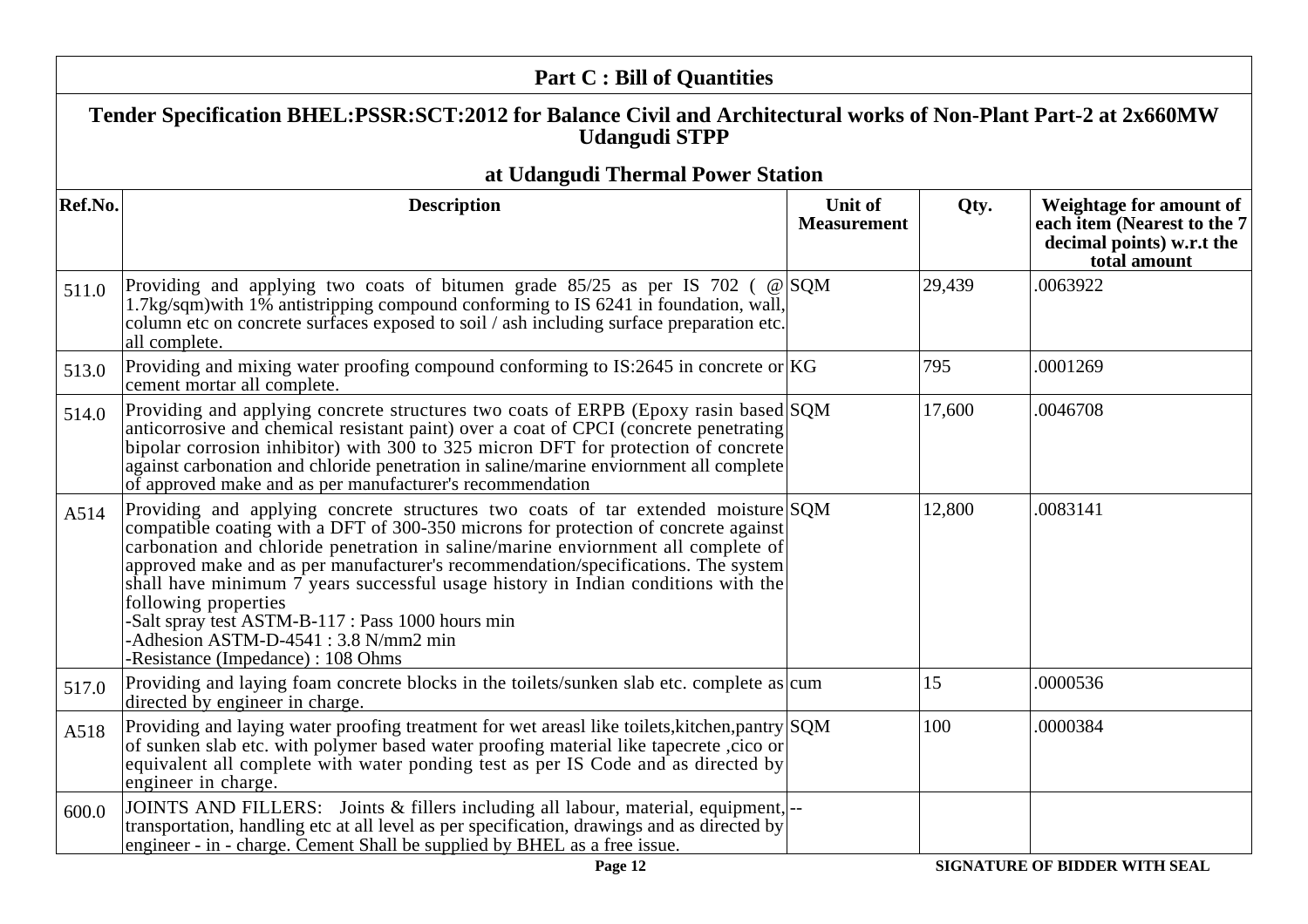|              | <b>Part C: Bill of Quantities</b>                                                                                                                                                                                                                                               |                                      |      |                                                                                                     |
|--------------|---------------------------------------------------------------------------------------------------------------------------------------------------------------------------------------------------------------------------------------------------------------------------------|--------------------------------------|------|-----------------------------------------------------------------------------------------------------|
|              | Tender Specification BHEL:PSSR:SCT:2012 for Balance Civil and Architectural works of Non-Plant Part-2 at 2x660MW<br><b>Udangudi STPP</b>                                                                                                                                        |                                      |      |                                                                                                     |
|              | at Udangudi Thermal Power Station                                                                                                                                                                                                                                               |                                      |      |                                                                                                     |
| Ref.No.      | <b>Description</b>                                                                                                                                                                                                                                                              | <b>Unit of</b><br><b>Measurement</b> | Qty. | Weightage for amount of<br>each item (Nearest to the 7<br>decimal points) w.r.t the<br>total amount |
| 601.0        | Supplying & installation of bitumen impregnated fibre board confirming to IS 1838 as $\left  \cdot \right $<br>joint filler at joints in concrete including nailing, coating of both faces with coal tar<br>pitch/bitumin etc. all complete.                                    |                                      |      |                                                                                                     |
| $\mathbf{C}$ | 25 mm wide joints                                                                                                                                                                                                                                                               | <b>SQM</b>                           | 200  | .0003032                                                                                            |
| A601         | Supplying & installation of Preformed Duraboard HD 100 or equivalent as joint filler<br>at joints in concrete including nailing, coating of both faces etc. all complete.                                                                                                       |                                      |      |                                                                                                     |
| a            | 12 mm wide joints.                                                                                                                                                                                                                                                              | <b>SQM</b>                           | 10   | .0000097                                                                                            |
| $\mathbf b$  | 20 mm wide joints.                                                                                                                                                                                                                                                              | SQM                                  | 50   | .0000767                                                                                            |
| A603         | Providing and applying polysulphide based sealant conforming to IS:12118 in-<br>expansion joints in concrete including cleaning of joints, raking out groove, application<br>of primer, scaffolding etc. all complete for following size grooves:                               |                                      |      |                                                                                                     |
| a            | 12mm X 25mm                                                                                                                                                                                                                                                                     | RM                                   | 20   | .0000104                                                                                            |
| $\mathbf b$  | 20mmX25mm                                                                                                                                                                                                                                                                       | <b>RM</b>                            | 160  | .0001585                                                                                            |
| $\mathbf c$  | 25mmX25mm                                                                                                                                                                                                                                                                       | <b>RM</b>                            | 20   | .0000207                                                                                            |
| d            | 50mmX25mm                                                                                                                                                                                                                                                                       | <b>RM</b>                            | 20   | .0000396                                                                                            |
| 604.0        | Supplying and filling in position hot applied bitumin sealing compund (Grade $A$ ) $\left  \right $ --<br>confirming to IS 1834 including cleaning, mixing, heating, pouring/injecting sealing<br>compound in gaps in joints including application of primer etc. all complete. |                                      |      |                                                                                                     |
| a            | 10mm X 40mm                                                                                                                                                                                                                                                                     | <b>RM</b>                            | 10   | .0000007                                                                                            |
| b            | 12mm X 25mm                                                                                                                                                                                                                                                                     | <b>RM</b>                            | 80   | .0000052                                                                                            |
| $\mathbf{C}$ | 20mmX25mm                                                                                                                                                                                                                                                                       | <b>RM</b>                            | 10   | .0000008                                                                                            |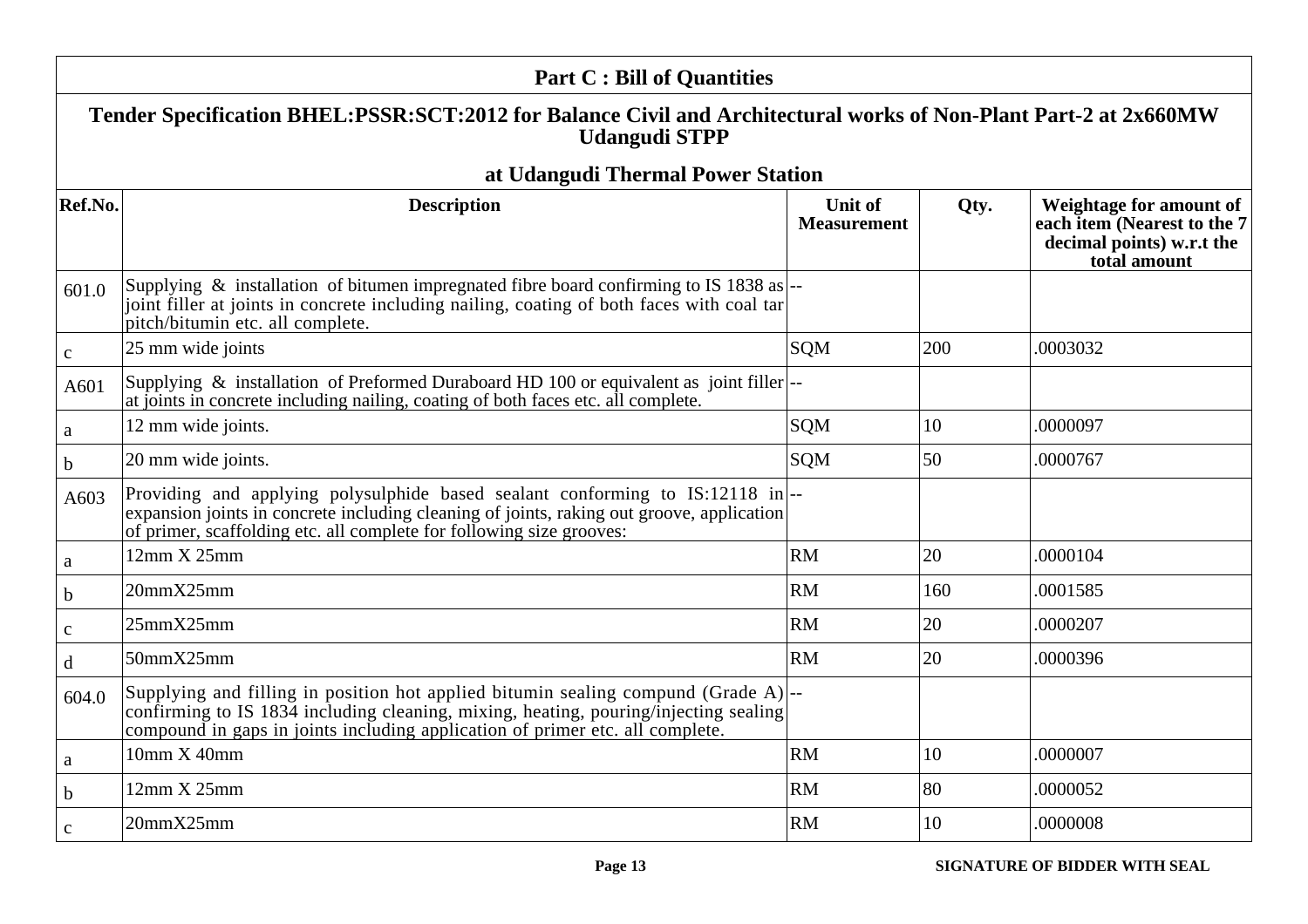|              | <b>Part C: Bill of Quantities</b>                                                                                                                                                                                                                                                                                                                                                                                                                                                                                                                                                                                                                                                                                                        |                               |      |                                                                                                     |
|--------------|------------------------------------------------------------------------------------------------------------------------------------------------------------------------------------------------------------------------------------------------------------------------------------------------------------------------------------------------------------------------------------------------------------------------------------------------------------------------------------------------------------------------------------------------------------------------------------------------------------------------------------------------------------------------------------------------------------------------------------------|-------------------------------|------|-----------------------------------------------------------------------------------------------------|
|              | Tender Specification BHEL:PSSR:SCT:2012 for Balance Civil and Architectural works of Non-Plant Part-2 at 2x660MW<br><b>Udangudi STPP</b>                                                                                                                                                                                                                                                                                                                                                                                                                                                                                                                                                                                                 |                               |      |                                                                                                     |
|              | at Udangudi Thermal Power Station                                                                                                                                                                                                                                                                                                                                                                                                                                                                                                                                                                                                                                                                                                        |                               |      |                                                                                                     |
| Ref.No.      | <b>Description</b>                                                                                                                                                                                                                                                                                                                                                                                                                                                                                                                                                                                                                                                                                                                       | Unit of<br><b>Measurement</b> | Qty. | Weightage for amount of<br>each item (Nearest to the 7<br>decimal points) w.r.t the<br>total amount |
| 606.0        | Providing and installing PVC joint sealing strips of minimum 3mm thickness and RM<br>minimum width 100 mm at the construction, expansion and isolation joints from<br>reputed manufacturers as a continuous diaphragm to contain the filler material and/or<br>to exclude passage of water or any other material into or out of the structure, without<br>any longitudinal joint; and shall be procured and installed in largest practicable lengths<br>having a minimum number of transverse joints with jointing procedure as per the<br>manufacturers recommendations including the material and tools required for jointing,<br>testing, protection, etc all complete. The joints in rubber seals shall be vulcanished as<br>needed. |                               | 100  | .0000165                                                                                            |
| 608.0        | Supplying and filling in position hot applied bitumin sealing compund (Grade $B$ ) $\left[-\right]$<br>confirming to IS 1834 including cleaning, mixing, heating, pouring/injecting sealing<br>compound in gaps in joints including application of primer etc. all complete.                                                                                                                                                                                                                                                                                                                                                                                                                                                             |                               |      |                                                                                                     |
| $\mathbf{a}$ | 10mm X 40mm                                                                                                                                                                                                                                                                                                                                                                                                                                                                                                                                                                                                                                                                                                                              | <b>RM</b>                     | 5    | .0000005                                                                                            |
| b            | 12mm X 25mm                                                                                                                                                                                                                                                                                                                                                                                                                                                                                                                                                                                                                                                                                                                              | <b>RM</b>                     | 25   | .0000022                                                                                            |
| $\mathbf{C}$ | 20mmX25mm                                                                                                                                                                                                                                                                                                                                                                                                                                                                                                                                                                                                                                                                                                                                | <b>RM</b>                     | 5    | .0000006                                                                                            |
| 610.0        | Providing and fixing PVC water stops in joints conforming to IS 12200 & IS 15058 all-<br>complete for the following: (Bulb or Kicker type)                                                                                                                                                                                                                                                                                                                                                                                                                                                                                                                                                                                               |                               |      |                                                                                                     |
| $\mathbf b$  | 230 mm wide and 8 mm thick                                                                                                                                                                                                                                                                                                                                                                                                                                                                                                                                                                                                                                                                                                               | <b>RM</b>                     | 370  | .0001518                                                                                            |
| $\mathbf d$  | 230 mm wide and 6 mm thick                                                                                                                                                                                                                                                                                                                                                                                                                                                                                                                                                                                                                                                                                                               | <b>RM</b>                     | 375  | .0002318                                                                                            |
| 612.0        | Providing and applying approved fire retardant sealant in joints/openings including  --<br>cleaning of joints/openings, raking out groove, application of primer, scaffolding etc. all<br>complete.                                                                                                                                                                                                                                                                                                                                                                                                                                                                                                                                      |                               |      |                                                                                                     |
| $\rm{a}$     | 25mmX25mm                                                                                                                                                                                                                                                                                                                                                                                                                                                                                                                                                                                                                                                                                                                                | <b>RM</b>                     | 100  | .0000638                                                                                            |
| $\mathbf b$  | 50mmX25mm                                                                                                                                                                                                                                                                                                                                                                                                                                                                                                                                                                                                                                                                                                                                | <b>RM</b>                     | 100  | .0001188                                                                                            |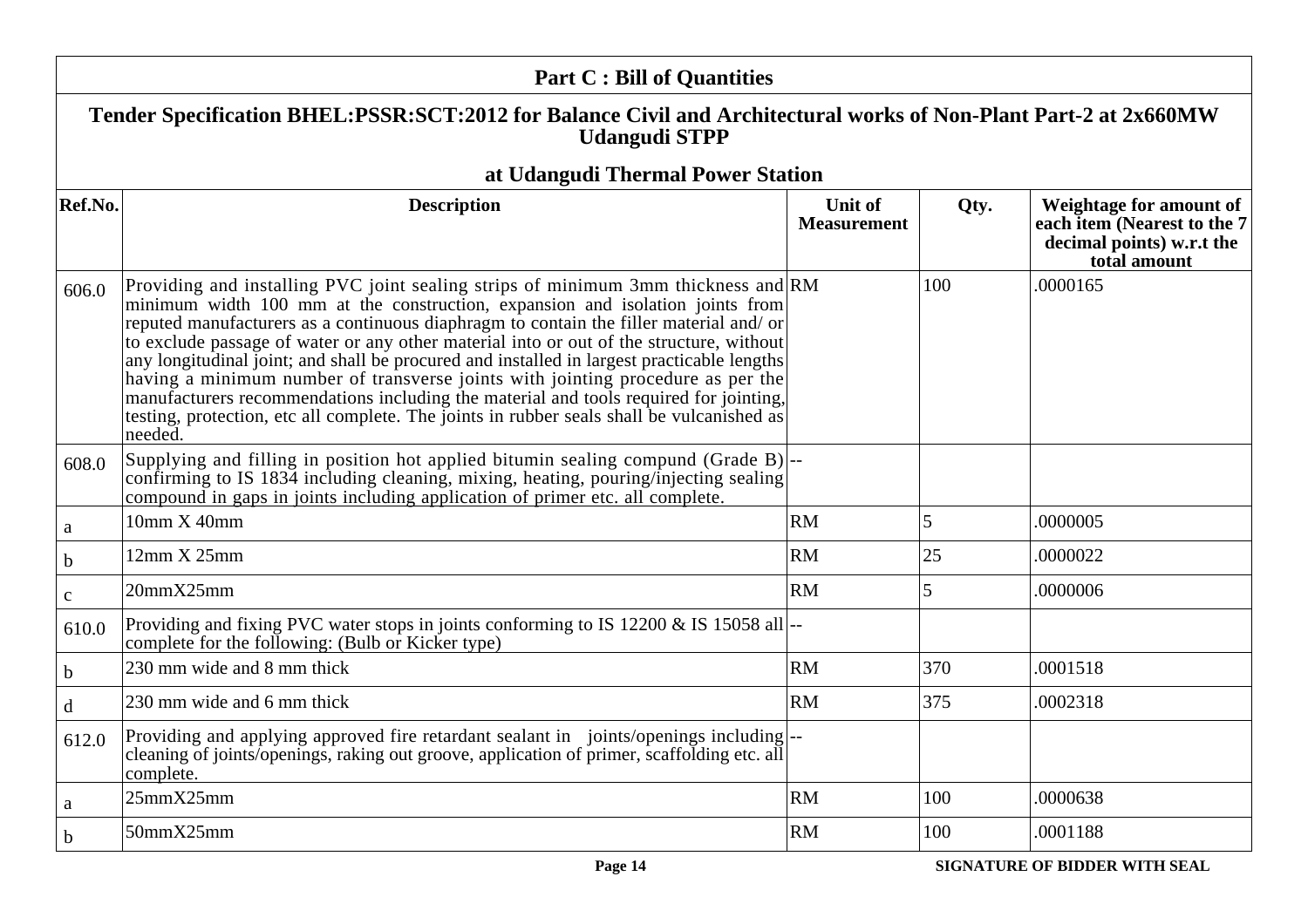| <b>Part C: Bill of Quantities</b> |                                                                                                                                                                                                                                                                                                                                                                                                                                                 |                                      |                |                                                                                                     |
|-----------------------------------|-------------------------------------------------------------------------------------------------------------------------------------------------------------------------------------------------------------------------------------------------------------------------------------------------------------------------------------------------------------------------------------------------------------------------------------------------|--------------------------------------|----------------|-----------------------------------------------------------------------------------------------------|
|                                   | Tender Specification BHEL:PSSR:SCT:2012 for Balance Civil and Architectural works of Non-Plant Part-2 at 2x660MW<br><b>Udangudi STPP</b>                                                                                                                                                                                                                                                                                                        |                                      |                |                                                                                                     |
|                                   | at Udangudi Thermal Power Station                                                                                                                                                                                                                                                                                                                                                                                                               |                                      |                |                                                                                                     |
| Ref.No.                           | <b>Description</b>                                                                                                                                                                                                                                                                                                                                                                                                                              | <b>Unit of</b><br><b>Measurement</b> | Qty.           | Weightage for amount of<br>each item (Nearest to the 7<br>decimal points) w.r.t the<br>total amount |
| 700.0                             | MS EMBEDMENTS: Embedments including all labour, material (unless otherwise <sup>---</sup><br>specified in BOQ/contract specification), equipment, transportation, handling etc. at all<br>level as per specification, drawings and as directed by engineer - in - charge.                                                                                                                                                                       |                                      |                |                                                                                                     |
| 701.0                             | Supply, fabricating and fixing of mild steel embedments, inserts, pipe sleeves, angle MT<br>pieces, rungs of various diameters, plates of dimensions as required etc. including<br>welding, bolting, cutting, drilling, scaffolding, setting etc. all complete.                                                                                                                                                                                 |                                      | 70             | .0078873                                                                                            |
| 702.0                             | Supply, Fabrication, transportation, delivery at site and erection, installation and MT<br>alignment of mild steel foundation bolt assembly conforming to IS:2062 and grade 1 of<br>IS:432 in concrete along with nuts, lock nuts (as per IS:1363, 1364 and IS:3138),<br>washers, anchor plates, stiffner plates, protective tape, pipe sleeves, templates etc.<br>including welding, cutting, grinding, threading, drilling etc. all complete. |                                      | 50             | .0068621                                                                                            |
| 703.0                             | Same as above items 701 with BHEL supplied material (scrap) free of cost including  --<br>Fabrication, loading, transportation, unloading and Erection etc. all complete from<br>BHEL store to plant site.                                                                                                                                                                                                                                      |                                      |                |                                                                                                     |
| a                                 | Mild steel embedments, inserts, pipe sleeves, angle pieces, rungs of various MT<br>diameters, plates of dimensions as required etc.                                                                                                                                                                                                                                                                                                             |                                      | $\overline{2}$ | .000073                                                                                             |
| A703                              | Fixing of embedments, inserts, pipe sleeves, angle pieces, anchor bolts of various MT<br>diameters, plates of dimensions as required etc. including scaffolding, setting in<br>position, transportation from BHEL site stores to work spot etc. all complete.                                                                                                                                                                                   |                                      | 6              | .0001888                                                                                            |
| 704.0                             | Supplying, fabricating, erecting and installing following items in concrete/brickwall for  --<br>all kind of works, including setting material in concrete, layout, scaffoling, cutting,<br>forming, grinding, drilling, bolting, welding, jointing, testing etc. all complete.                                                                                                                                                                 |                                      |                |                                                                                                     |
| $\mathbf a$                       | MS pipes of all diameters                                                                                                                                                                                                                                                                                                                                                                                                                       | kg                                   | 30             | .0000035                                                                                            |
| $\mathbf b$                       | PVC pipes / conduits of all diameters                                                                                                                                                                                                                                                                                                                                                                                                           | kg                                   | 20             | .0000121                                                                                            |
| $\mathbf c$                       | UPVC pipes / conduits of all diameters                                                                                                                                                                                                                                                                                                                                                                                                          | kg                                   | 20             | .0000127                                                                                            |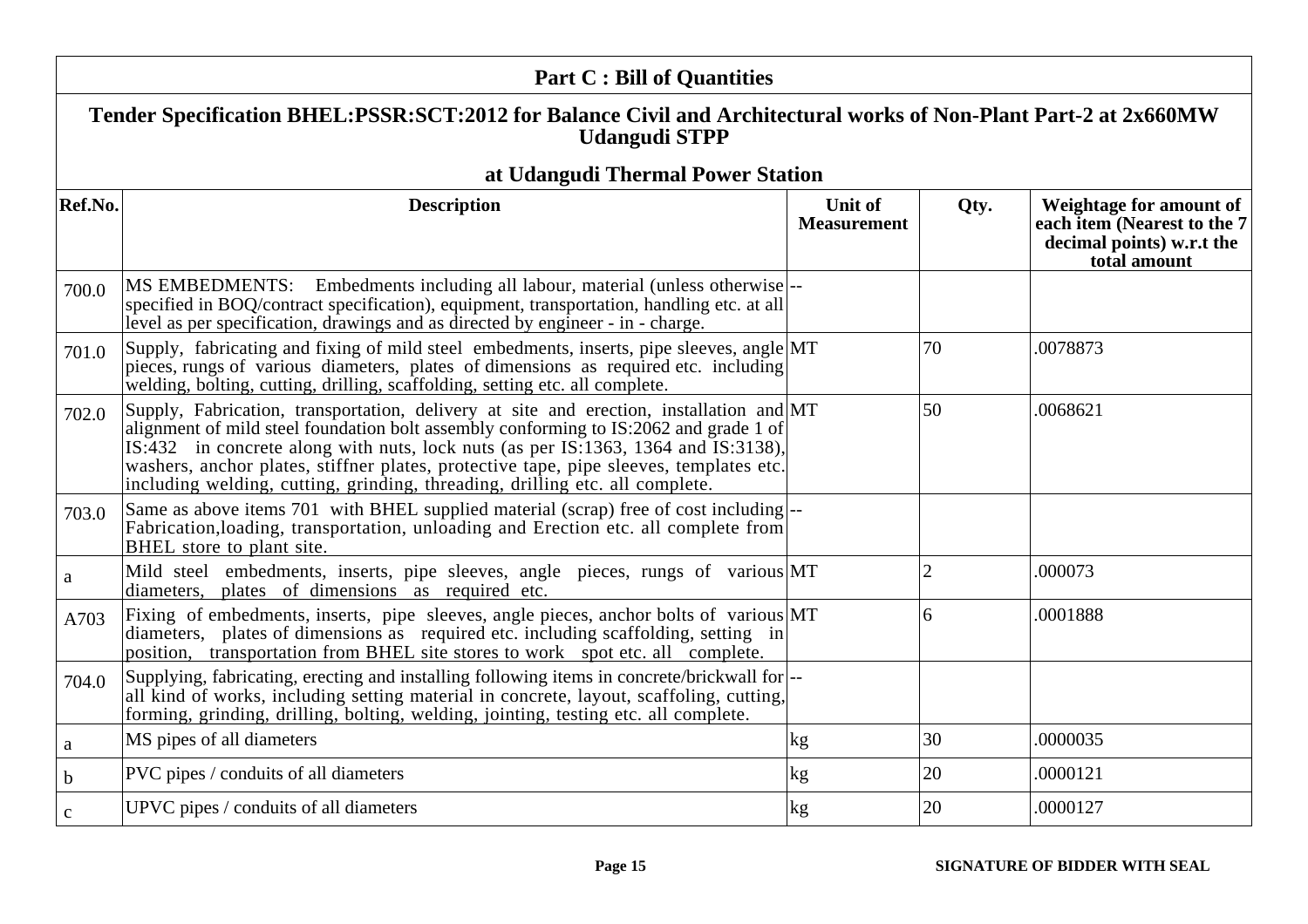| Tender Specification BHEL:PSSR:SCT:2012 for Balance Civil and Architectural works of Non-Plant Part-2 at 2x660MW<br><b>Udangudi STPP</b><br>at Udangudi Thermal Power Station<br>Ref.No.<br><b>Description</b><br>Unit of<br>Qty.<br><b>Measurement</b><br>total amount<br>Expansion anchor fasteners (galvanised) of HILTI make(HUD-1 Universal Fastners) or<br>$\mathbf d$<br>equivalent of safe tensile capacity as specified below for brick work with expansion<br>sleeve of A6 polyamide:<br>8mm Dia<br><b>Nos</b><br>5<br>.0000005<br>$\mathbf{i}$<br>5<br>10mm Dia<br><b>Nos</b><br>.0000005<br>$\ddot{\mathbf{i}}$<br>5<br>12mm Dia<br><b>Nos</b><br>.0000006<br>iii<br>14mm Dia<br><b>Nos</b><br>5<br>.0000008<br>iv<br>Expansion fasteners (mechanical galvanised) of HILTI make or equivalent of safe-<br>e<br>tensile capacity as specified below for concrete work with expansion sleeve of stainless<br>steel:<br>5<br>HST <sub>M8</sub><br><b>Nos</b><br>.0000011<br>HST <sub>M10</sub><br><b>Nos</b><br>.0000016<br>ii<br>5<br>HST <sub>M12</sub><br><b>Nos</b><br>.0000025<br>iii<br>HST <sub>M16</sub><br>5<br><b>Nos</b><br>.0000045<br>iv<br>HST <sub>M20</sub><br><b>Nos</b><br>.000009<br>$\mathbf{V}$<br>5<br>HST <sub>M24</sub><br><b>Nos</b><br>.0000121<br>vi<br>Chemical Expansion fasteners (galvanised) of HILTI make or equivalent of safe tensile  --<br>T | <b>Part C: Bill of Quantities</b>                            |  |  |                                                                                     |
|--------------------------------------------------------------------------------------------------------------------------------------------------------------------------------------------------------------------------------------------------------------------------------------------------------------------------------------------------------------------------------------------------------------------------------------------------------------------------------------------------------------------------------------------------------------------------------------------------------------------------------------------------------------------------------------------------------------------------------------------------------------------------------------------------------------------------------------------------------------------------------------------------------------------------------------------------------------------------------------------------------------------------------------------------------------------------------------------------------------------------------------------------------------------------------------------------------------------------------------------------------------------------------------------------------------------------------------------------------------------------------------------|--------------------------------------------------------------|--|--|-------------------------------------------------------------------------------------|
|                                                                                                                                                                                                                                                                                                                                                                                                                                                                                                                                                                                                                                                                                                                                                                                                                                                                                                                                                                                                                                                                                                                                                                                                                                                                                                                                                                                            |                                                              |  |  |                                                                                     |
|                                                                                                                                                                                                                                                                                                                                                                                                                                                                                                                                                                                                                                                                                                                                                                                                                                                                                                                                                                                                                                                                                                                                                                                                                                                                                                                                                                                            |                                                              |  |  |                                                                                     |
|                                                                                                                                                                                                                                                                                                                                                                                                                                                                                                                                                                                                                                                                                                                                                                                                                                                                                                                                                                                                                                                                                                                                                                                                                                                                                                                                                                                            |                                                              |  |  | Weightage for amount of<br>each item (Nearest to the 7<br>decimal points) w.r.t the |
|                                                                                                                                                                                                                                                                                                                                                                                                                                                                                                                                                                                                                                                                                                                                                                                                                                                                                                                                                                                                                                                                                                                                                                                                                                                                                                                                                                                            |                                                              |  |  |                                                                                     |
|                                                                                                                                                                                                                                                                                                                                                                                                                                                                                                                                                                                                                                                                                                                                                                                                                                                                                                                                                                                                                                                                                                                                                                                                                                                                                                                                                                                            |                                                              |  |  |                                                                                     |
|                                                                                                                                                                                                                                                                                                                                                                                                                                                                                                                                                                                                                                                                                                                                                                                                                                                                                                                                                                                                                                                                                                                                                                                                                                                                                                                                                                                            |                                                              |  |  |                                                                                     |
|                                                                                                                                                                                                                                                                                                                                                                                                                                                                                                                                                                                                                                                                                                                                                                                                                                                                                                                                                                                                                                                                                                                                                                                                                                                                                                                                                                                            |                                                              |  |  |                                                                                     |
|                                                                                                                                                                                                                                                                                                                                                                                                                                                                                                                                                                                                                                                                                                                                                                                                                                                                                                                                                                                                                                                                                                                                                                                                                                                                                                                                                                                            |                                                              |  |  |                                                                                     |
|                                                                                                                                                                                                                                                                                                                                                                                                                                                                                                                                                                                                                                                                                                                                                                                                                                                                                                                                                                                                                                                                                                                                                                                                                                                                                                                                                                                            |                                                              |  |  |                                                                                     |
|                                                                                                                                                                                                                                                                                                                                                                                                                                                                                                                                                                                                                                                                                                                                                                                                                                                                                                                                                                                                                                                                                                                                                                                                                                                                                                                                                                                            |                                                              |  |  |                                                                                     |
|                                                                                                                                                                                                                                                                                                                                                                                                                                                                                                                                                                                                                                                                                                                                                                                                                                                                                                                                                                                                                                                                                                                                                                                                                                                                                                                                                                                            |                                                              |  |  |                                                                                     |
|                                                                                                                                                                                                                                                                                                                                                                                                                                                                                                                                                                                                                                                                                                                                                                                                                                                                                                                                                                                                                                                                                                                                                                                                                                                                                                                                                                                            |                                                              |  |  |                                                                                     |
|                                                                                                                                                                                                                                                                                                                                                                                                                                                                                                                                                                                                                                                                                                                                                                                                                                                                                                                                                                                                                                                                                                                                                                                                                                                                                                                                                                                            |                                                              |  |  |                                                                                     |
|                                                                                                                                                                                                                                                                                                                                                                                                                                                                                                                                                                                                                                                                                                                                                                                                                                                                                                                                                                                                                                                                                                                                                                                                                                                                                                                                                                                            |                                                              |  |  |                                                                                     |
|                                                                                                                                                                                                                                                                                                                                                                                                                                                                                                                                                                                                                                                                                                                                                                                                                                                                                                                                                                                                                                                                                                                                                                                                                                                                                                                                                                                            |                                                              |  |  |                                                                                     |
| rod, nuts, washers, chemicals all complete, etc:                                                                                                                                                                                                                                                                                                                                                                                                                                                                                                                                                                                                                                                                                                                                                                                                                                                                                                                                                                                                                                                                                                                                                                                                                                                                                                                                           | capacity as specified below for concrete work with anchoring |  |  |                                                                                     |
| <b>Nos</b><br>$\overline{5}$<br><b>HAS-E5.8 M8</b><br>.0000025<br>$\mathbf{i}$                                                                                                                                                                                                                                                                                                                                                                                                                                                                                                                                                                                                                                                                                                                                                                                                                                                                                                                                                                                                                                                                                                                                                                                                                                                                                                             |                                                              |  |  |                                                                                     |
| HAS-E5.8 M10<br><b>Nos</b><br>.0000031<br>$\overline{\mathbf{u}}$<br><b>SIGNATURE OF BIDDER WITH SEAL</b><br>Page 16                                                                                                                                                                                                                                                                                                                                                                                                                                                                                                                                                                                                                                                                                                                                                                                                                                                                                                                                                                                                                                                                                                                                                                                                                                                                       |                                                              |  |  |                                                                                     |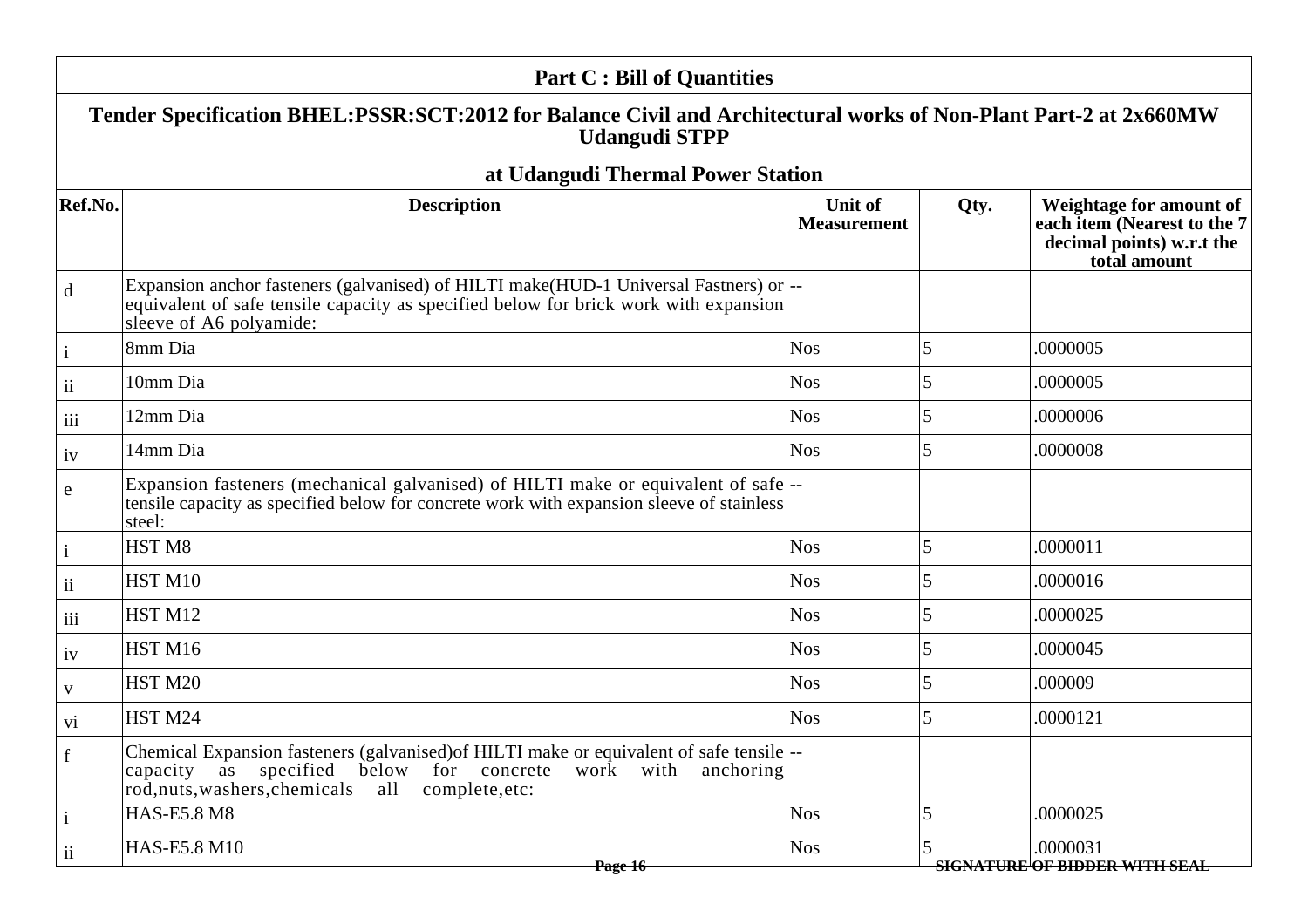|              | <b>Part C: Bill of Quantities</b>                                                                                                                                                                                                                                                                                                                                                                                                                                                                                                                                                         |                                      |      |                                                                                                     |
|--------------|-------------------------------------------------------------------------------------------------------------------------------------------------------------------------------------------------------------------------------------------------------------------------------------------------------------------------------------------------------------------------------------------------------------------------------------------------------------------------------------------------------------------------------------------------------------------------------------------|--------------------------------------|------|-----------------------------------------------------------------------------------------------------|
|              | Tender Specification BHEL:PSSR:SCT:2012 for Balance Civil and Architectural works of Non-Plant Part-2 at 2x660MW<br><b>Udangudi STPP</b>                                                                                                                                                                                                                                                                                                                                                                                                                                                  |                                      |      |                                                                                                     |
|              | at Udangudi Thermal Power Station                                                                                                                                                                                                                                                                                                                                                                                                                                                                                                                                                         |                                      |      |                                                                                                     |
| Ref.No.      | <b>Description</b>                                                                                                                                                                                                                                                                                                                                                                                                                                                                                                                                                                        | <b>Unit of</b><br><b>Measurement</b> | Qty. | Weightage for amount of<br>each item (Nearest to the 7<br>decimal points) w.r.t the<br>total amount |
| iii          | HAS-E5.8 M12                                                                                                                                                                                                                                                                                                                                                                                                                                                                                                                                                                              | <b>Nos</b>                           | 5    | .0000038                                                                                            |
| iv           | HAS-E5.8 M16                                                                                                                                                                                                                                                                                                                                                                                                                                                                                                                                                                              | <b>Nos</b>                           | 5    | .0000059                                                                                            |
| $\mathbf{V}$ | HAS-E5.8 M20                                                                                                                                                                                                                                                                                                                                                                                                                                                                                                                                                                              | <b>Nos</b>                           | 5    | .0000098                                                                                            |
| vi           | HAS-E5.8 M24                                                                                                                                                                                                                                                                                                                                                                                                                                                                                                                                                                              | <b>Nos</b>                           |      | .0000133                                                                                            |
| 707.0        | Providing, laying and fixing rails(52kg/rm) and guide rails in concrete for transformer, MT<br>rail track including cutting of rails, joining of rails, anchoring lugs etc all complete.                                                                                                                                                                                                                                                                                                                                                                                                  |                                      | 10   | .0010122                                                                                            |
| 800.0        | GROUTING: Grouting including all labour, material (unless otherwise specified in  --<br>BOQ/contract specification), equipment, roughening surface, cleaning, ramming, curing<br>etc. at all level, drawings and as directed by engineer - in - charge. (OPC Cement will<br>be supllied by BHEL free of cost.)                                                                                                                                                                                                                                                                            |                                      |      |                                                                                                     |
| 801.0        | Providing & grouting with cement slurry mix of approved ratio using pressure pump for $\text{SQM}$<br>water retaining concrete structures as per approved procedure including cost of nipples/<br>nozzles, cement, admixture, curing, pressure pumps, slurry agitator etc. all complete.<br>Cost shall include fixing of nipples at maximum 500 mm centre to centre spacing,<br>cutting of nipples after completing of grouting, making good of the nipple hole with<br>appropriate non-shrink cement paste, water tightness test etc. all complete wherever<br>specified in the drawing. |                                      | 250  | .0002162                                                                                            |
| 802.0        | Providing & grouting of pocket holes, pipe sleeves under base plates, machinery, CUM<br>pipe supporting structures etc. with $mix$ 1:1 (1 cement :1 sand) using non shrink<br>admixture etc. all Complete.                                                                                                                                                                                                                                                                                                                                                                                |                                      | 5    | .000153                                                                                             |
| 803.0        | Providing & grouting of pocket holes, pipe sleeves and under base plate of structural CUM<br>steel work/ machinery/ pipe supporting structures including roughening of surface,<br>cleaning, ramming, curing etc. all complete with mix 1:1:2 (1 cement : 1 coarse sand : 2<br>aggregate of 6 mm down graded stonechips) using non shrink admixture as per<br>specification, drawing and direction of engineer-in-charge. (Cost of all material and<br>cleaning the pocket by compressed air shall be in the scope of the contractor).                                                    |                                      | 10   | .0002936                                                                                            |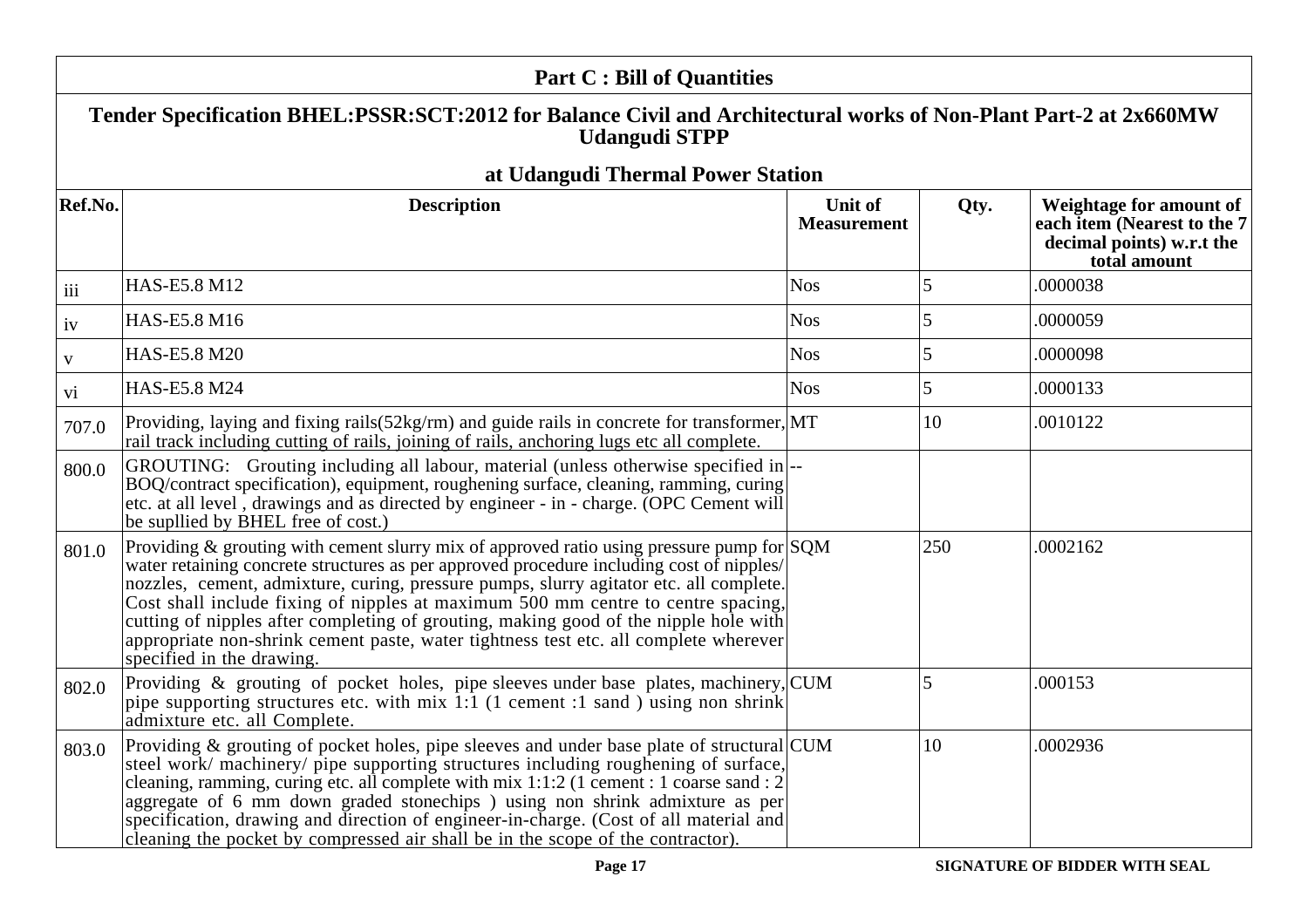| <b>Part C: Bill of Quantities</b> |                                                                                                                                                                                                                                                                                                                                                                                                                                                           |                               |      |                                                                                                     |  |
|-----------------------------------|-----------------------------------------------------------------------------------------------------------------------------------------------------------------------------------------------------------------------------------------------------------------------------------------------------------------------------------------------------------------------------------------------------------------------------------------------------------|-------------------------------|------|-----------------------------------------------------------------------------------------------------|--|
|                                   | Tender Specification BHEL:PSSR:SCT:2012 for Balance Civil and Architectural works of Non-Plant Part-2 at 2x660MW<br><b>Udangudi STPP</b>                                                                                                                                                                                                                                                                                                                  |                               |      |                                                                                                     |  |
|                                   | at Udangudi Thermal Power Station                                                                                                                                                                                                                                                                                                                                                                                                                         |                               |      |                                                                                                     |  |
| Ref.No.                           | <b>Description</b>                                                                                                                                                                                                                                                                                                                                                                                                                                        | Unit of<br><b>Measurement</b> | Qty. | Weightage for amount of<br>each item (Nearest to the 7<br>decimal points) w.r.t the<br>total amount |  |
| 804.0                             | Providing & grouting of pocket holes, pipe sleeves and under base plates of structural CUM<br>steel work/ machinery/ pipe supporting structures including roughening of surface,<br>cleaning, ramming, curing etc. all complete with ConbextraGP-1 or equivalent as per<br>specification, drawing and direction of engineer-in-charge. (Cost of all material and<br>cleaning of the pockets by compressed air shall be in the scope of the contractor).   |                               | 5    | .0003992                                                                                            |  |
| 805.0                             | Providing & grouting of pocket holes, pipe sleeves and under base plates of structural CUM<br>steel work/ machinery/ pipe supporting structures including roughening of surface,<br>cleaning, ramming, curing, etc. all complete with Conbextra GP-2 or equivalent as per<br>specification, drawing and direction of engineer-in-charge. (Cost of all material and<br>cleaning of the pockets by compressed air shall be in the scope of the contractor). |                               | 4    | .0005378                                                                                            |  |
| 806.0                             | Providing Chemical (epoxy) injection grouting with pressure pump for water retaining $Kg$<br>concrete structures conforming to IS:6494, including fixing nozzles, cost of approved<br>chemical, admixture, curing etc. all complete. Payment shall be made as per<br>the consumption of chemical grout.                                                                                                                                                   |                               | 20   | .0000626                                                                                            |  |
| 900.0                             | DOORS & WINDOWS: Doors, windows, ventilators, louvers, roof ventilators, rolling-<br>shutters, partitions including all labour, material (unless otherwise specified in<br>BOQ/contract specification), equipments, transportation, handling, preparation of<br>working drawings etc. at all level as per specification, drawings and as directed by<br>engineer - in - charge.                                                                           |                               |      |                                                                                                     |  |
| 901.0                             | Providing and fixing wooden frame conforming to IS 4021 made of best quality CUM<br>seasoned CP teakwood free from large or loose knots, cracks or other defects including<br>sand paper smoothening, hold fasts, beading, primer and finish painting / polishing etc.<br>all complete with proper wood joinery, accurately set to required lines or levels and<br>rigidly secured in place. (Finish painting / polishing paid separately)                |                               | 110  | .0264432                                                                                            |  |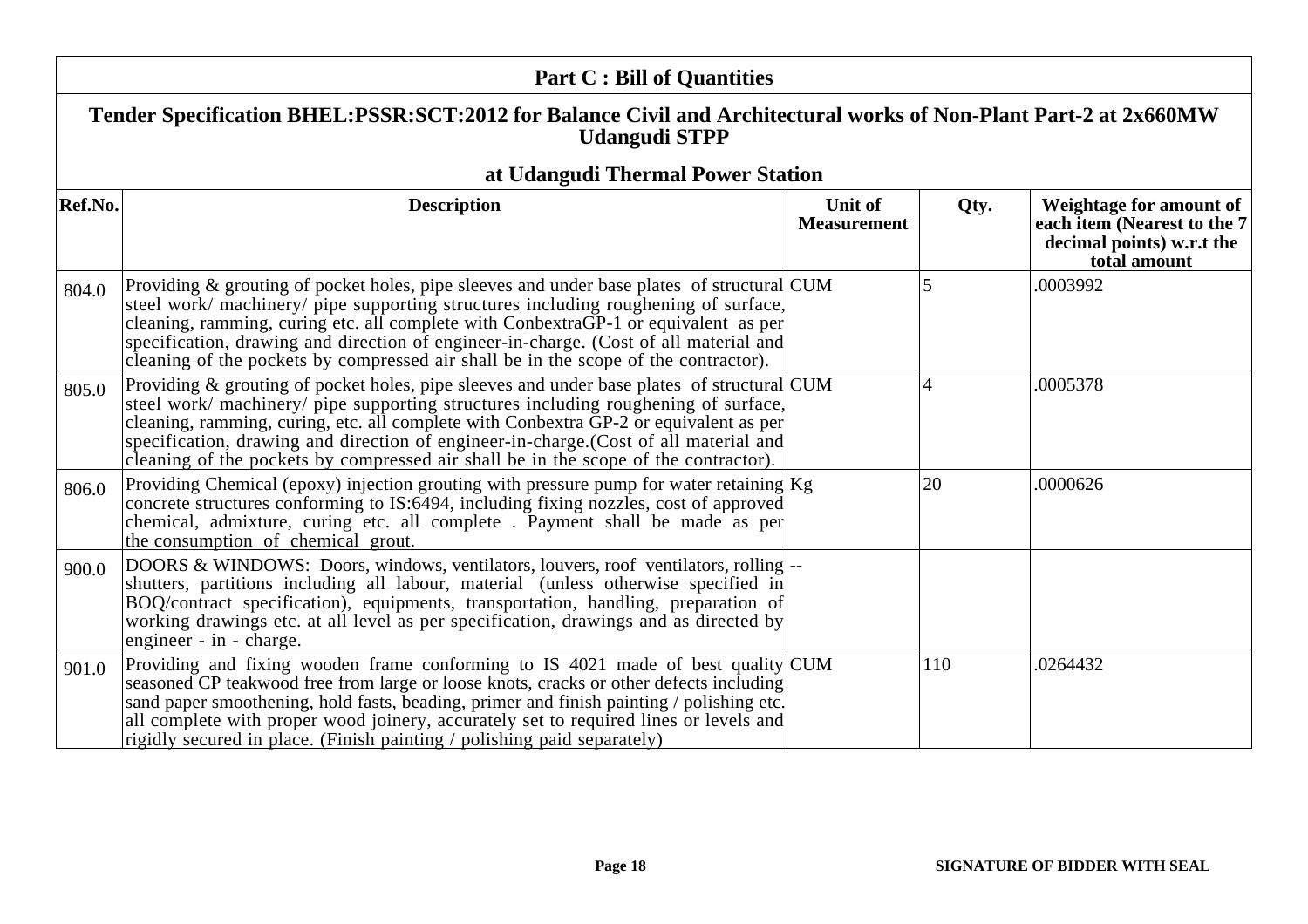| <b>Part C: Bill of Quantities</b> |                                                                                                                                                                                                                                                                                                                                                                                                                                                                                                                                                                                                                                                                                                                                                                                                                                                                                                                                                                                                                                                                                                                                                                                                                                                                                                                                                                                                 |                               |      |                                                                                                     |
|-----------------------------------|-------------------------------------------------------------------------------------------------------------------------------------------------------------------------------------------------------------------------------------------------------------------------------------------------------------------------------------------------------------------------------------------------------------------------------------------------------------------------------------------------------------------------------------------------------------------------------------------------------------------------------------------------------------------------------------------------------------------------------------------------------------------------------------------------------------------------------------------------------------------------------------------------------------------------------------------------------------------------------------------------------------------------------------------------------------------------------------------------------------------------------------------------------------------------------------------------------------------------------------------------------------------------------------------------------------------------------------------------------------------------------------------------|-------------------------------|------|-----------------------------------------------------------------------------------------------------|
|                                   | Tender Specification BHEL:PSSR:SCT:2012 for Balance Civil and Architectural works of Non-Plant Part-2 at 2x660MW<br><b>Udangudi STPP</b>                                                                                                                                                                                                                                                                                                                                                                                                                                                                                                                                                                                                                                                                                                                                                                                                                                                                                                                                                                                                                                                                                                                                                                                                                                                        |                               |      |                                                                                                     |
|                                   | at Udangudi Thermal Power Station                                                                                                                                                                                                                                                                                                                                                                                                                                                                                                                                                                                                                                                                                                                                                                                                                                                                                                                                                                                                                                                                                                                                                                                                                                                                                                                                                               |                               |      |                                                                                                     |
| Ref.No.                           | <b>Description</b>                                                                                                                                                                                                                                                                                                                                                                                                                                                                                                                                                                                                                                                                                                                                                                                                                                                                                                                                                                                                                                                                                                                                                                                                                                                                                                                                                                              | Unit of<br><b>Measurement</b> | Qty. | Weightage for amount of<br>each item (Nearest to the 7<br>decimal points) w.r.t the<br>total amount |
| 902.0                             | Providing and fixing teak wood frame panel door shutter as per IS 1003 with 35 mm $x$ SQM<br>150 mm vertical rail & 35mm x 125 mm horizontal rail and 12 mm thick interlocked<br>panels of teakwood with proper wood joinery including beading, preperation of<br>working drawings, godrej or equivalent make mortice lock with handels on both<br>sides, approved ISI mark anodised fittings like door stopper, 300mm long tower<br>bolts, 16x300mm long aldrops , 125mm long handles on both sides etc. butt hinges,<br>sliding bolt , knobs, (all fitting shall be anodised aluminium color dyed), screws, primer<br>and finish painting / polishing etc. all complete. (Finish painting / polishing paid<br>separately)                                                                                                                                                                                                                                                                                                                                                                                                                                                                                                                                                                                                                                                                     |                               | 110  | .0006548                                                                                            |
| A903                              | Providing, fitting and fixing solid core flush door shutter with minimum thickness of SQM<br>44mm consisting of fully glued laminated board / block board of reverse straight grain<br>timber strips with 150mm 1st class hardwood rails for the full thickness and width of<br>core as well as around all openings to cover the end grains of the lamin boards<br>including preparation of working drawings. godrej or equivalent make mortice lock<br>with handels on both sides, approved ISI mark anodised fittings like door<br>stopper, 300mm long tower bolts, heavy door lock with profile cylinder for master key<br>system, 125mm long stainless handles on both sides, door stop sealed with PVC or<br>rubber strips to reduce impact sound, butt hinges, sliding bolt, knobs, (all fittings shall<br>be heavy duty of non-corroding materials stainless steel / anodized aluminium /<br>oxidised copper / brass), finish paint over primer, screws etc. all complete as per<br>drawing, specification and instruction of engineer in charge. The plywood facing on<br>both sides shall be well matched teak or commercial 3 ply veneering with vertical<br>grains or cross bands having minimum thickness of 6 mm as per requirement.<br>Hardwood lipping of the same timber as the face veneer shall be provided at all edges<br>of the door.<br>(Finish painting paid separately) |                               | 50   | .0003679                                                                                            |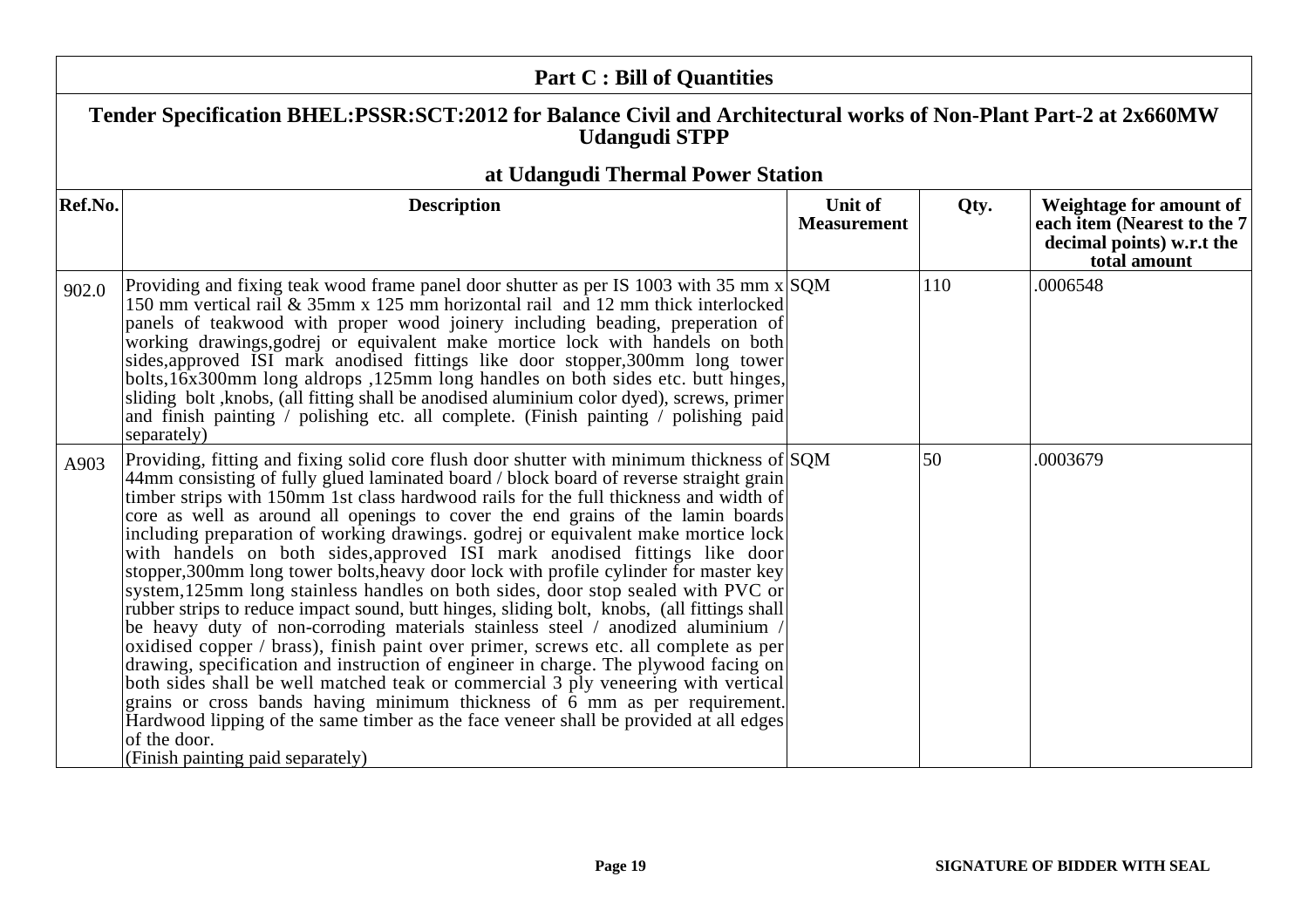|         | <b>Part C: Bill of Quantities</b>                                                                                                                                                                                                                                                                                                                                                                                                                                                                                                                                                                                                                                                                                                                                                                                                                                                                                                                                       |                               |      |                                                                                                      |  |
|---------|-------------------------------------------------------------------------------------------------------------------------------------------------------------------------------------------------------------------------------------------------------------------------------------------------------------------------------------------------------------------------------------------------------------------------------------------------------------------------------------------------------------------------------------------------------------------------------------------------------------------------------------------------------------------------------------------------------------------------------------------------------------------------------------------------------------------------------------------------------------------------------------------------------------------------------------------------------------------------|-------------------------------|------|------------------------------------------------------------------------------------------------------|--|
|         | Tender Specification BHEL:PSSR:SCT:2012 for Balance Civil and Architectural works of Non-Plant Part-2 at 2x660MW<br><b>Udangudi STPP</b>                                                                                                                                                                                                                                                                                                                                                                                                                                                                                                                                                                                                                                                                                                                                                                                                                                |                               |      |                                                                                                      |  |
|         | at Udangudi Thermal Power Station                                                                                                                                                                                                                                                                                                                                                                                                                                                                                                                                                                                                                                                                                                                                                                                                                                                                                                                                       |                               |      |                                                                                                      |  |
| Ref.No. | <b>Description</b>                                                                                                                                                                                                                                                                                                                                                                                                                                                                                                                                                                                                                                                                                                                                                                                                                                                                                                                                                      | Unit of<br><b>Measurement</b> | Qty. | Weightage for amount of<br>each item (Nearest to the 7)<br>decimal points) w.r.t the<br>total amount |  |
| A904    | Providing and fixing single or double steel door shutters with 45mm thk flush design SQM<br>shutter comprising of two outer sheets of 18 gauge steel sheets rigidly connected and<br>reinforced inside with continuous vertical 20 gauge stiffeners, spot welded in position<br>at not more than 150mm on centres including void filled with mineral wool (density as<br>per specification) including preparation of working drawings, three steel butt hinges of<br>100 mm length, door closer with rubber cushions, sign plates of anodised aluminium or<br>galvanised steel screwed to the door under the horizontal bar having printed the sign,<br>PUSH BAR TO OPEN etc. all fittings, Godrej or equivalent make mortice lock with<br>handle on both sides, epoxy based shop paint (minimum DFT 250 micron) and epoxy<br>based final painting etc all complete.                                                                                                    |                               | 150  | .0020295                                                                                             |  |
| 906.0   | Providing and fixing anodized extruded aluminium doors (single or double shutter) $ KG $<br>conforming to IS:1948, IS:1949 fabricated from extruded sections of<br>HINDALCO/JINDAL or equivalent make having minimum 3mm wall thickness as per<br>IS:1285, IS:733 and anodized and electro color coating of required shade as per IS 1868<br>minimum anodized coating of grade AC15 ). fixed with rawl plugs, expansion<br>fasteners, SS screws / fixing clips necessary filling of gaps at Junctions, at top, bottom $\&$<br>sides with required PVC / neoprene felt for bi-metallic protection etc. Glazing shall be<br>clear float glass of 6mm thickness including snap fit type beading, concealed screws,<br>fixtures, Godrej or equivalent make Mortice lock with handle on both sides, etc all<br>complete. Aluminium section shall be smooth, free of stains, straight, mitred & jointed<br>mechanically wherever required. (Glazing shall be paid separately) |                               | 40   | .0000322                                                                                             |  |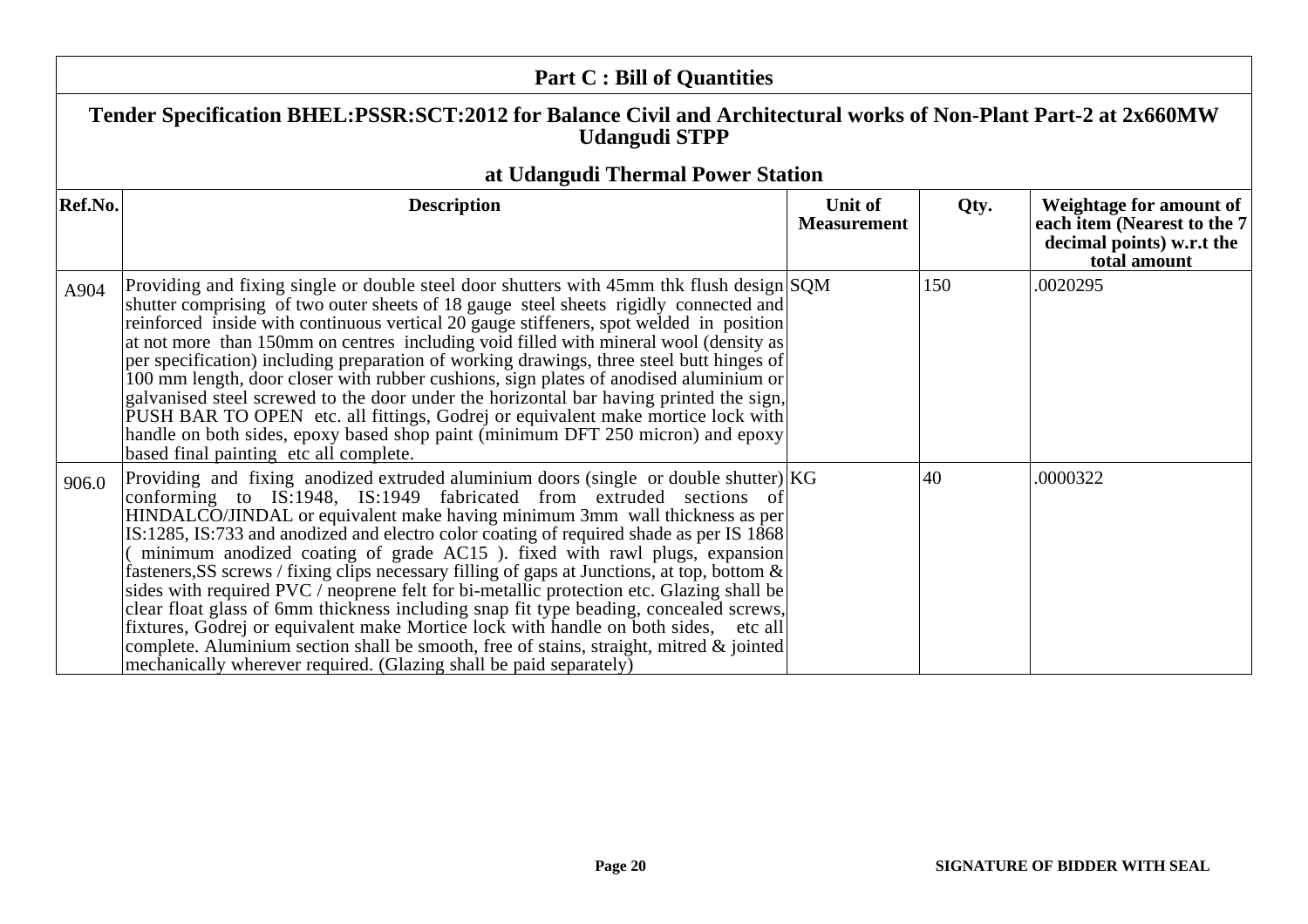|         | <b>Part C: Bill of Quantities</b>                                                                                                                                                                                                                                                                                                                                                                                                                                                                                                                                                                                                                                                                                                                                                                                                                                                                                                                                                                        |                                      |      |                                                                                                     |
|---------|----------------------------------------------------------------------------------------------------------------------------------------------------------------------------------------------------------------------------------------------------------------------------------------------------------------------------------------------------------------------------------------------------------------------------------------------------------------------------------------------------------------------------------------------------------------------------------------------------------------------------------------------------------------------------------------------------------------------------------------------------------------------------------------------------------------------------------------------------------------------------------------------------------------------------------------------------------------------------------------------------------|--------------------------------------|------|-----------------------------------------------------------------------------------------------------|
|         | Tender Specification BHEL:PSSR:SCT:2012 for Balance Civil and Architectural works of Non-Plant Part-2 at 2x660MW<br><b>Udangudi STPP</b>                                                                                                                                                                                                                                                                                                                                                                                                                                                                                                                                                                                                                                                                                                                                                                                                                                                                 |                                      |      |                                                                                                     |
|         | at Udangudi Thermal Power Station                                                                                                                                                                                                                                                                                                                                                                                                                                                                                                                                                                                                                                                                                                                                                                                                                                                                                                                                                                        |                                      |      |                                                                                                     |
| Ref.No. | <b>Description</b>                                                                                                                                                                                                                                                                                                                                                                                                                                                                                                                                                                                                                                                                                                                                                                                                                                                                                                                                                                                       | <b>Unit of</b><br><b>Measurement</b> | Qty. | Weightage for amount of<br>each item (Nearest to the 7<br>decimal points) w.r.t the<br>total amount |
| A906    | Providing and fixing powder coated/anodized extruded aluminium doors (single or $ KG $<br>double shutter) conforming to IS:1948, IS:1949 fabricated from extruded sections of<br>HINDALCO/JINDAL or equivalent make having minimum 3mm wall thickness as per<br>IS:1285, IS:733 and anodized and electro color coating of required shade as per IS 1868<br>minimum anodized coating of grade AC15 ). fixed with rawl plugs, expansion<br>fasteners, SS screws / fixing clips necessary filling of gaps at Junctions, at top, bottom $\&$<br>sides with required PVC / neoprene felt for bi-metallic protection etc. Glazing shall be<br>clear float glass of 6mm thickness including snap fit type beading, concealed screws,<br>fixtures, Godrej or equivalent make Mortice lock with handle on both sides, etc all<br>complete. Aluminium section shall be smooth, free of stains, straight, mitred $\&$ jointed<br>mechanically wherever required. (Glazing shall be paid separately)                 |                                      | 40   | .0000322                                                                                            |
| A907    | Providing and fixing Fire Proof steel doors (single or double shutter) with Vision SQM<br>panel, panic devices shall be 45mm thk flush design comprising of two outer sheets of<br>18 gauge steel sheets rigidly connected and reinforced inside with continuous vertical<br>20 gauge stiffeners, spot welded in position at not more than 150mm on centers<br>including all fittings, accessiories, shop painting with approved post office/signal red<br>color fire resistant paint and mineral wool insulation (min.64 kg/cum density) complete<br>and shall be fire proof as per IS:3614, NBC 2016 and TAC requirements vision panel<br>shall be provided with 11mm thk inter-layered fire rated glass. All hardware and fittings<br>such as hinges, door closure, panic trim, panic bar, handles all complete along with test<br>certificate from authorise labs, submit shop drawing for approval, as per specification<br>and instructions of engineer in charge. Minimum ratings shall be 2 Hrs. |                                      | 70   | .0009266                                                                                            |
| 908.0   | Providing and fixing steel windows/ventilator with steel sections as per IS:1038,<br>IS:1361 & IS:7452 latest revision including all fittings, metal beadings, hold fasts, shop<br>and final painting, glazing etc. all complete. (Glazing shall be paid separately)                                                                                                                                                                                                                                                                                                                                                                                                                                                                                                                                                                                                                                                                                                                                     |                                      |      |                                                                                                     |
| a       | Openable type                                                                                                                                                                                                                                                                                                                                                                                                                                                                                                                                                                                                                                                                                                                                                                                                                                                                                                                                                                                            | <b>SQM</b>                           | 90   | .0002957                                                                                            |
| b       | fixed type                                                                                                                                                                                                                                                                                                                                                                                                                                                                                                                                                                                                                                                                                                                                                                                                                                                                                                                                                                                               | <b>SQM</b>                           | 90   | .0001919                                                                                            |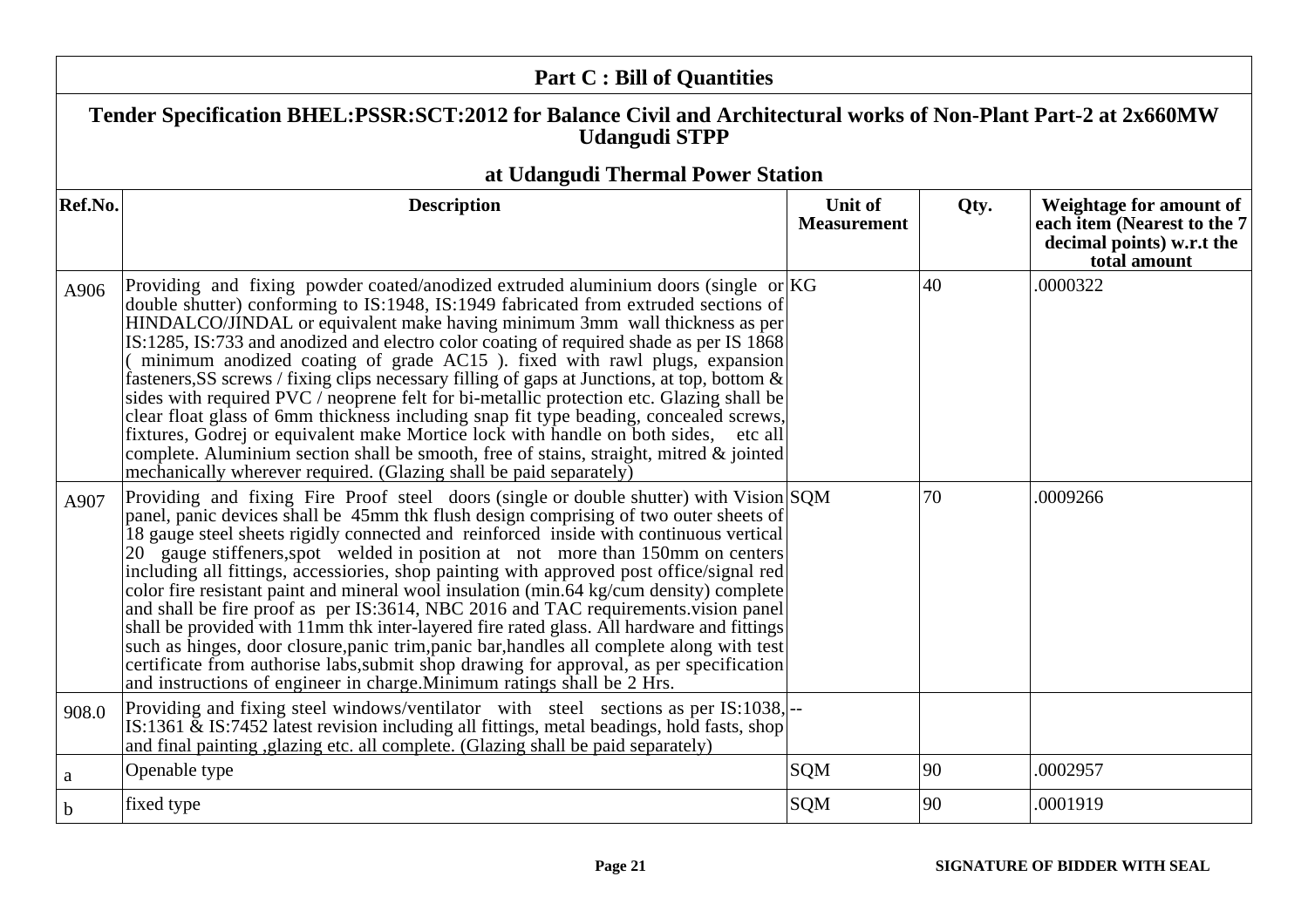|         | <b>Part C: Bill of Quantities</b>                                                                                                                                                                                                                                                                                                                                                                                                                                                                                                                                                                                                                                                                                                                                                                                                                                                                                                                                                                                                                                                                                                                                                                                                                                                                                                                                                     |                               |              |                                                                                                      |
|---------|---------------------------------------------------------------------------------------------------------------------------------------------------------------------------------------------------------------------------------------------------------------------------------------------------------------------------------------------------------------------------------------------------------------------------------------------------------------------------------------------------------------------------------------------------------------------------------------------------------------------------------------------------------------------------------------------------------------------------------------------------------------------------------------------------------------------------------------------------------------------------------------------------------------------------------------------------------------------------------------------------------------------------------------------------------------------------------------------------------------------------------------------------------------------------------------------------------------------------------------------------------------------------------------------------------------------------------------------------------------------------------------|-------------------------------|--------------|------------------------------------------------------------------------------------------------------|
|         | Tender Specification BHEL:PSSR:SCT:2012 for Balance Civil and Architectural works of Non-Plant Part-2 at 2x660MW<br><b>Udangudi STPP</b>                                                                                                                                                                                                                                                                                                                                                                                                                                                                                                                                                                                                                                                                                                                                                                                                                                                                                                                                                                                                                                                                                                                                                                                                                                              |                               |              |                                                                                                      |
|         | at Udangudi Thermal Power Station                                                                                                                                                                                                                                                                                                                                                                                                                                                                                                                                                                                                                                                                                                                                                                                                                                                                                                                                                                                                                                                                                                                                                                                                                                                                                                                                                     |                               |              |                                                                                                      |
| Ref.No. | <b>Description</b>                                                                                                                                                                                                                                                                                                                                                                                                                                                                                                                                                                                                                                                                                                                                                                                                                                                                                                                                                                                                                                                                                                                                                                                                                                                                                                                                                                    | Unit of<br><b>Measurement</b> | Qty.         | Weightage for amount of<br>each item (Nearest to the 7)<br>decimal points) w.r.t the<br>total amount |
| 909.0   | Providing and fixing anodised aluminium work of Jindal, Hindalco or other equivalent $Kg$<br>approved make for door frames, windows, ventillators, partitions, railing etc with<br>extruded standard tubular and other sections including all fittings & fixtures and<br>accessories of approved make conforming to IS733 and IS1285, anodised and electro<br>color dyed to required shade according to IS 1868 (minimum anodic coating of grade<br>AC15), fixed with rawl plugs, expansion fasteners, SS screws or with fixing clips,<br>including necessary filling of gaps at junctions, at top, bottom and sides with required<br>PVC/neoprene felt for bi-metalic protection etc. including preperation of working<br>drawings, aluminium cleat angle, aluminium snap-on-beading for glazing/panelling,<br>stair case tread nosing, with all fittings and fixtures (like tower bolts, handles, door<br>stopper with rubber shoes, 'L' drops, stays, floor springs, hydraulic door closures etc.),<br>CP brass/stailess steel screws, providing and fixing hinges/pivots, and making provision<br>for fixing of fitting wherever required including cost of PVC/neoprene gasket, all<br>complete as per drawing, specification and instructions of engineer in charge (Glazing)<br>and panelling shall be paid seperately). Weight of aluminium section only shall be<br>measure. |                               | $ 10\rangle$ | .0000074                                                                                             |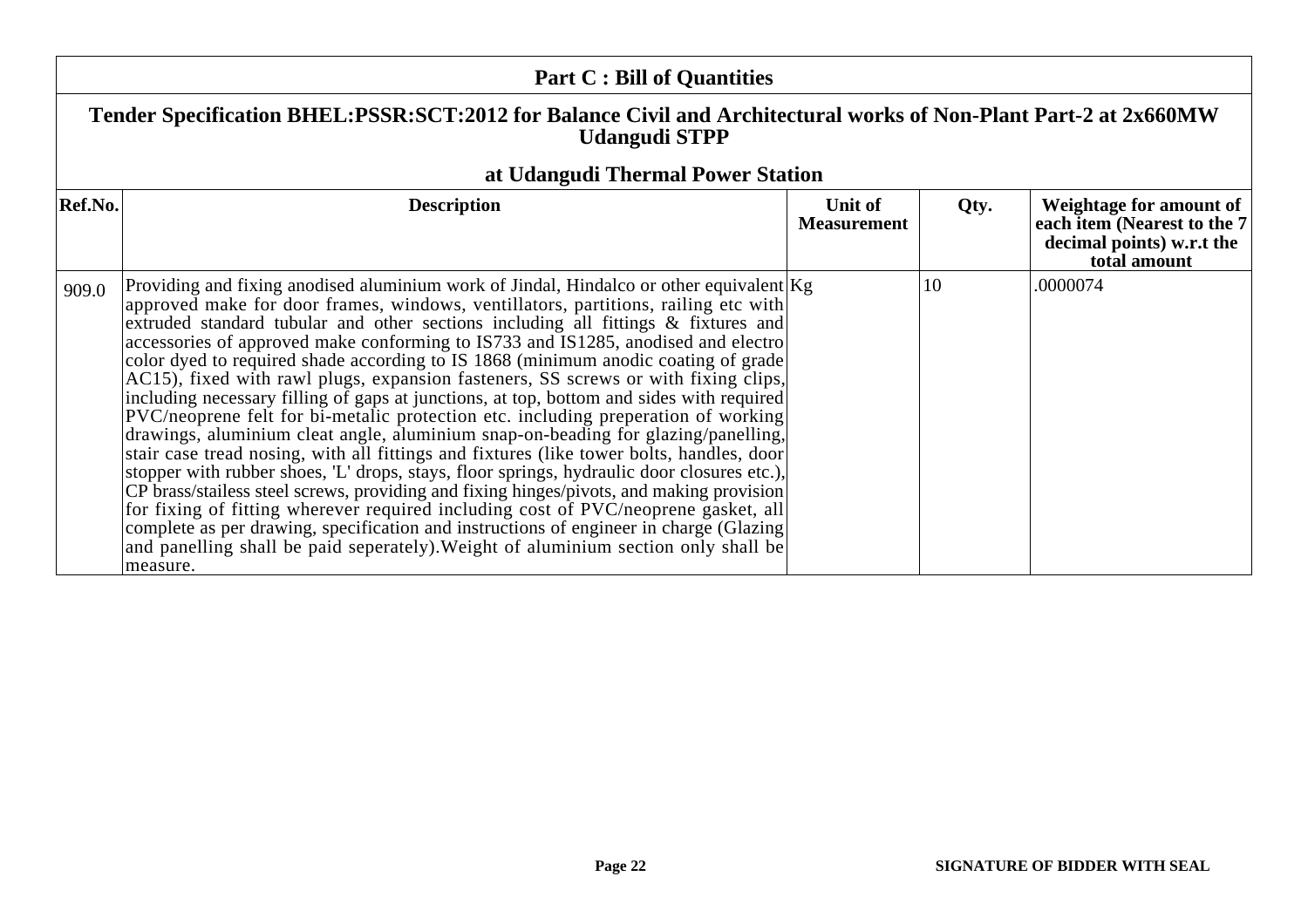|         | <b>Part C: Bill of Quantities</b>                                                                                                                                                                                                                                                                                                                                                                                                                                                                                                                                                                                                                                                                                                                                                                                                                                                                                                                                                                                                                                                                                                                                                                                                                                                                                                                                                            |                               |       |                                                                                                     |  |
|---------|----------------------------------------------------------------------------------------------------------------------------------------------------------------------------------------------------------------------------------------------------------------------------------------------------------------------------------------------------------------------------------------------------------------------------------------------------------------------------------------------------------------------------------------------------------------------------------------------------------------------------------------------------------------------------------------------------------------------------------------------------------------------------------------------------------------------------------------------------------------------------------------------------------------------------------------------------------------------------------------------------------------------------------------------------------------------------------------------------------------------------------------------------------------------------------------------------------------------------------------------------------------------------------------------------------------------------------------------------------------------------------------------|-------------------------------|-------|-----------------------------------------------------------------------------------------------------|--|
|         | Tender Specification BHEL:PSSR:SCT:2012 for Balance Civil and Architectural works of Non-Plant Part-2 at 2x660MW<br><b>Udangudi STPP</b>                                                                                                                                                                                                                                                                                                                                                                                                                                                                                                                                                                                                                                                                                                                                                                                                                                                                                                                                                                                                                                                                                                                                                                                                                                                     |                               |       |                                                                                                     |  |
| Ref.No. | at Udangudi Thermal Power Station<br><b>Description</b>                                                                                                                                                                                                                                                                                                                                                                                                                                                                                                                                                                                                                                                                                                                                                                                                                                                                                                                                                                                                                                                                                                                                                                                                                                                                                                                                      | Unit of<br><b>Measurement</b> | Qty.  | Weightage for amount of<br>each item (Nearest to the 7<br>decimal points) w.r.t the<br>total amount |  |
| A909    | Providing and fixing anodised aluminium work of Jindal, Hindalco or other equivalent $Kg$<br>approved make for door frames, windows, ventillators, partitions, railing, grill etc with<br>extruded standard tubular and other sections including all fittings $\&$ fixtures and<br>accessories of approved make conforming to IS733 and IS1285, anodised and electro<br>color dyed to required shade according to IS 1868 (minimum anodic coating of grade<br>AC15), fixed with rawl plugs, expansion fasteners, SS screws or with fixing clips,<br>including necessary filling of gaps at junctions, at top, bottom and sides with required<br>PVC/neoprene felt for bi-metalic protection etc. including preperation of working<br>drawings, aluminium cleat angle, aluminium snap-on-beading for glazing/panelling,<br>stair case tread nosing, with all fittings and fixtures (like tower bolts, handles, door<br>stopper with rubber shoes, 'L' drops, stays, floor springs, hydraulic door closures etc.), CP brass/stailess steel screws, providing and fixing hinges/pivots, and making provision<br>for fixing of fitting wherever required including cost of PVC/neoprene gasket, all<br>complete as per drawing, specification and instructions of engineer in charge (Glazing)<br>and panelling shall be paid seperately). Weight of aluminium section only shall be<br>measure. |                               | 4,000 | .0029842                                                                                            |  |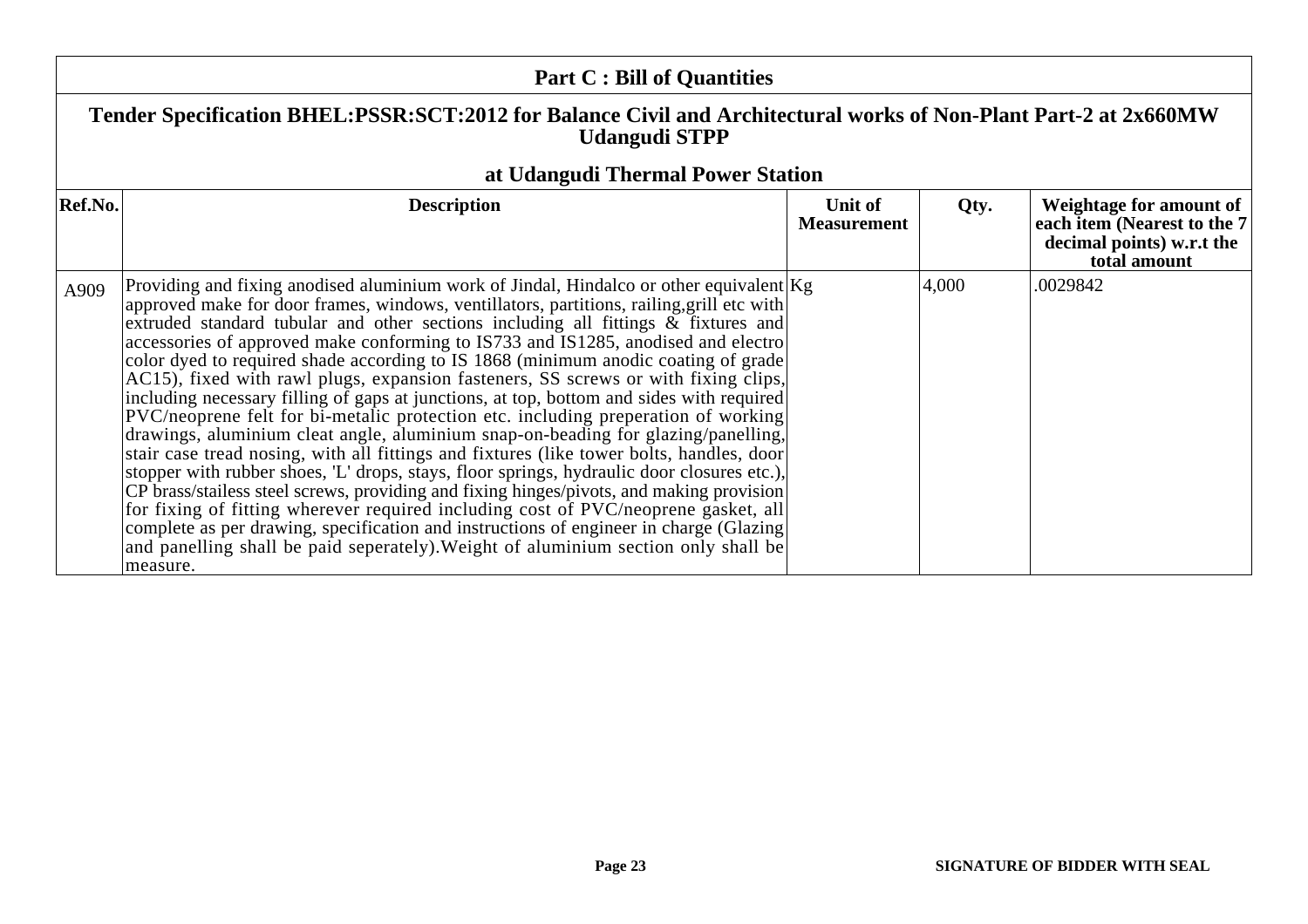| <b>Part C: Bill of Quantities</b> |                                                                                                                                                                                                                                                                                                                                                                                                                                                                                                                                                                                                                                                                                                                                                                                                                                                                                                                                                                                                                                                                                                                                                                                                                                                                                                                                                                                                                                                                                                                                                                                                                                                                                                                                                                                                                                                                                                                                                                                                                                                                                                                                                                                                                                                                                                                                                                                                                                                                                                                                                                                                                                                                                                                                                                                                         |                               |      |                                                                                                     |  |  |
|-----------------------------------|---------------------------------------------------------------------------------------------------------------------------------------------------------------------------------------------------------------------------------------------------------------------------------------------------------------------------------------------------------------------------------------------------------------------------------------------------------------------------------------------------------------------------------------------------------------------------------------------------------------------------------------------------------------------------------------------------------------------------------------------------------------------------------------------------------------------------------------------------------------------------------------------------------------------------------------------------------------------------------------------------------------------------------------------------------------------------------------------------------------------------------------------------------------------------------------------------------------------------------------------------------------------------------------------------------------------------------------------------------------------------------------------------------------------------------------------------------------------------------------------------------------------------------------------------------------------------------------------------------------------------------------------------------------------------------------------------------------------------------------------------------------------------------------------------------------------------------------------------------------------------------------------------------------------------------------------------------------------------------------------------------------------------------------------------------------------------------------------------------------------------------------------------------------------------------------------------------------------------------------------------------------------------------------------------------------------------------------------------------------------------------------------------------------------------------------------------------------------------------------------------------------------------------------------------------------------------------------------------------------------------------------------------------------------------------------------------------------------------------------------------------------------------------------------------------|-------------------------------|------|-----------------------------------------------------------------------------------------------------|--|--|
|                                   | Tender Specification BHEL:PSSR:SCT:2012 for Balance Civil and Architectural works of Non-Plant Part-2 at 2x660MW<br><b>Udangudi STPP</b>                                                                                                                                                                                                                                                                                                                                                                                                                                                                                                                                                                                                                                                                                                                                                                                                                                                                                                                                                                                                                                                                                                                                                                                                                                                                                                                                                                                                                                                                                                                                                                                                                                                                                                                                                                                                                                                                                                                                                                                                                                                                                                                                                                                                                                                                                                                                                                                                                                                                                                                                                                                                                                                                |                               |      |                                                                                                     |  |  |
|                                   | at Udangudi Thermal Power Station                                                                                                                                                                                                                                                                                                                                                                                                                                                                                                                                                                                                                                                                                                                                                                                                                                                                                                                                                                                                                                                                                                                                                                                                                                                                                                                                                                                                                                                                                                                                                                                                                                                                                                                                                                                                                                                                                                                                                                                                                                                                                                                                                                                                                                                                                                                                                                                                                                                                                                                                                                                                                                                                                                                                                                       |                               |      |                                                                                                     |  |  |
| Ref.No.                           | <b>Description</b>                                                                                                                                                                                                                                                                                                                                                                                                                                                                                                                                                                                                                                                                                                                                                                                                                                                                                                                                                                                                                                                                                                                                                                                                                                                                                                                                                                                                                                                                                                                                                                                                                                                                                                                                                                                                                                                                                                                                                                                                                                                                                                                                                                                                                                                                                                                                                                                                                                                                                                                                                                                                                                                                                                                                                                                      | Unit of<br><b>Measurement</b> | Qty. | Weightage for amount of<br>each item (Nearest to the 7<br>decimal points) w.r.t the<br>total amount |  |  |
| A910                              | Providing, fabricating, supplying and fixing of Aluminium composite panel cladding-<br>(ACP) in pan shape in solid or metallic colour of approved shades made out of 4mm<br>thick aluminium composite panel (weight of panel should be 7.5 kg/sqmt) material<br>consisting of 3mm thick FR grade Class B1 as per EN 13501, mineral core sandwiched<br>between two Aluminium sheets (each 0.5mm thick). The aluminium composite panel<br>cladding sheet shall be coil coated, with Kynar 500 based PVDF conforming to AAMA<br>2605 or Lumiflon based fluoropolymer resin coating of approved colour and shade on<br>face # 1 and polymer (Service) coating on face # 2 as specified using stainless steel<br>screws, nuts, bolts, washers, cleats, weather silicon sealant, backer rods etc. The top<br>coated surface of ACP shall comply with the specification for coated coil for<br>the exterior building application issued by ECCA (European Coil Coating Association).<br>The aluminium composite panel top and bottom skin should conform to Aluminium<br>Alloy 5005 (AlMg 1) marine grade series and H 22/24 temper with mechanical<br>properties confirming to EN 485-2 standard. The ACP product must conform to either<br>BS 476 part 6 & 7 or ASTM E 84 standards along with EN-13501-1. The manufacturer<br>must furnish Class 1A certificate for this ACP produced in the plant from which it is<br>going to be supplied. The panel shall be designed for $12 \text{mm}$ groove in horizontal $\&$ in<br>verticals with close joint system. Vertical & Horizontal groove shall be filled by non-<br>staining high performance weather sealant. ACP panel shall have sub frame all around<br>panel and aluminium stiffener profile as per structural requirements. The finished<br>surface of ACP shall be protected with a self-adhesive (Rubber based) peel off foil with<br>70 microns thickness white or black, tested to withstand up to 6 months exposure to<br>local weather condition without losing the original peel off characteristic or causing<br>stain or other damages on the coated surface of the aluminium composite panel.<br>Installation of ACP Coping/facia at terrace level sealing the top gap of the parapet wall<br>and ACP Panel shall have GI stiffeners below with required aluminium grid work with<br>necessary MS HDG / aluminium alloy brackets & SS fasteners.2nd barrier of 1mm thk<br>GI sheet laid continuously below the copping to seal the parapet wall. Overlap of GI<br>sheet shall be properly sealed with weather sealant, All shade approval shall be as per<br>Architect's Approval.as per approved sample from Alucobond Plus, Aludecor,<br>Reynobond or equivalent. The system shall be designed to withstand a wind pressure<br>Page 24 |                               |      | <b>SIGNATURE OF BIDDER WITH SEAL</b>                                                                |  |  |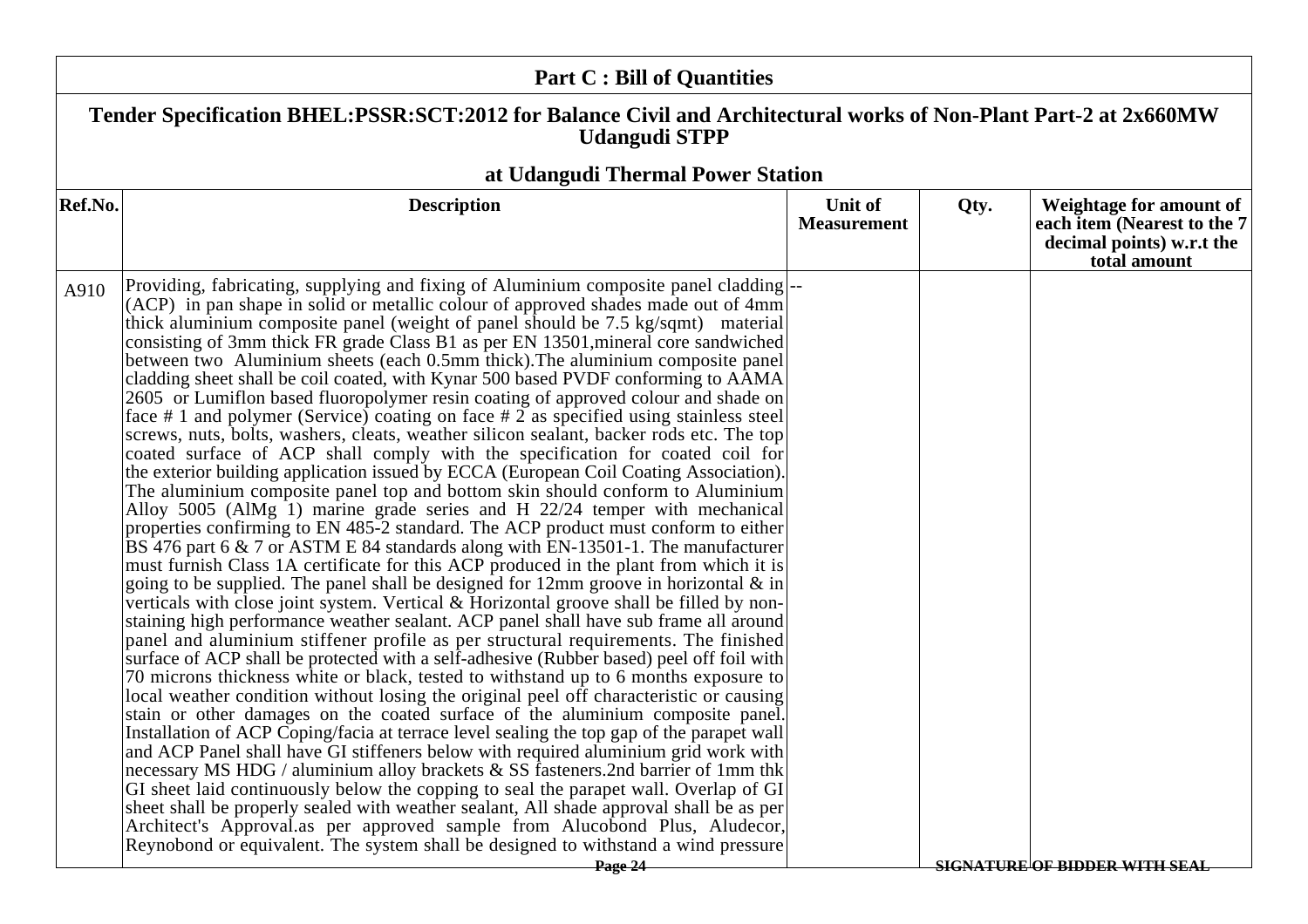| <b>Part C: Bill of Quantities</b>                                                                                                        |                                                                                                                                                                                                                                                                                                                                                                                                                                                                                                                                                                                                                                                                                                                                                                                                                                                                                                                                                                                                                                                                                                                                                                                                                                                                             |                               |       |                                                                                                     |
|------------------------------------------------------------------------------------------------------------------------------------------|-----------------------------------------------------------------------------------------------------------------------------------------------------------------------------------------------------------------------------------------------------------------------------------------------------------------------------------------------------------------------------------------------------------------------------------------------------------------------------------------------------------------------------------------------------------------------------------------------------------------------------------------------------------------------------------------------------------------------------------------------------------------------------------------------------------------------------------------------------------------------------------------------------------------------------------------------------------------------------------------------------------------------------------------------------------------------------------------------------------------------------------------------------------------------------------------------------------------------------------------------------------------------------|-------------------------------|-------|-----------------------------------------------------------------------------------------------------|
| Tender Specification BHEL:PSSR:SCT:2012 for Balance Civil and Architectural works of Non-Plant Part-2 at 2x660MW<br><b>Udangudi STPP</b> |                                                                                                                                                                                                                                                                                                                                                                                                                                                                                                                                                                                                                                                                                                                                                                                                                                                                                                                                                                                                                                                                                                                                                                                                                                                                             |                               |       |                                                                                                     |
|                                                                                                                                          | at Udangudi Thermal Power Station                                                                                                                                                                                                                                                                                                                                                                                                                                                                                                                                                                                                                                                                                                                                                                                                                                                                                                                                                                                                                                                                                                                                                                                                                                           |                               |       |                                                                                                     |
| Ref.No.                                                                                                                                  | <b>Description</b>                                                                                                                                                                                                                                                                                                                                                                                                                                                                                                                                                                                                                                                                                                                                                                                                                                                                                                                                                                                                                                                                                                                                                                                                                                                          | Unit of<br><b>Measurement</b> | Qty.  | Weightage for amount of<br>each item (Nearest to the 7<br>decimal points) w.r.t the<br>total amount |
|                                                                                                                                          | of 200kg/Sqm or as per design requirement and shall be fixed to the Masonry/RC walls<br>or aluminium frame with necessary clamps, brackets and anchor fasteners etc. All<br>clamps and brackets shall be Hot dip galvanized minimum 80 microns thick and shall<br>conform to IS: 4759-1996. The extruded aluminium section shall be anodized in<br>approved colour with a anodic coating of minimum 20 microns. Extruded section shall<br>be 6063 T5 or T6 alloy conforming to ASTM B221. Any other festering straps,<br>nuts, bolts, rivets, washers, etc. shall be in stainless steel SS304 grade. EPDM<br>gaskets, open cell polyethylene backer rods, weather sealant etc. shall be provided as<br>per requirement. Item shall include aluminium base frame with all fixing arrangements<br>to wall/RC members, fastening material and hardware (festering straps, nuts, bolts,<br>rivets, washers etc.), EPDM gaskets, open cell polyethylene backer rods, weather<br>sealant, scaffolding, approach to all height, material handling, transportation, labour,<br>T&P, preparation of working drawings etc.all complete as per drawing, specification $\&$<br>instructions of engineer in charge. Measurement of payment shall be outer finished area<br>of ACP panel. |                               |       |                                                                                                     |
| b.                                                                                                                                       | 4mm                                                                                                                                                                                                                                                                                                                                                                                                                                                                                                                                                                                                                                                                                                                                                                                                                                                                                                                                                                                                                                                                                                                                                                                                                                                                         | <b>SQM</b>                    | 550   | .0030081                                                                                            |
| 911.0                                                                                                                                    | Providing and fixing of door closers as per specification, of approved make $\&$ quality.<br>all complete of following type :                                                                                                                                                                                                                                                                                                                                                                                                                                                                                                                                                                                                                                                                                                                                                                                                                                                                                                                                                                                                                                                                                                                                               |                               |       |                                                                                                     |
| $\mathbf{a}$                                                                                                                             | Over head hydraulic door closures as per IS 3564                                                                                                                                                                                                                                                                                                                                                                                                                                                                                                                                                                                                                                                                                                                                                                                                                                                                                                                                                                                                                                                                                                                                                                                                                            | Each                          |       | .0000023                                                                                            |
| $\mathbf b$                                                                                                                              | Floor mounted Hydraulic door closers as per IS 6315                                                                                                                                                                                                                                                                                                                                                                                                                                                                                                                                                                                                                                                                                                                                                                                                                                                                                                                                                                                                                                                                                                                                                                                                                         | Each                          | 30    | .0001233                                                                                            |
| 912.0                                                                                                                                    | Providing and fixing pressed steel frames fabricated from 16 gauge M.S sheet $ Kg $<br>mortised, reinforced drilled and tapped for hinges and locks bolts strikes, hold fasts<br>adjustable floor anchors, floor tiles/weather bars ,paintings etc all complete as per<br>specifications.                                                                                                                                                                                                                                                                                                                                                                                                                                                                                                                                                                                                                                                                                                                                                                                                                                                                                                                                                                                   |                               | 1,529 | .0003263                                                                                            |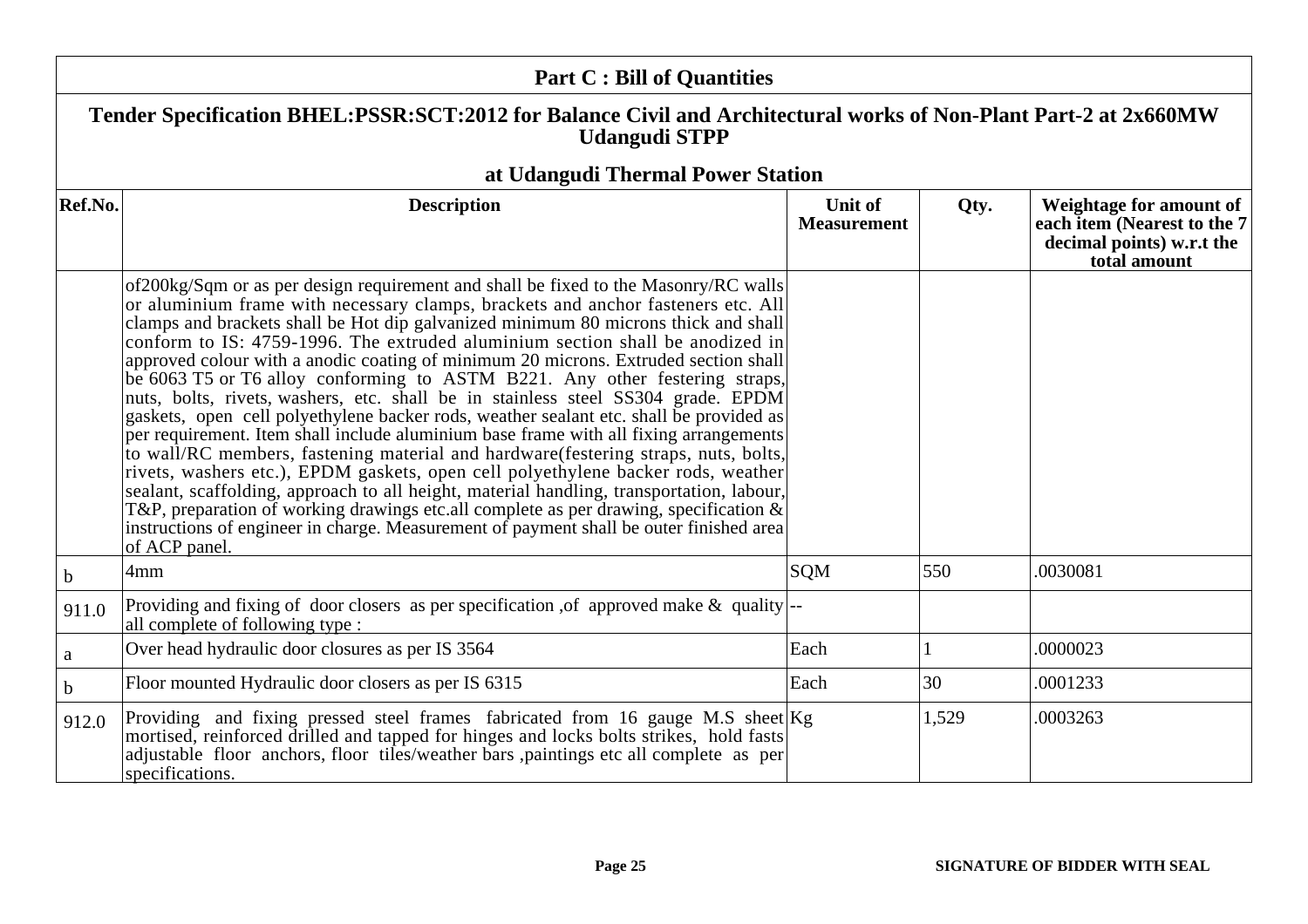| <b>Part C: Bill of Quantities</b>                                                                                                        |                                                                                                                                                                                                                                                                                                                                                                                                                                                                                                                                                                                                                                                                                                                                                                                                                                                                                                                                                                                                                                                                                                                                                             |                               |                |                                                                                                     |
|------------------------------------------------------------------------------------------------------------------------------------------|-------------------------------------------------------------------------------------------------------------------------------------------------------------------------------------------------------------------------------------------------------------------------------------------------------------------------------------------------------------------------------------------------------------------------------------------------------------------------------------------------------------------------------------------------------------------------------------------------------------------------------------------------------------------------------------------------------------------------------------------------------------------------------------------------------------------------------------------------------------------------------------------------------------------------------------------------------------------------------------------------------------------------------------------------------------------------------------------------------------------------------------------------------------|-------------------------------|----------------|-----------------------------------------------------------------------------------------------------|
| Tender Specification BHEL:PSSR:SCT:2012 for Balance Civil and Architectural works of Non-Plant Part-2 at 2x660MW<br><b>Udangudi STPP</b> |                                                                                                                                                                                                                                                                                                                                                                                                                                                                                                                                                                                                                                                                                                                                                                                                                                                                                                                                                                                                                                                                                                                                                             |                               |                |                                                                                                     |
|                                                                                                                                          | at Udangudi Thermal Power Station                                                                                                                                                                                                                                                                                                                                                                                                                                                                                                                                                                                                                                                                                                                                                                                                                                                                                                                                                                                                                                                                                                                           |                               |                |                                                                                                     |
| Ref.No.                                                                                                                                  | <b>Description</b>                                                                                                                                                                                                                                                                                                                                                                                                                                                                                                                                                                                                                                                                                                                                                                                                                                                                                                                                                                                                                                                                                                                                          | Unit of<br><b>Measurement</b> | Qty.           | Weightage for amount of<br>each item (Nearest to the 7<br>decimal points) w.r.t the<br>total amount |
| A913                                                                                                                                     | Providing and fixing in position metal rolling shutter and rolling grill type shutter as per<br>specification made from hot rolled double dipped galvanised steel lath section of 18<br>SWG tested mild steel strips at 75mm rolling centres interlocked together through<br>their entire length and jointed together at the end by end locks mounted on specially<br>designed pipe shaft with brackets, side guides and arrangements for inside and outside<br>locking with push and pull operation including wire springs, top cover, primer $\&$ shop<br>coats of approved enamel paint etc, all complete as per IS 6248, and shall be designed to<br>withstand a wind load of minimum 200 $\overline{Kg}/m2$ without excessive deflection as per<br>specification and of approved make of following types: The bottom lath shall be coupled<br>to a lock plate fabricated from 3mm thick galvanised steel plate and securely riveted<br>with stiffening angles.(partly coiled and lath/full lath). The guides shall be either rolled<br>or pressed deep channel sections of minimum 75 mm and 25 mm wide fitted with<br>necessary fitting and fixtures. |                               |                |                                                                                                     |
| $\mathbf b$                                                                                                                              | <b>Mechanically Operated</b>                                                                                                                                                                                                                                                                                                                                                                                                                                                                                                                                                                                                                                                                                                                                                                                                                                                                                                                                                                                                                                                                                                                                | <b>SQM</b>                    | 300            | .0014821                                                                                            |
| $\mathbf c$                                                                                                                              | Electrically operated                                                                                                                                                                                                                                                                                                                                                                                                                                                                                                                                                                                                                                                                                                                                                                                                                                                                                                                                                                                                                                                                                                                                       | <b>SQM</b>                    | 150            | .0007981                                                                                            |
| A914                                                                                                                                     | Providing and fixing solid core PVC doors with PVC shutter $(25$ thk double skin) of SQM<br>approved manufacturer make as per relevant IS standard including all fitting & fixtures<br>as per specification, drawing and as instructed by engineer in charge.                                                                                                                                                                                                                                                                                                                                                                                                                                                                                                                                                                                                                                                                                                                                                                                                                                                                                               |                               | 50             | .0002248                                                                                            |
| 915.0                                                                                                                                    | Providing, fixing and fitting of glazing of first grade class in steel/aluminium/wooden --<br>frames, where ever required, cleaning after fixing including hardware, gaskets, clips,<br>beadings etc. all complete.                                                                                                                                                                                                                                                                                                                                                                                                                                                                                                                                                                                                                                                                                                                                                                                                                                                                                                                                         |                               |                |                                                                                                     |
| Ac                                                                                                                                       | 6 mm thick clear float glass                                                                                                                                                                                                                                                                                                                                                                                                                                                                                                                                                                                                                                                                                                                                                                                                                                                                                                                                                                                                                                                                                                                                | <b>SQM</b>                    | 10             | .0000232                                                                                            |
| $\mathbf d$                                                                                                                              | 6 mm thick wired glass                                                                                                                                                                                                                                                                                                                                                                                                                                                                                                                                                                                                                                                                                                                                                                                                                                                                                                                                                                                                                                                                                                                                      | <b>SQM</b>                    | 1,200          | .0028484                                                                                            |
| e                                                                                                                                        | 6mm thick Polycarbonate sheet multi (twin) wall fire retardant and ultra violet resistant SQM<br>with sealed open edges.                                                                                                                                                                                                                                                                                                                                                                                                                                                                                                                                                                                                                                                                                                                                                                                                                                                                                                                                                                                                                                    |                               | 125            | .0004723                                                                                            |
| $\mathbf f$                                                                                                                              | 4 mm thick ground glass                                                                                                                                                                                                                                                                                                                                                                                                                                                                                                                                                                                                                                                                                                                                                                                                                                                                                                                                                                                                                                                                                                                                     | <b>SQM</b>                    | $\overline{2}$ | .000005                                                                                             |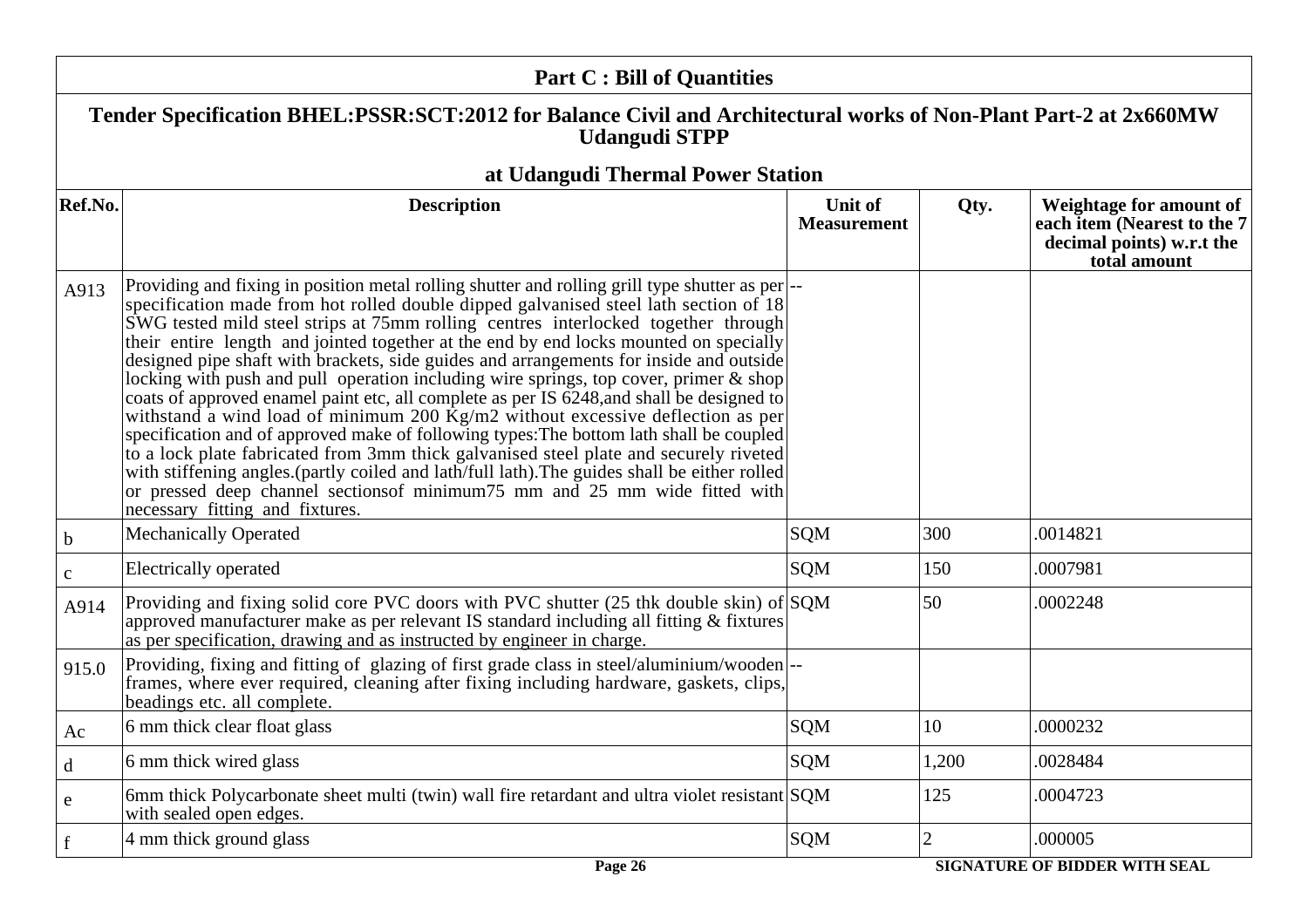| <b>Part C: Bill of Quantities</b> |                                                                                                                                                                                                                                                                                                                                                                                                       |                               |                |                                                                                                     |  |
|-----------------------------------|-------------------------------------------------------------------------------------------------------------------------------------------------------------------------------------------------------------------------------------------------------------------------------------------------------------------------------------------------------------------------------------------------------|-------------------------------|----------------|-----------------------------------------------------------------------------------------------------|--|
|                                   | Tender Specification BHEL:PSSR:SCT:2012 for Balance Civil and Architectural works of Non-Plant Part-2 at 2x660MW<br><b>Udangudi STPP</b>                                                                                                                                                                                                                                                              |                               |                |                                                                                                     |  |
|                                   | at Udangudi Thermal Power Station                                                                                                                                                                                                                                                                                                                                                                     |                               |                |                                                                                                     |  |
| Ref.No.                           | <b>Description</b>                                                                                                                                                                                                                                                                                                                                                                                    | Unit of<br><b>Measurement</b> | Qty.           | Weightage for amount of<br>each item (Nearest to the 7<br>decimal points) w.r.t the<br>total amount |  |
| $\mathbf h$                       | 6 mm thick clear toughened safety glass                                                                                                                                                                                                                                                                                                                                                               | <b>SQM</b>                    | $ 25\rangle$   | .0000823                                                                                            |  |
| $\mathbf{i}$                      | Two nos. 6 mm thick clear toughened float glass hermetically sealed and separated by $ SQM $<br>12 mm thick air gap for thermal insulation (only single elevation area to be measured)                                                                                                                                                                                                                |                               | 50             | .0002894                                                                                            |  |
| Ai                                | Two nos. 6 mm thick clear toughened safety glass hermetically sealed and separated by $\text{SQM}$<br>12 mm thick air gap for thermal insulation (only single elevation area to be measured)                                                                                                                                                                                                          |                               | $\overline{2}$ | .0000116                                                                                            |  |
| $\bf k$                           | One outer 6mm thick tinted heat-reflecting type float glass and one inner 6mm thick SQM<br>plain float glass hermetically sealed and seperated by 12 mm thick gap for thermal<br>insulation (only single elevation area to be measured).                                                                                                                                                              |                               | 60             | .0003747                                                                                            |  |
|                                   | 8mm thick toughened glass                                                                                                                                                                                                                                                                                                                                                                             | <b>SQM</b>                    | $\overline{7}$ | .0000307                                                                                            |  |
| 916.0                             | Supplying and fixing weather stripping of approved make and quality to doors as per RM<br>instructions of engineer in charge and specification complete.                                                                                                                                                                                                                                              |                               | 7              | .0000024                                                                                            |  |
| 917.0                             | Providing and fixing 12 mm thick BWP particle board, decorative veneer SQM<br>(prelaminated) on both sides, as panels in aluminium framed door shutter, fixed with<br>necessary snap-on-beading etc. all complete (excluding aluminium works).                                                                                                                                                        |                               | 125            | .0003167                                                                                            |  |
| 918.0                             | Providing and fixing steel louvered window with ISMC 100 frame all round including $\text{SQM}$<br>verticals with 18G pressed steel louvers, painting etc. all complete.                                                                                                                                                                                                                              |                               | 10             | .0000448                                                                                            |  |
| 919.0                             | Providing and fixing 1 mm thk. MS sheet sliding shutters with frame and diagonal SQM<br>braces of 50X50X6 angle iron, 3 mm MS gusset plates at junction and corners, 25 mm<br>dia pulley, 50X50X6 angle and T-iron guide at the top and bottom respectively<br>including painting etc. all complete.                                                                                                  |                               | 330            | .0021227                                                                                            |  |
| 920.0                             | Roof skylight structure for atrium with 6mm thick Polycarbonate sheet multi (twin) SQM<br>wall fire retardant and ultra violet resistant with sealed open edges for sky light for<br>approved shape like dome, pyramidal etc. Joints are properly sealed with sealent,<br>screws with pvc cap, self tapping screws, epdm rubber gasket.etc all complete as per<br>detailed drawing and specification. |                               | 550            | .002614                                                                                             |  |
| A921                              | Providing and fixing of wooden panels for interior partition including fittings, fixtures SQM<br>etc all complete.                                                                                                                                                                                                                                                                                    |                               | 110            | .0003577                                                                                            |  |

**SIGNATURE OF BIDDER WITH SEAL**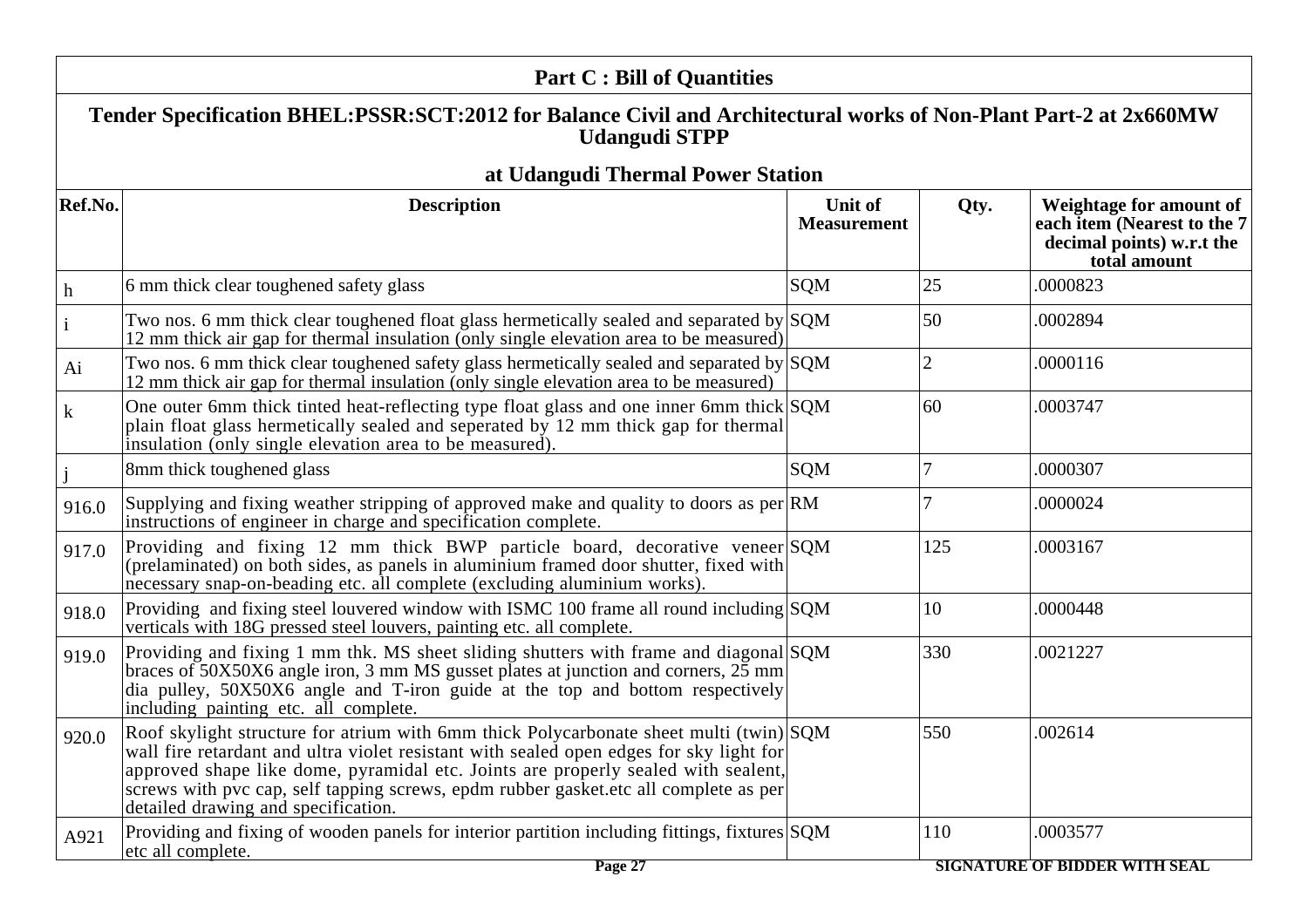#### **Part C : Bill of QuantitiesTender Specification BHEL:PSSR:SCT:2012 for Balance Civil and Architectural works of Non-Plant Part-2 at 2x660MWUdangudi STPPat Udangudi Thermal Power StationRef.No. Descriptionu** Unit of **MeasurementQty. Weightage for amount of each item (Nearest to the 7 decimal points) w.r.t thetotal amount**A9222 Providing and fixing automatic closing sliding glass doors with fittings, fixtures EACH<br>including all necessary arrangement including sensor motor frames finishes etc. all including all necessary arrangement including sensor, motor, frames, finishes etc. allcomplete.0003236 A9233 Providing and fixing two leaf sliding door of slush welded construction comprising of SQM two outer sheets of 18 gauge steel sheets rigidly connected and reinforced inside with continuous vertical 20 gauge stiffeners, spot welded in position at not more than 150mm on centres including void filled with mineral wool (density as per specification), all fittings, guide rails, rollers, fixtures, Godrej or equivalent make mortice lock with handle on both sides, epoxy based shop paint (minimum DFT 250 $\ln(\text{arccosh})$  and epoxy based final painting etc all complete. M  $235$  .0021939 A9244 Providing and applying minimum 250 micron DFT epoxy based Finish painting /SQM polishing in desired shades on all wooden doors / windows / ventilators / partitionsincluding thinners etc. all complete. $|220|$  .0001116 A9255 Providing and applying minimum 250 micron DFT acid resistant Finish painting /SQM polishing in desired shades on all wooden doors / windows / ventilators / partitionsincluding thinners etc. all complete.10 .0000052 A9277 Providing and fixing 12 mm square MS rod grills for security on windows/ventilators SQM including fixtures, painting etc. all complete.  $\mathbf{M}$   $\begin{vmatrix} 10 & 0.0000565 \end{vmatrix}$ 1000. $\Omega$ BRICKWORK: Brickwork masonry including all labour, material (unless otherwiseBRICKWOKK. BICKWOK masomy including an labour, material (uness otherwise)---<br>specified in BOQ/contract specification), equipment, transportation, handling,<br>scaffolding etc. at all levels as per specification, drawings and scaffolding etc. at all levels as per specification, drawings and as directed by engineer in - charge. Cement for mortor Shall be supplied by BHEL as a free issue.1001. $\Omega$ Providing brick work in cement mortar 1:6 (1 part cement 6 parts coarse sand) in  $\left| \cdot \right|$  walls, chambers etc. in thickness varying from 230mm to 460mm at all depths, places and positions below plinth including raking out joints, curing, scaffolding $\det$  complete excluding plastering and painting. part centent 6 parts coarse sand) in<br>
1 230mm to 460mm at all depths,<br>
mg out joints, curing, scaffolding aa [Using fly ash lime bricks confirming to IS 12894 with crushing strength of 75 CUM kg/cm2(including cost of cement for brick making)M  $50$  .0005277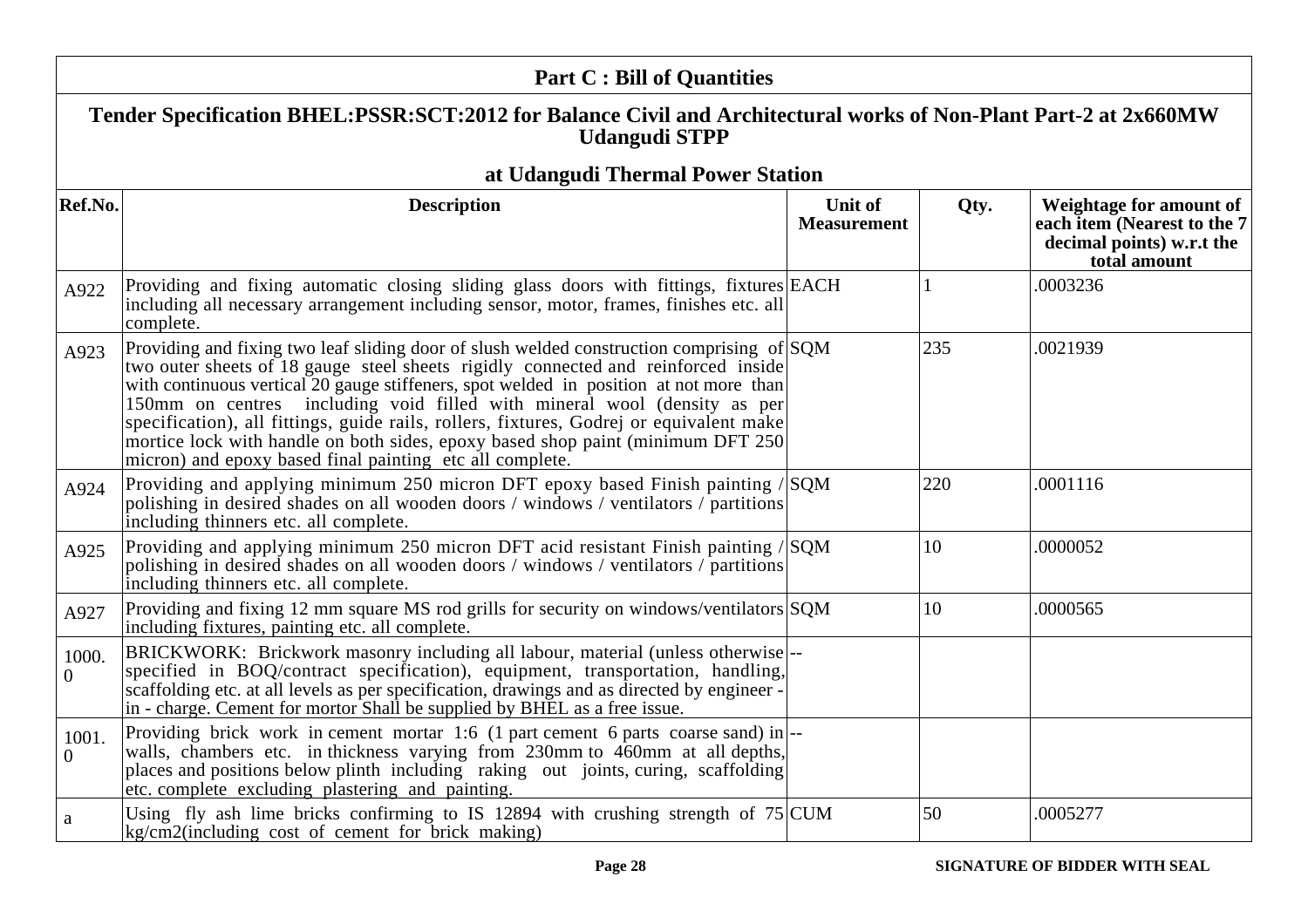|                                                                                                                                          | <b>Part C: Bill of Quantities</b>                                                                                                                                                                                                                                                                                                                                                               |                                      |       |                                                                                                     |
|------------------------------------------------------------------------------------------------------------------------------------------|-------------------------------------------------------------------------------------------------------------------------------------------------------------------------------------------------------------------------------------------------------------------------------------------------------------------------------------------------------------------------------------------------|--------------------------------------|-------|-----------------------------------------------------------------------------------------------------|
| Tender Specification BHEL:PSSR:SCT:2012 for Balance Civil and Architectural works of Non-Plant Part-2 at 2x660MW<br><b>Udangudi STPP</b> |                                                                                                                                                                                                                                                                                                                                                                                                 |                                      |       |                                                                                                     |
|                                                                                                                                          | at Udangudi Thermal Power Station                                                                                                                                                                                                                                                                                                                                                               |                                      |       |                                                                                                     |
| Ref.No.                                                                                                                                  | <b>Description</b>                                                                                                                                                                                                                                                                                                                                                                              | <b>Unit of</b><br><b>Measurement</b> | Qty.  | Weightage for amount of<br>each item (Nearest to the 7<br>decimal points) w.r.t the<br>total amount |
| $\mathbf c$                                                                                                                              | Using burnt clay bricks of class designation 7.5 of nominal dimension                                                                                                                                                                                                                                                                                                                           | <b>CUM</b>                           | 15    | .0001423                                                                                            |
| $\mathbf d$                                                                                                                              | Using burnt clay bricks of class designation 5.0 of nominal dimension                                                                                                                                                                                                                                                                                                                           | <b>CUM</b>                           | 5     | .0000421                                                                                            |
| 1002.<br>$\overline{0}$                                                                                                                  | Providing brick work in cement mortar 1:6 (1 cement 6 coarse sand) in walls,<br>chambers etc. in thickness 230mm at all heights, places and position above plinth<br>including raking out joints, curing, scaffolding etc complete excluding plastering and<br>painting.                                                                                                                        |                                      |       |                                                                                                     |
| $\mathbf{a}$                                                                                                                             | Using fly ash lime bricks confirming to IS 12894 with crushing strength of $75$ CUM<br>kg/cm2(including cost of cement for brick making)                                                                                                                                                                                                                                                        |                                      | 600   | .0074561                                                                                            |
| $\mathbf{c}$                                                                                                                             | Using burnt clay bricks of class designation 7.5 of nominal dimension                                                                                                                                                                                                                                                                                                                           | <b>CUM</b>                           | 4,000 | .0455647                                                                                            |
| 1003.<br>$\Omega$                                                                                                                        | Providing brick work in cement mortar 1:4 (1 cement 4 coarse sand) in partition<br>walls, chambers etc. in thickness 115mm at all heights, places and position above or<br>below plinth/graded level including providing two nos. 6 mm diameter MS bars at<br>every third layer, raking out joints, curing, scaffolding etc complete excluding<br>plastering and painting as per specification. |                                      |       |                                                                                                     |
| $\mathbf{a}$                                                                                                                             | Using fly ash lime bricks confirming to IS 12894 with crushing strength of $75 SQM$<br>kg/cm2(including cost of cement for brick making)                                                                                                                                                                                                                                                        |                                      | 410   | .0006202                                                                                            |
| $\mathbf C$                                                                                                                              | Using burnt clay bricks of class designation 7.5 of nominal dimension                                                                                                                                                                                                                                                                                                                           | <b>SQM</b>                           | 1,225 | .001705                                                                                             |
| d                                                                                                                                        | Using burnt clay bricks of class designation 5.0 of nominal dimension                                                                                                                                                                                                                                                                                                                           | SQM                                  | 10    | .0000127                                                                                            |
| A1004                                                                                                                                    | Providing brick soling including spreading of earth, ramming, watering including-<br>25mm thick cushion of sand complete but excluding excavation and disposal of<br>surplus earth (excavation and disposal of surplus earth shall be measured under<br>applicable item.). Using flat bricks.                                                                                                   |                                      |       |                                                                                                     |
| a                                                                                                                                        | Using fly ash lime bricks confirming to IS 12894 with crushing strength of 75 kg/cm2                                                                                                                                                                                                                                                                                                            | SQM                                  | 5     | .0000061                                                                                            |
| $\mathbf C$                                                                                                                              | Using burnt clay bricks of class designation 7.5 of nominal dimension                                                                                                                                                                                                                                                                                                                           | <b>SQM</b>                           | 5     | .0000054                                                                                            |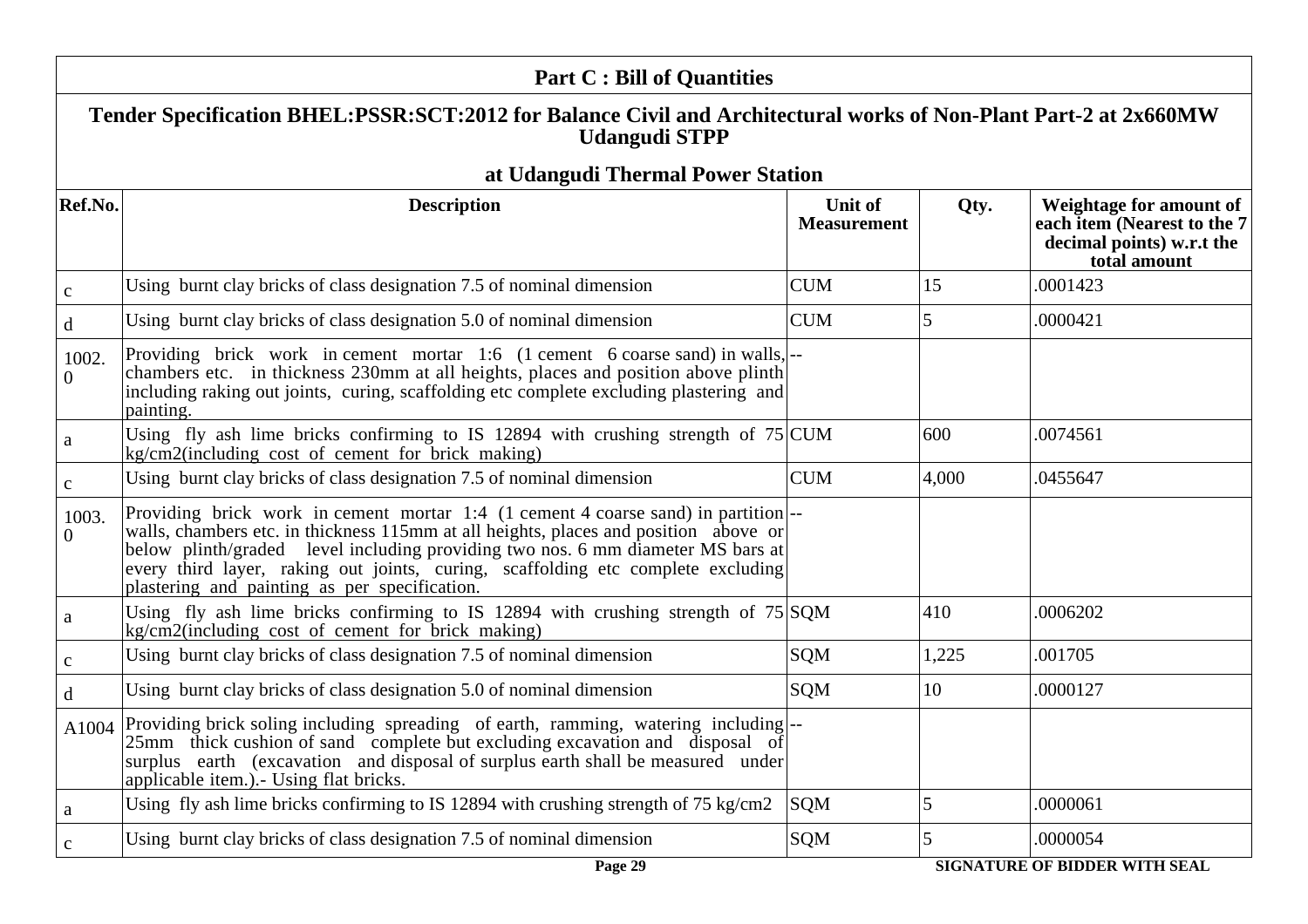| <b>Part C: Bill of Quantities</b>                                                                                                        |                                                                                                                                                                                                                                                                                                                                                             |                                      |                 |                                                                                                            |
|------------------------------------------------------------------------------------------------------------------------------------------|-------------------------------------------------------------------------------------------------------------------------------------------------------------------------------------------------------------------------------------------------------------------------------------------------------------------------------------------------------------|--------------------------------------|-----------------|------------------------------------------------------------------------------------------------------------|
| Tender Specification BHEL:PSSR:SCT:2012 for Balance Civil and Architectural works of Non-Plant Part-2 at 2x660MW<br><b>Udangudi STPP</b> |                                                                                                                                                                                                                                                                                                                                                             |                                      |                 |                                                                                                            |
|                                                                                                                                          | at Udangudi Thermal Power Station                                                                                                                                                                                                                                                                                                                           |                                      |                 |                                                                                                            |
| Ref.No.                                                                                                                                  | <b>Description</b>                                                                                                                                                                                                                                                                                                                                          | <b>Unit of</b><br><b>Measurement</b> | Qty.            | <b>Weightage for amount of</b><br>each item (Nearest to the 7<br>decimal points) w.r.t the<br>total amount |
| 1005.<br>$\Omega$                                                                                                                        | Breaking of existing brick work at all levels including plastering, removing the rubbish CUM<br>up to a distance of 500 m including transportation, loading, unloading etc. all complete<br>as directed by the engineer.                                                                                                                                    |                                      | 5               | .0000124                                                                                                   |
| A1006                                                                                                                                    | Providing and encasing of structural steel member with masonary work around-<br>flanges, webs etc. and filling the gap between steel and masonry by minimum<br>12mm thick mortar of 1:6. Encased member shall be wrapped with chicken wire mesh<br>with 50mm lap etc. complete as per specification.                                                        |                                      |                 |                                                                                                            |
| a                                                                                                                                        | Using fly ash lime bricks confirming to IS 12894 with crushing strength of $75$ CUM<br>kg/cm2(including cost of cement for brick making)                                                                                                                                                                                                                    |                                      | 20              | .0002153                                                                                                   |
| $\mathbf b$                                                                                                                              | Using burnt clay bricks of class designation 7.5 of nominal dimension                                                                                                                                                                                                                                                                                       | <b>CUM</b>                           | $\vert 5 \vert$ | .0000496                                                                                                   |
| 1007.<br>$\overline{0}$                                                                                                                  | Providing and laying 75 mm thick bed of dry brick aggregate including of excavation, SQM<br>disposal of surplus earth spreading of earth, ramming, watering etc. complete in all<br>respects as directed by the engineer.                                                                                                                                   |                                      | 20              | .0000055                                                                                                   |
| 1008.<br>$\overline{0}$                                                                                                                  | Making openings in existing brick wall or partition wall including making good the CUM<br>broken edges/surface with cement mortar 1:6 etc. complete.                                                                                                                                                                                                        |                                      | 20              | .0000551                                                                                                   |
| 1009.<br>$\overline{0}$                                                                                                                  | Supply and placing in position mild steel wire fabric of square mesh 25 mm size and SQM<br>wire diameter of $\overline{2}$ mm for encasing of steel sections in concrete including cutting,<br>bending, fixing etc. complete.                                                                                                                               |                                      | 113             | .0000154                                                                                                   |
| 1011.<br>$\Omega$                                                                                                                        | Providing and filling brick bats in soak pits all complete.                                                                                                                                                                                                                                                                                                 | <b>CUM</b>                           | 5               | .0000087                                                                                                   |
| 1100.<br>$\overline{0}$                                                                                                                  | DAMP PROOF COURSE: Damp proof course including all labour, material (unless)--<br>otherwise specified in BOQ/contract specification), equipment, transportation,<br>handling, shuttering, centering, curing etc at all level as per specification, drawings and<br>as directed by engineer - in - charge. Cement Shall be supplied by BHEL as a free issue. |                                      |                 |                                                                                                            |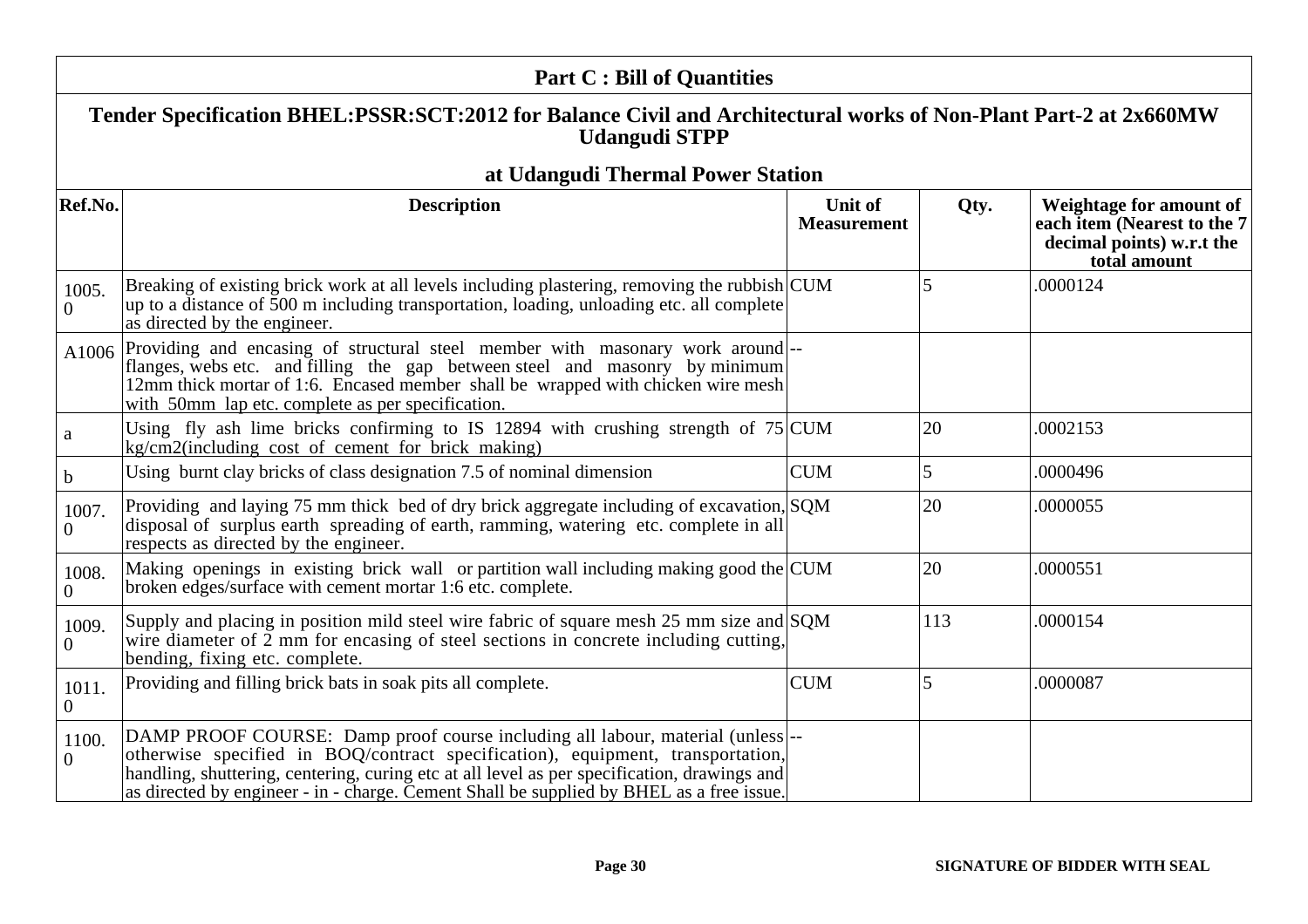| <b>Part C: Bill of Quantities</b>                                                                                                        |                                                                                                                                                                                                                                                                                                                                                                                                                                                                                              |                                      |        |                                                                                                     |
|------------------------------------------------------------------------------------------------------------------------------------------|----------------------------------------------------------------------------------------------------------------------------------------------------------------------------------------------------------------------------------------------------------------------------------------------------------------------------------------------------------------------------------------------------------------------------------------------------------------------------------------------|--------------------------------------|--------|-----------------------------------------------------------------------------------------------------|
| Tender Specification BHEL:PSSR:SCT:2012 for Balance Civil and Architectural works of Non-Plant Part-2 at 2x660MW<br><b>Udangudi STPP</b> |                                                                                                                                                                                                                                                                                                                                                                                                                                                                                              |                                      |        |                                                                                                     |
|                                                                                                                                          | at Udangudi Thermal Power Station                                                                                                                                                                                                                                                                                                                                                                                                                                                            |                                      |        |                                                                                                     |
| Ref.No.                                                                                                                                  | <b>Description</b>                                                                                                                                                                                                                                                                                                                                                                                                                                                                           | <b>Unit of</b><br><b>Measurement</b> | Qty.   | Weightage for amount of<br>each item (Nearest to the 7<br>decimal points) w.r.t the<br>total amount |
| 1102.<br>$\overline{0}$                                                                                                                  | Providing Damp Proof Course 50mm thick 1:1.5:3 concrete (6 mm and down graded)--<br>stone chips) with 1% of approved admixture of water proofing compound all complete.<br>Then hot bitumen (residual petroleum bitumen of penetration $80/100$ of approved<br>quality) shall be applied over the prepared surface in two coats at the rate of 1.7 $kg$ per<br>sq. meter per coat and dry sand spread over it                                                                                |                                      |        |                                                                                                     |
| $\mathbf b$                                                                                                                              | 50mm thick                                                                                                                                                                                                                                                                                                                                                                                                                                                                                   | SQM                                  | 500    | .0002115                                                                                            |
| 1200.<br>$\overline{0}$                                                                                                                  | PLASTERING: Cement mortar plaster including making grooves wherever required  --<br>including all labour, material (unless otherwise specified in BOQ/contract<br>specification), scaffolding, curing etc at all level as per specification, drawings and as<br>directed by engineer - in - charge. Cement Shall be supplied by BHEL as a free issue.                                                                                                                                        |                                      |        |                                                                                                     |
| A1201                                                                                                                                    | Providing 20mm thick plaster in two layers outside the building/boundary wall with an SQM<br>under layer 12 mm thick in CM 1:5 and top 8 mm thick layer in CM 1:3 (Sand faced)<br>with approved water proofing compound on walls, finished to a smooth finish with a<br>paste of neat cement @ 1kg/sqm and rubbed smooth with trowel over plastered surface<br>(Aldeck smooth finish) including providing 3mmx3mm size grooves at junctions of two<br>dissimilar materials etc all complete. |                                      | 8,200  | .0036979                                                                                            |
| A1202                                                                                                                                    | Providing 12mm thick plaster inside the building/boundary wall in cement mortar 1:4 $\text{SQM}$<br>on even side of walls finished to a smooth finish with approved water proofing<br>compound on walls, finished to a smooth finish with a paste of neat cement $\overline{\omega}$<br>1kg/sqm and rubbed smooth with trowel over plastered surface (Aldeck smooth finish)<br>as per specification all complete.                                                                            |                                      | 11,700 | .0034742                                                                                            |
| B1202                                                                                                                                    | Providing 18mm thick plaster inside the building/boundary wall in cement mortar 1:4 SQM<br>on uneven side of walls finished to a smooth finish with approved water proofing<br>compound on walls, finished to a smooth finish with a paste of neat cement $\overline{\omega}$<br>1kg/sqm and rubbed smooth with trowel over plastered surface (Aldeck smooth finish)<br>as per specification all complete.                                                                                   |                                      | 5,300  | .0021836                                                                                            |
| A1204                                                                                                                                    | Providing 6mm thick plaster on ceiling in cement mortar 1:3 finished to a smooth all SQM<br>complete.                                                                                                                                                                                                                                                                                                                                                                                        |                                      | 1,520  | .00044                                                                                              |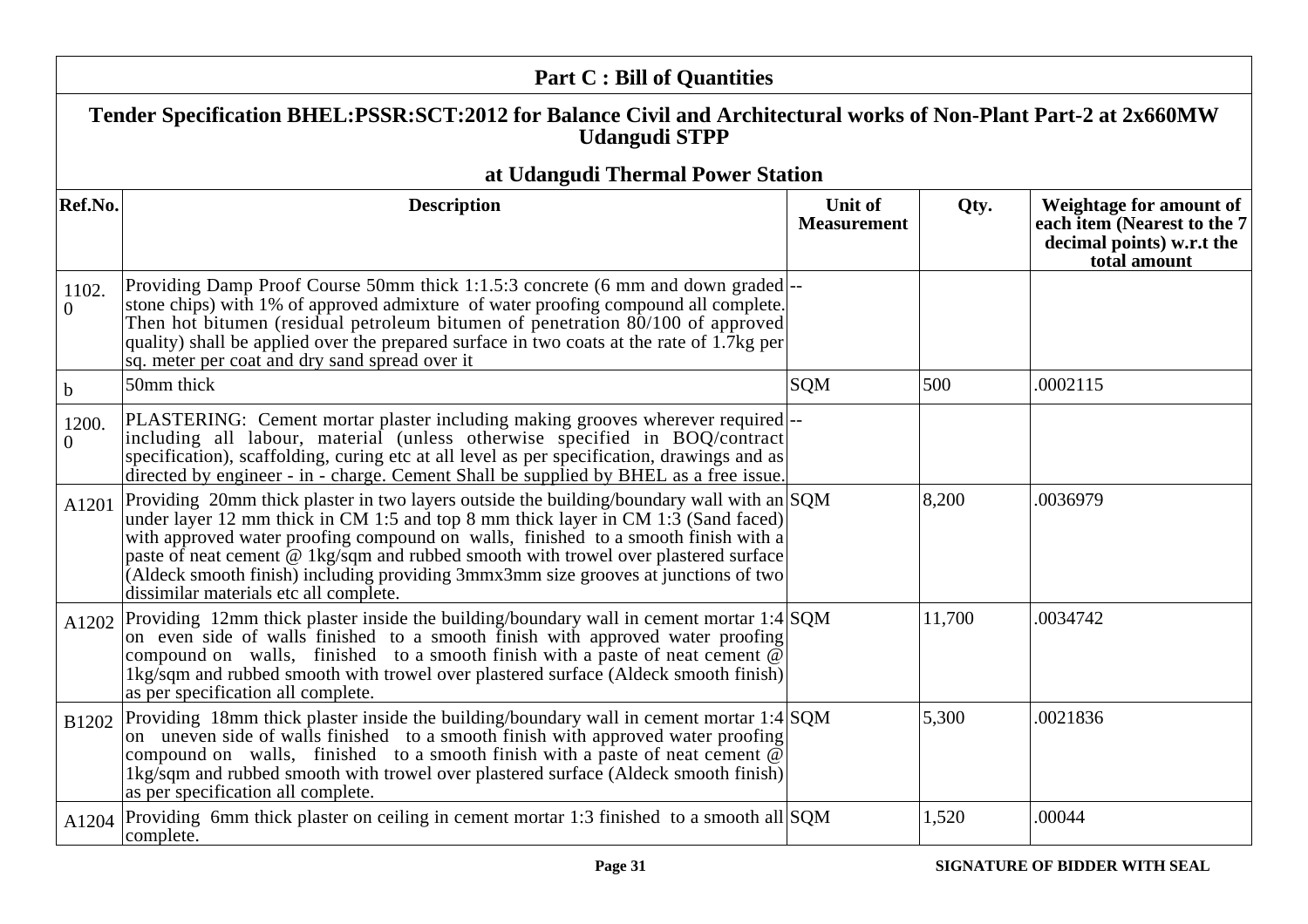| <b>Part C: Bill of Quantities</b>                                                                                                        |                                                                                                                                                                                                                                                                                                                                                                                                                                                                  |                                      |              |                                                                                                     |
|------------------------------------------------------------------------------------------------------------------------------------------|------------------------------------------------------------------------------------------------------------------------------------------------------------------------------------------------------------------------------------------------------------------------------------------------------------------------------------------------------------------------------------------------------------------------------------------------------------------|--------------------------------------|--------------|-----------------------------------------------------------------------------------------------------|
| Tender Specification BHEL:PSSR:SCT:2012 for Balance Civil and Architectural works of Non-Plant Part-2 at 2x660MW<br><b>Udangudi STPP</b> |                                                                                                                                                                                                                                                                                                                                                                                                                                                                  |                                      |              |                                                                                                     |
|                                                                                                                                          | at Udangudi Thermal Power Station                                                                                                                                                                                                                                                                                                                                                                                                                                |                                      |              |                                                                                                     |
| Ref.No.                                                                                                                                  | <b>Description</b>                                                                                                                                                                                                                                                                                                                                                                                                                                               | <b>Unit of</b><br><b>Measurement</b> | Qty.         | Weightage for amount of<br>each item (Nearest to the 7<br>decimal points) w.r.t the<br>total amount |
| 1205.<br>$\overline{0}$                                                                                                                  | Providing 12mm thick plaster in walls, drains/culverts with a paste of neat cement $\omega$ SQM<br>1kg/sqm and rubbed smooth with trowel etc. all complete.                                                                                                                                                                                                                                                                                                      |                                      | 50           | .0000111                                                                                            |
| A1206                                                                                                                                    | Providing and making decorative plaster of all types and design on walls, ceilings, arcs, SQM<br>columns with various thickness upto 18 mm including finishing all complete.                                                                                                                                                                                                                                                                                     |                                      | $ 45\rangle$ | .0000185                                                                                            |
| 1207.<br>$\Omega$                                                                                                                        | Forming groove of uniform size from 12X12 mm upto 25X15 mm in plastered surface RM<br>as per approved pattern, using wooden battens nailed to the under layer, including<br>removal of wooden battons, repair of the edges of plaster panel and finishing the groove<br>etc. complete as per specification, drawing and the instructions of engineer in charge.                                                                                                  |                                      | 20           | .000001                                                                                             |
| A1207                                                                                                                                    | Providing drip coarse on plastered surface at all elevations for all type of work such as RM<br>chajjas, parapet, projections etc. including scaffolding, finishing etc. complete with all<br>labour, tools and plants as per specification, drawing and instructions of engineer in<br>charge.                                                                                                                                                                  |                                      | 200          | .0000578                                                                                            |
| A1208                                                                                                                                    | Providing and laying encasement to box type steel beams at all levels with lath plaster SQM<br>50 mm nominal thickness with cement plaster (1:4) over chicken wire mesh including<br>all labour, materials, equipment, handling, transporting, mixing, placing, leveling,<br>curing and cleaning, finishing the exposed surfaces etc including centering and<br>shuttering all complete as per specification, drawing and instructions of engineer in<br>charge. |                                      | 250          | .0001991                                                                                            |
| 1209.<br>$\overline{0}$                                                                                                                  | Ruled pointing in masonry in Cement Mortar 1:3 (1 cement and 3 fine sand) including $SQM$<br>raking out joints, curing etc. complete.                                                                                                                                                                                                                                                                                                                            |                                      | 120          | .0000285                                                                                            |
| 1300.<br>$\Omega$                                                                                                                        | FINISHES TO CONCRETE / PLASTERED SURFACES: Finishes, painting to<br>concrete, plastered surfaces including all labour, material (unless otherwise specified in<br>BOQ/contract specification), equipment, surface preparation, scaffolding etc. at all level<br>as per specification, drawings and as directed by engineer - in - charge.                                                                                                                        |                                      |              |                                                                                                     |
| A1303                                                                                                                                    | Providing and applying two or more coats of water bound distemper as per IS 427 of SQM<br>approved brand, shade and manufacture to give smooth, hard, durable $\&$ glossy finish<br>over a coat of primer over prepared plaster surface as per manufacturers guideline.                                                                                                                                                                                          |                                      | 60           | .0000074                                                                                            |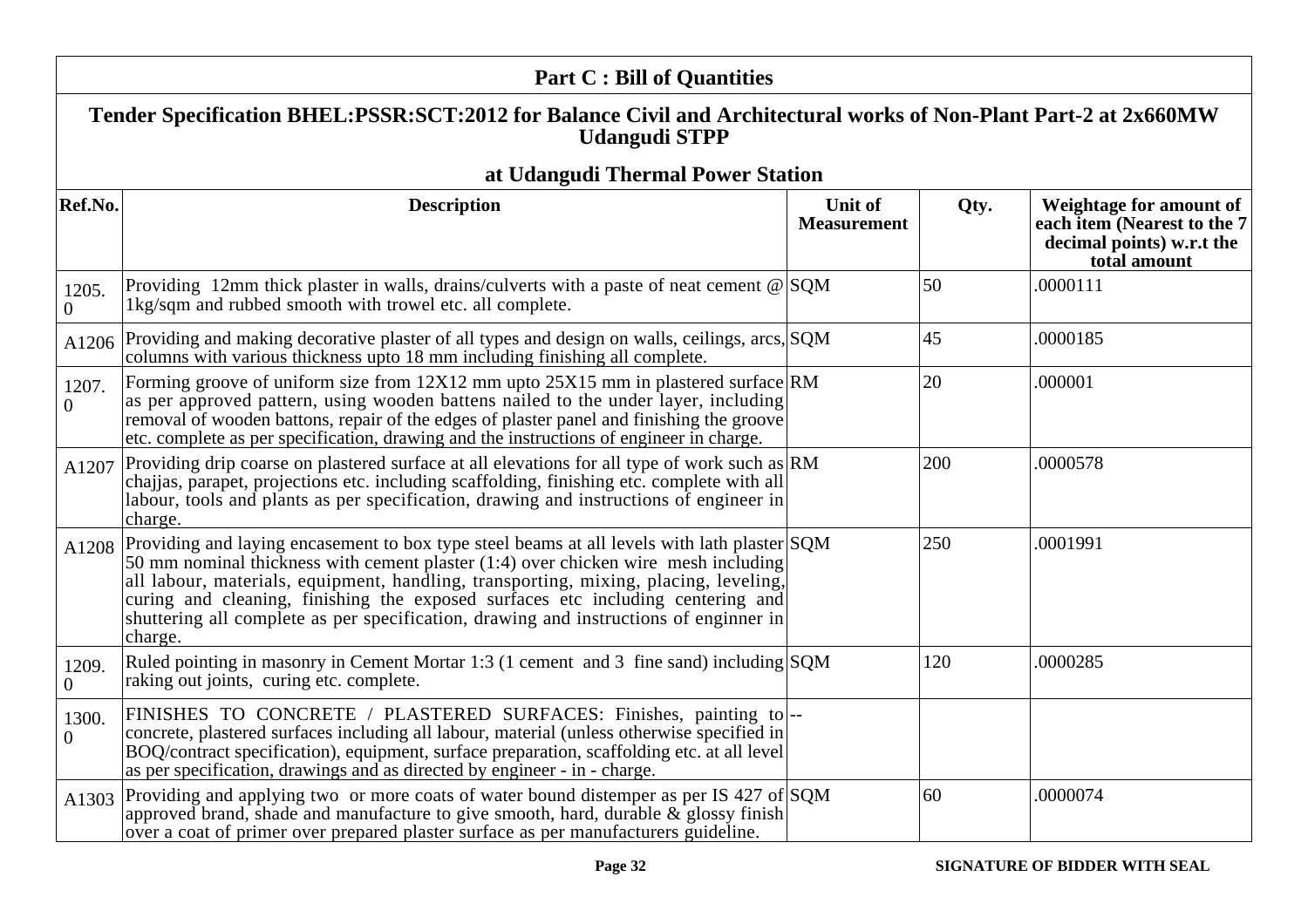| <b>Part C: Bill of Quantities</b> |                                                                                                                                                                                                                                                                                                                                                                                                                                                                                                                                 |                               |              |                                                                                                     |
|-----------------------------------|---------------------------------------------------------------------------------------------------------------------------------------------------------------------------------------------------------------------------------------------------------------------------------------------------------------------------------------------------------------------------------------------------------------------------------------------------------------------------------------------------------------------------------|-------------------------------|--------------|-----------------------------------------------------------------------------------------------------|
|                                   | Tender Specification BHEL:PSSR:SCT:2012 for Balance Civil and Architectural works of Non-Plant Part-2 at 2x660MW<br><b>Udangudi STPP</b>                                                                                                                                                                                                                                                                                                                                                                                        |                               |              |                                                                                                     |
|                                   | at Udangudi Thermal Power Station                                                                                                                                                                                                                                                                                                                                                                                                                                                                                               |                               |              |                                                                                                     |
| Ref.No.                           | <b>Description</b>                                                                                                                                                                                                                                                                                                                                                                                                                                                                                                              | Unit of<br><b>Measurement</b> | Qty.         | Weightage for amount of<br>each item (Nearest to the 7<br>decimal points) w.r.t the<br>total amount |
| 1304.<br>$\overline{0}$           | Two or more coats of acrylic distemper of approved brand and manufacture to give $ SQM $<br>an even shade including a priming coat with distemper primer complete.                                                                                                                                                                                                                                                                                                                                                              |                               | 16,900       | .0019884                                                                                            |
| 1305.<br>$\overline{0}$           | Providing and applying two or more coats of acrylic emulsion paint as per IS 5411 of SQM<br>approved brand, shade and manufacture to give smooth, hard, durable $\&$ glossy finish<br>over a coat of primer over prepared plaster surface as per manufacturers guideline.                                                                                                                                                                                                                                                       |                               | 500          | .000084                                                                                             |
| 1306.<br>$\Omega$                 | Providing and applying 2 or more coats of acid/alkali resistant paint of approved SQM<br>brand and colour to floors, walls and ceiling including preparation of surface to<br>receive paint, providing and applying bitumen primer confirming to IS 158 complete<br>all as per manufacturer's recommendations and as approved by engineer, at all<br>heights above or below grade level, complete as per specifications.                                                                                                        |                               | 10           | .0000052                                                                                            |
| 1307.<br>$\Omega$                 | Providing and applying two coats of Epoxy coating with suitable pigments of approved SQM<br>shade as per specification and direction of Engineer. The epoxy paint shall be a two<br>pack material and shall be resistant to water, oil, splash, spillage $\&$ acidic environment.<br>The epoxy paint coating shall be of minimum 150 micron thickness over epoxy primer.                                                                                                                                                        |                               | 50           | .0000152                                                                                            |
| 1308.<br>$\Omega$                 | Providing and applying 2 or more coats of Chlorinated Rubber paint of approved SQM<br>brand and colour to floors, walls and ceiling including preparation of surface to<br>receive paint, providing and applying chlorinated rubber zinc phosphate primer<br>confirming to IS 158 complete all as per manufacturer's recommendations and as<br>approved by engineer, at all heights above or below grade level, inclusive of<br>intermediate coat of Titanium dioxide / micaceous iron oxide complete as per<br>specifications. |                               | 1,400        | .0003985                                                                                            |
| 1309.<br>$\overline{0}$           | Two or more coats of fire resistant transparent paint ( $@3.5$ litre per sqm per coat) as SQM<br>per IS 162 on all woodwork over french polish as per IS 348 or flat oil paint as per IS<br>137 of approved grade and manufacture to give an even shade as per specifications.<br>French polish payment will be made seperately.                                                                                                                                                                                                |                               | 120          | .0000487                                                                                            |
| 1310.<br>$\Omega$                 | Two or more coats of black anti-corrosive bitumastic painting of approved brand and SQM<br>manufacture to give an even shade complete.                                                                                                                                                                                                                                                                                                                                                                                          |                               | $ 45\rangle$ | .0000045                                                                                            |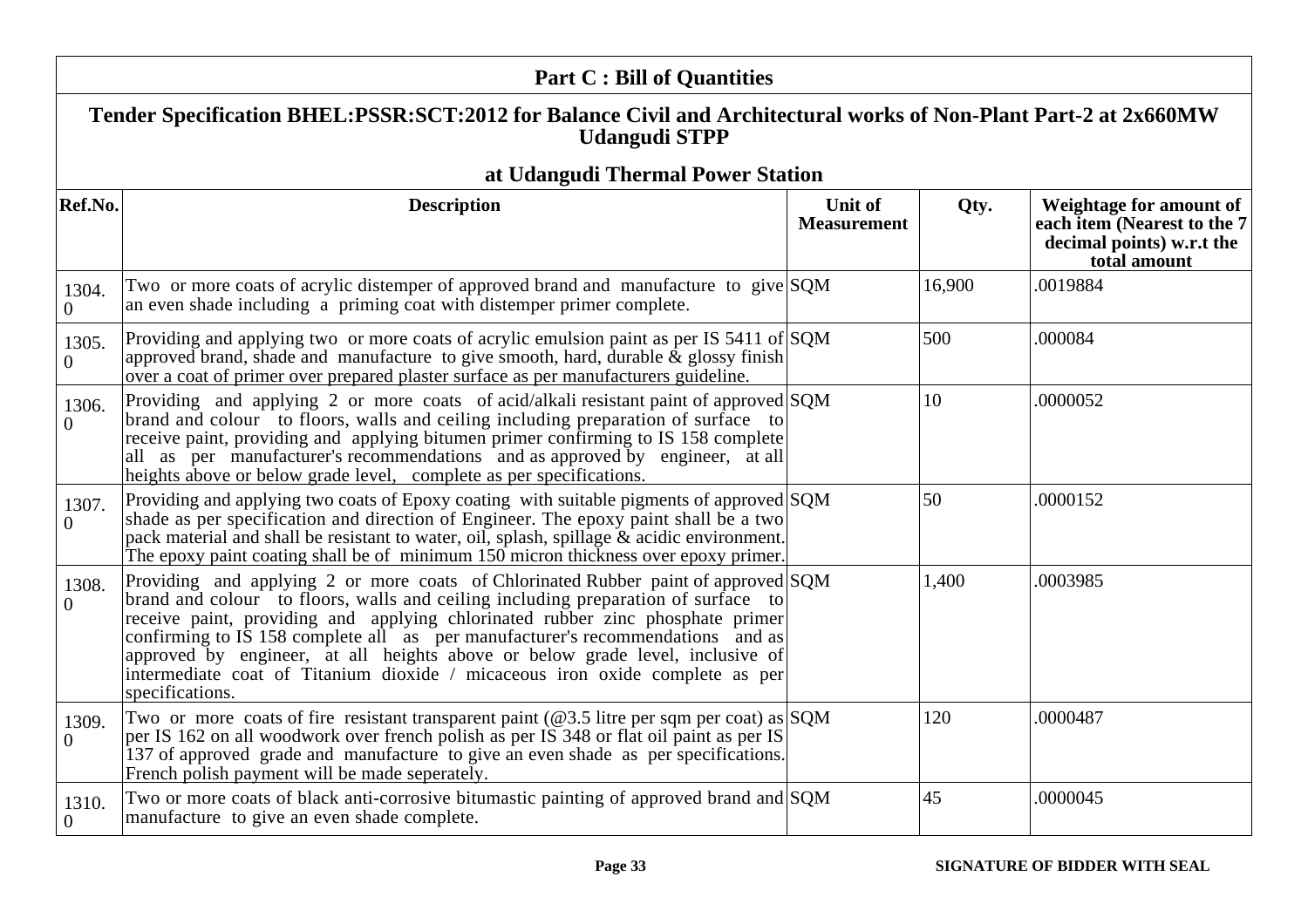|                         | <b>Part C : Bill of Quantities</b>                                                                                                                                                                                                                                                                                                                                                                                                                                                                                                                                                                                                                                                                                       |                               |       |                                                                                                     |  |
|-------------------------|--------------------------------------------------------------------------------------------------------------------------------------------------------------------------------------------------------------------------------------------------------------------------------------------------------------------------------------------------------------------------------------------------------------------------------------------------------------------------------------------------------------------------------------------------------------------------------------------------------------------------------------------------------------------------------------------------------------------------|-------------------------------|-------|-----------------------------------------------------------------------------------------------------|--|
|                         | Tender Specification BHEL:PSSR:SCT:2012 for Balance Civil and Architectural works of Non-Plant Part-2 at 2x660MW<br><b>Udangudi STPP</b>                                                                                                                                                                                                                                                                                                                                                                                                                                                                                                                                                                                 |                               |       |                                                                                                     |  |
|                         | at Udangudi Thermal Power Station                                                                                                                                                                                                                                                                                                                                                                                                                                                                                                                                                                                                                                                                                        |                               |       |                                                                                                     |  |
| Ref.No.                 | <b>Description</b>                                                                                                                                                                                                                                                                                                                                                                                                                                                                                                                                                                                                                                                                                                       | Unit of<br><b>Measurement</b> | Qty.  | Weightage for amount of<br>each item (Nearest to the 7<br>decimal points) w.r.t the<br>total amount |  |
| 1312.<br>$\overline{0}$ | Providing and applying 3 coats of water proof cement paint of approved make and SQM<br>color on exterior surface at all heights including material, labour, scaffolding, curing etc<br>including primer coat complete as per specification.                                                                                                                                                                                                                                                                                                                                                                                                                                                                              |                               | 7,700 | .0009488                                                                                            |  |
| A1314                   | Providing and applying resin bonded granular textured finish, for external applications SQM<br>shall consist of crushed stone/quartz chips of .5 mm to 2.5 mm size and of approved<br>natural color/shade and bonded with synthetic resins, adhesives and additives altogether<br>in a single pack mix, applied on cured and dried plaster surface with a dry film<br>thickness of minimum 2 mm. The paint should have VOC content limit less than 200<br>grams per litre. The final finish shall have UV resistance, fungus, bacterial resistance<br>properties all complete with grooves filled with poly sulphide sealant of matching color<br>and shade as per specification/drawing/approval of engineer in charge. |                               | 450   | .000409                                                                                             |  |
| 1316.<br>$\Omega$       | Providing and applying 2 mm thick plaster of paris punning on walls including SQM<br>preparation of surface, staging, etc. to achieve a smooth even surface all complete as<br>per specification and as directed by Engineer.                                                                                                                                                                                                                                                                                                                                                                                                                                                                                            |                               | 300   | .0000392                                                                                            |  |
| 1317.<br>$\overline{0}$ | Providing and applying 2 mm thick white cement punning on walls including SQM<br>preparation of surface, staging, etc to achieve a smooth even surface all complete as per<br>specification and as directed by engineer.                                                                                                                                                                                                                                                                                                                                                                                                                                                                                                 |                               | 200   | .0000241                                                                                            |  |
| 1400.<br>$\overline{0}$ | FLOORING AND SKIRTING: Flooring and skirting at all level including base layer,  --<br>labour, material (unless otherwise specified in BOQ/contract specification),<br>equipments, transportation, handling, curing, polishing etc. at all level as per<br>specification, drawings and as directed by engineer - in - charge. Cement Shall be<br>supplied by BHEL as a free issue.                                                                                                                                                                                                                                                                                                                                       |                               |       |                                                                                                     |  |
| 1401.<br>∩              | Providing and laying 50 mm thick heavy duty cement concrete in flooring with SQM<br>metallic hardener pigmented topping 12mm thick uniform graded treated iron particles<br>in flooring. Under layer of 38mm thick cement concrete mix 1:2:4 (1 cement: 2 sand :<br>4 stone aggregates 12.5 mm well graded) and top layer of 12mm thick metallic<br>concrete of mix 1:2 (1 cement hardner mix with approved quality metallic hardening<br>compound :2 stone aggregate 6mm nominal size) by volume including cement slurry,<br>rounding off edges, aluminium strips etc. all complete for following (Quoted item rate<br>shall be inclusive of providing glass joint strips):<br>Page 34                                  |                               | 6,300 | .0046885<br><b>SIGNATURE OF BIDDER WITH SEAL</b>                                                    |  |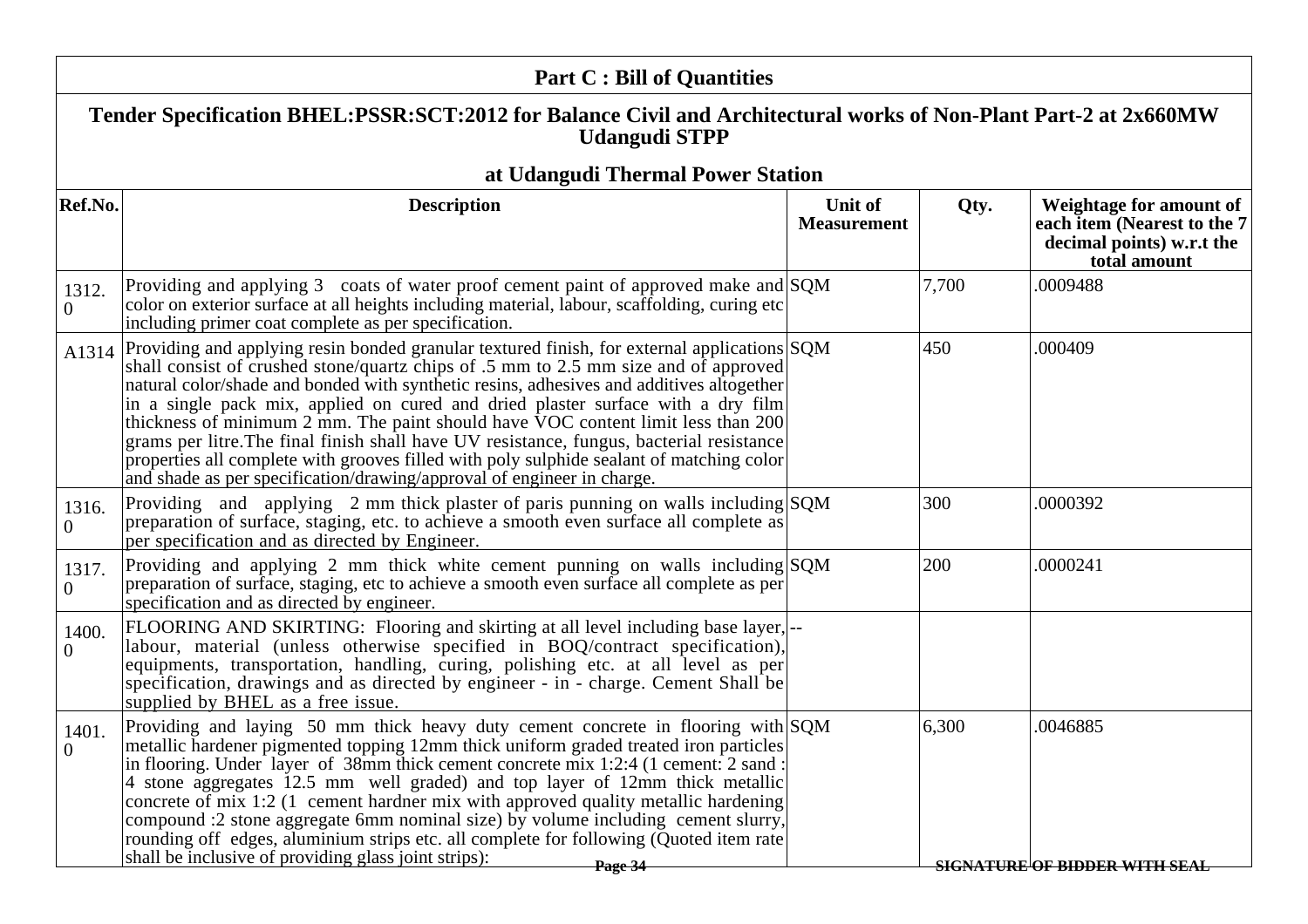|             | <b>Part C: Bill of Quantities</b>                                                                                                                                                                                                                                                                                                                                                                                                                                                                                                                                                                                                                            |                               |                |                                                                                                     |
|-------------|--------------------------------------------------------------------------------------------------------------------------------------------------------------------------------------------------------------------------------------------------------------------------------------------------------------------------------------------------------------------------------------------------------------------------------------------------------------------------------------------------------------------------------------------------------------------------------------------------------------------------------------------------------------|-------------------------------|----------------|-----------------------------------------------------------------------------------------------------|
|             | Tender Specification BHEL:PSSR:SCT:2012 for Balance Civil and Architectural works of Non-Plant Part-2 at 2x660MW<br><b>Udangudi STPP</b>                                                                                                                                                                                                                                                                                                                                                                                                                                                                                                                     |                               |                |                                                                                                     |
|             | at Udangudi Thermal Power Station                                                                                                                                                                                                                                                                                                                                                                                                                                                                                                                                                                                                                            |                               |                |                                                                                                     |
| Ref.No.     | <b>Description</b>                                                                                                                                                                                                                                                                                                                                                                                                                                                                                                                                                                                                                                           | Unit of<br><b>Measurement</b> | Qty.           | Weightage for amount of<br>each item (Nearest to the 7<br>decimal points) w.r.t the<br>total amount |
| A1401       | Providing and laying 50 mm thick heavy duty cement concrete in flooring with non-SQM<br>metallic hardener pigmented topping 12mm thick in flooring. Under layer of 38mm<br>thick cement concrete mix $1:2:\overline{4}$ (1 cement: 2 sand: 4 stone aggregates 12.5mm well<br>graded) and top layer of 12mm thick non-metallic concrete of mix 1:2 (1 cement<br>hardner mix with approved quality non-metallic hardening compound :2 stone<br>aggregate 6mm nominal size) by volume including cement slurry, rounding off edges,<br>aluminium strips etc. all complete for following (Quoted item rate shall be inclusive of<br>providing glass joint strips) |                               | 6,400          | 0047629                                                                                             |
| A1402       | Providing and laying 25 mm thick heavy duty cement concrete mix 1:2:4 (1 cement: 2 SQM<br>sand : 4 stone aggregates ) flooring with non-metallic hardener pigmented topping in<br>skirting and dado etc all complete as per specification.                                                                                                                                                                                                                                                                                                                                                                                                                   |                               | 25             | .0000157                                                                                            |
| A1403       | Providing and laying precast polished heavy duty cement concrete tiles (Carborundum)<br>of size 300X300X22 mm thick of approved shade using colouring pigments and hard<br>chips like carborundum, quartz etc. as per IS 1237 and laid as per IS 1443 over concrete<br>under bed 1:3 (1 cement : 3 sand) jointed with neat cement slurry etc. all complete<br>including rubbing, curing, grindig and polishing complete with laying to result in over<br>all thickness of 50 mm all complete for following:                                                                                                                                                  |                               |                |                                                                                                     |
| a           | Laid in floors                                                                                                                                                                                                                                                                                                                                                                                                                                                                                                                                                                                                                                               | <b>SQM</b>                    | $\overline{2}$ | .0000033                                                                                            |
| $\mathbf b$ | Laid in skirting                                                                                                                                                                                                                                                                                                                                                                                                                                                                                                                                                                                                                                             | <b>SQM</b>                    | 10             | .0000221                                                                                            |
| A1405       | Providing and laying 50 mm thick floor finish with 250X250X20mm thick Terrazo SQM<br>Tiles including cement mortar bedding of 1:3 (1 cement : 3 sand) with neat cement<br>slurry etc. all complete.                                                                                                                                                                                                                                                                                                                                                                                                                                                          |                               | 60             | .0000833                                                                                            |
| B1405       | Providing and laying 25 mm thick cast-in-situ Terrazo in flooring/skirting as per IS: SQM<br>2114 using white cement or cement with colouring pigment including cement mortar<br>bedding of $1:3$ (1 cement : 3 sand) with neat cement slurry etc. all complete.                                                                                                                                                                                                                                                                                                                                                                                             |                               | 10             | .0000139                                                                                            |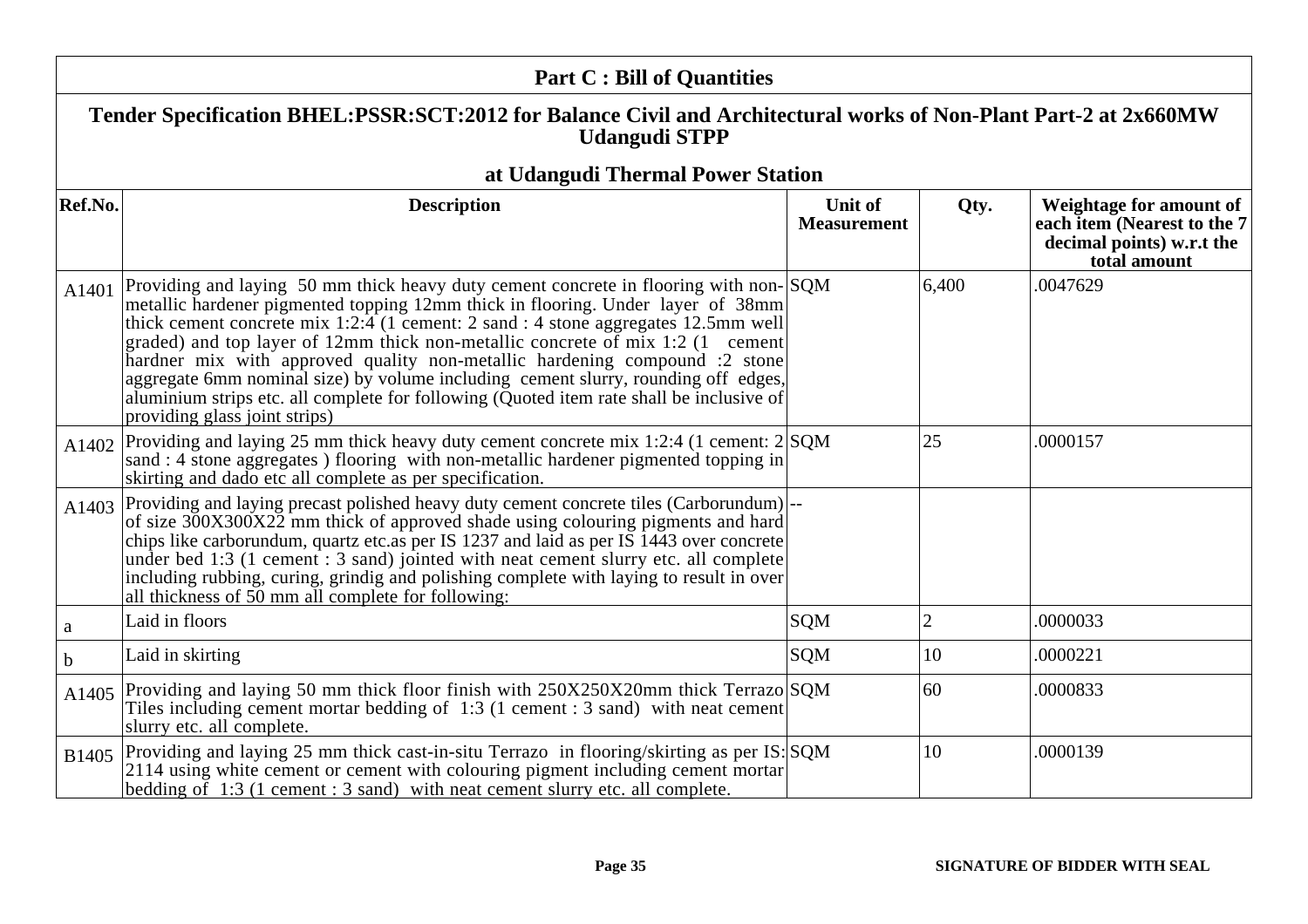|                         | <b>Part C: Bill of Quantities</b>                                                                                                                                                                                                                                                                                                                                                                                                                                                                                                                                                            |                               |      |                                                                                                     |
|-------------------------|----------------------------------------------------------------------------------------------------------------------------------------------------------------------------------------------------------------------------------------------------------------------------------------------------------------------------------------------------------------------------------------------------------------------------------------------------------------------------------------------------------------------------------------------------------------------------------------------|-------------------------------|------|-----------------------------------------------------------------------------------------------------|
|                         | Tender Specification BHEL:PSSR:SCT:2012 for Balance Civil and Architectural works of Non-Plant Part-2 at 2x660MW<br><b>Udangudi STPP</b>                                                                                                                                                                                                                                                                                                                                                                                                                                                     |                               |      |                                                                                                     |
|                         | at Udangudi Thermal Power Station                                                                                                                                                                                                                                                                                                                                                                                                                                                                                                                                                            |                               |      |                                                                                                     |
| Ref.No.                 | <b>Description</b>                                                                                                                                                                                                                                                                                                                                                                                                                                                                                                                                                                           | Unit of<br><b>Measurement</b> | Qty. | Weightage for amount of<br>each item (Nearest to the 7<br>decimal points) w.r.t the<br>total amount |
| 1412.<br>$\overline{0}$ | Providing and laying 18-20mm thick polished Granite stone of approved color and SQM<br>texture in flooring with brass/stainless steel strips. Under bed shall average 30 mm<br>thick of 1 cement : 2 sand : 4 stone aggregate by volume and brought to proper level.<br>The granite stone slabs/tiles laid over under bed, pressed and tapped down with<br>wooden mallet to the proper level, lifted and pressed again with thick cement slurry<br>@3.3kg/sqm spread over the surface with fine joint finished including pigments,<br>curing, grinding, granite polishing etc. all complete. |                               | 70   | .0004807                                                                                            |
| 1414.<br>$\Omega$       | Providing and laying polished Granite stone 18-20mm thk in skirting and dado with SQM<br>6mm thick projection from adjacent plaster minimum 12 mm thick cement mortar<br>bedding of $\overline{1:3}$ (1 cement : 3 sand) with thick cement slurry @3.3kg/sqm spread over<br>the surface with fine joint finished including cutting brickwall upto the required depth,<br>edging, finishing etc. all complete. including mortar , cement slurry , pigments, curing,<br>grinding, moulding, granite polishing etc. all complete.                                                               |                               | 300  | .0020795                                                                                            |
| A1416                   | Providing and laying glazed vitrified ceramic tiles of size 600x600mm from reputed / --<br>approved manufacturer including underbed of cement mortar 1:3 with neat cement<br>slurry etc. all complete for following.                                                                                                                                                                                                                                                                                                                                                                         |                               |      |                                                                                                     |
| $\mathbf b$             | 10mm thick tiles In flooring                                                                                                                                                                                                                                                                                                                                                                                                                                                                                                                                                                 | <b>SQM</b>                    | 100  | .0002045                                                                                            |
| $\mathbf d$             | 10mm thick tiles In skirting and dado upto specific height                                                                                                                                                                                                                                                                                                                                                                                                                                                                                                                                   | <b>SQM</b>                    | 24   | .0000508                                                                                            |
| 1417.<br>$\overline{0}$ | Providing and laying vitrified ceramic tiles of matt finish of size 600x600mm from  --<br>reputed $\bar{\ }$ approved manufacturer complete including underbed of cement mortar 1:3<br>minimum 20mm thick underbed for flooring and 12mm thick underbed for<br>dado/skirting with neat cement slurry @3.3Kg/sqm etc. all complete for following                                                                                                                                                                                                                                              |                               |      |                                                                                                     |
| $\mathbf b$             | 10mm thick tiles In flooring                                                                                                                                                                                                                                                                                                                                                                                                                                                                                                                                                                 | SQM                           | 170  | .0003477                                                                                            |
| $\mathbf c$             | 7mm thick tiles In skirting and dado upto specific height                                                                                                                                                                                                                                                                                                                                                                                                                                                                                                                                    | <b>SQM</b>                    | 605  | .0011093                                                                                            |
| d                       | 10mm thick tiles In skirting and dado upto specific height                                                                                                                                                                                                                                                                                                                                                                                                                                                                                                                                   | <b>SQM</b>                    | 150  | .0003177                                                                                            |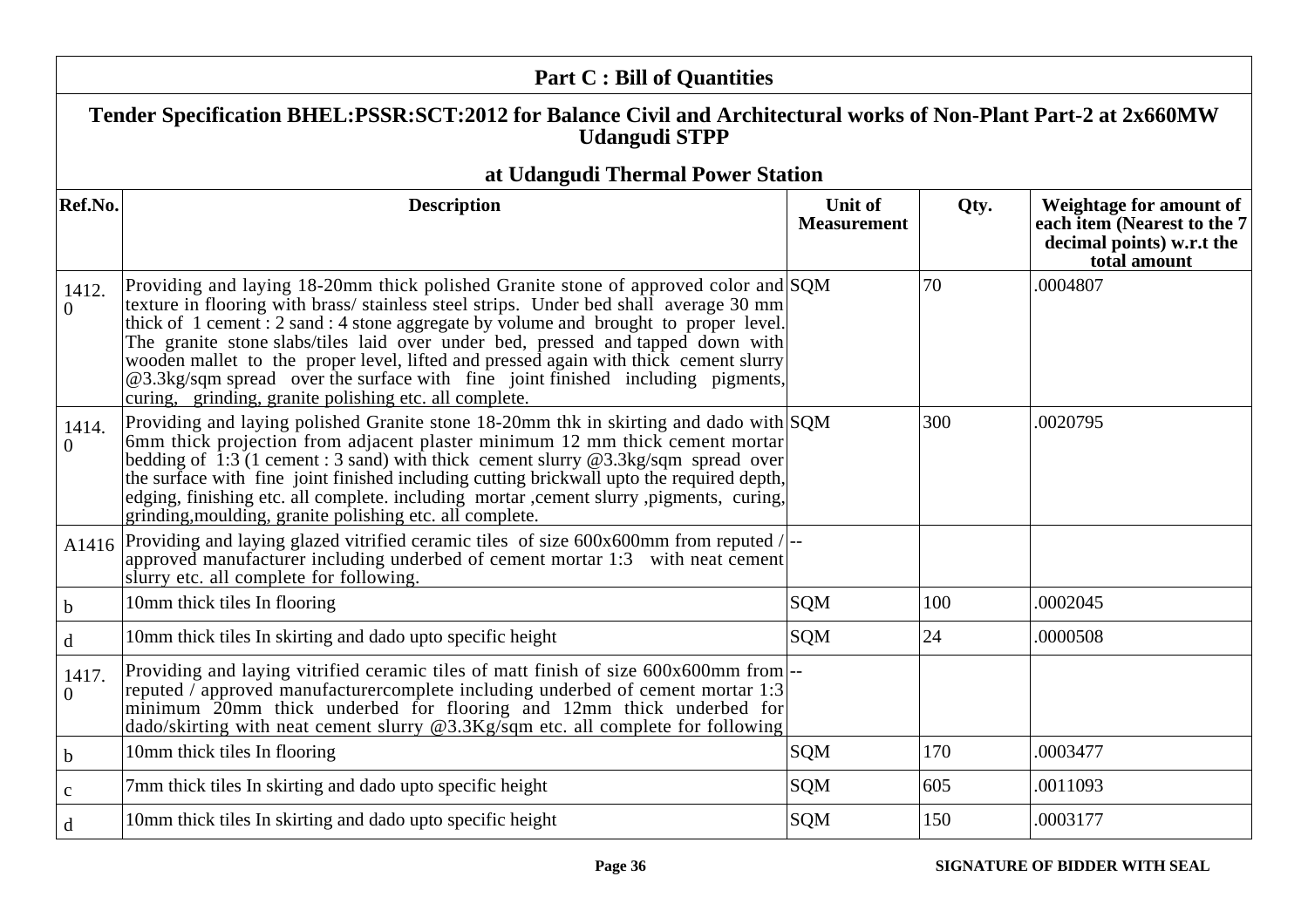|                   | <b>Part C: Bill of Quantities</b>                                                                                                                                                                                                                                                                                                                                                                 |                               |      |                                                                                                     |
|-------------------|---------------------------------------------------------------------------------------------------------------------------------------------------------------------------------------------------------------------------------------------------------------------------------------------------------------------------------------------------------------------------------------------------|-------------------------------|------|-----------------------------------------------------------------------------------------------------|
|                   | Tender Specification BHEL:PSSR:SCT:2012 for Balance Civil and Architectural works of Non-Plant Part-2 at 2x660MW<br><b>Udangudi STPP</b>                                                                                                                                                                                                                                                          |                               |      |                                                                                                     |
|                   | at Udangudi Thermal Power Station                                                                                                                                                                                                                                                                                                                                                                 |                               |      |                                                                                                     |
| Ref.No.           | <b>Description</b>                                                                                                                                                                                                                                                                                                                                                                                | Unit of<br><b>Measurement</b> | Qty. | Weightage for amount of<br>each item (Nearest to the 7<br>decimal points) w.r.t the<br>total amount |
| 1418.<br>$\Omega$ | Providing and laying 10 mm thk non-skid fully vitrified tiles of make 'MARBONITE' --<br>or 'FERRASTONE of BOSS Profile limited' or equivalent in flooring and skirting over<br>30 mm thick underbed of 1 part cement and 3 parts coarse sand by weight mixed with<br>sufficient water, cement slurry 3.3kg/sqm complete as per specification laid in pattern<br>of following sizes                |                               |      |                                                                                                     |
| a                 | 400X400 mm                                                                                                                                                                                                                                                                                                                                                                                        | <b>SQM</b>                    | 450  | .0010372                                                                                            |
| A1418             | Providing and laying min.10 mm thk Double Charge Glazed vitrified tiles of make<br>johnson, Qutone, Varmora or equivalent in flooring and skirting over 38 mm thick<br>underbed of 1 part cement and 3 parts coarse sand by weight mixed with sufficient<br>water, cement slurry 3.3kg/sqm complete as per specification laid in pattern etc. all<br>complete as instructed by engineer incharge. |                               |      |                                                                                                     |
| a                 | 400X400 mm                                                                                                                                                                                                                                                                                                                                                                                        | <b>SQM</b>                    | 100  | .0002305                                                                                            |
| b                 | 600X600 mm                                                                                                                                                                                                                                                                                                                                                                                        | <b>SQM</b>                    | 40   | .0000929                                                                                            |
| $\mathbf{C}$      | 800x800 mm                                                                                                                                                                                                                                                                                                                                                                                        | <b>SQM</b>                    | 300  | .0007027                                                                                            |
| 1419.<br>$\Omega$ | Providing and laying granite stone slab of 20mm thickness single piece for wash basin / SQM<br>sink slab /facia of black or approved colour including 20mm underbed of cement mortar<br>1:3 with cutting, making corners, moulding and opening etc. all complete.                                                                                                                                 |                               | 10   | .0000823                                                                                            |
| A1420             | Providing and laying Heavy Duty anti skid Ceramic Tiles with matt finish of 10mm --<br>thick of reputed manufacturer of approved finish shade and colour including underbed<br>of cement mortar 1:3 with neat cement slurry etc. all complete.                                                                                                                                                    |                               |      |                                                                                                     |
| a                 | 300X300 mm                                                                                                                                                                                                                                                                                                                                                                                        | <b>SQM</b>                    | 760  | .000866                                                                                             |
| b                 | 600X600 mm                                                                                                                                                                                                                                                                                                                                                                                        | <b>SQM</b>                    | 500  | .0005697                                                                                            |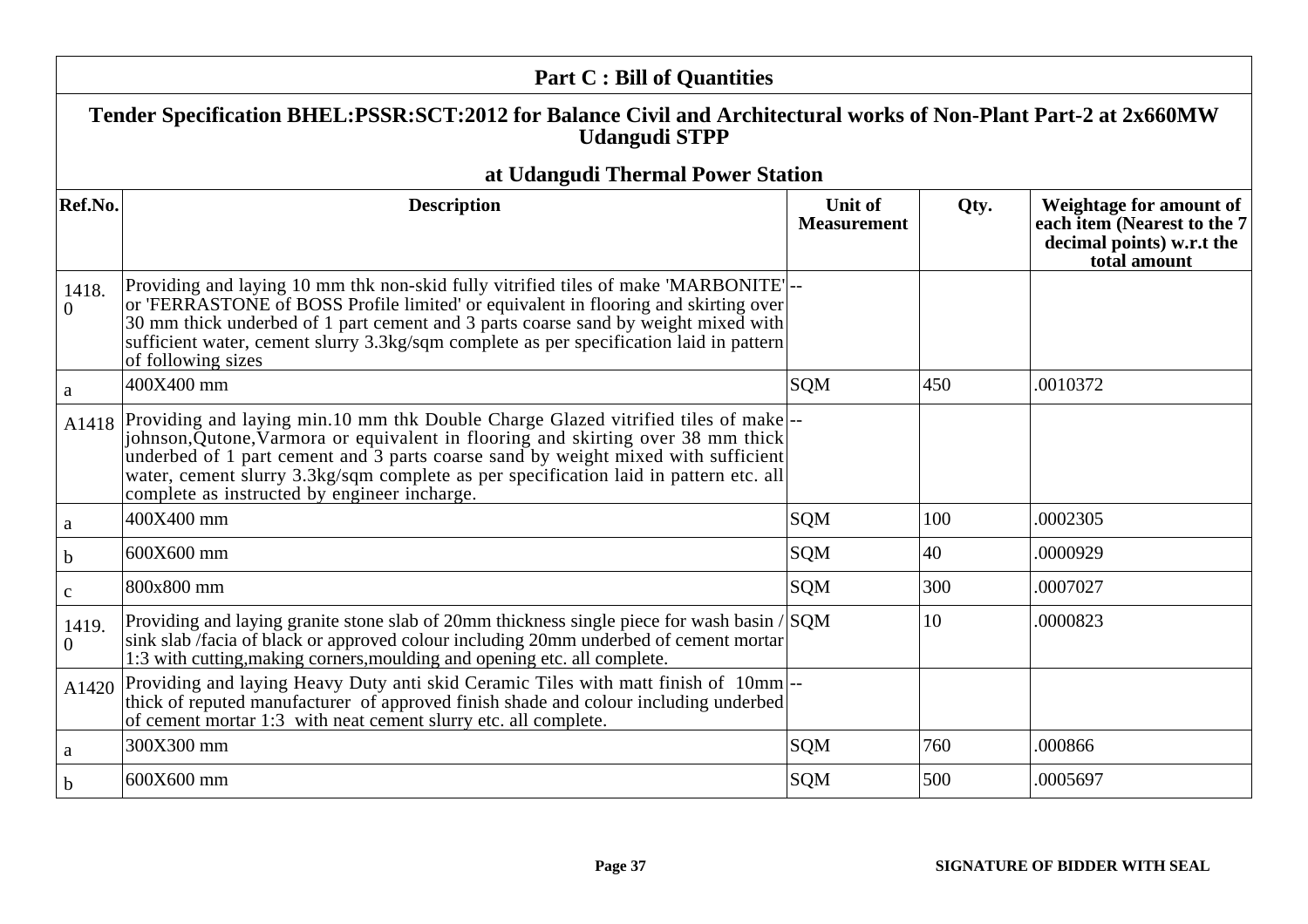|                   | <b>Part C: Bill of Quantities</b>                                                                                                                                                                                                                                                                                                                                                                                                                                                                                                                                                                                                                                                                                                                                                                                                                                           |                               |       |                                                                                                     |  |
|-------------------|-----------------------------------------------------------------------------------------------------------------------------------------------------------------------------------------------------------------------------------------------------------------------------------------------------------------------------------------------------------------------------------------------------------------------------------------------------------------------------------------------------------------------------------------------------------------------------------------------------------------------------------------------------------------------------------------------------------------------------------------------------------------------------------------------------------------------------------------------------------------------------|-------------------------------|-------|-----------------------------------------------------------------------------------------------------|--|
|                   | Tender Specification BHEL:PSSR:SCT:2012 for Balance Civil and Architectural works of Non-Plant Part-2 at 2x660MW<br><b>Udangudi STPP</b>                                                                                                                                                                                                                                                                                                                                                                                                                                                                                                                                                                                                                                                                                                                                    |                               |       |                                                                                                     |  |
|                   | at Udangudi Thermal Power Station                                                                                                                                                                                                                                                                                                                                                                                                                                                                                                                                                                                                                                                                                                                                                                                                                                           |                               |       |                                                                                                     |  |
| Ref.No.           | <b>Description</b>                                                                                                                                                                                                                                                                                                                                                                                                                                                                                                                                                                                                                                                                                                                                                                                                                                                          | Unit of<br><b>Measurement</b> | Qty.  | Weightage for amount of<br>each item (Nearest to the 7<br>decimal points) w.r.t the<br>total amount |  |
| 1422.<br>$\Omega$ | Providing $\&$ fixing Acid / Alkali resistant (Chemical resistant) tiles confirming to $\left -\right $<br>IS:4457 in flooring/Dado and shall be laid over bitumastic lining of min 12mm thick (<br>to be laid in layers of 6mm each). The tiles shall be applied with 6mm thick Potassium<br>Silicate bedding mortar as per IS:4441, 4443 $\&$ 4832 and including preparation of<br>surface, application of bitumen primer, curing etc. all complete for following<br>thicknesses. The tiles should be abrasion resistant & durable.                                                                                                                                                                                                                                                                                                                                       |                               |       |                                                                                                     |  |
| a                 | 20mm thick                                                                                                                                                                                                                                                                                                                                                                                                                                                                                                                                                                                                                                                                                                                                                                                                                                                                  | SQM                           | 300   | .0013273                                                                                            |  |
| $\mathbf b$       | 38mm thick                                                                                                                                                                                                                                                                                                                                                                                                                                                                                                                                                                                                                                                                                                                                                                                                                                                                  | SQM                           | 1,500 | .0098239                                                                                            |  |
| 1424.<br>$\theta$ | Providing & fixing chemical resistant (AR)(Acid / Alkali) bricks (75mm thick) SQM<br>conforming to IS:4860 in the floor of neutralization pit. Surface on which lining to be<br>applied shall be prepared in accordance with IS:2395. Bitumen primer as per IS:158<br>followed by 18mm thick bituminastic followed by 6mm thick potassium silicate mortar<br>bedding shall be provided before laying AR bricks. The joints between AR bricks shall<br>be filled with resin type of mortar conforming to IS:4832, part II, seal coat of<br>readymade epoxy paint shall be provided on joints to cover up any porosity that may be<br>left in mortar. End sealing shall be done with bituminastic $\overrightarrow{AR}$ bricks shall be laid with<br>6mm wide & 50mm deep pointing (epoxy / furnace / CNSL) & acid curing shall be<br>done all complete as per specification. |                               | 79    | .0003352                                                                                            |  |
| 1428.<br>$\Omega$ | Providing and laying 3mm thick antistatic PVC flooring / skirting of approved shade, as SQM<br>per IS:3462 and laying as per IS:5318 all complete.                                                                                                                                                                                                                                                                                                                                                                                                                                                                                                                                                                                                                                                                                                                          |                               | 10    | .0000046                                                                                            |  |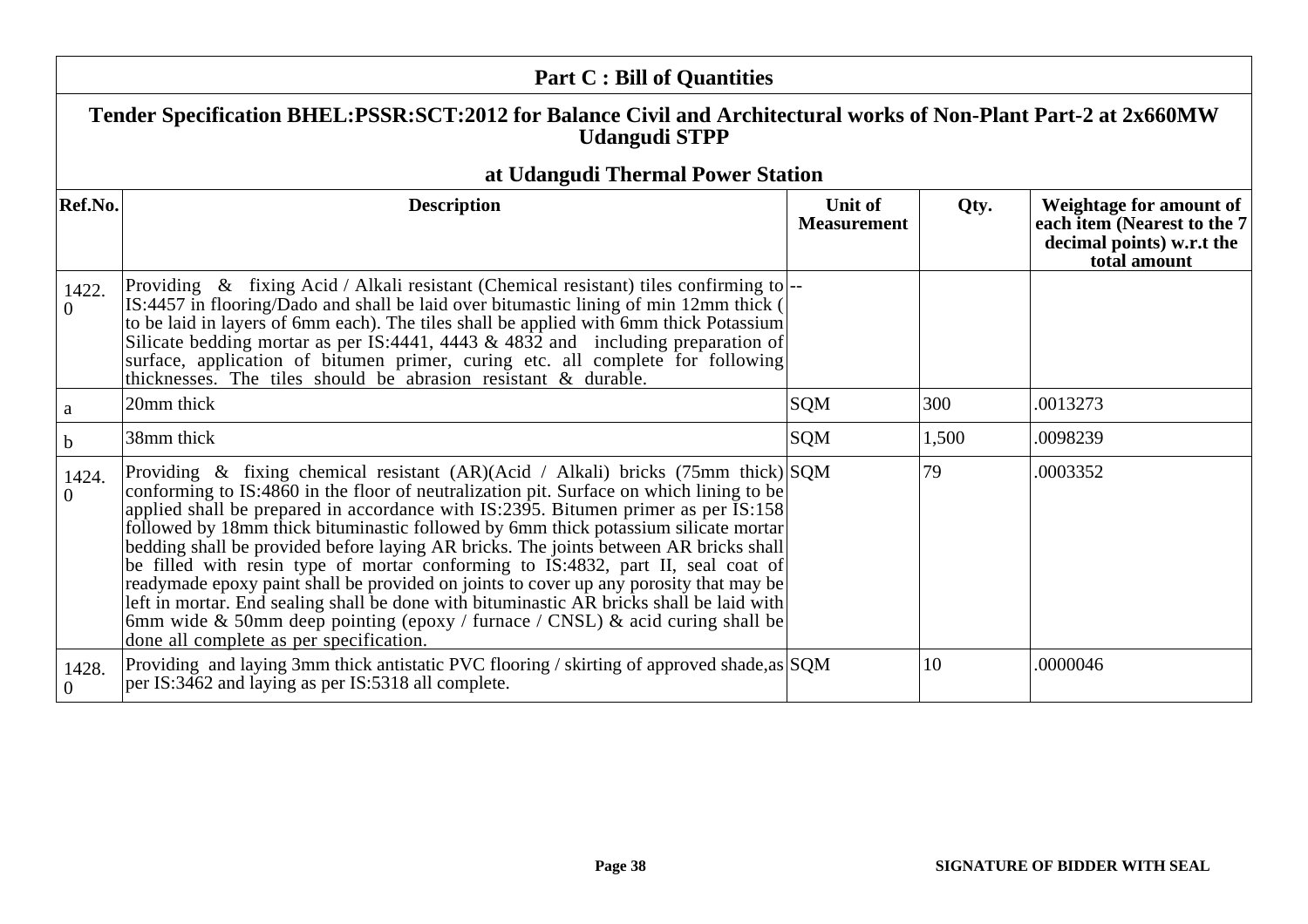|                         | <b>Part C: Bill of Quantities</b>                                                                                                                                                                                                                                                                                                                                                                                                                                                                                                                                                                                                                                                                                                                                                                                                                                                                                                                                                                                                                                                                                                                                                                                                                                                                                                                                                                         |                               |      |                                                                                                     |  |
|-------------------------|-----------------------------------------------------------------------------------------------------------------------------------------------------------------------------------------------------------------------------------------------------------------------------------------------------------------------------------------------------------------------------------------------------------------------------------------------------------------------------------------------------------------------------------------------------------------------------------------------------------------------------------------------------------------------------------------------------------------------------------------------------------------------------------------------------------------------------------------------------------------------------------------------------------------------------------------------------------------------------------------------------------------------------------------------------------------------------------------------------------------------------------------------------------------------------------------------------------------------------------------------------------------------------------------------------------------------------------------------------------------------------------------------------------|-------------------------------|------|-----------------------------------------------------------------------------------------------------|--|
|                         | Tender Specification BHEL:PSSR:SCT:2012 for Balance Civil and Architectural works of Non-Plant Part-2 at 2x660MW<br><b>Udangudi STPP</b>                                                                                                                                                                                                                                                                                                                                                                                                                                                                                                                                                                                                                                                                                                                                                                                                                                                                                                                                                                                                                                                                                                                                                                                                                                                                  |                               |      |                                                                                                     |  |
|                         | at Udangudi Thermal Power Station                                                                                                                                                                                                                                                                                                                                                                                                                                                                                                                                                                                                                                                                                                                                                                                                                                                                                                                                                                                                                                                                                                                                                                                                                                                                                                                                                                         |                               |      |                                                                                                     |  |
| Ref.No.                 | <b>Description</b>                                                                                                                                                                                                                                                                                                                                                                                                                                                                                                                                                                                                                                                                                                                                                                                                                                                                                                                                                                                                                                                                                                                                                                                                                                                                                                                                                                                        | Unit of<br><b>Measurement</b> | Qty. | Weightage for amount of<br>each item (Nearest to the 7<br>decimal points) w.r.t the<br>total amount |  |
| A1429                   | Providing and fixing Removable type flooring system (raised access floor) consisting of SQM<br>of fire resistant Cementitious panels of 600 x 600x 35 mm and Laminated with 1.2 mm<br>thick fire retardant food grade antistatic laminate top finish to ensure max bonding to<br>the steel surface. Cementitious panels shall be steel welded construction, with an<br>enclosed bottom pan of 64 hemispherical and top plain sheet which are fuse welded at<br>multiple location to form a panel. The panel is coated with 40-60-micron epoxy coat<br>after cleaning, degreasing, phosphate by several tank processes $\&$ is heated to achieve<br>max adhesion to the panel surface & corrosion resistance. The inner empty core of the<br>panel is injected with a light weight fire retardant, non-combustible cementations<br>compound at high pressure to fill in all the crevices of the panel and ensures support of<br>not less than 90% of the top surface area of the panel. Pedestal (300mm to 800 mm)<br>must be 25mm dia. pipe with min.2.0 mm thickness with bottom plate of 100x100x<br>min.2.0mm thick $\&$ top plate must be $75x75x3.0$ mm. All pedestal shall be tightening to<br>Stringer of 20x30x575x1.0 mm Rectangular tube. The system shall be design for<br>Uniformly distributed load (UDL) of 13 $\bar{K}N$ (1300 kg/sqm), for the same all complete<br>as per specification. |                               | 10   | .0000869                                                                                            |  |
| 1430.<br>$\overline{0}$ | Providing and fixing dividing strips in joints of cast in situ floorings at various --<br>elevations, finishing, all labour, material etc. complete as per drawing, specification and<br>instructions of engineer in charge.                                                                                                                                                                                                                                                                                                                                                                                                                                                                                                                                                                                                                                                                                                                                                                                                                                                                                                                                                                                                                                                                                                                                                                              |                               |      |                                                                                                     |  |
| a                       | Glass strips 40 mm wide and minimum 6 mm thick.                                                                                                                                                                                                                                                                                                                                                                                                                                                                                                                                                                                                                                                                                                                                                                                                                                                                                                                                                                                                                                                                                                                                                                                                                                                                                                                                                           | <b>RM</b>                     | 100  | .0000068                                                                                            |  |
| $\mathbf b$             | Aluminium strips 40 mm wide and minimum 3 mm thick                                                                                                                                                                                                                                                                                                                                                                                                                                                                                                                                                                                                                                                                                                                                                                                                                                                                                                                                                                                                                                                                                                                                                                                                                                                                                                                                                        | <b>RM</b>                     | 150  | .0000237                                                                                            |  |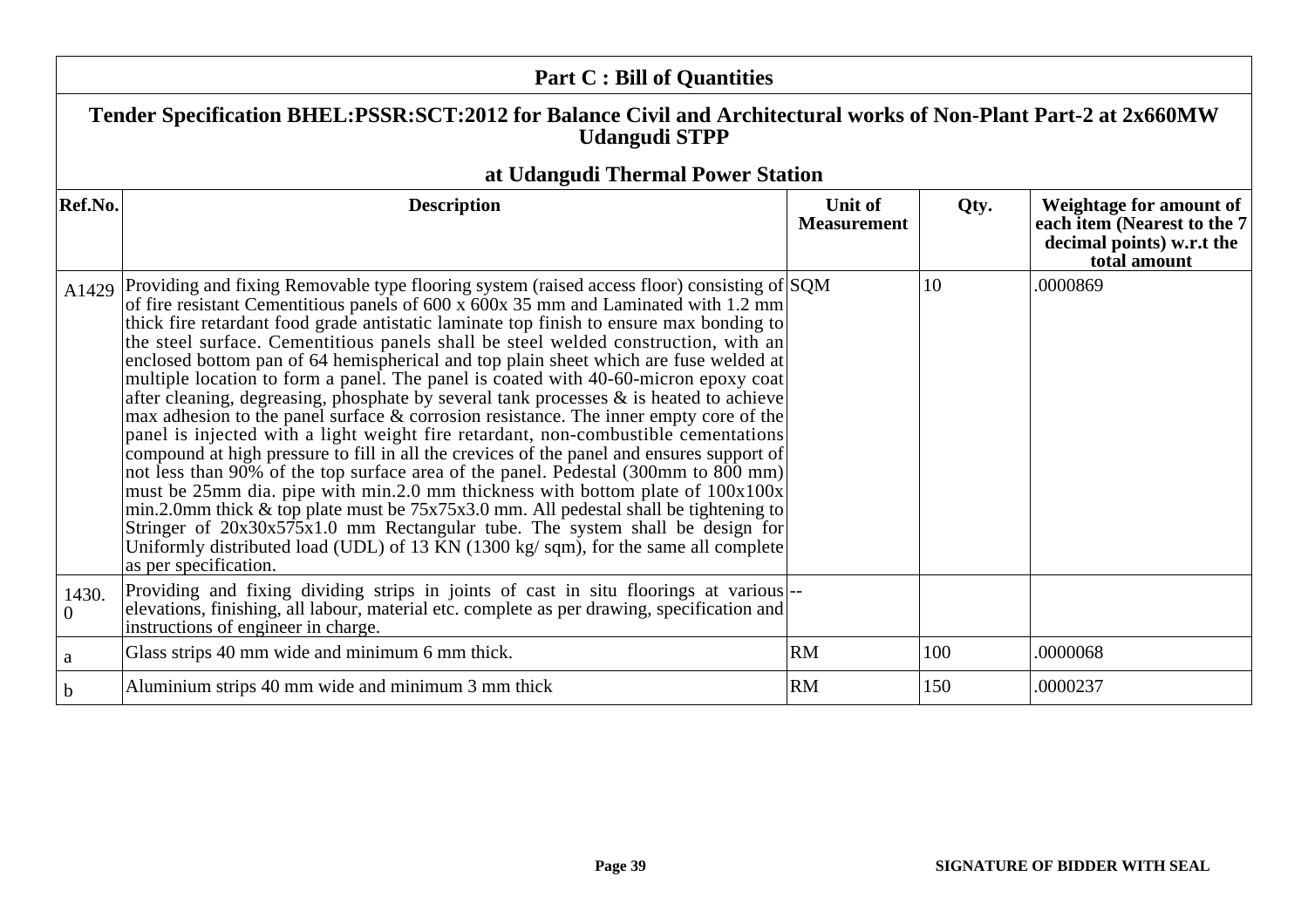|                         | <b>Part C: Bill of Quantities</b>                                                                                                                                                                                                                                                                                                                                                                                                                                                                                                                                                                                                                                                                                                                                                                                                                                                                                                                                                                                                                                                                                                                                                                    |                               |      |                                                                                                     |
|-------------------------|------------------------------------------------------------------------------------------------------------------------------------------------------------------------------------------------------------------------------------------------------------------------------------------------------------------------------------------------------------------------------------------------------------------------------------------------------------------------------------------------------------------------------------------------------------------------------------------------------------------------------------------------------------------------------------------------------------------------------------------------------------------------------------------------------------------------------------------------------------------------------------------------------------------------------------------------------------------------------------------------------------------------------------------------------------------------------------------------------------------------------------------------------------------------------------------------------|-------------------------------|------|-----------------------------------------------------------------------------------------------------|
|                         | Tender Specification BHEL:PSSR:SCT:2012 for Balance Civil and Architectural works of Non-Plant Part-2 at 2x660MW<br><b>Udangudi STPP</b>                                                                                                                                                                                                                                                                                                                                                                                                                                                                                                                                                                                                                                                                                                                                                                                                                                                                                                                                                                                                                                                             |                               |      |                                                                                                     |
|                         | at Udangudi Thermal Power Station                                                                                                                                                                                                                                                                                                                                                                                                                                                                                                                                                                                                                                                                                                                                                                                                                                                                                                                                                                                                                                                                                                                                                                    |                               |      |                                                                                                     |
| Ref.No.                 | <b>Description</b>                                                                                                                                                                                                                                                                                                                                                                                                                                                                                                                                                                                                                                                                                                                                                                                                                                                                                                                                                                                                                                                                                                                                                                                   | Unit of<br><b>Measurement</b> | Qty. | Weightage for amount of<br>each item (Nearest to the 7<br>decimal points) w.r.t the<br>total amount |
| A1431                   | Providing and fixing 15mm thick wooden panel flooring and skirting of greenlam or SQM<br>equivalent of approved color, shade multi-layered engineered wooden planks treated<br>with VOC free lacquers and stains to provide extra strengthening, longevity and<br>durability to planks. In all planks each layers are arranged at cross grain to each other<br>for provide the balancing and stability to all three layers. Top layer of flooring is made<br>up of about 3.0 mm thick thermosetting re-polish able natural veneer setting on a core<br>of about 10 mm thick pine wood that produce natural characteristic of wood with<br>2.0mm thick bottom ply based veneer balancing layer. The planks are joint to each<br>other through plankloc system with glue less technology system and laid on 2mm thick<br>dual barrier underlay protecting sheet having anti-bacterial, Anti-termite, fire-resistant,<br>noise reduction, high wear and abrasion resistance, water resistant properties. The<br>system includes all accessories like beading, Quadrant, Veneered/solid wood skirting,<br>end profile etc.as per as per manufacturer specification and approved by Engineer<br>Incharge. |                               | 10   | .000035                                                                                             |
| A1432                   | Providing and applying ready made Epoxy Paint in flooring with suitable pigments of $SQM$<br>approved shade as per specification and direction of Engineer. The epoxy paint shall be<br>a two pack material and shall be resistant to water, splash, spillage & acidic<br>environment. The epoxy paint coating shall be of 150micron thickness over epoxy<br>primer                                                                                                                                                                                                                                                                                                                                                                                                                                                                                                                                                                                                                                                                                                                                                                                                                                  |                               | 250  | .0001279                                                                                            |
| A1433                   | Providing and applying two coats oil resistant Paint in flooring with suitable pigments SQM<br>of approved shade as per specification and direction of Engineer.                                                                                                                                                                                                                                                                                                                                                                                                                                                                                                                                                                                                                                                                                                                                                                                                                                                                                                                                                                                                                                     |                               | 10   | .0000052                                                                                            |
| 1500.<br>$\overline{0}$ | ROOFING / SIDE CLADDING: Roofing / side cladding work including all labour, --<br>material (unless otherwise specified in BOQ/contract specification), equipment,<br>transportation, handling, scaffolding, laps, hooks, washers, corner pieces etc. at all level<br>as per specification, drawings and as directed by engineer - in - charge.                                                                                                                                                                                                                                                                                                                                                                                                                                                                                                                                                                                                                                                                                                                                                                                                                                                       |                               |      |                                                                                                     |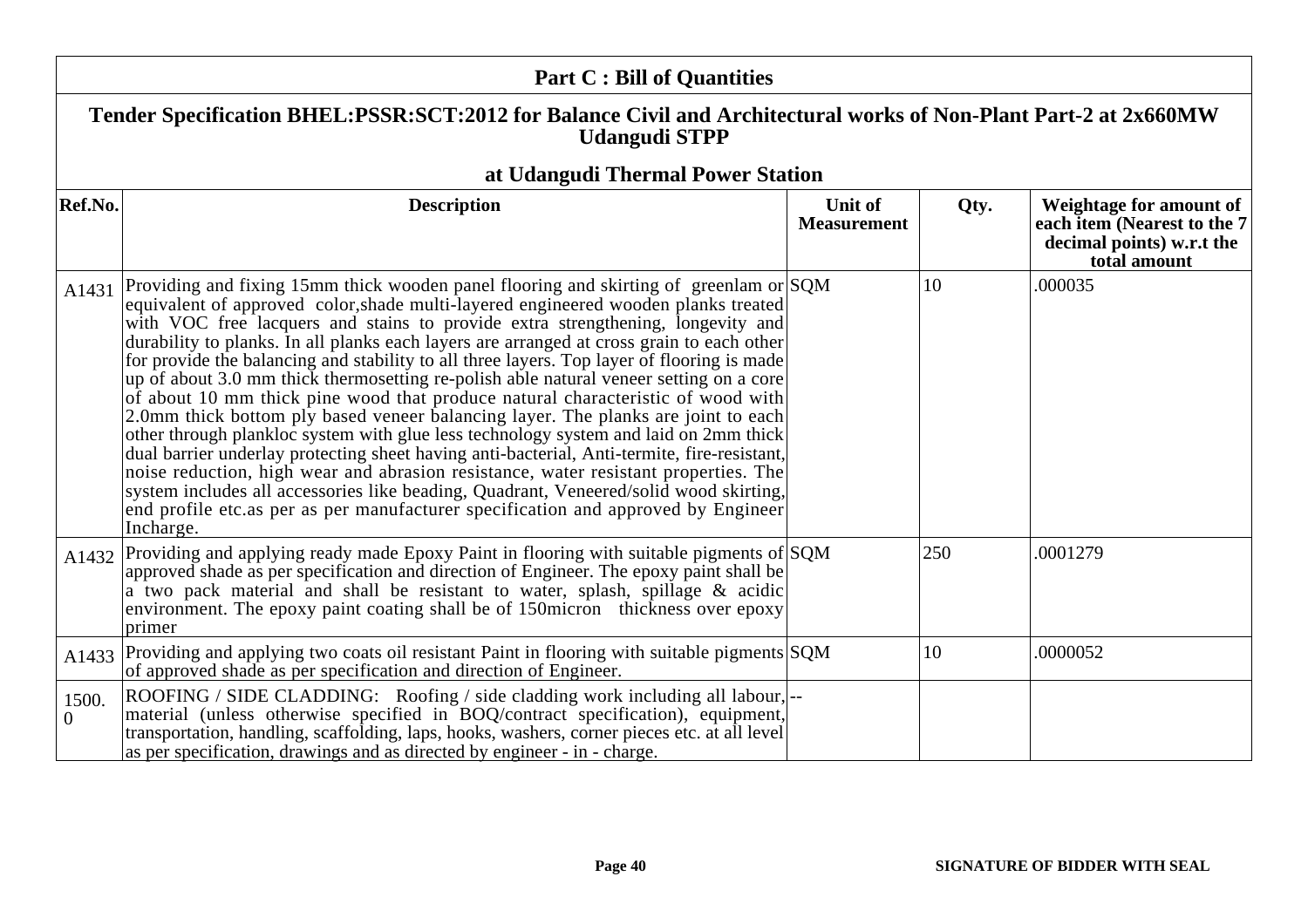| <b>Part C: Bill of Quantities</b> |                                                                                                                                                                                                                                                                                                                                                                                                                                                                                                                                                                                                                                                                                                                                                                                                                                                                                                                                                                                                                                                                                                                                                                                                                                                                                                                                                                                                                                                                                                                          |                               |      |                                                                                                     |  |
|-----------------------------------|--------------------------------------------------------------------------------------------------------------------------------------------------------------------------------------------------------------------------------------------------------------------------------------------------------------------------------------------------------------------------------------------------------------------------------------------------------------------------------------------------------------------------------------------------------------------------------------------------------------------------------------------------------------------------------------------------------------------------------------------------------------------------------------------------------------------------------------------------------------------------------------------------------------------------------------------------------------------------------------------------------------------------------------------------------------------------------------------------------------------------------------------------------------------------------------------------------------------------------------------------------------------------------------------------------------------------------------------------------------------------------------------------------------------------------------------------------------------------------------------------------------------------|-------------------------------|------|-----------------------------------------------------------------------------------------------------|--|
|                                   | Tender Specification BHEL:PSSR:SCT:2012 for Balance Civil and Architectural works of Non-Plant Part-2 at 2x660MW<br><b>Udangudi STPP</b>                                                                                                                                                                                                                                                                                                                                                                                                                                                                                                                                                                                                                                                                                                                                                                                                                                                                                                                                                                                                                                                                                                                                                                                                                                                                                                                                                                                 |                               |      |                                                                                                     |  |
|                                   | at Udangudi Thermal Power Station                                                                                                                                                                                                                                                                                                                                                                                                                                                                                                                                                                                                                                                                                                                                                                                                                                                                                                                                                                                                                                                                                                                                                                                                                                                                                                                                                                                                                                                                                        |                               |      |                                                                                                     |  |
| Ref.No.                           | <b>Description</b>                                                                                                                                                                                                                                                                                                                                                                                                                                                                                                                                                                                                                                                                                                                                                                                                                                                                                                                                                                                                                                                                                                                                                                                                                                                                                                                                                                                                                                                                                                       | Unit of<br><b>Measurement</b> | Qty. | Weightage for amount of<br>each item (Nearest to the 7<br>decimal points) w.r.t the<br>total amount |  |
| 1502.<br>$\overline{0}$           | Designing, providing, erection and fixing permanently color coated galvanised MS--<br>troughed metal sheet decking plate of approved colour and conforming to class3 of IS<br>14246 over roof purlins for cast-in-situ roof slab as per relevant IS code and<br>specification. Bare metal thickness of deck plate shall be minimum 0.8mm with<br>minimum trough depth of 44 mm having minimum yield strength of 250 MPa and shall<br>serve as permanent shuttering to the roof slab 100mm thick measured over crest of<br>metal decking & shall have adequate strength to support weight of green concrete and<br>imposed loads of min 150 kg/sqm during construction between purlins as per<br>manufacturer's recommendations/ calculations/ test certificates for approval including<br>fixing of plates to purlins, side lapping, end lapping etc. all complete for below<br>mentioned spans. The sheet shall be permanently coated with silicon modified polyster<br>paint of minimum 20 micron DFT on exposed surface (facing operating floor) and<br>minimum 7 micron on other face over epoxy primer applied over hot dipped<br>galvanising @ 275 gm/sqm including fixing of sheet to purlin with self drilling white<br>zinc plated heat treated carbon steel screws of minimum 5.6 mm dia @ 260mm c/c in<br>the trough and stich screws between two adjacent sheets and sealing with epoxy<br>sealant. Measurement of profile sheeting shall be of the plan area of roof covered by<br>MS trough metal decking. |                               |      |                                                                                                     |  |
| $\mathbf b$                       | Span Exceeding 1800mm and upto 2500 mm                                                                                                                                                                                                                                                                                                                                                                                                                                                                                                                                                                                                                                                                                                                                                                                                                                                                                                                                                                                                                                                                                                                                                                                                                                                                                                                                                                                                                                                                                   | SQM                           | 62   | .0001403                                                                                            |  |
| 1503.<br>$\overline{0}$           | Providing and fixing shear connectors of mild steel studs having 16mm dia and QUINTAL<br>minimum 75 mm projected length above purlin passing through metal decking as per<br>relevant IS codes and specification.                                                                                                                                                                                                                                                                                                                                                                                                                                                                                                                                                                                                                                                                                                                                                                                                                                                                                                                                                                                                                                                                                                                                                                                                                                                                                                        |                               |      | .0000352                                                                                            |  |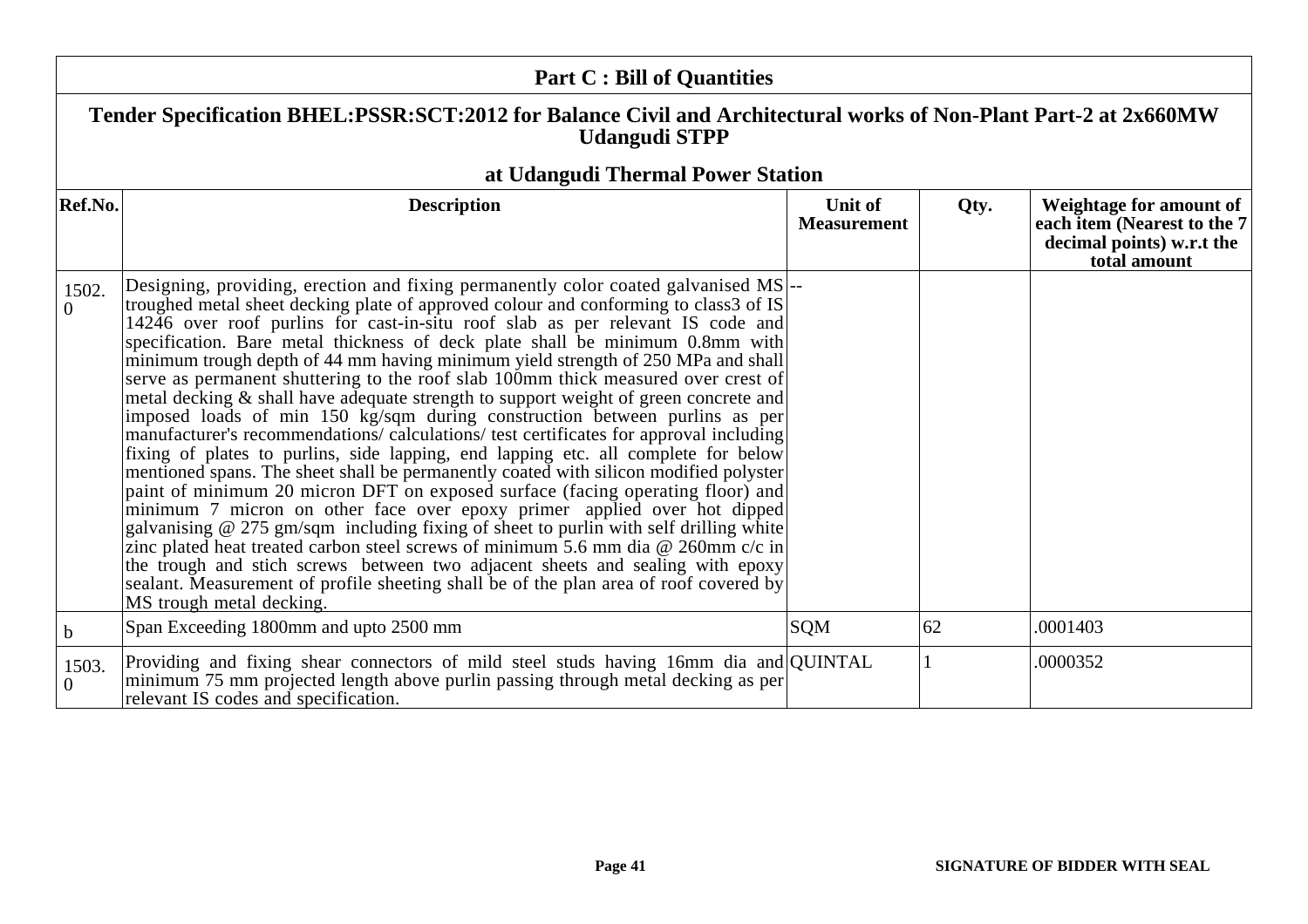| <b>Part C: Bill of Quantities</b> |                                                                                                                                                                                                                                                                                                                                                                                                                                                                                                                                                                                                                                                                                                                                                                                                                                                                                                                                                                                                                                                                                                                             |                               |       |                                                                                                            |  |
|-----------------------------------|-----------------------------------------------------------------------------------------------------------------------------------------------------------------------------------------------------------------------------------------------------------------------------------------------------------------------------------------------------------------------------------------------------------------------------------------------------------------------------------------------------------------------------------------------------------------------------------------------------------------------------------------------------------------------------------------------------------------------------------------------------------------------------------------------------------------------------------------------------------------------------------------------------------------------------------------------------------------------------------------------------------------------------------------------------------------------------------------------------------------------------|-------------------------------|-------|------------------------------------------------------------------------------------------------------------|--|
|                                   | Tender Specification BHEL:PSSR:SCT:2012 for Balance Civil and Architectural works of Non-Plant Part-2 at 2x660MW<br><b>Udangudi STPP</b>                                                                                                                                                                                                                                                                                                                                                                                                                                                                                                                                                                                                                                                                                                                                                                                                                                                                                                                                                                                    |                               |       |                                                                                                            |  |
|                                   | at Udangudi Thermal Power Station                                                                                                                                                                                                                                                                                                                                                                                                                                                                                                                                                                                                                                                                                                                                                                                                                                                                                                                                                                                                                                                                                           |                               |       |                                                                                                            |  |
| Ref.No.                           | <b>Description</b>                                                                                                                                                                                                                                                                                                                                                                                                                                                                                                                                                                                                                                                                                                                                                                                                                                                                                                                                                                                                                                                                                                          | Unit of<br><b>Measurement</b> | Qty.  | <b>Weightage for amount of</b><br>each item (Nearest to the 7<br>decimal points) w.r.t the<br>total amount |  |
| A1504                             | Designing, providing and fixing external sheet of Permanent colour coated metal SQM<br>cladding as roof sheeting with troughed M.S. sheets of 0.8mm bare metal thickness<br>having minimum yield strength 250 MPa and zinc-aluminium alloy coating not less<br>than $275$ gm/sqm total on both sides of sheet including fixing to supports / rails by<br>concealed fixing system, corrosion resistant self tapping / self drilling type fasteners<br>with suitable cap, flashing etc. all complete. The exposed surface/outer side of the<br>sheet shall be permanently colour coated with Polyfluro Vinyl Coating (PVF2) of<br>minimum dry film thickness (DFT) 20 microns over suitable primer and the internal<br>face of the sheet shall be coated with same paint of minimum DFT 12 microns over<br>suitable primer. The permanent colour coated sheet shall meet the general requirements<br>of IS: 14246 and shall conform to class 3 for the durability. The sheet shall be fixed<br>directly to purlins as per structural drawings. The sheet shall be fixed at the rate not<br>more than 1500mm center to center. |                               | 6,050 | .0184398                                                                                                   |  |
| A1506<br>$\overline{0}$           | Designing, providing and fixing External sheet of Permanent colour coated metal SQM<br>cladding with troughed M.S. sheets of 0.6mm bare metal thickness having minimum<br>yield strength 250 MPa and zinc-aluminium alloy coating not less than 180 gm/sqm<br>total on both sides including fixing to supports / rails by concealed fixing system,<br>corrosion resistant self tapping / self drilling type fasteners with suitable cap, flashing<br>etc. all complete. The exposed face of the sheet shall be permanently colour coated<br>with Polyfluro Vinyl Coating (PVF2) of minimum dry film thickness (DFT) 20 microns<br>over suitable primer. Inner face/side of the sheet shall be provided with silicon modified<br>super polyester paint(or suitable precoating) of minimum DFT 7 microns over suitable<br>primer. The permanent colour coated sheet shall meet the general requirements of IS :<br>14246 and shall conform to class 3 for the durability.                                                                                                                                                     |                               | 3,600 | .0094505                                                                                                   |  |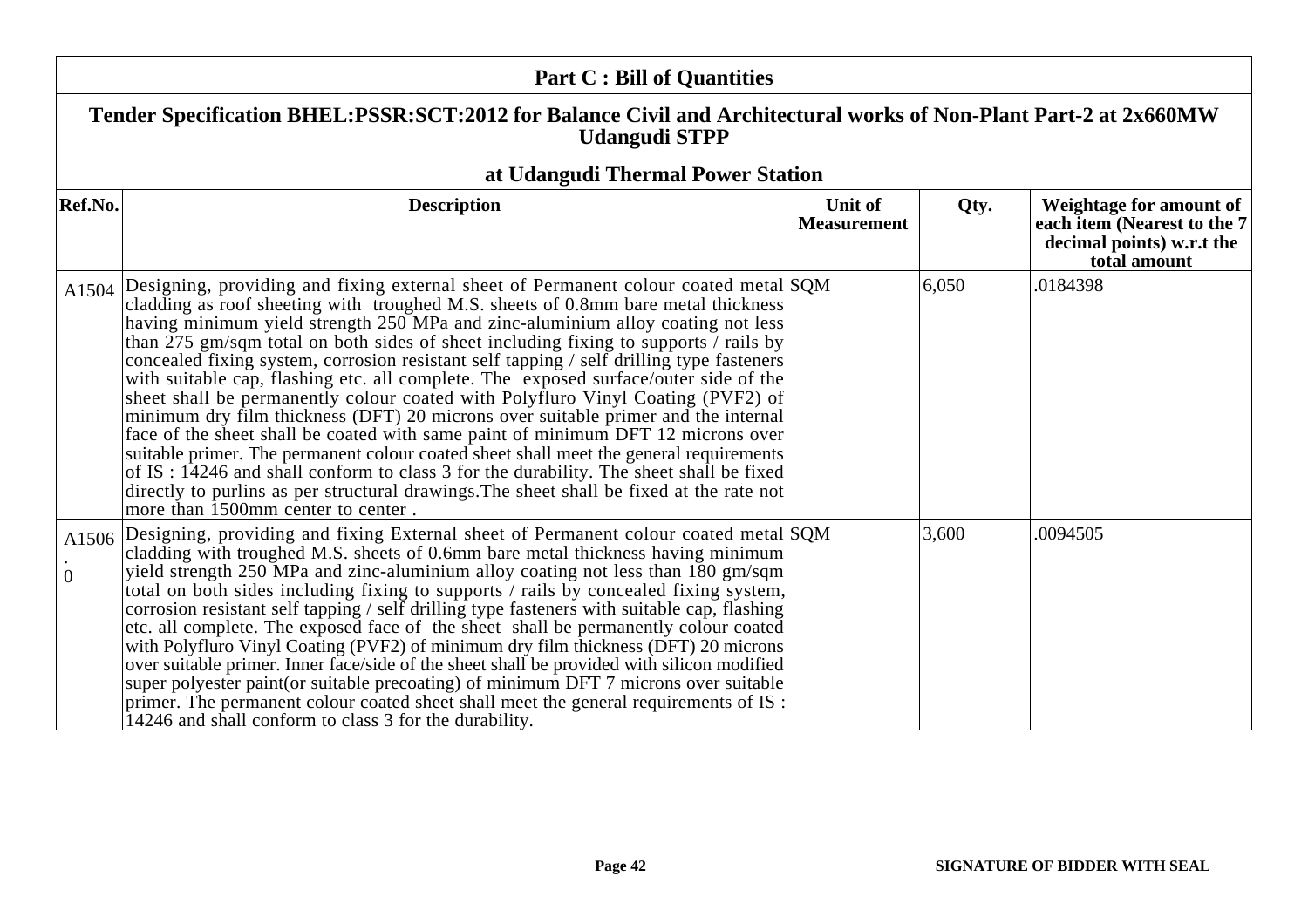|         | <b>Part C: Bill of Quantities</b>                                                                                                                                                                                                                                                                                                                                                                                                                                                                                                                                                                                                                                                                                                                                                                                                                                                                                                                                                                                                                                                                          |                               |      |                                                                                                     |  |
|---------|------------------------------------------------------------------------------------------------------------------------------------------------------------------------------------------------------------------------------------------------------------------------------------------------------------------------------------------------------------------------------------------------------------------------------------------------------------------------------------------------------------------------------------------------------------------------------------------------------------------------------------------------------------------------------------------------------------------------------------------------------------------------------------------------------------------------------------------------------------------------------------------------------------------------------------------------------------------------------------------------------------------------------------------------------------------------------------------------------------|-------------------------------|------|-----------------------------------------------------------------------------------------------------|--|
|         | Tender Specification BHEL:PSSR:SCT:2012 for Balance Civil and Architectural works of Non-Plant Part-2 at 2x660MW<br><b>Udangudi STPP</b>                                                                                                                                                                                                                                                                                                                                                                                                                                                                                                                                                                                                                                                                                                                                                                                                                                                                                                                                                                   |                               |      |                                                                                                     |  |
| Ref.No. | at Udangudi Thermal Power Station<br><b>Description</b>                                                                                                                                                                                                                                                                                                                                                                                                                                                                                                                                                                                                                                                                                                                                                                                                                                                                                                                                                                                                                                                    | Unit of<br><b>Measurement</b> | Qty. | Weightage for amount of<br>each item (Nearest to the 7<br>decimal points) w.r.t the<br>total amount |  |
|         | B1506 Designing, providing and fixing External sheet of Permanent colour coated metal SQM<br>cladding with high strength tensile steel sheet 0.5mm bare metal thickness having<br>minimum yield strength 350 MPa and zinc-aluminium alloy coating not less than 150<br>gm/sqm total on both sides including fixing to supports / rails by concealed fixing<br>system, corrosion resistant self tapping / self drilling type fasteners with suitable cap,<br>flashing etc. all complete. The exposed face of the sheet shall be permanently colour<br>coated with Polyfluro Vinyl Coating (PVF2) of minimum dry film thickness (DFT) 20<br>microns over suitable primer. Inner face of the sheet shall be provided with suitable pre-<br>coating of minimum DFT 7 microns over suitable primer. The permanent colour coated<br>sheet shall meet the general requirements of IS : 14246 and shall conform to class 3 for<br>the durability.                                                                                                                                                                  |                               | 200  | .0004971                                                                                            |  |
| A1507   | Designing, providing and fixing external sheet of Permanent colour coated metal SQM<br>cladding with high tensile steel sheet 0.8mm bare metal thickness having minimum<br>yield strength 350 MPa and zinc-aluminium alloy coating not less than 275 gm/sqm<br>total on both sides of sheet including fixing to supports / rails by concealed fixing<br>system, corrosion resistant self tapping / self drilling type fasteners with suitable cap,<br>flashing etc. all complete. The exposed surface/outer side of the sheet shall be<br>permanently colour coated with Polyfluro Vinyl Coating (PVF2) of minimum dry film<br>thickness (DFT) 20 microns over suitable primer and the internal face of the sheet shall<br>be coated with same paint of minimum DFT 12 microns over suitable primer. The<br>permanent colour coated sheet shall meet the general requirements of IS : 14246 and<br>shall conform to class 3 for the durability. The sheet shall be fixed directly to purlins as<br>per structural drawings. The sheet shall be fixed at the rate not more than 1500mm<br>center to center. |                               | 850  | .0025907                                                                                            |  |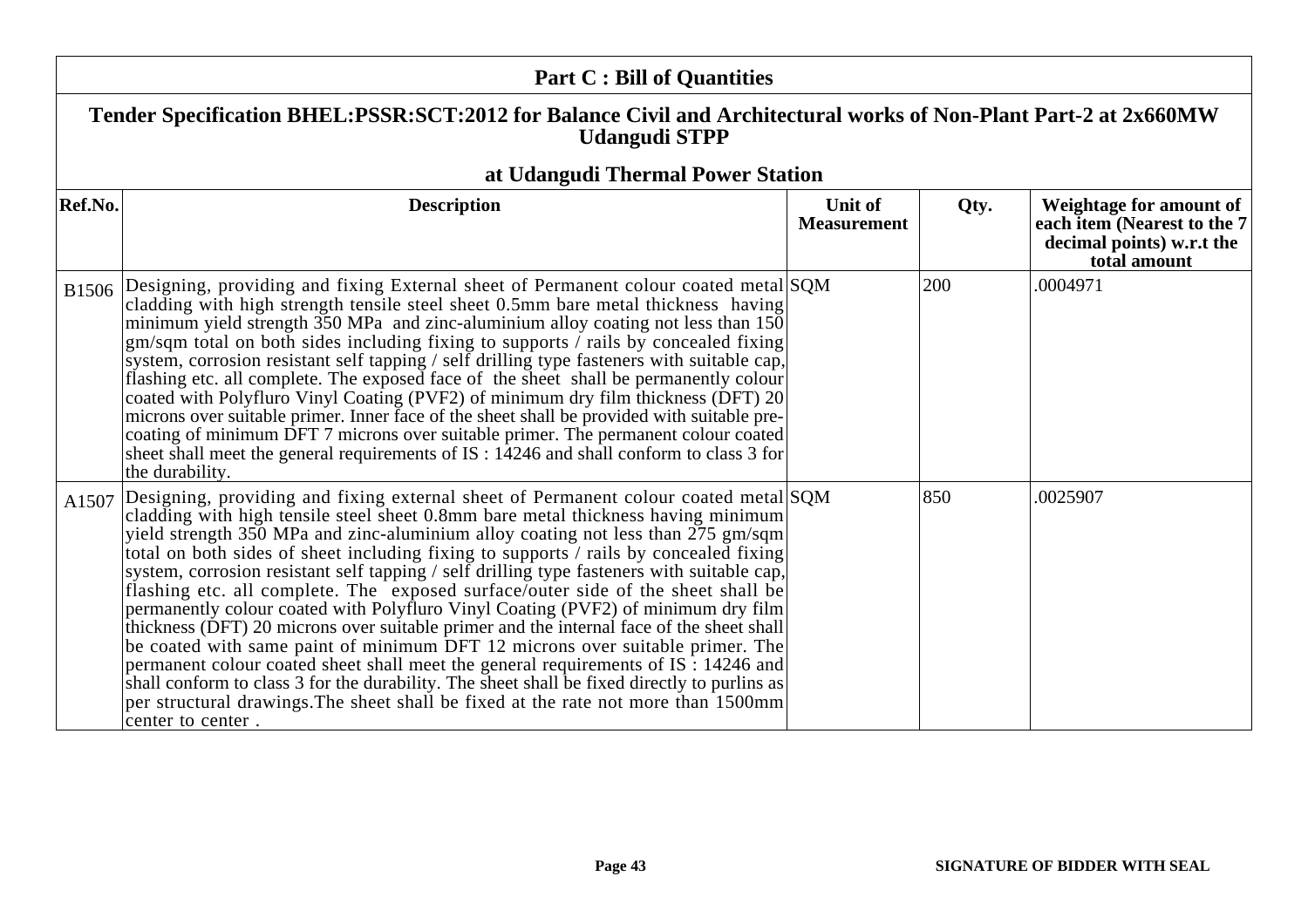| <b>Part C: Bill of Quantities</b> |                                                                                                                                                                                                                                                                                                                                                                                                                                                                                                                                                                                                                                                                                                                                                                                                                                                                                                                                                                                                                                                                                                                                                                            |                               |      |                                                                                                     |
|-----------------------------------|----------------------------------------------------------------------------------------------------------------------------------------------------------------------------------------------------------------------------------------------------------------------------------------------------------------------------------------------------------------------------------------------------------------------------------------------------------------------------------------------------------------------------------------------------------------------------------------------------------------------------------------------------------------------------------------------------------------------------------------------------------------------------------------------------------------------------------------------------------------------------------------------------------------------------------------------------------------------------------------------------------------------------------------------------------------------------------------------------------------------------------------------------------------------------|-------------------------------|------|-----------------------------------------------------------------------------------------------------|
|                                   | Tender Specification BHEL:PSSR:SCT:2012 for Balance Civil and Architectural works of Non-Plant Part-2 at 2x660MW<br><b>Udangudi STPP</b>                                                                                                                                                                                                                                                                                                                                                                                                                                                                                                                                                                                                                                                                                                                                                                                                                                                                                                                                                                                                                                   |                               |      |                                                                                                     |
|                                   | at Udangudi Thermal Power Station                                                                                                                                                                                                                                                                                                                                                                                                                                                                                                                                                                                                                                                                                                                                                                                                                                                                                                                                                                                                                                                                                                                                          |                               |      |                                                                                                     |
| Ref.No.                           | <b>Description</b>                                                                                                                                                                                                                                                                                                                                                                                                                                                                                                                                                                                                                                                                                                                                                                                                                                                                                                                                                                                                                                                                                                                                                         | Unit of<br><b>Measurement</b> | Qty. | Weightage for amount of<br>each item (Nearest to the 7<br>decimal points) w.r.t the<br>total amount |
| A1508                             | Designing, providing and fixing Inner sheet of Permanent colour coated metal cladding SQM<br>with troughed M.S. sheets of 0.6mm bare metal thickness having minimum yield<br>strength $250$ MPa and zinc-aluminium alloy coating not less than $150$ gm/sqm total on<br>both sides of both sheets including fixing to supports / rails by concealed fixing system<br>(Z Purlin), corrosion resistant self tapping / self drilling type fasteners with suitable<br>cap, flashing etc. all complete. The exposed surface of the sheet shall be permanently<br>colour coated with silicon modified polyester paint of minimum dry film thckness<br>(DFT) 20 microns over suitable primer. Other face of the sheet shall be provided with<br>suitable pre-coating of minimum DFT 7 microns over suitable primer. The permanent<br>colour coated sheet shall meet the general requirements of IS : 14246 and shall conform<br>to class 3 for the durability. The sheet shall be fixed directly to side runners and Z<br>spacers as per $IS: 277$ . The sheet shall be fixed at the rate not more than 1500 mm<br>center to center to hold the insulation and external sheeting. |                               | 200  | .000594                                                                                             |
| <b>B1508</b>                      | Designing, providing and fixing Inner sheet of Permanent colour coated metal cladding SQM<br>with troughed M.S. sheets of 0.8mm bare metal thickness having minimum yield<br>strength 250 MPa and zinc-aluminium alloy coating not less than 275 gm/sqm total on<br>both sides of both sheets including fixing to supports / rails by concealed fixing system<br>(Z Purlin), corrosion resistant self tapping / self drilling type fasteners with suitable<br>cap, flashing etc. all complete. The exposed surface of the sheet shall be permanently<br>colour coated with silicon modified polyester paint of minimum dry film thckness<br>(DFT) 20 microns over suitable primer. Other face of the sheet shall be provided with<br>suitable pre-coating of minimum DFT 7 microns over suitable primer. The permanent<br>colour coated sheet shall meet the general requirements of IS : 14246 and shall conform<br>to class 3 for the durability. The sheet shall be fixed directly to side runners and Z<br>spacers as per IS : $277$ . The sheet shall be fixed at the rate not more than 1500mm<br>center to center to hold the insulation and external sheeting.     |                               | 200  | .0006096                                                                                            |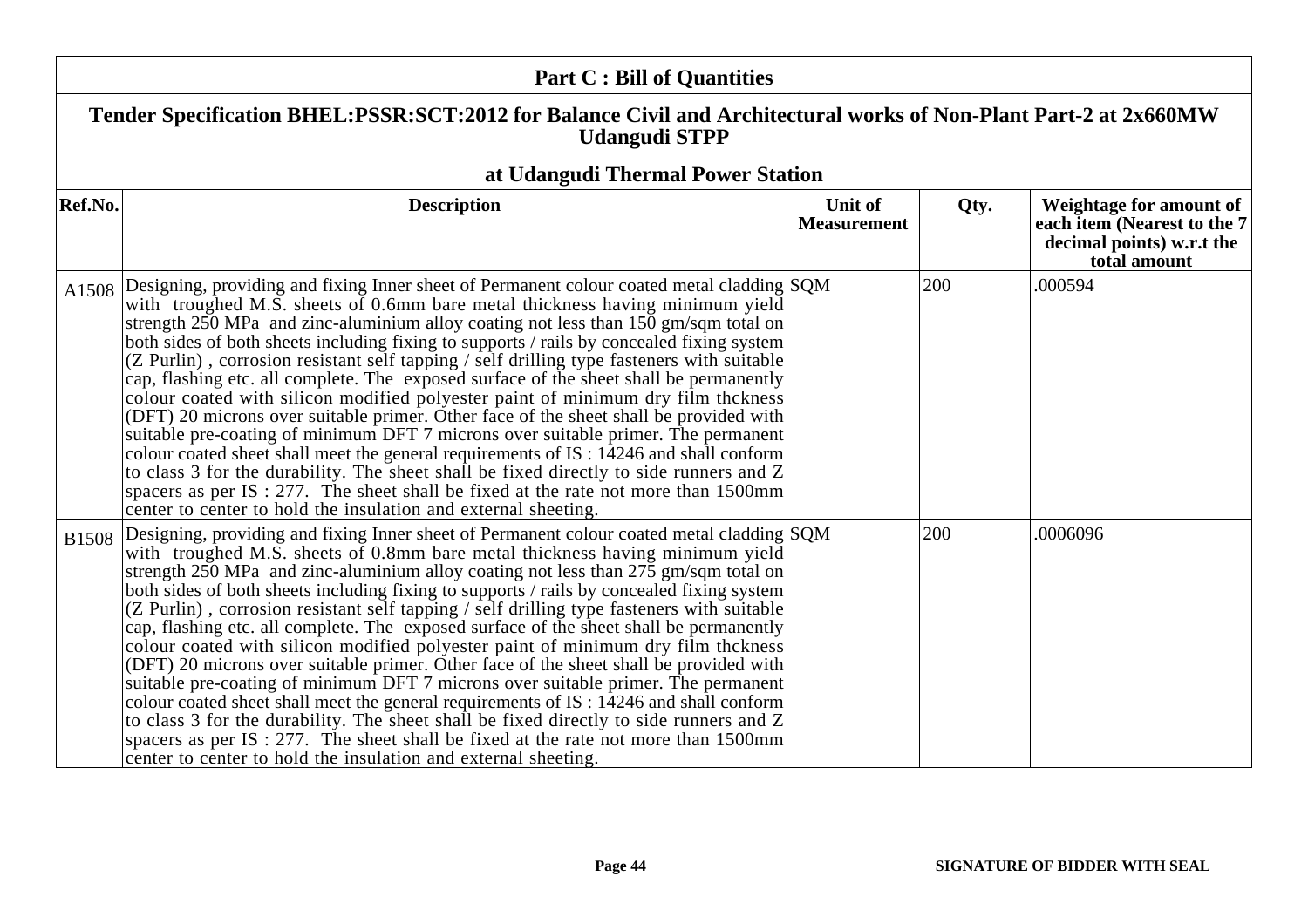| <b>Part C: Bill of Quantities</b> |                                                                                                                                                                                                                                                                                                                                                                                                                                                            |                                      |      |                                                                                                      |  |
|-----------------------------------|------------------------------------------------------------------------------------------------------------------------------------------------------------------------------------------------------------------------------------------------------------------------------------------------------------------------------------------------------------------------------------------------------------------------------------------------------------|--------------------------------------|------|------------------------------------------------------------------------------------------------------|--|
|                                   | Tender Specification BHEL:PSSR:SCT:2012 for Balance Civil and Architectural works of Non-Plant Part-2 at 2x660MW<br><b>Udangudi STPP</b>                                                                                                                                                                                                                                                                                                                   |                                      |      |                                                                                                      |  |
|                                   | at Udangudi Thermal Power Station                                                                                                                                                                                                                                                                                                                                                                                                                          |                                      |      |                                                                                                      |  |
| Ref.No.                           | <b>Description</b>                                                                                                                                                                                                                                                                                                                                                                                                                                         | <b>Unit of</b><br><b>Measurement</b> | Qty. | Weightage for amount of<br>each item (Nearest to the 7)<br>decimal points) w.r.t the<br>total amount |  |
| 1512.<br>$\overline{0}$           | Providing and fixing insulation of resin bonded mineral wool of 50 mm nominal<br>thickness conforming to IS 8183 having a density of 32 kg/cum glass wool or 48<br>kg/cum for rock wool, for cladding/under deck insulation including wrapping in black<br>polythene black supported over weld mesh 75X75X1.6 MM dia to hold in position and<br>application of glue & tying with lacing wire, for glass/rock wool as per manufacturer's<br>recommendation. |                                      |      |                                                                                                      |  |
| $\mathbf{a}$                      | For insulation in Sandwitch Cladding                                                                                                                                                                                                                                                                                                                                                                                                                       | SQM                                  | 400  | .0003831                                                                                             |  |
| b                                 | For underdeck insulation below RCC slabs                                                                                                                                                                                                                                                                                                                                                                                                                   | SQM                                  | 75   | .0000814                                                                                             |  |
| A <sub>1512</sub>                 | Providing and fixing insulation of resin bonded mineral wool of $\,$ 50 mm nominal SQM<br>thickness conforming to IS 8183 having a density of 32 kg/cum glass wool or 48<br>kg/cum for rock wool, for cladding including wrapping in black polythene black<br>supported over weld mesh 75X75X1.6 MM dia to hold in position and application of<br>glue & tying with lacing wire, for glass/rock wool as per manufacturer's<br>recommendation.              |                                      | 25   | .000024                                                                                              |  |
| A1514                             | Providing and installing 50 mm thick under deck insulation with resin bonded mineral SQM<br>wool conforming to IS 8183 backed with 0.05 mm thick alluminium foil and 24 G x 25<br>mm wire mesh netting including fixing with 100x50x6 slotted mild steel plate welded<br>to MS plate insert embedded at the soffit of the slab at suitable distance and 14G steel<br>wire drawn through slots and fixing to wire netting etc. all complete.                |                                      | 100  | .0001012                                                                                             |  |
| 1600.<br>$\theta$                 | FALSE CEILING: False ceiling including all labour, material (unless otherwise)--<br>specified in BOQ/contract specification), equipment, transportation, handling,<br>suspension system etc at all level as per specification, drawings and as directed by<br>engineer - in - charge. Cement Shall be supplied by BHEL as a free issue.                                                                                                                    |                                      |      |                                                                                                      |  |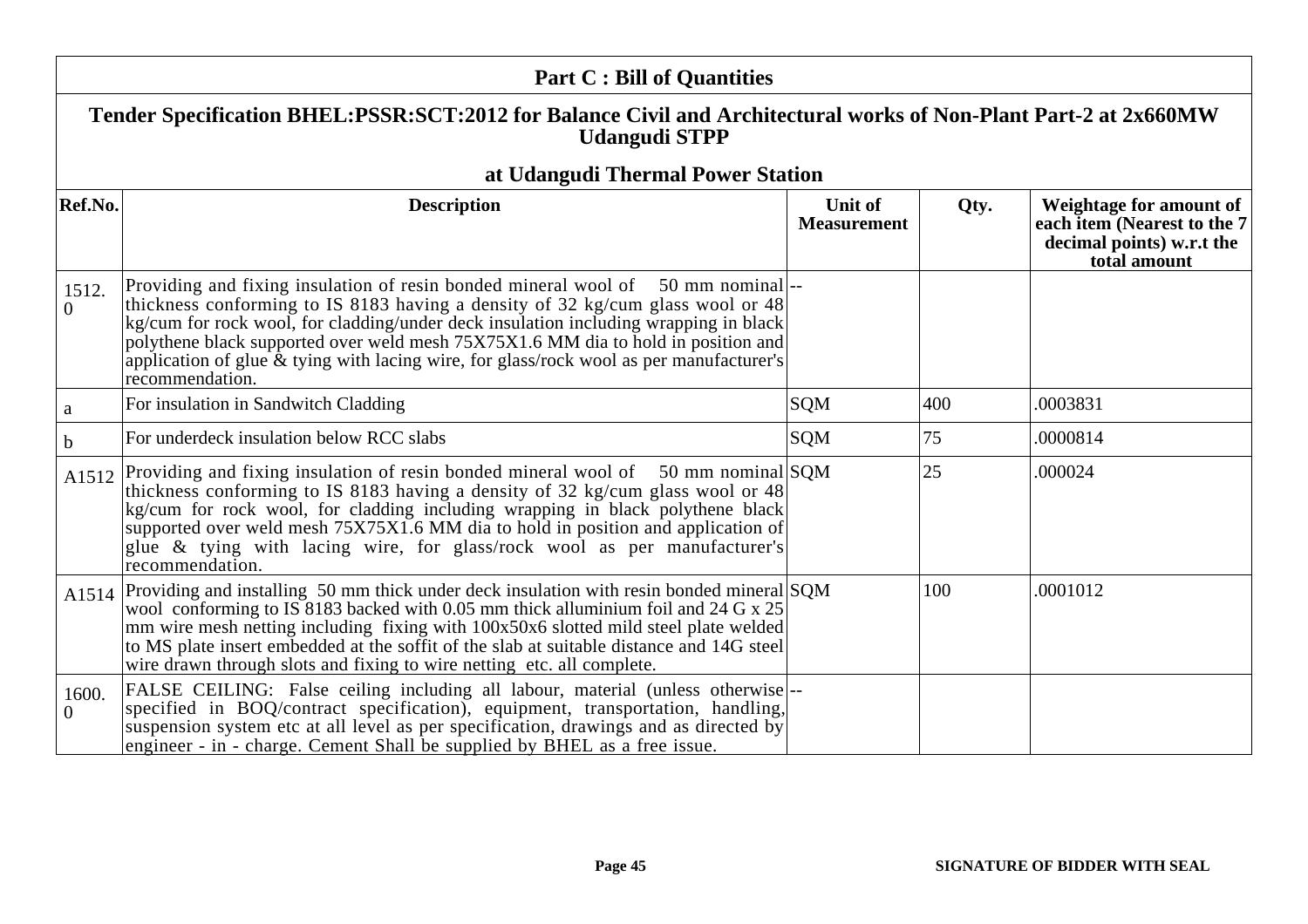|                   | <b>Part C: Bill of Quantities</b>                                                                                                                                                                                                                                                                                                                                                                                                                                                                                                                                                                                                                                                                                                                                                                                             |                               |      |                                                                                                     |
|-------------------|-------------------------------------------------------------------------------------------------------------------------------------------------------------------------------------------------------------------------------------------------------------------------------------------------------------------------------------------------------------------------------------------------------------------------------------------------------------------------------------------------------------------------------------------------------------------------------------------------------------------------------------------------------------------------------------------------------------------------------------------------------------------------------------------------------------------------------|-------------------------------|------|-----------------------------------------------------------------------------------------------------|
|                   | Tender Specification BHEL:PSSR:SCT:2012 for Balance Civil and Architectural works of Non-Plant Part-2 at 2x660MW<br><b>Udangudi STPP</b>                                                                                                                                                                                                                                                                                                                                                                                                                                                                                                                                                                                                                                                                                      |                               |      |                                                                                                     |
|                   | at Udangudi Thermal Power Station                                                                                                                                                                                                                                                                                                                                                                                                                                                                                                                                                                                                                                                                                                                                                                                             |                               |      |                                                                                                     |
| Ref.No.           | <b>Description</b>                                                                                                                                                                                                                                                                                                                                                                                                                                                                                                                                                                                                                                                                                                                                                                                                            | Unit of<br><b>Measurement</b> | Qty. | Weightage for amount of<br>each item (Nearest to the 7<br>decimal points) w.r.t the<br>total amount |
| 1601.<br>$\Omega$ | Providing and fixing glass fibre reinforced gypsum plaster board (GRG) ceiling (having  --<br>gypsum core mixed with glass fibre) system consisting of metal supporting grid system<br>forming panels of specified size, suspended from RCC slab/structural steel or<br>catwalkway grid above with 4 mm (minimum) galvanised wires (rods) with special<br>height adjustment clips, including preperation of working drawing, providing openings<br>for AC ducts, return air grills, light fixtures etc (but excluding the cost of catwalkway<br>grid) all complete as per drawings, specification and instructions of the engineer.                                                                                                                                                                                           |                               |      |                                                                                                     |
| a                 | 12 mm thick GRG board with galvanised light gauge steel load bearing supporting $GI SQM$<br>frame and finished flat (seamless).                                                                                                                                                                                                                                                                                                                                                                                                                                                                                                                                                                                                                                                                                               |                               | 70   | .0000697                                                                                            |
| A1603             | Providing and fixing permanently colour coated aluminium false ceiling of approved SQM<br>colour of Luxalon or approved equivalent lineal panel of 75 mm to 300mm width as per<br>design detail with corrosion resistant aluminium alloy panels of minimum thickness<br>0.8mm as per detail design. Additional hangers and height adjustment clips shall be<br>provided for return air grills, light fixtures, A.C. ducts etc. all complete as per<br>specification. Suitable M.S. channel grid with minimum MC 100 shall also be provided<br>above the false ceiling level for movement of personnel to facilitate maintenance of<br>lighting fixtures, AC ducts etc. (Materials for structural platform grid made up of MS<br>Channels/ Beams / Angles shall be supplied by BHEL and shall be paid under ST No<br>$2301$ ). |                               | 200  | .0006354                                                                                            |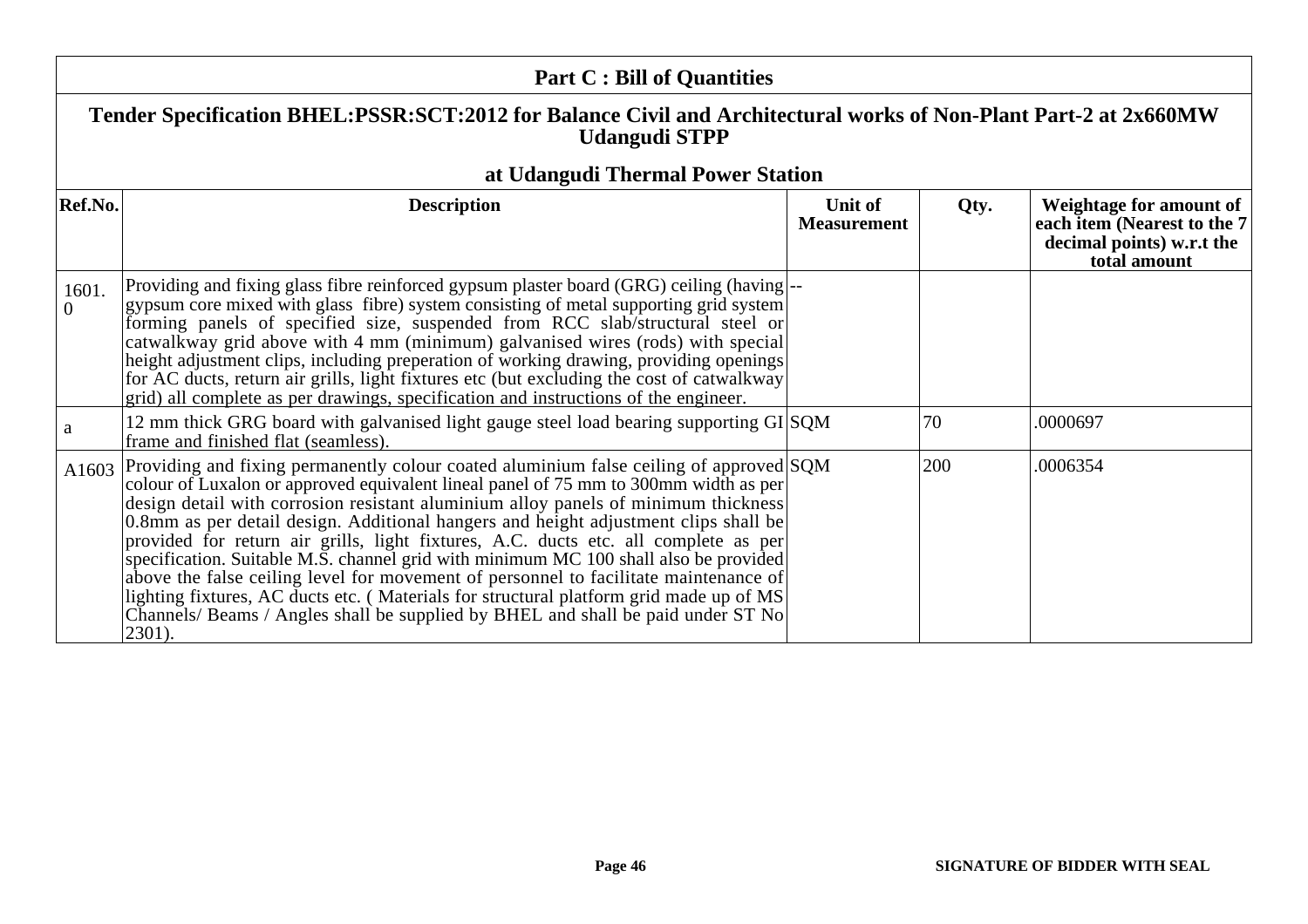| <b>Part C: Bill of Quantities</b> |                                                                                                                                                                                                                                                                                                                                                                                                                                                                                                                                                                                                                                                                                                                                                                                                                                                                                                                                                                                                                                                                                                                                                                                                                                                                          |                               |      |                                                                                                      |
|-----------------------------------|--------------------------------------------------------------------------------------------------------------------------------------------------------------------------------------------------------------------------------------------------------------------------------------------------------------------------------------------------------------------------------------------------------------------------------------------------------------------------------------------------------------------------------------------------------------------------------------------------------------------------------------------------------------------------------------------------------------------------------------------------------------------------------------------------------------------------------------------------------------------------------------------------------------------------------------------------------------------------------------------------------------------------------------------------------------------------------------------------------------------------------------------------------------------------------------------------------------------------------------------------------------------------|-------------------------------|------|------------------------------------------------------------------------------------------------------|
|                                   | Tender Specification BHEL:PSSR:SCT:2012 for Balance Civil and Architectural works of Non-Plant Part-2 at 2x660MW<br><b>Udangudi STPP</b>                                                                                                                                                                                                                                                                                                                                                                                                                                                                                                                                                                                                                                                                                                                                                                                                                                                                                                                                                                                                                                                                                                                                 |                               |      |                                                                                                      |
|                                   | at Udangudi Thermal Power Station                                                                                                                                                                                                                                                                                                                                                                                                                                                                                                                                                                                                                                                                                                                                                                                                                                                                                                                                                                                                                                                                                                                                                                                                                                        |                               |      |                                                                                                      |
| Ref.No.                           | <b>Description</b>                                                                                                                                                                                                                                                                                                                                                                                                                                                                                                                                                                                                                                                                                                                                                                                                                                                                                                                                                                                                                                                                                                                                                                                                                                                       | Unit of<br><b>Measurement</b> | Qty. | Weightage for amount of<br>each item (Nearest to the 7)<br>decimal points) w.r.t the<br>total amount |
| A1604                             | Providing, fixing and laying permanently colour coated aluminium false ceiling of SQM<br>approved colour with stove enamelled finish of approved make in LINEAR and<br>SQUARE type with corrosion resistance aluminium alloys panels of minimum<br>thickness 0.8mm including 50mm thick mineral wool insulation (as per IS:8183) bound<br>in polythene bags on top of panels. Additional hangers and height adjustment clips<br>shall be provided for return air grills, light fixtures. A.C. ducts etc. suitable M.S.<br>channel (minimum MC 100) grid 1200 $c/c$ maximum shall also be provided above the<br>false ceiling level for movement of personnel to facilitate maintenance of lighting<br>fixtures, AC ducts etc. The work to be complete as per specifications, drawings and<br>direction of engineer. (Materials for structural platform grid for movement made up of<br>MS Channels/ Beams / Angles shall be supplied by BHEL and shall be paid under ST<br>No 2301)                                                                                                                                                                                                                                                                                      |                               | 500  | .001494                                                                                              |
| A1606                             | Providing and Fixing 12mm thick Gypsum board plain/mineral fibre based acoustic SQM<br>perforated ceiling tiles of approved design (600x600mm) of approved manufaturer<br>India Gypsum or equivalent make in plan or elevation with aluminium grid, metal<br>suspension system, anchor fastener adjustable hangers etc. including two or more coats<br>of acrylic emulsion paint as required of approved colour to give an even shade with<br>smooth finish all complete(paint to be paid separately) as per architectural design and<br>detail. Metal suspension system as per ASTM C-635 shall be hot dipped<br>M.S. galvanized (grade 180 as per is :277) and nominal size of T-section shall be $\overline{24}$ x<br>38 mm or 24 x 25 mm cross runners. 24mm wide exposed flange surface shall be<br>permanently color coated. Suspension system shall be as per manufaturer's<br>specification. Movement platform of structural steel shall be provided if required for the<br>movement of personnel to facilitate maintenance of lighting fixtures, AC ducts etc. The<br>work to be complete as per specifications, drawings and direction of engineer.<br>(Structural steel works for platform for movement is separately payable under relevant<br>items of BOO) |                               | 600  | .0008986                                                                                             |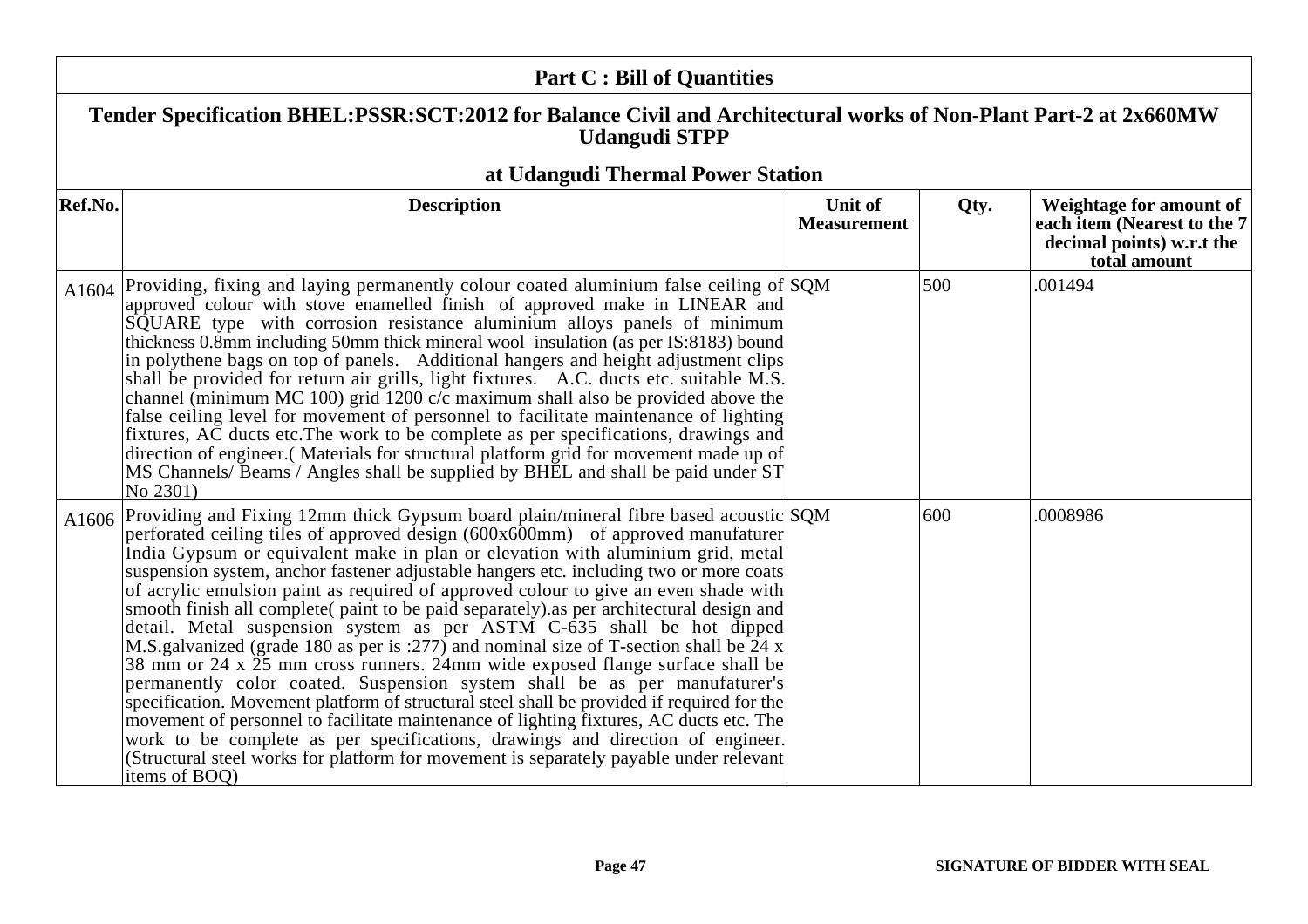|                         | <b>Part C: Bill of Quantities</b>                                                                                                                                                                                                                                                                                                                                                                  |                               |       |                                                                                                     |
|-------------------------|----------------------------------------------------------------------------------------------------------------------------------------------------------------------------------------------------------------------------------------------------------------------------------------------------------------------------------------------------------------------------------------------------|-------------------------------|-------|-----------------------------------------------------------------------------------------------------|
|                         | Tender Specification BHEL:PSSR:SCT:2012 for Balance Civil and Architectural works of Non-Plant Part-2 at 2x660MW<br><b>Udangudi STPP</b>                                                                                                                                                                                                                                                           |                               |       |                                                                                                     |
|                         | at Udangudi Thermal Power Station                                                                                                                                                                                                                                                                                                                                                                  |                               |       |                                                                                                     |
| Ref.No.                 | <b>Description</b>                                                                                                                                                                                                                                                                                                                                                                                 | Unit of<br><b>Measurement</b> | Qty.  | Weightage for amount of<br>each item (Nearest to the 7<br>decimal points) w.r.t the<br>total amount |
| 1700.<br>$\Omega$       | RAIN WATER DOWN TAKE PIPES: Rain water down take pipes at all level<br>including all labour, material (unless otherwise specified in BOQ/contract)<br>specification), transportation, 2 coats of approved paint over one primary coat, fixtures,<br>accessories etc as per specification, drawings and as directed by engineer - in - charge.<br>Cement Shall be supplied by BHEL as a free issue. |                               |       |                                                                                                     |
| 1708.<br>$\overline{0}$ | Providing and fixing GI down take pipes conforming to IS:1239 /IS:3589 of heavy duty $\left -\right $<br>all complete for following diameters.                                                                                                                                                                                                                                                     |                               |       |                                                                                                     |
| a                       | 100 mm dia                                                                                                                                                                                                                                                                                                                                                                                         | RM                            | 100   | .0002817                                                                                            |
| $\mathbf b$             | 150 mm Dia                                                                                                                                                                                                                                                                                                                                                                                         | <b>RM</b>                     | 100   | .0003665                                                                                            |
| $\mathbf{C}$            | 200 mm Dia                                                                                                                                                                                                                                                                                                                                                                                         | <b>RM</b>                     | 20    | .0001028                                                                                            |
| 1709.<br>$\mathbf{0}$   | Providing and fixing HDPE down take pipes conforming to IS:4984 as per specification --<br>of following diameters.                                                                                                                                                                                                                                                                                 |                               |       |                                                                                                     |
| a                       | 110 mm Dia                                                                                                                                                                                                                                                                                                                                                                                         | <b>RM</b>                     | 100   | 0000723                                                                                             |
| $\mathbf b$             | 160 mm Dia                                                                                                                                                                                                                                                                                                                                                                                         | <b>RM</b>                     | 1,305 | .0014337                                                                                            |
| $\mathbf{C}$            | 200 mm Dia                                                                                                                                                                                                                                                                                                                                                                                         | <b>RM</b>                     | 15    | .0000244                                                                                            |
| 1800.<br>$\Omega$       | MISCELLANEOUS: Miscellaneous works including all labour, material (unless)--<br>otherwise specified in BOQ/contract specification), equipment etc. at all level unless<br>otherwise specified as per specification, drawings and as directed by engineer - in -<br>charge. Cement Shall be supplied by BHEL as a free issue.                                                                       |                               |       |                                                                                                     |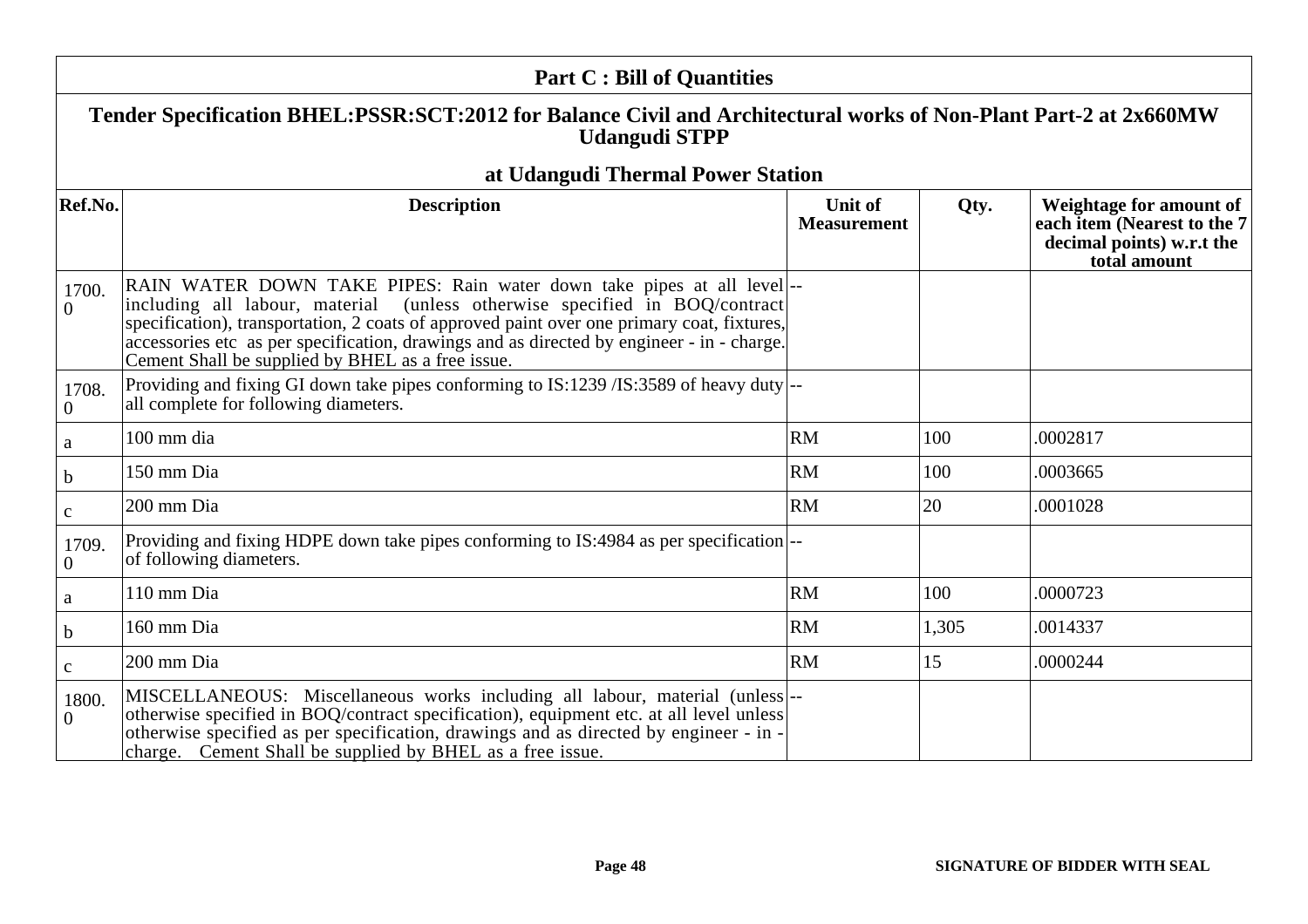|                         | <b>Part C: Bill of Quantities</b>                                                                                                                                                                                                                                                                                                                                                                                                                                                            |                               |        |                                                                                                     |
|-------------------------|----------------------------------------------------------------------------------------------------------------------------------------------------------------------------------------------------------------------------------------------------------------------------------------------------------------------------------------------------------------------------------------------------------------------------------------------------------------------------------------------|-------------------------------|--------|-----------------------------------------------------------------------------------------------------|
|                         | Tender Specification BHEL:PSSR:SCT:2012 for Balance Civil and Architectural works of Non-Plant Part-2 at 2x660MW<br><b>Udangudi STPP</b>                                                                                                                                                                                                                                                                                                                                                     |                               |        |                                                                                                     |
|                         | at Udangudi Thermal Power Station                                                                                                                                                                                                                                                                                                                                                                                                                                                            |                               |        |                                                                                                     |
| Ref.No.                 | <b>Description</b>                                                                                                                                                                                                                                                                                                                                                                                                                                                                           | Unit of<br><b>Measurement</b> | Qty.   | Weightage for amount of<br>each item (Nearest to the 7<br>decimal points) w.r.t the<br>total amount |
| 1801.<br>$\Omega$       | Providing and Filling in trenches, plinths, area paving and other underground structures CUM<br>with graded stone aggregate of size range 63 mm to 45 mm in layers not exceeding 230<br>mm in thickness including breaking of stone boulders to required sizes, filling the<br>interstices with selected sand and compacting to 85 % of original volume of stone stack<br>for all lifts etc. all complete. Payment shall be made for the measurement of the volume<br>of the compacted fill. |                               | 529    | .0012027                                                                                            |
| 1802.<br>$\overline{0}$ | Supply and laying approved quality Stone aggregate 40mm size in transformer yards.                                                                                                                                                                                                                                                                                                                                                                                                           | <b>CUM</b>                    | 10     | .0000369                                                                                            |
| 1803.<br>$\overline{0}$ | Supply and laying approved quality rounded pebbles / gravels of 40mm size in $\text{CUM}$<br>transformer yards.                                                                                                                                                                                                                                                                                                                                                                              |                               | 10     | .0000277                                                                                            |
| 1804.<br>$\overline{0}$ | Providing and fixing weep holes in Retaining wall, drains, etc consisting of 100 mm dia EACH<br>HDPE pipe sleeves with single side covering for the pipe mouth with galvanised<br>welded wire fabric of 20 mm sq. opening all complete.                                                                                                                                                                                                                                                      |                               | 140    | .0000402                                                                                            |
| 1805.<br>$\overline{0}$ | Providing and mixing approved Bipolar Concrete penetrating Corrosion inhibiting CUM<br>admixture phenolic base (krishna conchem or equivalent) in concrete as per detail<br>specification of manufacturer etc. all complete. Payment shall be made per cum of<br>concrete.                                                                                                                                                                                                                   |                               | 18,435 | .0243251                                                                                            |
| 1807.<br>$\overline{0}$ | Anti termite chemical treatment of soil with Chlorpyriphos/Lindane E.C. 20% with 1% SQM<br>concentration conforming to IS:8944 and as per IS 6313 all complete. (Plinth area of<br>building at ground floor only shall be measured for payment).                                                                                                                                                                                                                                             |                               | 1,100  | .0002532                                                                                            |
| 1808.<br>$\Omega$       | Laying of earthing mats/rods including risers, transportation from yard stores, loading, MT<br>unloading, cutting to length, welding, protective painting of joints etc. all complete.<br>(Excavation & Back filling shall be paid separately under respective item of earth work.<br>Earthing mats/rods shall be supplied by BHEL free of cost)                                                                                                                                             |                               | 25     | .0004268                                                                                            |
| 1809.<br>$\theta$       | Construction of below ground earthing system test pits as per drawing / sketches EACH<br>including concreting, reinforcement, formwork, providing & fixing GI strip etc as per<br>drawing and specification (excavation & backfilling only will be paid under applicable<br>BOQ items).<br>$\Gamma$ Dece 40                                                                                                                                                                                  |                               | 100    | .0014435<br>SIZNATIONE AF DINNED WATH SE                                                            |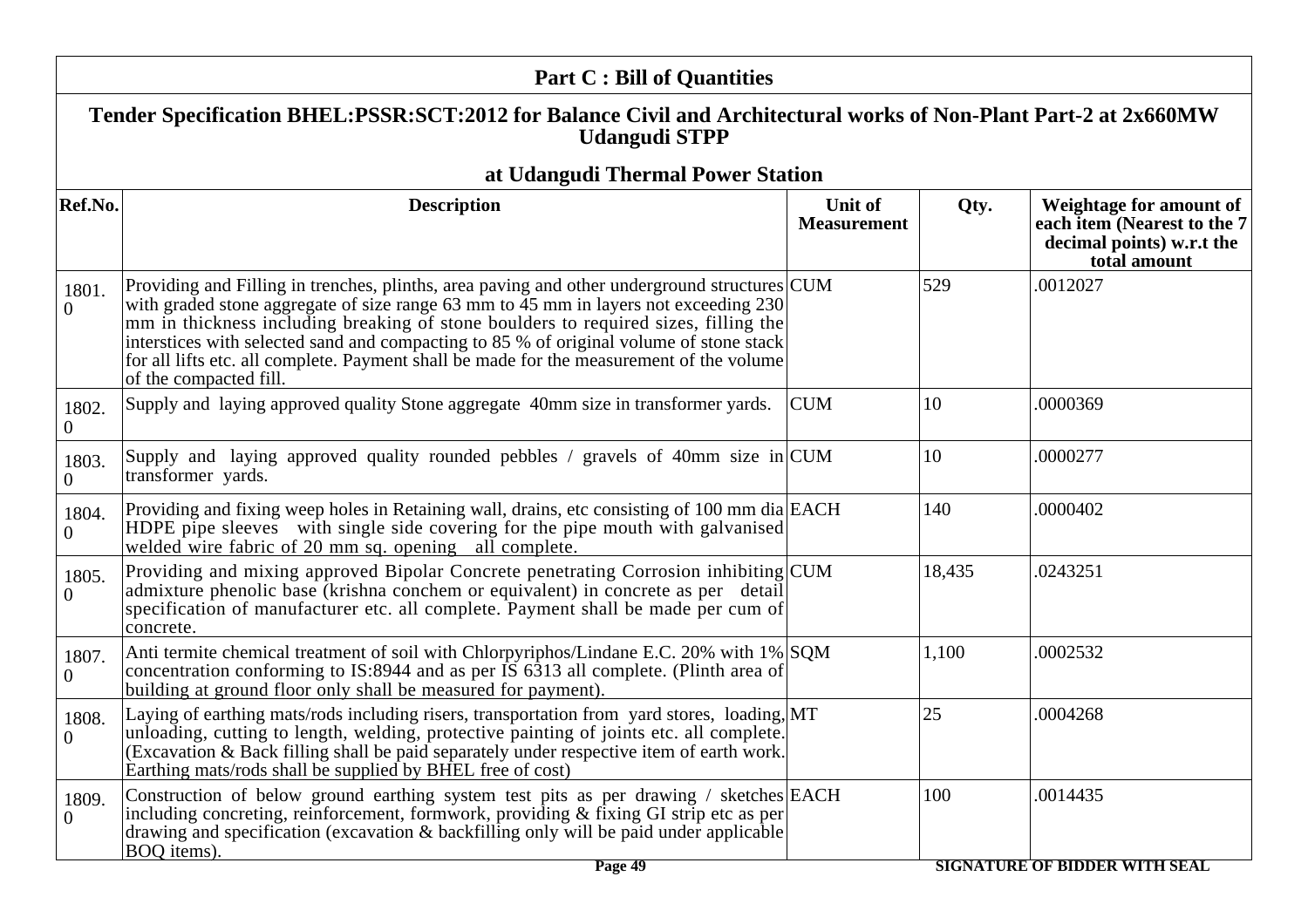|                         | <b>Part C: Bill of Quantities</b>                                                                                                                                                                                                                                                                                                                                                                                                                                                       |                               |       |                                                                                                     |
|-------------------------|-----------------------------------------------------------------------------------------------------------------------------------------------------------------------------------------------------------------------------------------------------------------------------------------------------------------------------------------------------------------------------------------------------------------------------------------------------------------------------------------|-------------------------------|-------|-----------------------------------------------------------------------------------------------------|
|                         | Tender Specification BHEL:PSSR:SCT:2012 for Balance Civil and Architectural works of Non-Plant Part-2 at 2x660MW<br><b>Udangudi STPP</b>                                                                                                                                                                                                                                                                                                                                                |                               |       |                                                                                                     |
|                         | at Udangudi Thermal Power Station                                                                                                                                                                                                                                                                                                                                                                                                                                                       |                               |       |                                                                                                     |
| Ref.No.                 | <b>Description</b>                                                                                                                                                                                                                                                                                                                                                                                                                                                                      | Unit of<br><b>Measurement</b> | Qty.  | Weightage for amount of<br>each item (Nearest to the 7<br>decimal points) w.r.t the<br>total amount |
| 1810.<br>$\overline{0}$ | Construction of below ground earthing system test links as per drawing/sketches NOS<br>including concreting, reinforcement, formwork, providing & fixing GI strip etc as per<br>drawing & specification (excavation & backfilling only will be paid under applicable<br>BOQ items.                                                                                                                                                                                                      |                               |       | .0000331                                                                                            |
| 1815.<br>$\Omega$       | Providing and fixing GI rungs in concrete/brick walls having zinc coating of minimum $Kg$<br>900 g/sqm etc. all complete.                                                                                                                                                                                                                                                                                                                                                               |                               | 60    | .0000072                                                                                            |
| 1816.<br>$\Omega$       | Providing and fixing PVC pressure release valve of minimum dia 90mm in water EACH<br>retaining structure including 160 mm dia housing pipe of minimum length 3.75 m with<br>perforation as per IS4558, nylon jali, perforated end plug, collar, graded filter,<br>excavation, fixing in concrete slab/wall etc. all complete.                                                                                                                                                           |                               | 150   | .002085                                                                                             |
| A1816                   | Providing and fixing pressure release valve of gun metal in water retaining structure EACH<br>including 160 mm dia housing pipe of minimum length 3.75 m with perforation as per<br>IS4558, nylon jali, perforated end plug, collar, graded filter, excavation, fixing in<br>concrete slab/wall etc. all complete.                                                                                                                                                                      |                               | 40    | .0005561                                                                                            |
| 1820.<br>$\overline{0}$ | Supply and laying fire clay refractory brick work with fire clay mortar conforming to $\text{CUM}$<br>IS: 6 & 195 including curing etc. all complete on tank pads $\&$ in building walls.                                                                                                                                                                                                                                                                                               |                               | 6     | .0002197                                                                                            |
| 1821.<br>$\Omega$       | Sprinkling of water by water tanker fitted with perforated GI pipe (portable tanker TANK-HR<br>minimum 3000 litre capacity) for roads and miscellaneous area within plant boundary,<br>for dust supression and reduction of suspended material at site for day to day work, as<br>directed by BHEL site engineer (water for this purpose shall be provided by BHEL free<br>of cost and utilisation of machine will be in terms of Tank-hour put in actual use for<br>water sprinkling). |                               | 15    | .0000149                                                                                            |
| 1823.<br>$\overline{0}$ | Providing and laying cinder filling in the toilets, roads, etc complete as directed by $ CUM $<br>engineer in charge.                                                                                                                                                                                                                                                                                                                                                                   |                               | 15    | .0000503                                                                                            |
| 1827.<br>$\overline{0}$ | Anti weed chemical treatment of soil with suitable chemical pertaining to the types of SQM<br>weeds found in the vicinity including providing anti-weed/ soil sterlization test<br>certificate, performance guarantee of three years etc. all complete.                                                                                                                                                                                                                                 |                               | 1,000 | .0000074                                                                                            |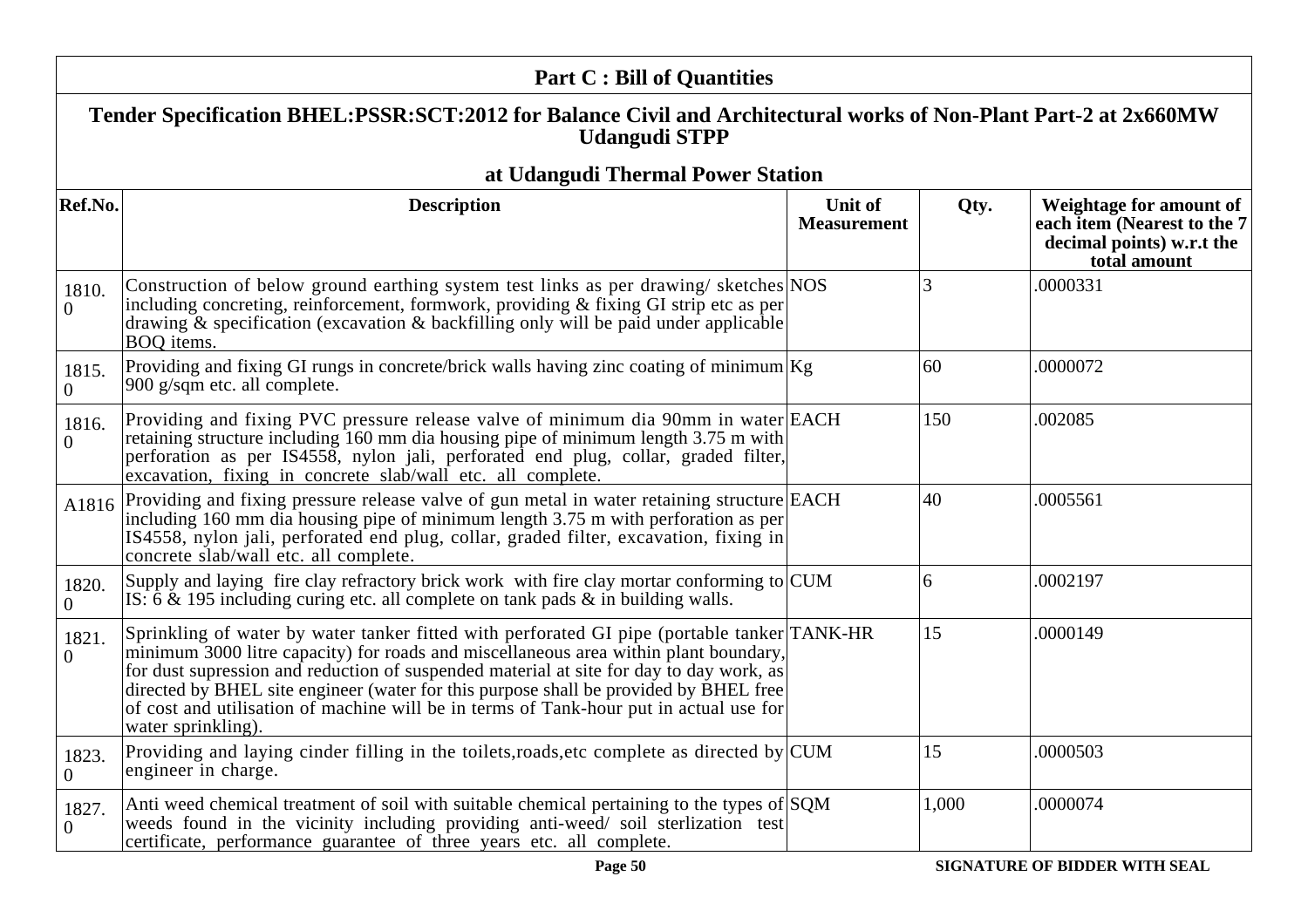|                   | <b>Part C: Bill of Quantities</b>                                                                                                                                                                                                                                                                                                                                                                                                                                                                                                                                                                                                                                                                                                                                                    |                               |      |                                                                                                     |
|-------------------|--------------------------------------------------------------------------------------------------------------------------------------------------------------------------------------------------------------------------------------------------------------------------------------------------------------------------------------------------------------------------------------------------------------------------------------------------------------------------------------------------------------------------------------------------------------------------------------------------------------------------------------------------------------------------------------------------------------------------------------------------------------------------------------|-------------------------------|------|-----------------------------------------------------------------------------------------------------|
|                   | Tender Specification BHEL:PSSR:SCT:2012 for Balance Civil and Architectural works of Non-Plant Part-2 at 2x660MW<br><b>Udangudi STPP</b>                                                                                                                                                                                                                                                                                                                                                                                                                                                                                                                                                                                                                                             |                               |      |                                                                                                     |
|                   | at Udangudi Thermal Power Station                                                                                                                                                                                                                                                                                                                                                                                                                                                                                                                                                                                                                                                                                                                                                    |                               |      |                                                                                                     |
| Ref.No.           | <b>Description</b>                                                                                                                                                                                                                                                                                                                                                                                                                                                                                                                                                                                                                                                                                                                                                                   | Unit of<br><b>Measurement</b> | Qty. | Weightage for amount of<br>each item (Nearest to the 7<br>decimal points) w.r.t the<br>total amount |
| 1828.<br>$\Omega$ | Providing and placing approved quality of 250 micron thick heavy duty low density $ SQM $<br>polyethylene liner (LDPE) films manufactured from polyethylene resin over cement<br>sand mortar 1:4 in the base of reservoir/pond as well as on side slopes of embankment<br>to prevent seepage including joining with approved method including testing, necessary<br>excavation, fixing at the edges in plain cement concrete by providing 400mm wide and<br>300mm thick plain cement concrete 1:2:4 on the top of embankment (the cost of plain<br>cement concrete 1:2:4 shall be excluded and shall be payable separately) as shown in<br>the drawing etc all complete as per specification and as directed by the engineer-in-<br>charge. Minimum width of LDPE liner shall be 6m. |                               | 630  | .0000421                                                                                            |
| 1829.<br>$\Omega$ | Providing and placing 300mmx300mm size and 75mm thick precast concrete tiles of $SQM$<br>grade M-20 over 50 mm thick 1 cement: 4 sand mortar on LDPE liner at the bed of<br>reservoir and on side slopes of embankment, filling joints with 1 cement : 3 sand mortar<br>etc all complete as per specification and as directed by the engineer-in-charge. The rate<br>shall be inclusive of cement sand mortar as well.                                                                                                                                                                                                                                                                                                                                                               |                               | 630  | .0014661                                                                                            |
| 1831.<br>$\theta$ | Providing random rubble (RR) stone masonary in founadation, super structure, CUM<br>boundary wall, retaining wall and embankment with cement mortar 1:6 at all<br>elevations including all labour, material, equipment, handling, scaffolding etc. all<br>complete.                                                                                                                                                                                                                                                                                                                                                                                                                                                                                                                  |                               | 375  | .0020378                                                                                            |
| Aa183<br>5        | Providing 50mm thick premix carpet surfacing laid to slope in two layers 30mm and SQM<br>20mm respectively with 12mm downgraded stone chips mixed with 80/100 grade<br>bitumen $\hat{\varphi}$ 52 Kg/Cu.M including compaction etc. all complete.                                                                                                                                                                                                                                                                                                                                                                                                                                                                                                                                    |                               | 220  | .0001576                                                                                            |
| <b>Ba183</b><br>5 | Providing 50mm thick anti-corrosive layer laid to required slope consisting of clean $\&$ SQM<br>well graded coarse sand mixed with A90 grade bitumen for softening point upto 45<br>degree Celcius or A65 grade bitumen for softening point above 45 degree celcius as per<br>IS: 73 or its equivalent quality 8 to 10% by volume and rolled or compacted<br>all complete.                                                                                                                                                                                                                                                                                                                                                                                                          |                               | 220  | .0001576                                                                                            |
| A1841             | Providing and fixing fly proof mesh of suitable size including all fittings, cutting and $SQM$<br>making good the wall where required etc. all complete.                                                                                                                                                                                                                                                                                                                                                                                                                                                                                                                                                                                                                             |                               | 8    | .0000028                                                                                            |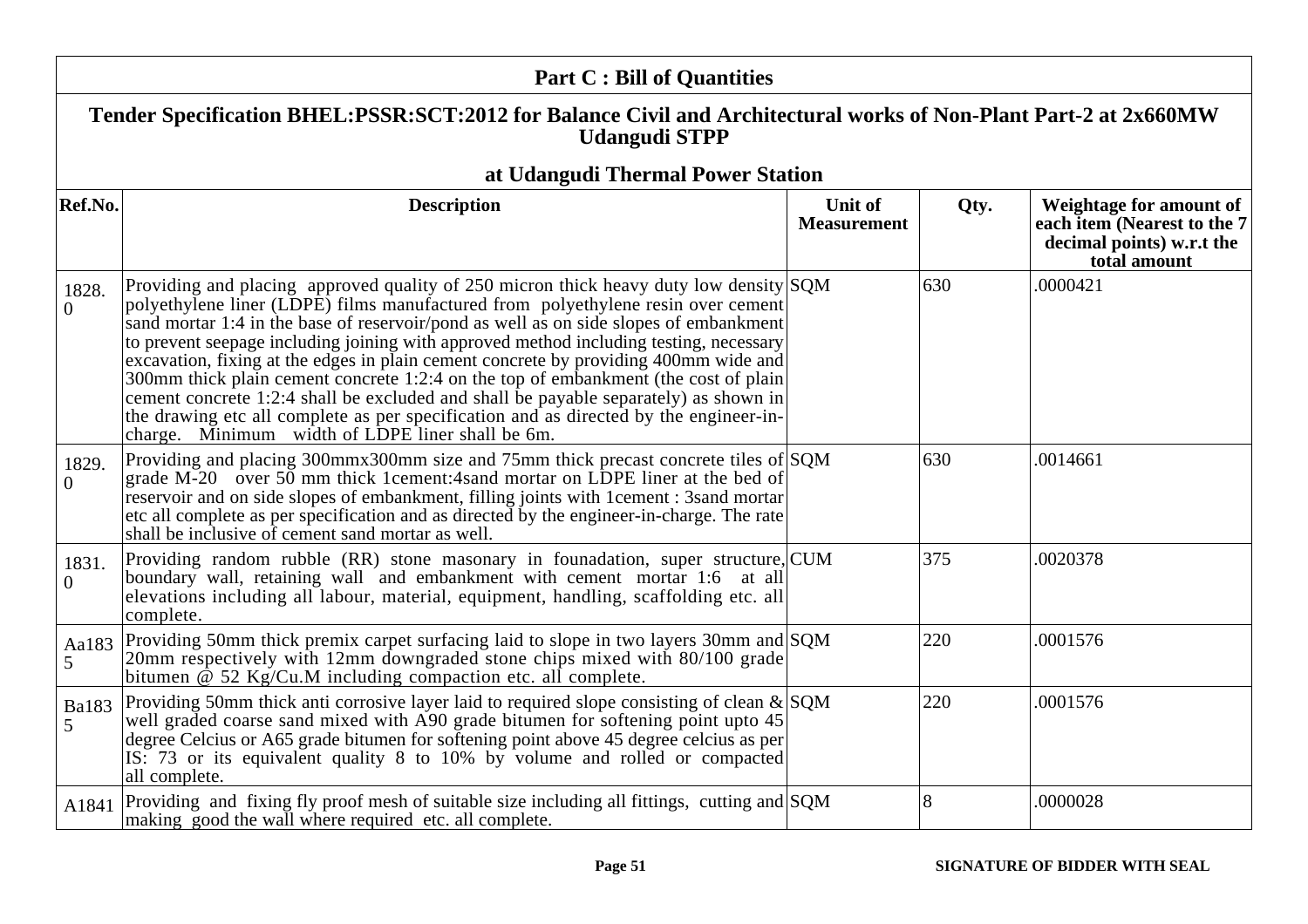| <b>Part C: Bill of Quantities</b>                                                                                                                                      |                                                                                                                                                                                                                                 |                    |      |                                                                          |
|------------------------------------------------------------------------------------------------------------------------------------------------------------------------|---------------------------------------------------------------------------------------------------------------------------------------------------------------------------------------------------------------------------------|--------------------|------|--------------------------------------------------------------------------|
| Tender Specification BHEL:PSSR:SCT:2012 for Balance Civil and Architectural works of Non-Plant Part-2 at 2x660MW<br>Udangudi STPP<br>at Udangudi Thermal Power Station |                                                                                                                                                                                                                                 |                    |      |                                                                          |
| <b>Ref.No.</b>                                                                                                                                                         | <b>Description</b>                                                                                                                                                                                                              | Unit of            | Qty. | Weightage for amount of                                                  |
|                                                                                                                                                                        |                                                                                                                                                                                                                                 | <b>Measurement</b> |      | each item (Nearest to the 7<br>decimal points) w.r.t the<br>total amount |
|                                                                                                                                                                        | A1863 Providing, laying 150 dia stoneware pipe with collars jointed with stiff mixture of RM<br>cement mortar 1.2 including testing of joints etc all complete for sewage soakpit<br>confirming to IS:651 as per specifications |                    | 65   | .0001504                                                                 |
| A1864                                                                                                                                                                  | Providing and fixing CI cowl with mosquito proof wire mesh at the top cover slab of Nos.<br>sewage soakpit including sealing of opening etc all complete as per drawing and<br>specification.                                   |                    |      | .0000033                                                                 |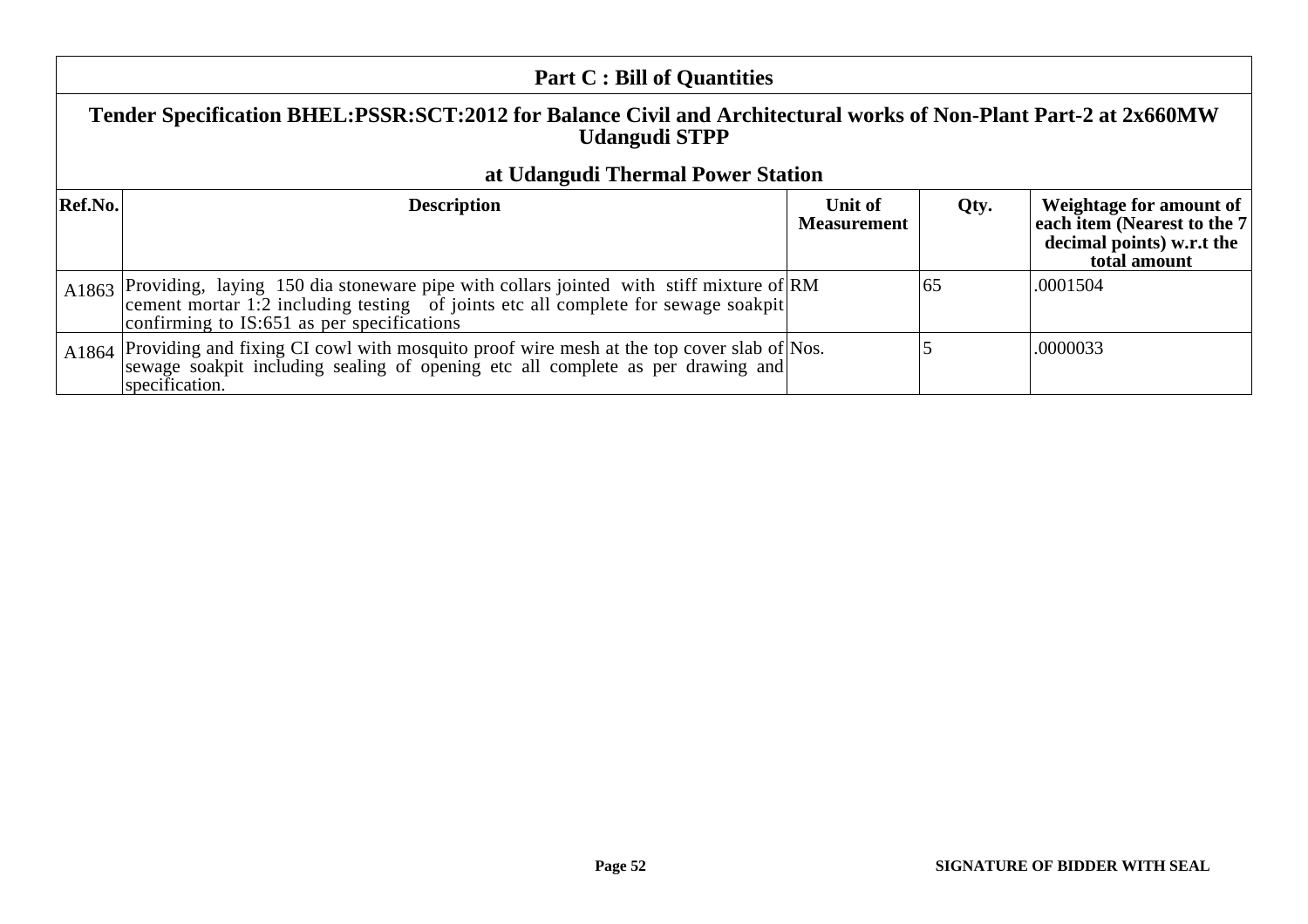|         | <b>Part C: Bill of Quantities</b>                                                                                                                                                                                                                                                                                                                                                                                                                                                                                                                                                                                                                                                                                                                                                                                                                                                                                                                                                                                                                                                                                                                                                                                                                                                                                                                                                                                                                                                                                                                                                                                                                                                                                                                                                                                                                                                                                                                                                                                                                                                                                                                                                                                                                                                                                                                                                                                                                                                                                                                                                                                               |                                      |      |                                                                                                     |  |
|---------|---------------------------------------------------------------------------------------------------------------------------------------------------------------------------------------------------------------------------------------------------------------------------------------------------------------------------------------------------------------------------------------------------------------------------------------------------------------------------------------------------------------------------------------------------------------------------------------------------------------------------------------------------------------------------------------------------------------------------------------------------------------------------------------------------------------------------------------------------------------------------------------------------------------------------------------------------------------------------------------------------------------------------------------------------------------------------------------------------------------------------------------------------------------------------------------------------------------------------------------------------------------------------------------------------------------------------------------------------------------------------------------------------------------------------------------------------------------------------------------------------------------------------------------------------------------------------------------------------------------------------------------------------------------------------------------------------------------------------------------------------------------------------------------------------------------------------------------------------------------------------------------------------------------------------------------------------------------------------------------------------------------------------------------------------------------------------------------------------------------------------------------------------------------------------------------------------------------------------------------------------------------------------------------------------------------------------------------------------------------------------------------------------------------------------------------------------------------------------------------------------------------------------------------------------------------------------------------------------------------------------------|--------------------------------------|------|-----------------------------------------------------------------------------------------------------|--|
|         | Tender Specification BHEL:PSSR:SCT:2012 for Balance Civil and Architectural works of Non-Plant Part-2 at 2x660MW<br><b>Udangudi STPP</b>                                                                                                                                                                                                                                                                                                                                                                                                                                                                                                                                                                                                                                                                                                                                                                                                                                                                                                                                                                                                                                                                                                                                                                                                                                                                                                                                                                                                                                                                                                                                                                                                                                                                                                                                                                                                                                                                                                                                                                                                                                                                                                                                                                                                                                                                                                                                                                                                                                                                                        |                                      |      |                                                                                                     |  |
|         | at Udangudi Thermal Power Station                                                                                                                                                                                                                                                                                                                                                                                                                                                                                                                                                                                                                                                                                                                                                                                                                                                                                                                                                                                                                                                                                                                                                                                                                                                                                                                                                                                                                                                                                                                                                                                                                                                                                                                                                                                                                                                                                                                                                                                                                                                                                                                                                                                                                                                                                                                                                                                                                                                                                                                                                                                               |                                      |      |                                                                                                     |  |
| Ref.No. | <b>Description</b>                                                                                                                                                                                                                                                                                                                                                                                                                                                                                                                                                                                                                                                                                                                                                                                                                                                                                                                                                                                                                                                                                                                                                                                                                                                                                                                                                                                                                                                                                                                                                                                                                                                                                                                                                                                                                                                                                                                                                                                                                                                                                                                                                                                                                                                                                                                                                                                                                                                                                                                                                                                                              | <b>Unit of</b><br><b>Measurement</b> | Qty. | Weightage for amount of<br>each item (Nearest to the 7<br>decimal points) w.r.t the<br>total amount |  |
| A1865   | Procurement, supply & installation of Tubular Day-Light System on the Roof top<br>/vertical walls of the Building with Transparent Prismatic Dome (Solar Collectors) of<br>clear polycarbonate sheet of minimum 3 to 4 mm thickness and Daylight Pipe (That<br>Carries multiple reflections from the Daylight pipes specular inside surface) inside the<br>building to transfer sunlight to the indoor spaces through diffusers. The transparent<br>dome collects sunlight from above the roof level and then the daylight pipe guides the<br>same to the interior spaces of a building. The diffuser shall be installed as per the<br>required lumen output as per design and specification. While installing the daylight<br>pipe, correct type of roof flashing should be used so that no ingress of water, dust, etc.<br>takes place at the junction between masonry Work and daylight pipe. The dome, light<br>pipe and diffuser should be electrostatically neutral during installation. The lumens<br>output shall be as per standard. The $\tilde{A}_i$ Transparent dome having the following<br>attributes adequate impact strength, sufficient daylight capture surface, high<br>transmittance for the visible spectrum i.e. 400 - 750 nm, surface designed to scatter<br>light uniformly; fire resistance, U-V stabilized, U-V blocking (up to 380 nm) and<br>capable of preventing the ingress of moisture, dust, anti-bird measures, etc. the Daylight<br>pipe system should have the following features: high impact strength; high<br>transmittance for visible portion of sunlight spectrum i.e. 400 - 750 nm; purest<br>color rendition (no color shift); U-V stabilized; U-V blocking (up to 380 nm);<br>fire resistance; low attenuation of solar radiation while traversing the length of light<br>pipe and any bends therein; minimal transmission of heat along with daylight;<br>(preferably) low aspect ratio (length : diameter); and arrangement for control of<br>available sunlight. The daylight pipe and associated items are required to be<br>maintenance free. The diffuser should be for the following: transmittance of required<br>amount of daylight and to spread it efficiently throughout the space to be illuminated;<br>there should be no glare; visual comfort; 99% U-V blocking (up to 380 nm); resistance<br>to impact; fire resistance; prevent ingress of moisture and dust; U-V stabilized; control<br>of light output, including switching off the light during daytime. The dia. of the opening<br>and the location shall be as per the design<br>drawing and specification. | <b>NOS</b>                           | 30   | .0002888                                                                                            |  |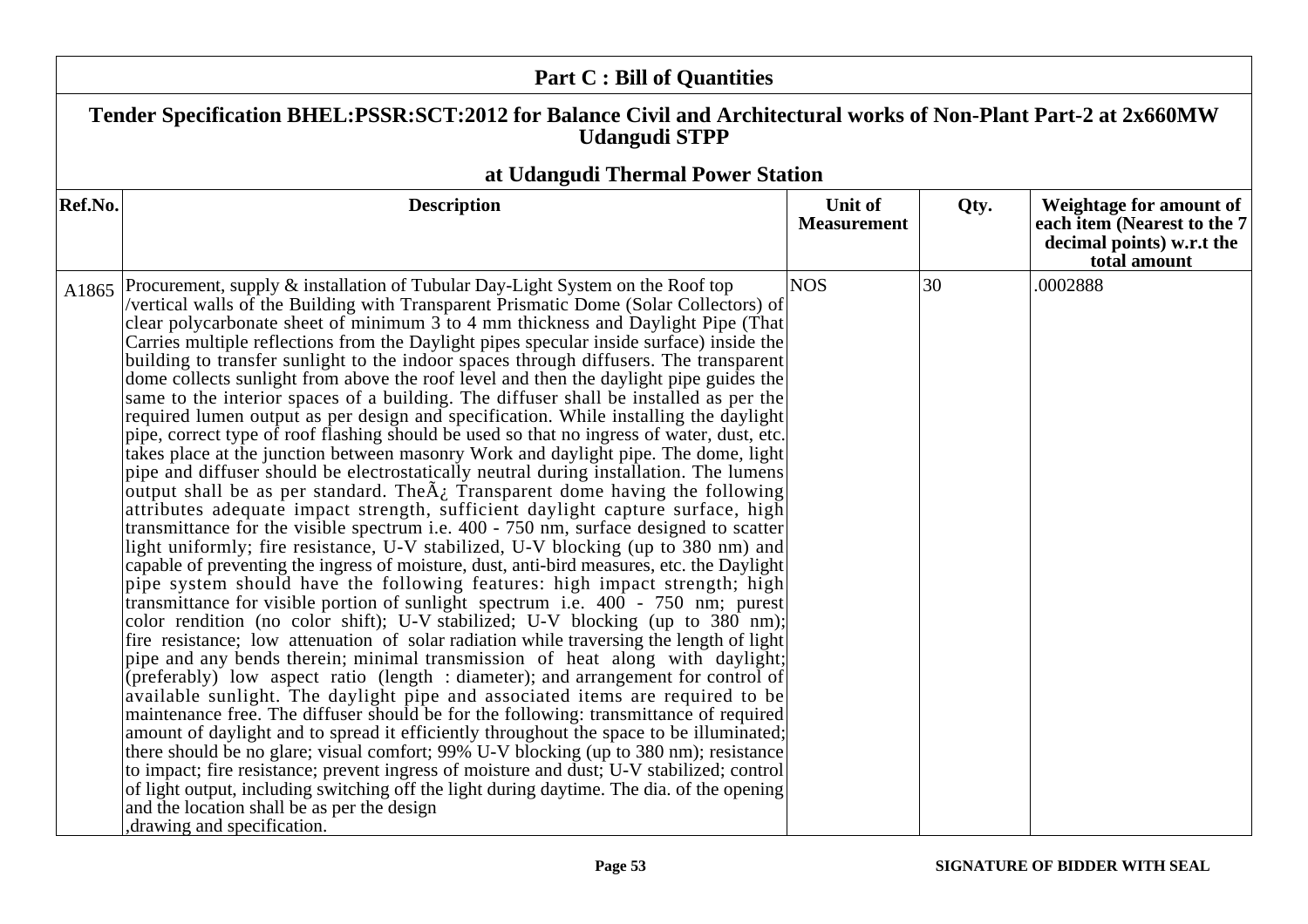| <b>Part C: Bill of Quantities</b> |                                                                                                                                                                                                                                                                                                                                                                                                                                                                                                                                                                                                                                         |                               |      |                                                                                                     |  |
|-----------------------------------|-----------------------------------------------------------------------------------------------------------------------------------------------------------------------------------------------------------------------------------------------------------------------------------------------------------------------------------------------------------------------------------------------------------------------------------------------------------------------------------------------------------------------------------------------------------------------------------------------------------------------------------------|-------------------------------|------|-----------------------------------------------------------------------------------------------------|--|
|                                   | Tender Specification BHEL:PSSR:SCT:2012 for Balance Civil and Architectural works of Non-Plant Part-2 at 2x660MW<br><b>Udangudi STPP</b>                                                                                                                                                                                                                                                                                                                                                                                                                                                                                                |                               |      |                                                                                                     |  |
|                                   | at Udangudi Thermal Power Station                                                                                                                                                                                                                                                                                                                                                                                                                                                                                                                                                                                                       |                               |      |                                                                                                     |  |
| Ref.No.                           | <b>Description</b>                                                                                                                                                                                                                                                                                                                                                                                                                                                                                                                                                                                                                      | Unit of<br><b>Measurement</b> | Qty. | Weightage for amount of<br>each item (Nearest to the 7<br>decimal points) w.r.t the<br>total amount |  |
| 2000.<br>$\theta$                 | FENCING AND GATES: Fencing and gates including all labour, material (unless)--<br>otherwise specified in BOQ/contract specification), equipment etc at all level as per<br>specification, drawings and as directed by engineer - in - charge. Cement Shall be<br>supplied by BHEL as a free issue.                                                                                                                                                                                                                                                                                                                                      |                               |      |                                                                                                     |  |
| A2001                             | Supplying and erecting in position 2.4 m high PVC coated galvanised chain linked RM<br>fencing of minimum 8 gauge (excluding PVC coating) of mesh size 75mm x 75mm. GI<br>barbed wire fencing of height of 600 mm at top of chain link fencing shall be provided<br>with 3 lines of 12 gauge high tensile spring steel wire for the entire length of fencing.<br>Cost to include for GI hook bolts, rings $\&$ washers, hot dip galvanised tension wires,<br>50X6 mm galvanised MS flat at every fifth post sandwitching the fencing with post,<br>accessories etc. all complete. (Structural post shall be separately under item 2007) |                               | 190  | .000525                                                                                             |  |
| A2005                             | Supplying and fixing 600mm high anti climbing G.I. barbed wire fencing on top of RM<br>boundary wall consisting of 8 nos. strands of barbed wire hot dip galvanised wire of<br>12G comprising of 2 ply with barbs of 16G spaced at 100mm including GI<br>clips, anchors, accessories etc. all complete. (Structural post shall be separately under<br>ST No. 2007)                                                                                                                                                                                                                                                                      |                               | 50   | .0000055                                                                                            |  |
| 2007.<br>$\Omega$                 | Supply and fixing of hot dip galvanised mild steel posts for fencing. Rate of zinc MT<br>coating shall not be less than $710$ g/m2 on steel posts.                                                                                                                                                                                                                                                                                                                                                                                                                                                                                      |                               |      | .0001242                                                                                            |  |
| A2009                             | Supply, fabrication and installing in position and testing hot dipped galvanised MS MT<br>Gates out of channels, joists, angles, flats, plates, pipes, tubular sections (conforming to<br>IS: 1161), square welded mesh with 4 mm dia $GI$ wire fabric & sheets including<br>stiffners, bracings, fabricated hinges, MS Aldrops with locking arrangement, tempered<br>steel pivot, guide track of MS Tee, bronze aluminium ball bearing arrangements, 20<br>mm wide x 80 mm dia flat MS roller at the bottom, paintings, fixing to post etc. all<br>complete as per specification.                                                      |                               | 3    | .0004141                                                                                            |  |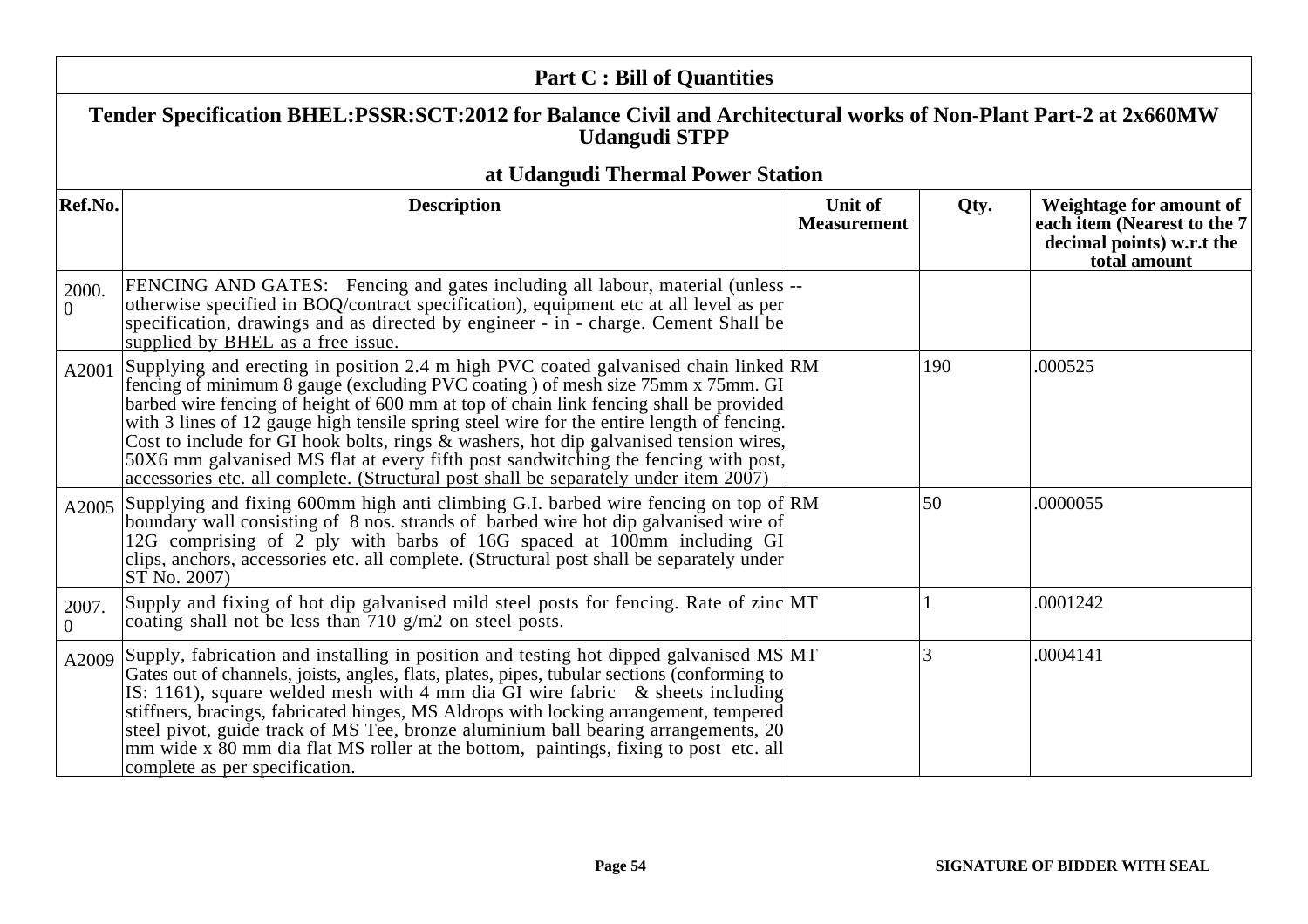|                         | <b>Part C: Bill of Quantities</b>                                                                                                                                                                                                                                                                                                                                                                     |                               |                |                                                                                                     |
|-------------------------|-------------------------------------------------------------------------------------------------------------------------------------------------------------------------------------------------------------------------------------------------------------------------------------------------------------------------------------------------------------------------------------------------------|-------------------------------|----------------|-----------------------------------------------------------------------------------------------------|
|                         | Tender Specification BHEL:PSSR:SCT:2012 for Balance Civil and Architectural works of Non-Plant Part-2 at 2x660MW<br><b>Udangudi STPP</b>                                                                                                                                                                                                                                                              |                               |                |                                                                                                     |
|                         | at Udangudi Thermal Power Station                                                                                                                                                                                                                                                                                                                                                                     |                               |                |                                                                                                     |
| Ref.No.                 | <b>Description</b>                                                                                                                                                                                                                                                                                                                                                                                    | Unit of<br><b>Measurement</b> | Qty.           | Weightage for amount of<br>each item (Nearest to the 7<br>decimal points) w.r.t the<br>total amount |
| 2010.<br>$\Omega$       | Supply, fabrication and installing in position and testing MS Gates out of channels, MT<br>joists, angles, flats, plates, pipes, welded steel wire mesh & sheets including stiffners,<br>bracings, fabricated hinges, MS Aldrops with locking arrangement, tempered steel<br>pivot, guide track of MS Tee, bronze aluminium ball bearing arrangements, castor<br>wheels, paintings etc. all complete. |                               |                | .0002637                                                                                            |
| A2011                   | Supply, fabrication and installing in position electrically operated galvanised MS gate MT<br>of approved size and design, erecting and fixing at main enterance including all guides,<br>rails, alignments, control panels, switches, paintings etc all complete as per<br>specification and as directed by Engineer.                                                                                |                               | 3              | .000435                                                                                             |
| A2012                   | Supply, fabrication and installing in position wicket gate of approved size and design, MT<br>erecting and fixing including all fittings, fixtures, paintings etc all complete as per<br>specification and as directed by Engineer.                                                                                                                                                                   |                               | $\overline{2}$ | .0002637                                                                                            |
| A2013                   | Supply, fabrication, installing and fixing in position manually operated traffic barriers Each<br>including all fitting and fixtures, paintings etc all complete as per specification and as<br>directed by Engineer.                                                                                                                                                                                 |                               | 3              | .0000251                                                                                            |
| 2100.<br>$\overline{0}$ | WATER SUPPLY: Water supply work including men, material (unless otherwise <sup>---</sup><br>specified in BOQ/contract specification), equipment etc. at all level as per specification,<br>drawings and as directed by engineer - in - charge. Cement Shall be supplied by BHEL<br>as a free issue.                                                                                                   |                               |                |                                                                                                     |
| 2101.<br>$\Omega$       | Providing and fixing in position tested heavy duty type chromium plated (CP) brass NOS<br>long neck bib cocks including sockets, union, nuts etc all complete - 15mm nominal<br>bore.                                                                                                                                                                                                                 |                               | 15             | .0000196                                                                                            |
| 2102.<br>$\Omega$       | Providing and fixing in position heavy duty brass stop cock of approved quality NOS<br>including all specials etc all complete - 15mm nominal bore.                                                                                                                                                                                                                                                   |                               | 15             | .0000062                                                                                            |
| 2103.<br>$\overline{0}$ | Providing and fixing in position heavy duty brass full way valve with wheel of --<br>approved quality including all specials etc all complete for following sizes:                                                                                                                                                                                                                                    |                               |                |                                                                                                     |
| a                       | 25mm nominal bore.                                                                                                                                                                                                                                                                                                                                                                                    | <b>NOS</b>                    | 15             | .0000105                                                                                            |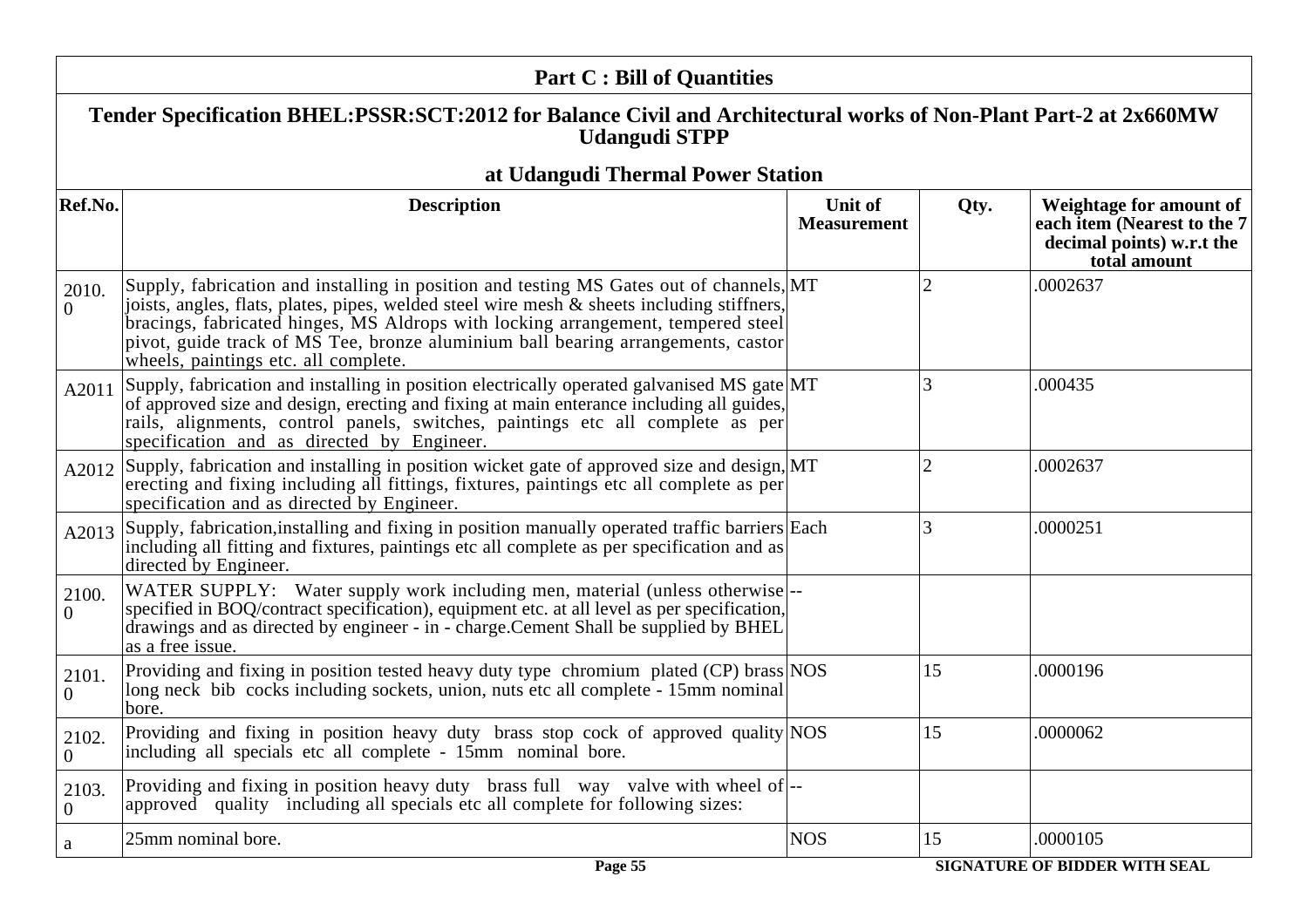|                   | <b>Part C: Bill of Quantities</b>                                                                                                                                                                                                                                                                                               |                                      |      |                                                                                                     |
|-------------------|---------------------------------------------------------------------------------------------------------------------------------------------------------------------------------------------------------------------------------------------------------------------------------------------------------------------------------|--------------------------------------|------|-----------------------------------------------------------------------------------------------------|
|                   | Tender Specification BHEL:PSSR:SCT:2012 for Balance Civil and Architectural works of Non-Plant Part-2 at 2x660MW<br><b>Udangudi STPP</b>                                                                                                                                                                                        |                                      |      |                                                                                                     |
|                   | at Udangudi Thermal Power Station                                                                                                                                                                                                                                                                                               |                                      |      |                                                                                                     |
| Ref.No.           | <b>Description</b>                                                                                                                                                                                                                                                                                                              | <b>Unit of</b><br><b>Measurement</b> | Qty. | Weightage for amount of<br>each item (Nearest to the 7<br>decimal points) w.r.t the<br>total amount |
| $\mathbf b$       | 50mm nominal bore.                                                                                                                                                                                                                                                                                                              | <b>NOS</b>                           | 15   | 0000185                                                                                             |
| 2104.<br>$\Omega$ | Providing and fixing GI pipes class B medium class conforming to IS:1239 pipes shall  --<br>be concealed and painted with anticorrsive paint, complete for internal works with GI<br>sockets, unions, elbows, tees, nipples etc and clamps including cutting and making<br>good the walls etc all complete for following sizes: |                                      |      |                                                                                                     |
| a                 | 15 mm nominal bore.                                                                                                                                                                                                                                                                                                             | <b>RM</b>                            | 15   | .0000089                                                                                            |
| $\mathbf b$       | 20 mm nominal bore.                                                                                                                                                                                                                                                                                                             | <b>RM</b>                            | 15   | .00001                                                                                              |
| $\mathbf{C}$      | 25 mm nominal bore.                                                                                                                                                                                                                                                                                                             | <b>RM</b>                            | 15   | .0000121                                                                                            |
| $\mathbf d$       | 50 mm nominal bore.                                                                                                                                                                                                                                                                                                             | <b>RM</b>                            | 15   | .000019                                                                                             |
| A2104             | Providing and fixing HDPE pipes conforming to IS:4984 shall be concealed and  --<br>painted with anticorrsive paint, complete for internal works with GI sockets, unions,<br>elbows, tees, nipples etc and clamps including cutting and making good the walls etc<br>all complete for following sizes:                          |                                      |      |                                                                                                     |
| a                 | 15 mm nominal bore.                                                                                                                                                                                                                                                                                                             | <b>RM</b>                            | 120  | .000025                                                                                             |
| $\mathbf b$       | 20 mm nominal bore.                                                                                                                                                                                                                                                                                                             | <b>RM</b>                            | 120  | .000025                                                                                             |
| $\mathbf{C}$      | 25 mm nominal bore.                                                                                                                                                                                                                                                                                                             | <b>RM</b>                            | 120  | .000025                                                                                             |
| Ac                | 32 mm nominal bore.                                                                                                                                                                                                                                                                                                             | RM                                   | 100  | .0000208                                                                                            |
| d                 | 50 mm nominal bore.                                                                                                                                                                                                                                                                                                             | <b>RM</b>                            | 120  | .000025                                                                                             |
| e                 | 65mm nominal bore.                                                                                                                                                                                                                                                                                                              | <b>RM</b>                            | 120  | .000025                                                                                             |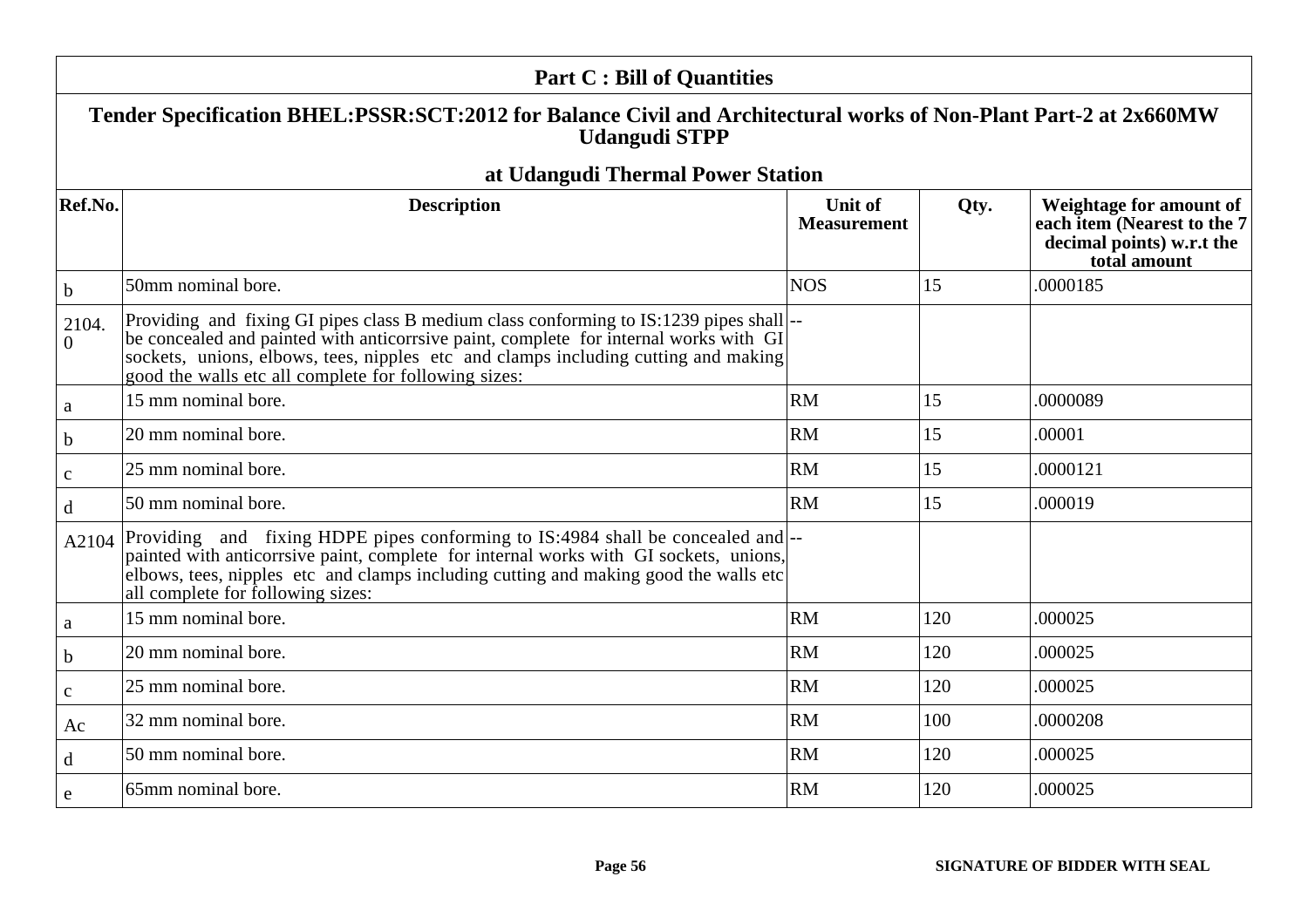|                         | <b>Part C: Bill of Quantities</b>                                                                                                                                                                                                                                                                                    |                                      |      |                                                                                                     |
|-------------------------|----------------------------------------------------------------------------------------------------------------------------------------------------------------------------------------------------------------------------------------------------------------------------------------------------------------------|--------------------------------------|------|-----------------------------------------------------------------------------------------------------|
|                         | Tender Specification BHEL:PSSR:SCT:2012 for Balance Civil and Architectural works of Non-Plant Part-2 at 2x660MW<br><b>Udangudi STPP</b>                                                                                                                                                                             |                                      |      |                                                                                                     |
|                         | at Udangudi Thermal Power Station                                                                                                                                                                                                                                                                                    |                                      |      |                                                                                                     |
| Ref.No.                 | <b>Description</b>                                                                                                                                                                                                                                                                                                   | <b>Unit of</b><br><b>Measurement</b> | Qty. | Weightage for amount of<br>each item (Nearest to the 7<br>decimal points) w.r.t the<br>total amount |
| 2105.<br>$\overline{0}$ | Providing and fixing GI pipes class B complete for external work with GI sockets,  --<br>unions, elbows, tees, nipples etc including trenching $\&$ refilling, anti-corrosive paint<br>etc all complete for following sizes:                                                                                         |                                      |      |                                                                                                     |
| $\rm{a}$                | 15 mm nominal bore.                                                                                                                                                                                                                                                                                                  | RM                                   | 10   | .0000046                                                                                            |
| $\mathbf b$             | 20 mm nominal bore.                                                                                                                                                                                                                                                                                                  | <b>RM</b>                            | 10   | .0000054                                                                                            |
| $\mathbf{C}$            | 25 mm nominal bore.                                                                                                                                                                                                                                                                                                  | <b>RM</b>                            | 10   | .0000066                                                                                            |
| Ac                      | 32 mm nominal bore.                                                                                                                                                                                                                                                                                                  | <b>RM</b>                            | 100  | .0000664                                                                                            |
| $\mathbf d$             | 50 mm nominal bore.                                                                                                                                                                                                                                                                                                  | <b>RM</b>                            | 10   | .0000113                                                                                            |
| e                       | 65mm nominal bore.                                                                                                                                                                                                                                                                                                   | RM                                   | 10   | .000016                                                                                             |
|                         | A2106 Providing and fixing Wall to wall Bathroom mirror (6 mm thick float glass) with high $ EACH $<br>square edges from reputed mirror manufacturer. Mirror shall be mounted with glass<br>adjustable revolving CP brackets with CP screws etc all complete.                                                        |                                      | 15   | .0000204                                                                                            |
| 2107                    | Providing and fixing 610mmx127mmx6mm thk clear glass with C.P Guard rails NOS<br>and mounted on C.P. brackets etc all complete.                                                                                                                                                                                      |                                      | 25   | .0000259                                                                                            |
| A2108                   | Providing and fixing 25 mm diameter stainless steel towel rails (600mm X 20mm) all $EACH$<br>complete.                                                                                                                                                                                                               |                                      | 25   | .0000267                                                                                            |
|                         | A2111 Providing and fixing stainless steel / C.P. liquid soap holder cum dispenser. Dispenser EACH<br>shall be round and easily revolving with removable threaded nozzle and mounted on<br>C.P. brackets etc all complete.                                                                                           |                                      | 25   | .0000272                                                                                            |
| A2114                   | Providing & fixing in position polyethylene (P.V.C.) water tank conforming as per<br>IS12701 of Syntex or approved equivalent including making all necessary inlet & outlet<br>pipes, fixture, ball cocks, valves etc all complete for following capacities. GI pipes shall<br>be paid separately under ST No. 2105. |                                      |      |                                                                                                     |
| a                       | 500 litres capacity<br>$P000$ 57                                                                                                                                                                                                                                                                                     | <b>NOS</b>                           |      | .0000102<br><del>cicnatide of Rinned With Ceal</del>                                                |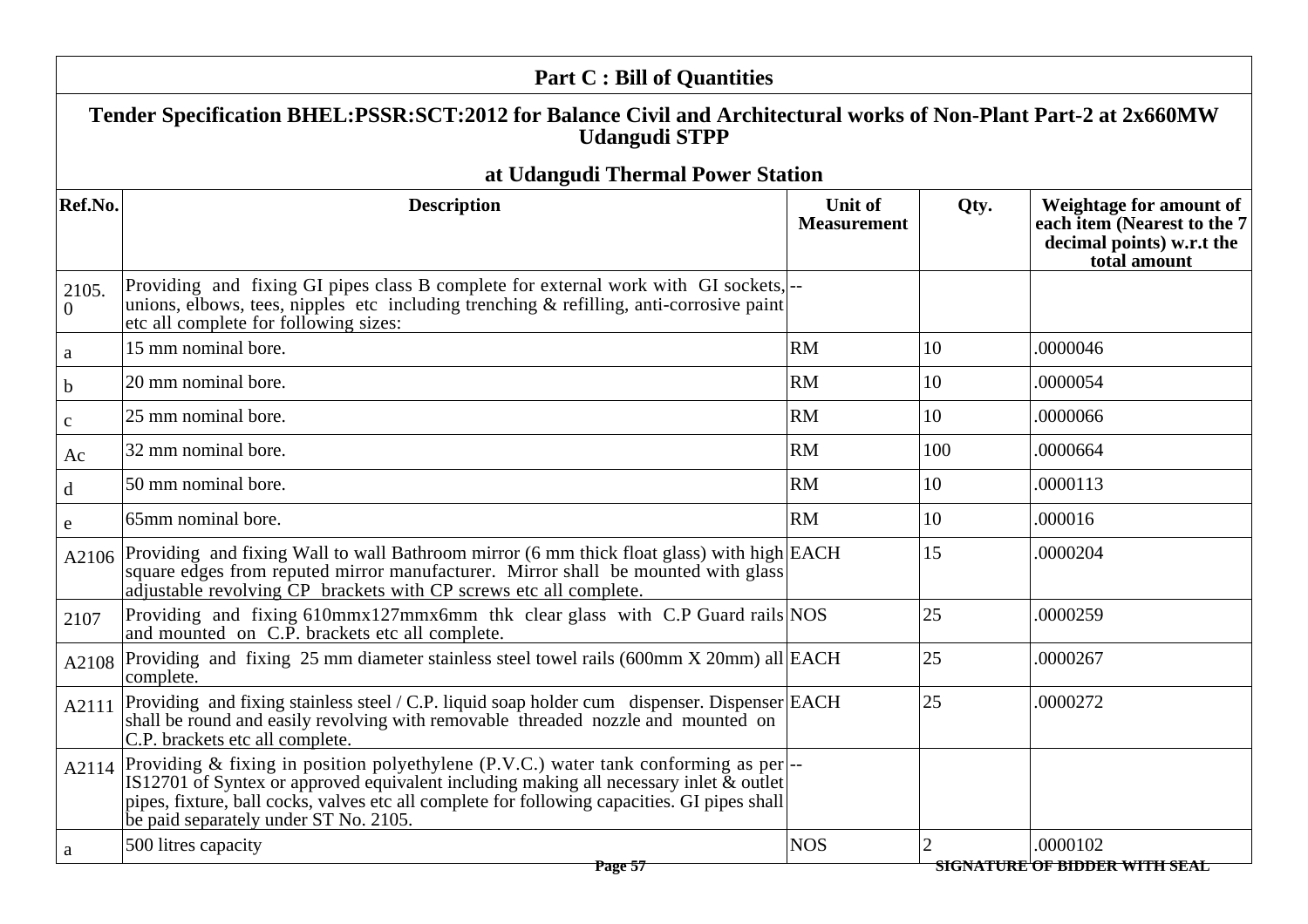|                         | <b>Part C: Bill of Quantities</b>                                                                                                                                                                                                                                                                                                                                                               |                               |                |                                                                                                     |  |
|-------------------------|-------------------------------------------------------------------------------------------------------------------------------------------------------------------------------------------------------------------------------------------------------------------------------------------------------------------------------------------------------------------------------------------------|-------------------------------|----------------|-----------------------------------------------------------------------------------------------------|--|
|                         | Tender Specification BHEL:PSSR:SCT:2012 for Balance Civil and Architectural works of Non-Plant Part-2 at 2x660MW<br><b>Udangudi STPP</b>                                                                                                                                                                                                                                                        |                               |                |                                                                                                     |  |
|                         | at Udangudi Thermal Power Station                                                                                                                                                                                                                                                                                                                                                               |                               |                |                                                                                                     |  |
| Ref.No.                 | <b>Description</b>                                                                                                                                                                                                                                                                                                                                                                              | Unit of<br><b>Measurement</b> | Qty.           | Weightage for amount of<br>each item (Nearest to the 7<br>decimal points) w.r.t the<br>total amount |  |
| $\mathbf b$             | 1000 litres capacity                                                                                                                                                                                                                                                                                                                                                                            | <b>NOS</b>                    | 3              | .0000307                                                                                            |  |
| $\mathbf c$             | 2000 litres capacity                                                                                                                                                                                                                                                                                                                                                                            | <b>NOS</b>                    | 3              | .0000614                                                                                            |  |
| $\mathbf d$             | 5000 litres capacity                                                                                                                                                                                                                                                                                                                                                                            | <b>NOS</b>                    | 3              | .0001537                                                                                            |  |
| A2115                   | Providing and fixing approved heavy duty stainless steel sink/wash basin with EACH<br>integrated drainboard as per IS:13983 of size 915x460x178mm with CI brackets,<br>stainless steel chain with rubber plug 40mm, cp brass waste trap with necessary union<br>complete including painting the fittings, cutting and making good the wall where<br>required etc. all complete.                 |                               |                | .0000226                                                                                            |  |
|                         | A2116 Providing and fixing Electric operated hand dryer with photo voltaic control including EACH<br>all fittings, cutting and making good the wall where required etc. all complete.                                                                                                                                                                                                           |                               | $\overline{2}$ | .0000366                                                                                            |  |
| 2200.<br>$\overline{0}$ | SANITARY: Sanitary work including all labour, material (unless otherwise specified)--<br>in BOQ/contract specification), equipment etc. at all level as per specification, drawings<br>and as directed by engineer - in - charge. Cement Shall be supplied by BHEL as a free<br>issue.                                                                                                          |                               |                |                                                                                                     |  |
| 2202.<br>$\overline{0}$ | Providing and fixing approved vitreous china laboratory sink of size EACH<br>600x400x200mm conforming to IS:2556 (part-5) with R.S. or C.I. brackets, chromium<br>plated brass chain with rubber plug 40mm, 40mm CP brass waste and 40mm CP brass<br>trap with necessaary union complete including painting the fittings, cutting and making<br>good the wall where required etc. all complete. |                               | $\overline{2}$ | .0000084                                                                                            |  |
| 2203.<br>$\overline{0}$ | Providing and fixing stainless steel kitchen sink of size $610x510x200$ mm conforming to EACH<br>IS: 13983 including all fittings etc. all complete.                                                                                                                                                                                                                                            |                               | $\overline{2}$ | .0000175                                                                                            |  |
|                         | A2203 Providing and fixing stainless steel kitchen sink of size $750x510x200$ mm conforming to EACH<br>IS: 13983 including all fittings etc. all complete.                                                                                                                                                                                                                                      |                               | 30             | .0002633                                                                                            |  |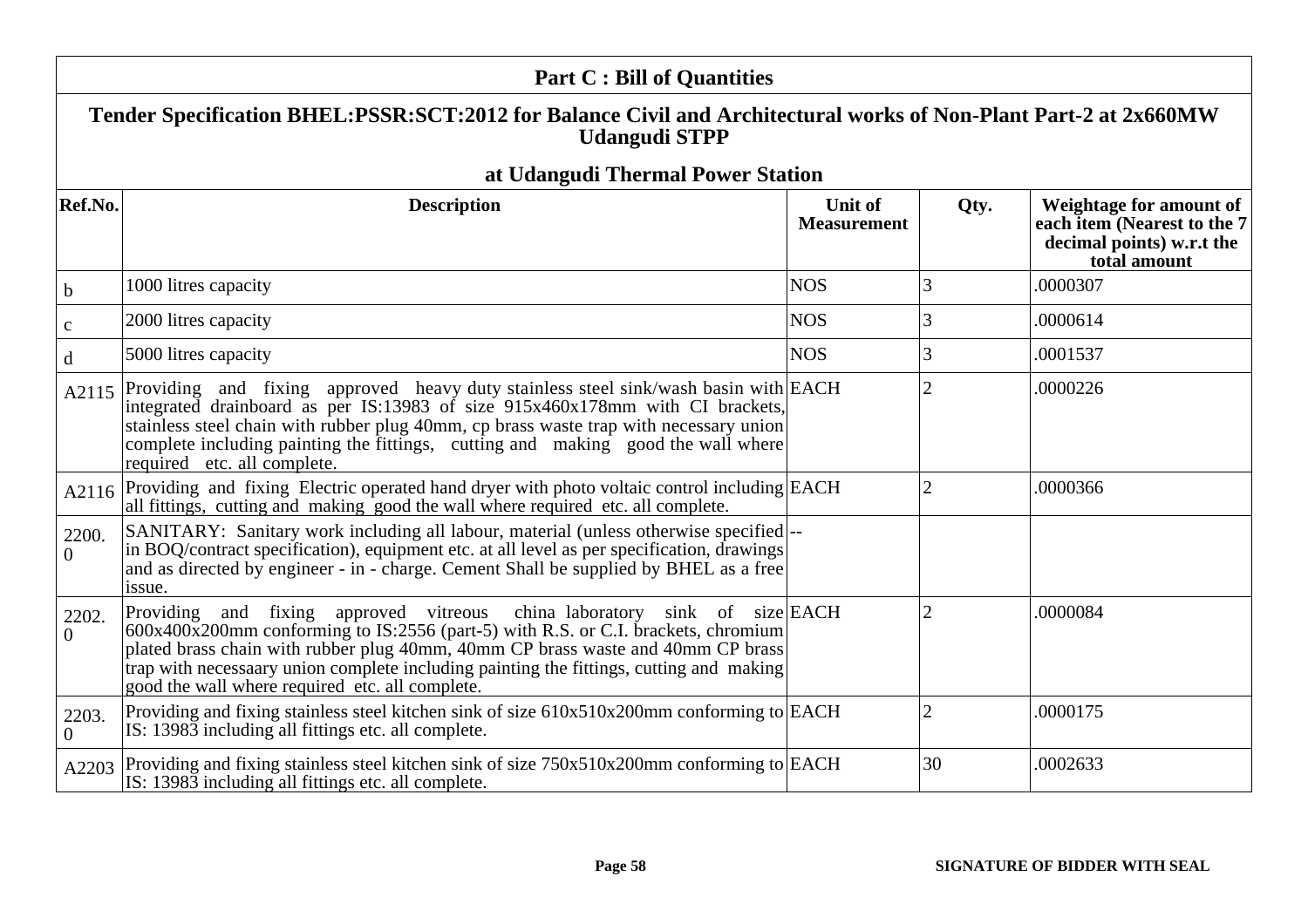|                         | <b>Part C: Bill of Quantities</b>                                                                                                                                                                                                                                                                            |                                      |      |                                                                                                     |
|-------------------------|--------------------------------------------------------------------------------------------------------------------------------------------------------------------------------------------------------------------------------------------------------------------------------------------------------------|--------------------------------------|------|-----------------------------------------------------------------------------------------------------|
|                         | Tender Specification BHEL:PSSR:SCT:2012 for Balance Civil and Architectural works of Non-Plant Part-2 at 2x660MW<br><b>Udangudi STPP</b>                                                                                                                                                                     |                                      |      |                                                                                                     |
|                         | at Udangudi Thermal Power Station                                                                                                                                                                                                                                                                            |                                      |      |                                                                                                     |
| Ref.No.                 | <b>Description</b>                                                                                                                                                                                                                                                                                           | <b>Unit of</b><br><b>Measurement</b> | Qty. | Weightage for amount of<br>each item (Nearest to the 7<br>decimal points) w.r.t the<br>total amount |
| 2204.<br>$\theta$       | Providing and fixing colour glazed vitreous china European type water closet<br>conforming to IS:2556 with siphon, open front solid plastic seat and plastic cover, low<br>level 12.5 litre PVC flushing cistern (same colour as WC) with valveless fittings,<br>necessary C.P connections etc all complete. |                                      |      |                                                                                                     |
| a                       | Floor mounted                                                                                                                                                                                                                                                                                                | <b>EACH</b>                          | 15   | .0001141                                                                                            |
| $\mathbf b$             | Wall mounted                                                                                                                                                                                                                                                                                                 | <b>EACH</b>                          | 15   | .0002228                                                                                            |
| 2205.<br>$\Omega$       | Providing and fixing colour glazed vitreous indian type Orissa pattern (580x440mm) EACH<br>water closet conforming to IS:2556 part 3 with all fittings including foot rests, low level<br>12.5 litre PVC flushing cistern with valveless fittings, necessary C.P connections etc<br>all complete.            |                                      | 30   | .0002335                                                                                            |
| 2206.<br>$\overline{0}$ | Providing and fixing white flat back glazed vitreous china urinals of size EACH<br>$440x265x355$ mm with photo voltaic control flushing system as per IS:2556 (part 6,<br>section 1) with flush pipes, lead pipes, gratings, traps and necessary C.P. fittings etc.<br>all complete.                         |                                      | 25   | .000236                                                                                             |
| 2207.<br>$\Omega$       | Supply, laying and jointing UPVC pipes of class 3 as per IS:4985 including bends,  --<br>branches and all other necessary fittings, M.S holder bats/clamps, cutting and<br>making good the walls and floors, jointing, testing etc all complete for following.                                               |                                      |      |                                                                                                     |
| a                       | 75mm dia pipes                                                                                                                                                                                                                                                                                               | RM                                   | 25   | .00001                                                                                              |
| 2208.<br>$\Omega$       | Providing, laying light duty non pressure NP3 class RCC pipes with collars jointed  --<br>with stiff mixture of cement mortar 1:2 including testing of joints etc all complete for<br>following.                                                                                                             |                                      |      |                                                                                                     |
| a                       | 200mm dia                                                                                                                                                                                                                                                                                                    | <b>RM</b>                            | 140  | .0001206                                                                                            |
| $\mathbf b$             | 300mm dia                                                                                                                                                                                                                                                                                                    | <b>RM</b>                            | 115  | .0001263                                                                                            |
| $\mathbf{C}$            | 450mm dia                                                                                                                                                                                                                                                                                                    | <b>RM</b>                            | 40   | .000129                                                                                             |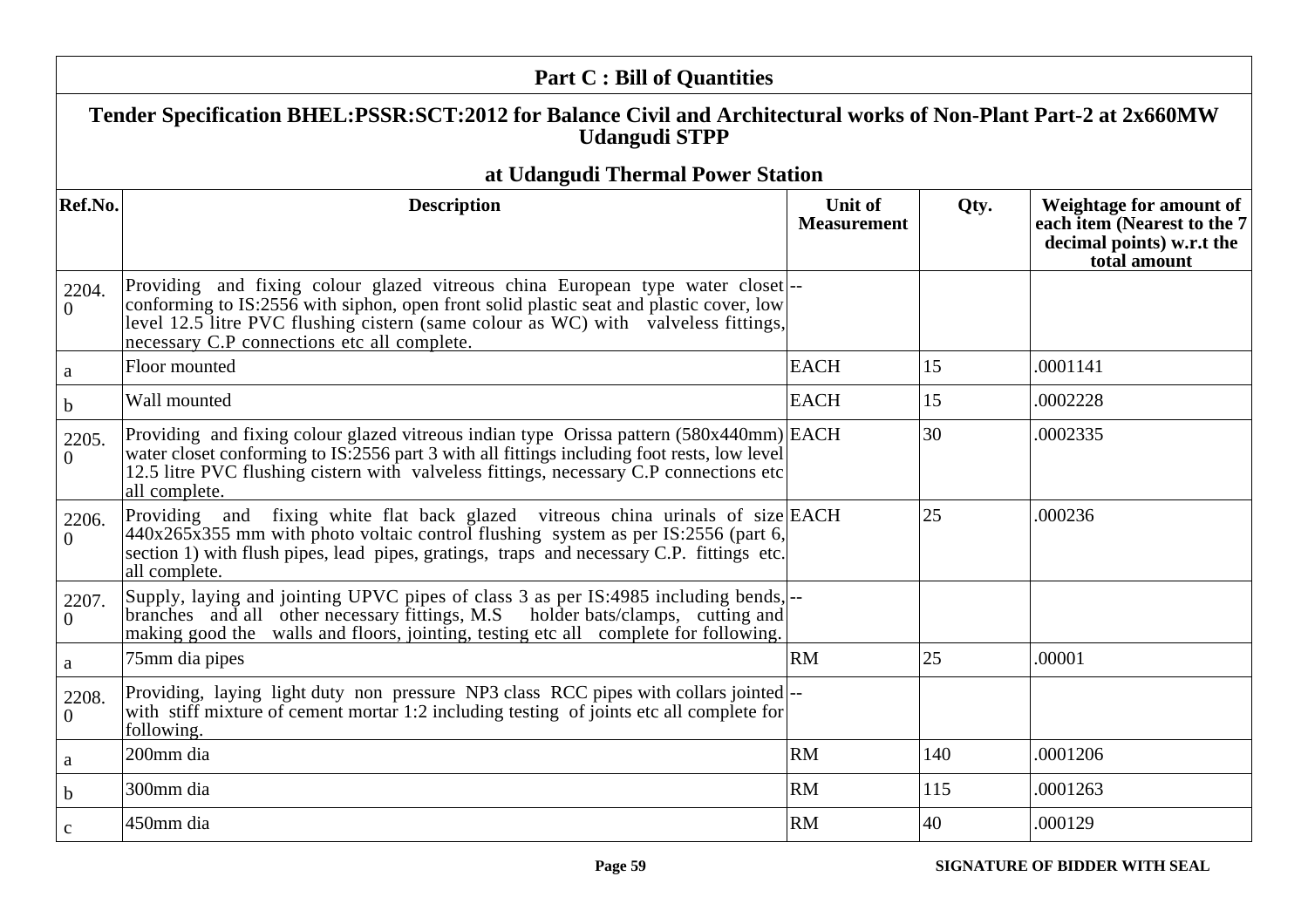|                         | <b>Part C: Bill of Quantities</b>                                                                                                                                                            |                                      |      |                                                                                                     |
|-------------------------|----------------------------------------------------------------------------------------------------------------------------------------------------------------------------------------------|--------------------------------------|------|-----------------------------------------------------------------------------------------------------|
|                         | Tender Specification BHEL:PSSR:SCT:2012 for Balance Civil and Architectural works of Non-Plant Part-2 at 2x660MW<br><b>Udangudi STPP</b>                                                     |                                      |      |                                                                                                     |
|                         | at Udangudi Thermal Power Station                                                                                                                                                            |                                      |      |                                                                                                     |
| Ref.No.                 | <b>Description</b>                                                                                                                                                                           | <b>Unit of</b><br><b>Measurement</b> | Qty. | Weightage for amount of<br>each item (Nearest to the 7<br>decimal points) w.r.t the<br>total amount |
| d                       | 600mm dia                                                                                                                                                                                    | RM                                   | 70   | .0002906                                                                                            |
| $\mathbf e$             | 900mm dia                                                                                                                                                                                    | <b>RM</b>                            | 50   | .0003249                                                                                            |
| 2209.<br>$\overline{0}$ | Providing, laying light duty non pressure NP2 class RCC pipes with collars jointed  --<br>with stiff mixture of cement mortar 1:2 including testing of joints etc complete for<br>following. |                                      |      |                                                                                                     |
| $\mathbf{a}$            | 150mm dia                                                                                                                                                                                    | RM                                   | 45   | .0000269                                                                                            |
| Aa                      | 200 mm dia                                                                                                                                                                                   | <b>RM</b>                            | 190  | .0001514                                                                                            |
| $\mathbf b$             | 250mm dia                                                                                                                                                                                    | <b>RM</b>                            | 45   | .0000359                                                                                            |
| $\mathbf C$             | 300mm dia                                                                                                                                                                                    | RM                                   | 40   | .0000345                                                                                            |
| $\mathbf d$             | 450mm dia                                                                                                                                                                                    | <b>RM</b>                            | 30   | .0000342                                                                                            |
| 2210.<br>$\overline{0}$ | Providing, laying light duty non pressure NP4 class RCC pipes with collars jointed  --<br>with stiff mixture of cement mortar 1:2 including testing of joints etc complete for<br>following: |                                      |      |                                                                                                     |
| $\mathbf{a}$            | 450mm dia                                                                                                                                                                                    | RM                                   | 10   | .0000368                                                                                            |
| $\mathbf b$             | 600mm dia                                                                                                                                                                                    | RM                                   | 10   | .0000472                                                                                            |
| $\mathbf{C}$            | 900mm dia                                                                                                                                                                                    | RM                                   | 5    | .0000462                                                                                            |
| 2211.<br>$\overline{0}$ | Providing and fixing C.I Manhole heavy duty cover of size 600mmx450mm including EACH<br>frame from reputed manufacture etc. all complete.                                                    |                                      | 15   | .0000671                                                                                            |
| 2212.<br>$\overline{0}$ | Providing and fixing circular heavy duty C.I. manhole cover of 600 mm dia with frame EACH<br>etc. all complete.                                                                              |                                      | 10   | .000039                                                                                             |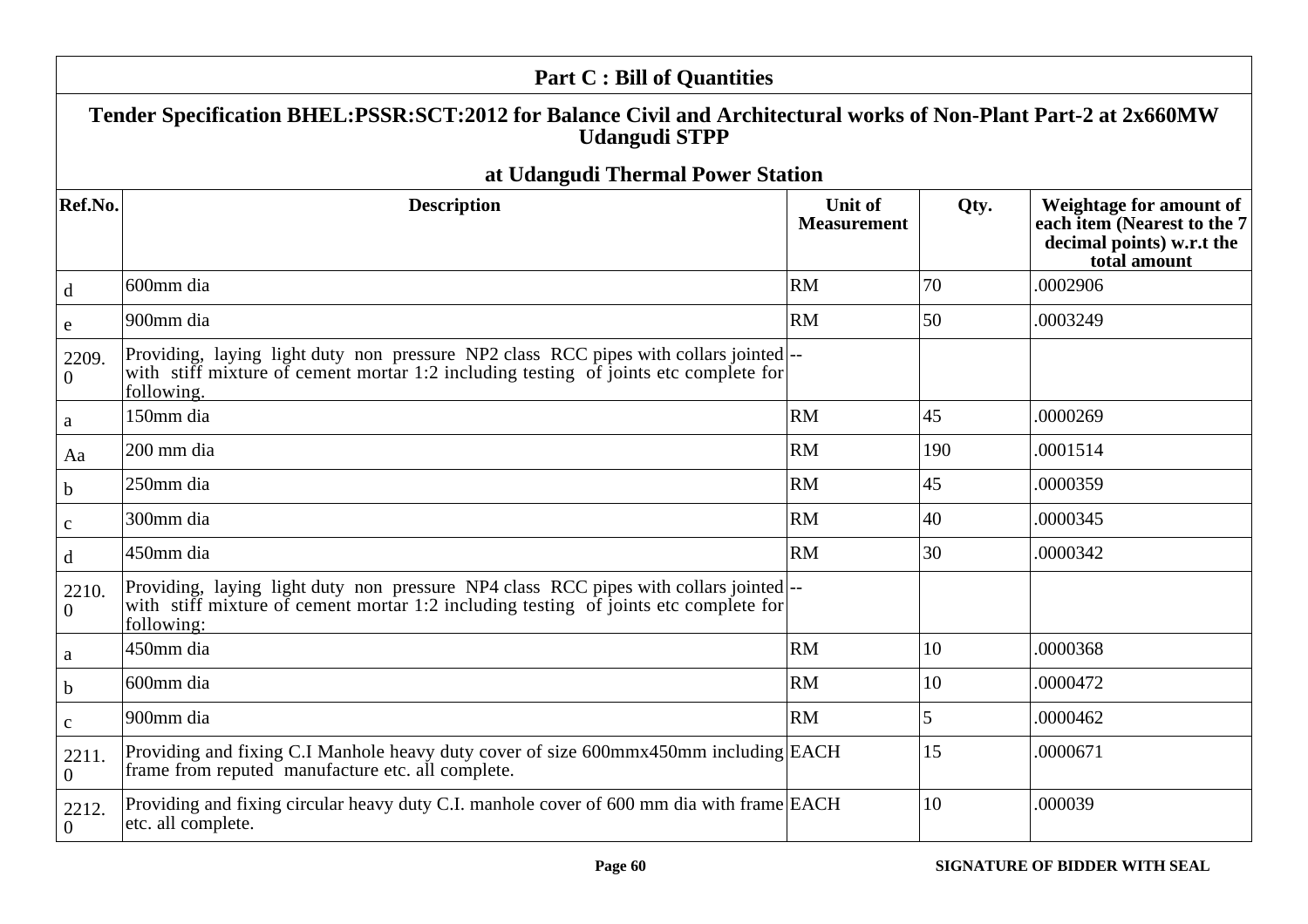|                         | <b>Part C: Bill of Quantities</b>                                                                                                                                                                                                                                                                                                                                                             |                                      |                |                                                                                                     |  |  |
|-------------------------|-----------------------------------------------------------------------------------------------------------------------------------------------------------------------------------------------------------------------------------------------------------------------------------------------------------------------------------------------------------------------------------------------|--------------------------------------|----------------|-----------------------------------------------------------------------------------------------------|--|--|
|                         | Tender Specification BHEL:PSSR:SCT:2012 for Balance Civil and Architectural works of Non-Plant Part-2 at 2x660MW<br><b>Udangudi STPP</b>                                                                                                                                                                                                                                                      |                                      |                |                                                                                                     |  |  |
|                         | at Udangudi Thermal Power Station                                                                                                                                                                                                                                                                                                                                                             |                                      |                |                                                                                                     |  |  |
| Ref.No.                 | <b>Description</b>                                                                                                                                                                                                                                                                                                                                                                            | <b>Unit of</b><br><b>Measurement</b> | Qty.           | Weightage for amount of<br>each item (Nearest to the 7<br>decimal points) w.r.t the<br>total amount |  |  |
| 2213.<br>$\theta$       | Providing and fixing square mouth S.W Gully trap grade 'A' complete with CI grating,  --<br>brick masonry chamber(Clay Brickwork in 1:6 mortar, 12mm plaster in 1:6 mortar $\&$<br>1:2:4 Cement Concrete) and water tight CI cover with 300x300mm (inside). The<br>weight of cover to be not less than 4.53 Kg and frame to be not less than 2.72 Kg etc<br>all complete for following sizes: |                                      |                |                                                                                                     |  |  |
| $\mathbf{a}$            | 100x100mm P or S Type.                                                                                                                                                                                                                                                                                                                                                                        | <b>EACH</b>                          | 30             | .0000636                                                                                            |  |  |
| $\mathbf b$             | 150x100mm P or S Type.                                                                                                                                                                                                                                                                                                                                                                        | <b>EACH</b>                          | 20             | .0000444                                                                                            |  |  |
| $\mathbf c$             | 150x150mm P or S Type.                                                                                                                                                                                                                                                                                                                                                                        | <b>EACH</b>                          | 20             | .000048                                                                                             |  |  |
| 2214.<br>$\overline{0}$ | Providing and fixing C.I. floor traps size 100 mm Inlet and 100 mm Outlet Sand Cast EACH<br>Iron $S\&\bar{S}$ as per IS: 1729 with C.P jalli all complete.                                                                                                                                                                                                                                    |                                      | 35             | .0000612                                                                                            |  |  |
| 2215.<br>$\overline{0}$ | Providing and fixing 100mm heavy duty UPVC floor traps with 100 mm inlet and 100 EACH<br>mm outlet & C.P jalli all complete.                                                                                                                                                                                                                                                                  |                                      | 25             | .0000424                                                                                            |  |  |
| 2216.<br>$\overline{0}$ | Providing and installing approved brand single tap water cooler of 80 L cooling EACH<br>capacity all complete.                                                                                                                                                                                                                                                                                |                                      | $\overline{2}$ | .000104                                                                                             |  |  |
| 2217.<br>$\overline{0}$ | Providing and installing approved brand single tap water cooler of 150 L cooling EACH<br>capacity all complete.                                                                                                                                                                                                                                                                               |                                      | $\overline{2}$ | .0001297                                                                                            |  |  |
| 2218.<br>$\overline{0}$ | Providing and fixing white viterous urinal partitions of size 675x325x85mm all EACH<br>complete.                                                                                                                                                                                                                                                                                              |                                      | 50             | .0001038                                                                                            |  |  |
| 2219.<br>$\theta$       | Providing and fixing eye and face drinking water fountain (combined unit with EACH<br>receptacle conforming to IS: 10592) all complete as per specification.                                                                                                                                                                                                                                  |                                      | $\overline{2}$ | .0000758                                                                                            |  |  |
|                         | A2219 Providing and fixing Emergency eye wash cum shower including all fittings etc. all EACH<br>complete as per IS 10592 and specification.                                                                                                                                                                                                                                                  |                                      | $\overline{2}$ | .0000758                                                                                            |  |  |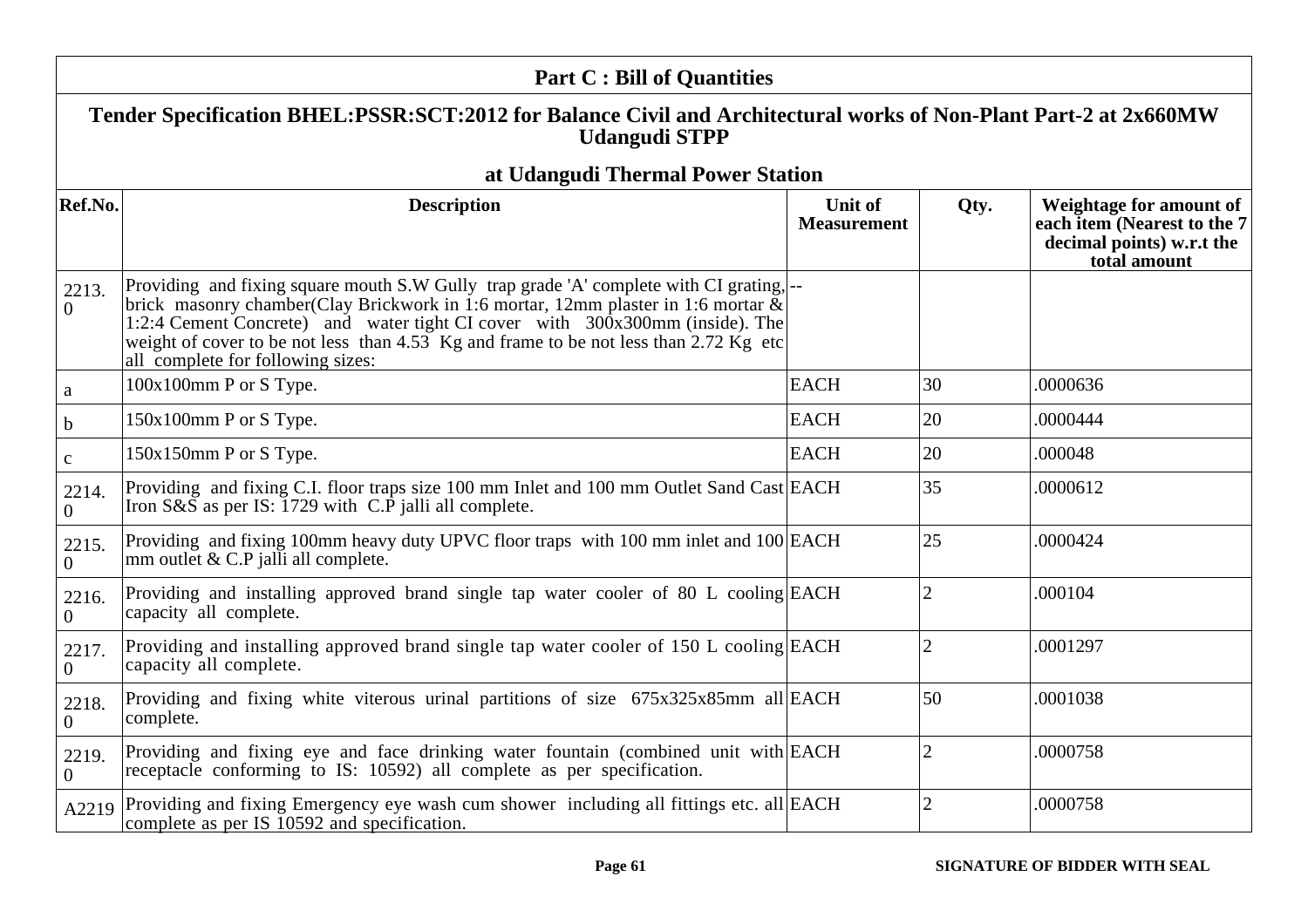|                         | <b>Part C: Bill of Quantities</b>                                                                                                                                                                                                                                                                           |                                      |                |                                                                                                     |  |
|-------------------------|-------------------------------------------------------------------------------------------------------------------------------------------------------------------------------------------------------------------------------------------------------------------------------------------------------------|--------------------------------------|----------------|-----------------------------------------------------------------------------------------------------|--|
|                         | Tender Specification BHEL:PSSR:SCT:2012 for Balance Civil and Architectural works of Non-Plant Part-2 at 2x660MW<br><b>Udangudi STPP</b>                                                                                                                                                                    |                                      |                |                                                                                                     |  |
|                         | at Udangudi Thermal Power Station                                                                                                                                                                                                                                                                           |                                      |                |                                                                                                     |  |
| Ref.No.                 | <b>Description</b>                                                                                                                                                                                                                                                                                          | <b>Unit of</b><br><b>Measurement</b> | Qty.           | Weightage for amount of<br>each item (Nearest to the 7<br>decimal points) w.r.t the<br>total amount |  |
| 2220.<br>$\overline{0}$ | Providing and fixing heavy duty cast iron pipes for above and below ground sanitory  --<br>works with water tight lead joint, fixing clamps, excavation, filling, disposal etc. all<br>complete for the following.                                                                                          |                                      |                |                                                                                                     |  |
| a                       | 75mm dia pipes                                                                                                                                                                                                                                                                                              | <b>RM</b>                            | 25             | .0000543                                                                                            |  |
| $\mathbf b$             | 100mm dia pipes                                                                                                                                                                                                                                                                                             | <b>RM</b>                            | 25             | .0000702                                                                                            |  |
| $\mathbf{C}$            | 150mm dia pipes                                                                                                                                                                                                                                                                                             | <b>RM</b>                            | 40             | .0001553                                                                                            |  |
| d                       | 200mm dia pipes                                                                                                                                                                                                                                                                                             | <b>RM</b>                            | 40             | .0002422                                                                                            |  |
| e                       | 250mm dia pipes                                                                                                                                                                                                                                                                                             | <b>RM</b>                            | 40             | .0003072                                                                                            |  |
| 2222.<br>$\overline{0}$ | Providing and fixing HDPE pipes in concrete/ brick work of following sizes including  --<br>cutting, fixing and levelling in position etc. all complete.                                                                                                                                                    |                                      |                |                                                                                                     |  |
| a                       | Upto 75 mm dia                                                                                                                                                                                                                                                                                              | RM                                   | 5              | .000001                                                                                             |  |
| $\mathbf b$             | 100 mm dia                                                                                                                                                                                                                                                                                                  | <b>RM</b>                            | 5              | .0000022                                                                                            |  |
| $\mathbf{C}$            | 150 mm dia                                                                                                                                                                                                                                                                                                  | <b>RM</b>                            | $\overline{2}$ | .0000018                                                                                            |  |
| 2300.<br>$\overline{0}$ | STRUCTURAL WORKS: Structural steel works including all labour, material (unless --<br>otherwise specified in BOQ/contract specification), equipments unless otherwise<br>specified, transportation, handling etc. at all level as per specification, drawings and as<br>directed by engineer - in - charge. |                                      |                |                                                                                                     |  |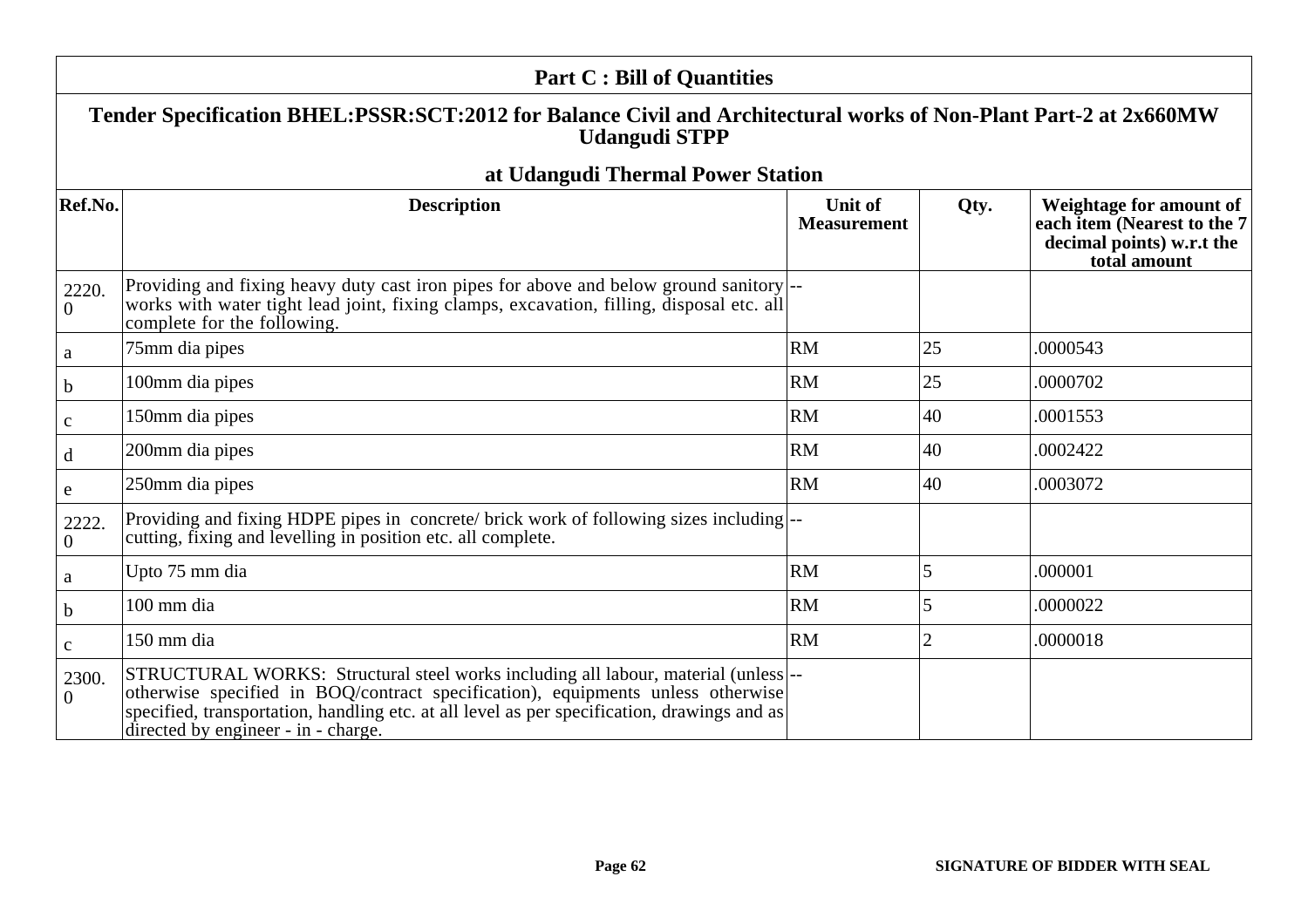|                   | <b>Part C: Bill of Quantities</b>                                                                                                                                                                                                                                                                                                                                                                                                                                                                                                                                                                                                                                                                                                                                                                                                                                                                                                                                                                                                                                                                                                                                                                                                                                                                                                                                                                                                                                                                                                                                                                                                                                                                                                                                                                                                                                                                                                                                                                                                                                                                                                                                                                                                                                                                                                                                                                              |                               |      |                                                                                                     |
|-------------------|----------------------------------------------------------------------------------------------------------------------------------------------------------------------------------------------------------------------------------------------------------------------------------------------------------------------------------------------------------------------------------------------------------------------------------------------------------------------------------------------------------------------------------------------------------------------------------------------------------------------------------------------------------------------------------------------------------------------------------------------------------------------------------------------------------------------------------------------------------------------------------------------------------------------------------------------------------------------------------------------------------------------------------------------------------------------------------------------------------------------------------------------------------------------------------------------------------------------------------------------------------------------------------------------------------------------------------------------------------------------------------------------------------------------------------------------------------------------------------------------------------------------------------------------------------------------------------------------------------------------------------------------------------------------------------------------------------------------------------------------------------------------------------------------------------------------------------------------------------------------------------------------------------------------------------------------------------------------------------------------------------------------------------------------------------------------------------------------------------------------------------------------------------------------------------------------------------------------------------------------------------------------------------------------------------------------------------------------------------------------------------------------------------------|-------------------------------|------|-----------------------------------------------------------------------------------------------------|
|                   | Tender Specification BHEL:PSSR:SCT:2012 for Balance Civil and Architectural works of Non-Plant Part-2 at 2x660MW<br><b>Udangudi STPP</b>                                                                                                                                                                                                                                                                                                                                                                                                                                                                                                                                                                                                                                                                                                                                                                                                                                                                                                                                                                                                                                                                                                                                                                                                                                                                                                                                                                                                                                                                                                                                                                                                                                                                                                                                                                                                                                                                                                                                                                                                                                                                                                                                                                                                                                                                       |                               |      |                                                                                                     |
|                   | at Udangudi Thermal Power Station                                                                                                                                                                                                                                                                                                                                                                                                                                                                                                                                                                                                                                                                                                                                                                                                                                                                                                                                                                                                                                                                                                                                                                                                                                                                                                                                                                                                                                                                                                                                                                                                                                                                                                                                                                                                                                                                                                                                                                                                                                                                                                                                                                                                                                                                                                                                                                              |                               |      |                                                                                                     |
| Ref.No.           | <b>Description</b>                                                                                                                                                                                                                                                                                                                                                                                                                                                                                                                                                                                                                                                                                                                                                                                                                                                                                                                                                                                                                                                                                                                                                                                                                                                                                                                                                                                                                                                                                                                                                                                                                                                                                                                                                                                                                                                                                                                                                                                                                                                                                                                                                                                                                                                                                                                                                                                             | Unit of<br><b>Measurement</b> | Qty. | Weightage for amount of<br>each item (Nearest to the 7<br>decimal points) w.r.t the<br>total amount |
| 2301.<br>$\Omega$ | Transportation, Fabrication, erection and alignment of structural steel with mild steel MT<br>rolled section / built up section / combination of both conforming to IS:2062, pipes<br>conforming to IS:1161/IS:1239, chequered plate conforming to IS: 3052, mild steel<br>rounds, monorails, stays, safety chains, ladders, MS grating etc. in columns, beams,<br>gantry girders, bunkers, silos, hoppers, roof trusses, portals, laced purlins, space frames,<br>hangers, struts, monorails, galleries, stiffeners, wall beams, sheeting runners, brackets,<br>stub columns, bracings, cleats, trestles, base plates, splice plates, chequered plate<br>flooring, decking and seal plates, steel frame grid over false ceiling, walkway<br>platforms, ladders, stairs, stringers, treads, landings, hand-rails etc including 2 coats of<br>red oxide zinc-chromate primer (one coat at shop and one coat after erection),<br>connection design & preparation of fabrication drgs, collection of steel from stores,<br>fabrication, straightening, cutting, bending, rolling, grinding, machining, drilling,<br>welding, electrodes and other consumables, alignment, erection bolts & nuts (weight of<br>erection bolts, nuts and welds not payable), assembly, edge preparation, preheating<br>(min preheat and interpass temperature of $20$ C for welding over 20 mm and upto $40$<br>mm $\&$ 660 C for welding over 40 mm and upto 63 mm $\&$ 1100 C for thickness over 63<br>mm & use of low hydrogen/ radiogenic electrodes), post heating, testing of welders,<br>inspection of welds, visual inspection, non destructive and special testing, rectification<br>and correction of defective welding works, production test plate, inspection and testing,<br>erection scheme, protection against damage in transit, stability of structures, installation<br>of temporary structures, setting column bases, surface preparation by means of manual<br>or mechanical power tools as per IS:1477 part 1, touch-up painting, rectification,<br>dismantling and removal of all temporary structures (weight of temporary structures not<br>payable), return of surplus / waste steel materials to store etc all complete. Including<br>appointment of a seperate agency, approved by BHEL, for review and approval of<br>fabrication drgs, in consultation with BHEL (BHEL to supply steel free of cost). |                               | 50   | .0019606                                                                                            |
| A2302             | Extra over ST NO. 2301 for blast cleaning by shot / metal blasting of steel structures to MT<br>near white metal surface(Sa $2 \frac{1}{2}$ ) as per SIS05-5900 and applying 2 coats of zinc<br>silicate primer (one coat at shop and one coat after erection) instead of primer coat of<br>red oxide zinc-chromate, including touch-up painting etc all complete as per                                                                                                                                                                                                                                                                                                                                                                                                                                                                                                                                                                                                                                                                                                                                                                                                                                                                                                                                                                                                                                                                                                                                                                                                                                                                                                                                                                                                                                                                                                                                                                                                                                                                                                                                                                                                                                                                                                                                                                                                                                       |                               | 40   | .0003406                                                                                            |
|                   | specification.                                                                                                                                                                                                                                                                                                                                                                                                                                                                                                                                                                                                                                                                                                                                                                                                                                                                                                                                                                                                                                                                                                                                                                                                                                                                                                                                                                                                                                                                                                                                                                                                                                                                                                                                                                                                                                                                                                                                                                                                                                                                                                                                                                                                                                                                                                                                                                                                 |                               |      | <i>Control de la completa de la completa de la co</i>                                               |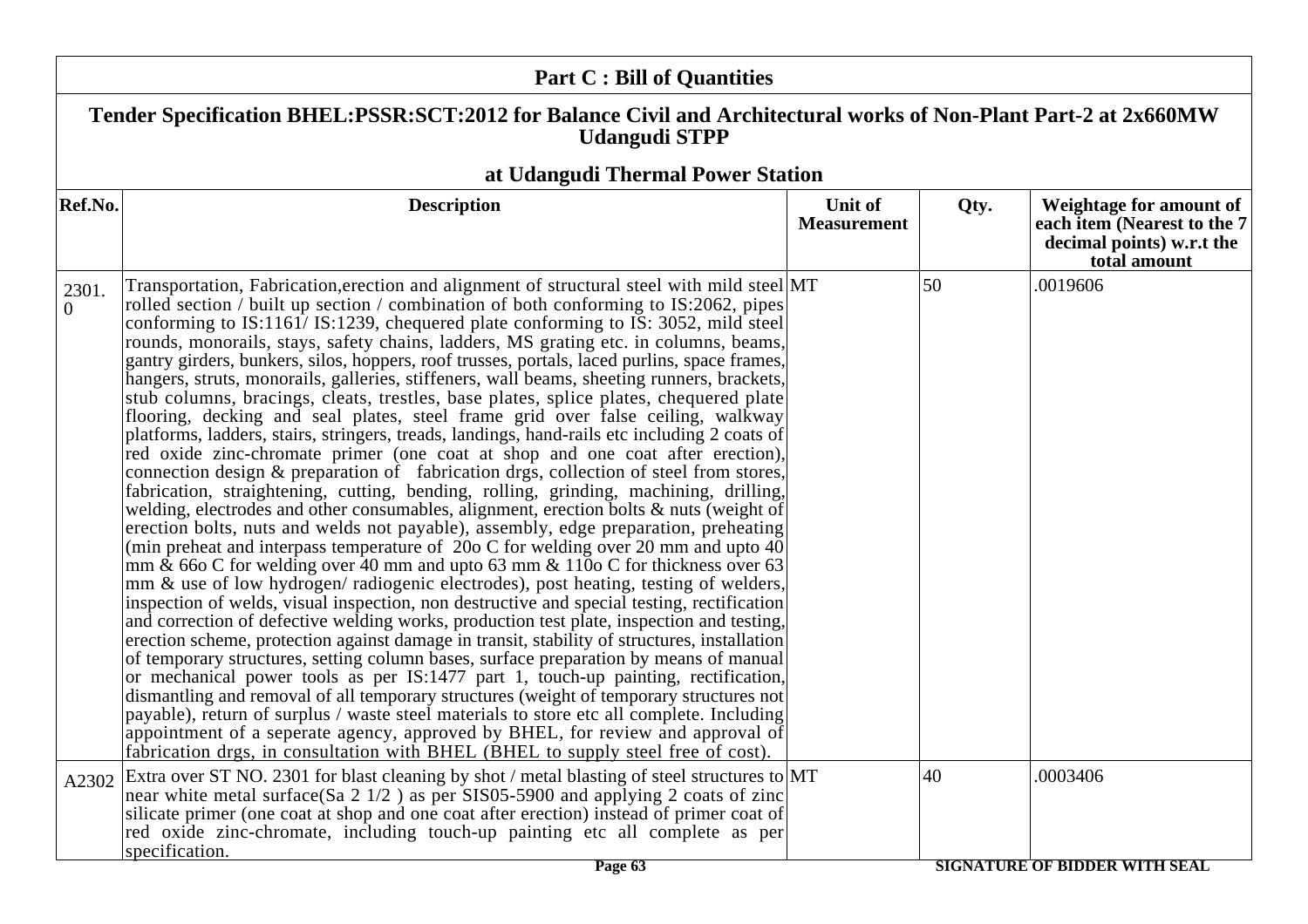|                         | <b>Part C: Bill of Quantities</b>                                                                                                                                                                                                                                                                                                                                                                                                                                                                                  |                               |                |                                                                                                     |  |
|-------------------------|--------------------------------------------------------------------------------------------------------------------------------------------------------------------------------------------------------------------------------------------------------------------------------------------------------------------------------------------------------------------------------------------------------------------------------------------------------------------------------------------------------------------|-------------------------------|----------------|-----------------------------------------------------------------------------------------------------|--|
|                         | Tender Specification BHEL:PSSR:SCT:2012 for Balance Civil and Architectural works of Non-Plant Part-2 at 2x660MW<br><b>Udangudi STPP</b>                                                                                                                                                                                                                                                                                                                                                                           |                               |                |                                                                                                     |  |
|                         | at Udangudi Thermal Power Station                                                                                                                                                                                                                                                                                                                                                                                                                                                                                  |                               |                |                                                                                                     |  |
| Ref.No.                 | <b>Description</b>                                                                                                                                                                                                                                                                                                                                                                                                                                                                                                 | Unit of<br><b>Measurement</b> | Qty.           | Weightage for amount of<br>each item (Nearest to the 7<br>decimal points) w.r.t the<br>total amount |  |
| 2304.<br>$\theta$       | Extra over ST No. 2301 for providing and applying two coats of synthetic enamel paint MT<br>with minimum 50 micron total dry film thickness (DFT) of approved make and shade<br>to achieve an even shade over steel sections already having primer coats and keeping<br>overall DFT with primer not less than 110 microns including protection and cleaning,<br>scoffolding etc. all complete.                                                                                                                     |                               | 10             | .0000373                                                                                            |  |
| A2305                   | Providing and applying two coats of High built epoxy finish paint of approved brand MT<br>over steel sections already having primer coats. Dry film thickness of each finish coat<br>shall be 90 microns. The undercoat and finish coat shall be of different tint to<br>distinguish the same from finish paint. The total dry film thickness with primer shall not<br>be less than 300 microns. The item includes protection, cleaning, scoffolding, touch-up<br>painting etc. all complete as per specification. |                               | 50             | .0003528                                                                                            |  |
| 2320.<br>$\overline{0}$ | Supply, fabrication and fixing of stainless steel pipe hand railing conforming to SS 409 MT<br>of 32 mm/40 mm dia including transportation, loading/unloading etc. all complete                                                                                                                                                                                                                                                                                                                                    |                               | $\overline{2}$ | .0010345                                                                                            |  |
| A2320                   | Supply, fabrication and fixing of G.I stainless steel ladder in forebay conforming to SS MT<br>409 of 32 mm/40 mm dia including transportation, loading/unloading etc. all complete<br>as per drawing                                                                                                                                                                                                                                                                                                              |                               | 3              | .0015519                                                                                            |  |
| 2321.<br>$\Omega$       | Supply, fabrication and fixing of MS pipe hand railing of 32 mm/40 mm dia including MT<br>transportation, loading/unloading etc. all complete. Payments terms - a)on receipt of<br>materials at site - $65\%$ ; b) Erection & fixing - $35\%$ ;                                                                                                                                                                                                                                                                    |                               | 15             | .0022316                                                                                            |  |
| A2321                   | Supply, fabrication and fixing of MS pipe hand railing (1250 mm) of 32 mm/40 mm dia $MT$<br>hot dip galvanized and confirming to IS 1239 (Medium) including transportation,<br>loading/unloading etc. all complete as per specification.                                                                                                                                                                                                                                                                           |                               | $\overline{5}$ | .0007438                                                                                            |  |
| A2322                   | Supply, fabrication and fixing of GI pipe hand railing $(1250 \text{ mm high})$ of 32 mm/40 MT<br>mm dia (Medium Grade) including transportation, loading/unloading, painting etc. all<br>complete as per specification.                                                                                                                                                                                                                                                                                           |                               | $ 25\rangle$   | .0042173                                                                                            |  |
| 2400.<br>$\theta$       | ROAD WORKS: Road works including all labour, material (unless otherwise specified)--<br>in BOQ/contract specification), equipment etc. as per specification, drawings and as<br>directed by engineer - in - charge. Cement Shall be supplied by BHEL as a free issue.                                                                                                                                                                                                                                              |                               |                |                                                                                                     |  |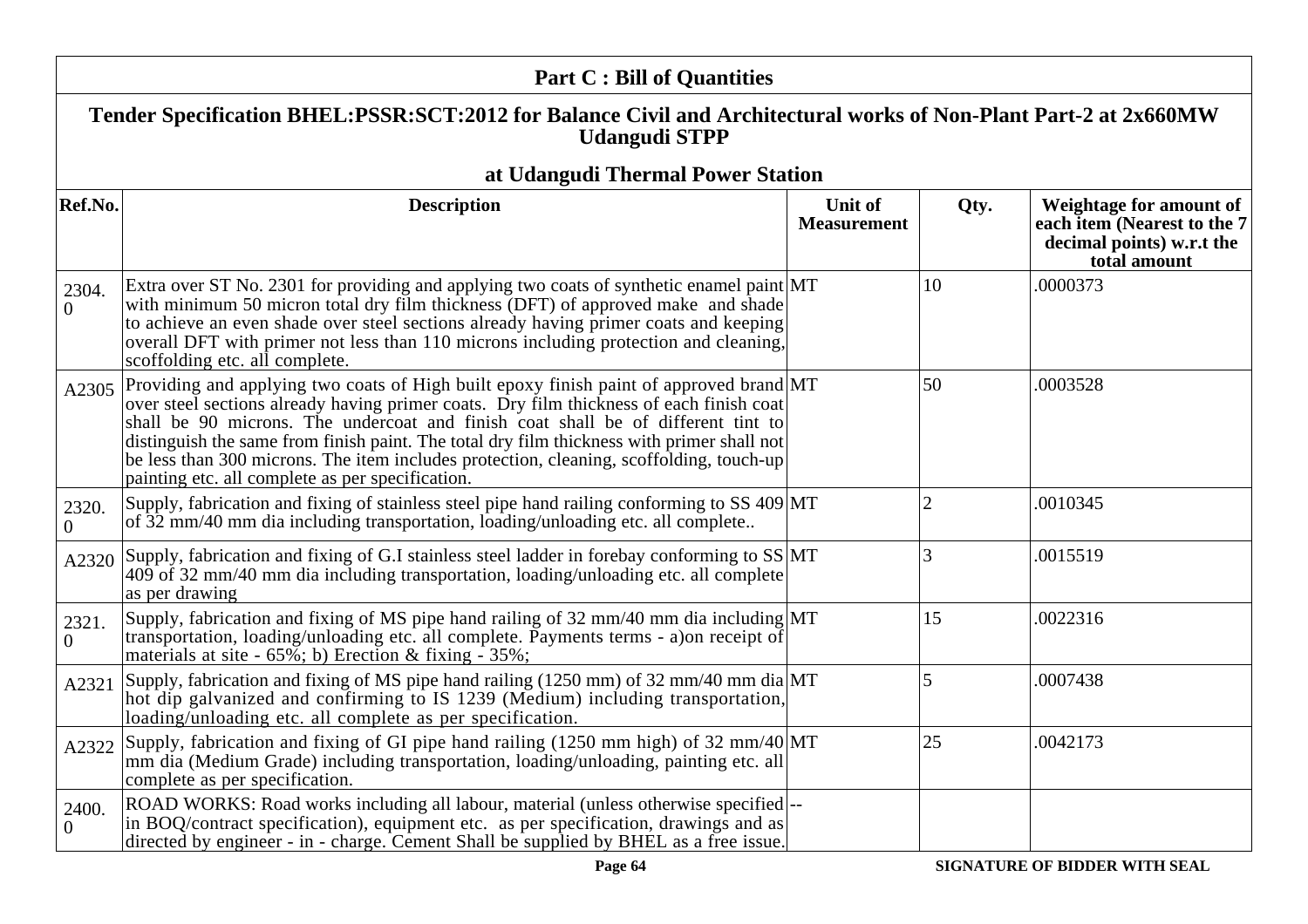|                   | <b>Part C: Bill of Quantities</b>                                                                                                                                                                                                                                                                                                                                                                         |                               |       |                                                                                                     |  |
|-------------------|-----------------------------------------------------------------------------------------------------------------------------------------------------------------------------------------------------------------------------------------------------------------------------------------------------------------------------------------------------------------------------------------------------------|-------------------------------|-------|-----------------------------------------------------------------------------------------------------|--|
|                   | Tender Specification BHEL:PSSR:SCT:2012 for Balance Civil and Architectural works of Non-Plant Part-2 at 2x660MW<br><b>Udangudi STPP</b>                                                                                                                                                                                                                                                                  |                               |       |                                                                                                     |  |
|                   | at Udangudi Thermal Power Station                                                                                                                                                                                                                                                                                                                                                                         |                               |       |                                                                                                     |  |
| Ref.No.           | <b>Description</b>                                                                                                                                                                                                                                                                                                                                                                                        | Unit of<br><b>Measurement</b> | Qty.  | Weightage for amount of<br>each item (Nearest to the 7<br>decimal points) w.r.t the<br>total amount |  |
| 2401.<br>$\Omega$ | Preparation of sub grade by excavating earth to required depth for all types of soil/CUM<br>rock, dressing to camber and consolidating the base including making good the<br>undulation etc and disposal of surplus earth within a lead upto 1 km etc. all complete.                                                                                                                                      |                               | 6,200 | .0005753                                                                                            |  |
| 2403.<br>$\Omega$ | Providing, stacking & laying granular morrum for shoulder including watering, CUM<br>compaction with road roller to required camber etc all complete.                                                                                                                                                                                                                                                     |                               | 1,760 | .0021231                                                                                            |  |
| 2404.<br>$\Omega$ | Providing & laying water bound macadam sub base course in layers of required CUM<br>thickness with crushed stone aggregates 90 to 40 mm down size (IRC 19 - grading -1),<br>stone screening & blinding material including screening, sorting, spreading to template<br>& consolidation with road roller including carriage, spreading $\&$ consolidation of<br>blinding material moorum etc all complete. |                               | 2,650 | .0069097                                                                                            |  |
| 2405.<br>$\Omega$ | Providing & laying water bound macadam base course in layers of required thickness CUM<br>with stone aggregate 63mm to 40mm size(IRC 19 - grading -1), stone screening and<br>blinding material including screening sorting, spreading to template and consolidation<br>with road roller including carriage, spreading and consolidation of blinding material<br>moorum etc all complete.                 |                               | 1,760 | .0044291                                                                                            |  |
| A2413             | Supplying and laying 600mmx200mmx380mm deep precast concrete kerb stone of RM<br>grade M-20 with 20 mm nominal size stone aggregate and of shape as per detailed<br>drawing including fixing with cement mortar $(1:2)$ in 13mm thick joints, finishing of<br>joints with neat cement paste, making drainage opening where required etc all<br>complete.                                                  |                               | 4,700 | .00329                                                                                              |  |
| A2414             | Supply and laying 150 mm dia R.C.C NP-3 type Hume pipe in raised shoulders as rain RM<br>water drains as per detailed drawing including fixing with cement mortar (1:2) in 13mm<br>thick joints, finishing of joints with neat cement paste etc all complete.                                                                                                                                             |                               | 160   | .0001378                                                                                            |  |
| B2414             | Supply and laying 600 mm dia R.C.C NP-3 type Hume pipe in raised shoulders as rain RM<br>water drains as per detailed drawing including fixing with cement mortar (1:2) in 13mm<br>thick joints, finishing of joints with neat cement paste etc all complete.                                                                                                                                             |                               | 35    | .0001453                                                                                            |  |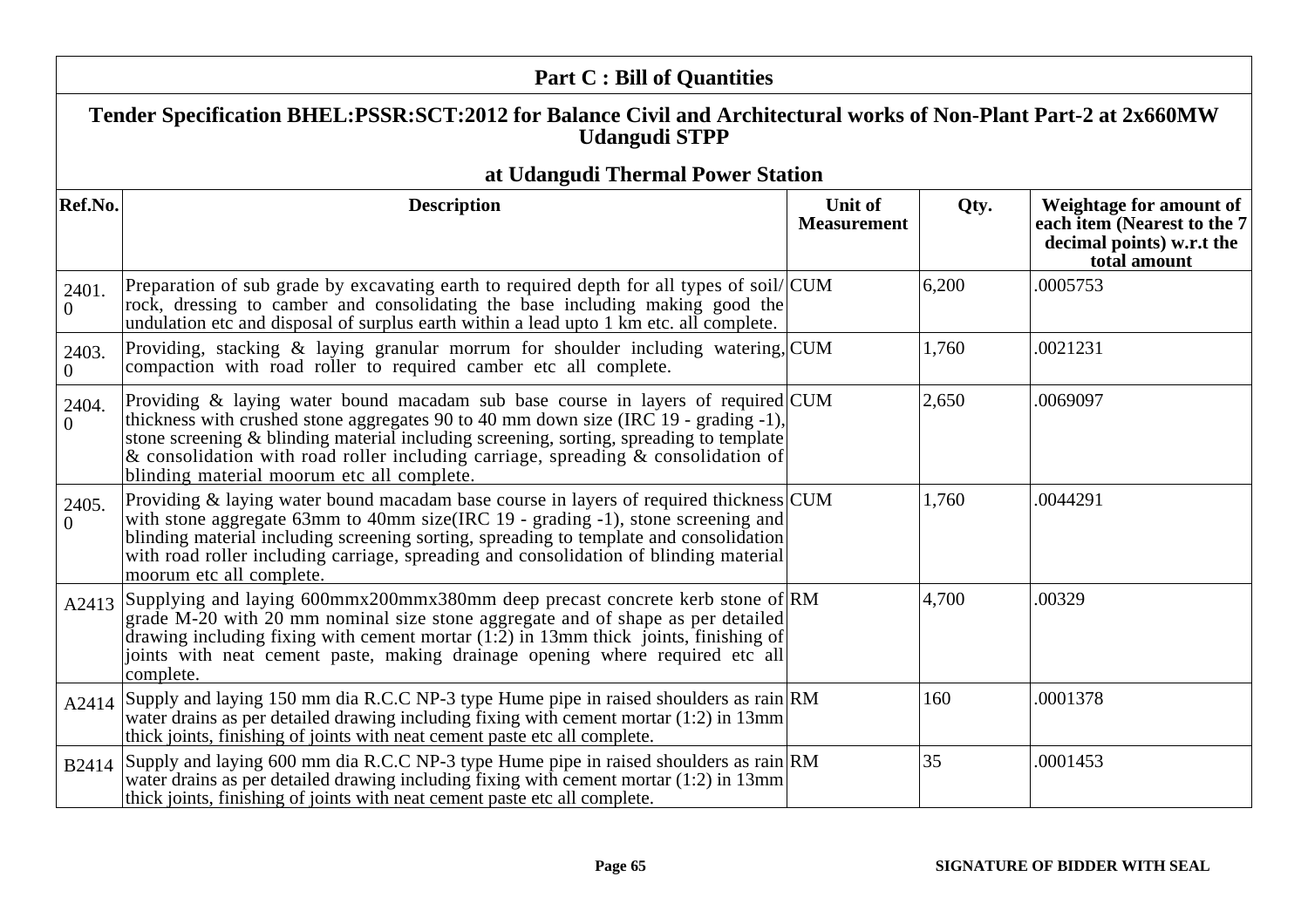|                   | <b>Part C: Bill of Quantities</b>                                                                                                                                                                                                                                                                                                                                                                                                                                                                                                                                                                                                                                                                                               |                               |                |                                                                                                     |
|-------------------|---------------------------------------------------------------------------------------------------------------------------------------------------------------------------------------------------------------------------------------------------------------------------------------------------------------------------------------------------------------------------------------------------------------------------------------------------------------------------------------------------------------------------------------------------------------------------------------------------------------------------------------------------------------------------------------------------------------------------------|-------------------------------|----------------|-----------------------------------------------------------------------------------------------------|
|                   | Tender Specification BHEL:PSSR:SCT:2012 for Balance Civil and Architectural works of Non-Plant Part-2 at 2x660MW<br><b>Udangudi STPP</b>                                                                                                                                                                                                                                                                                                                                                                                                                                                                                                                                                                                        |                               |                |                                                                                                     |
|                   | at Udangudi Thermal Power Station                                                                                                                                                                                                                                                                                                                                                                                                                                                                                                                                                                                                                                                                                               |                               |                |                                                                                                     |
| Ref.No.           | <b>Description</b>                                                                                                                                                                                                                                                                                                                                                                                                                                                                                                                                                                                                                                                                                                              | Unit of<br><b>Measurement</b> | Qty.           | Weightage for amount of<br>each item (Nearest to the 7<br>decimal points) w.r.t the<br>total amount |
| 2415.<br>$\theta$ | Supply and laying 150mm dia R.C.C NP-2 type Hume pipe in raised shoulders as rain RM<br>water drains as per detailed drawing including fixing with cement mortar $(1:3)$ in 13mm<br>thick joints, finishing of joints with neat cement paste etc all complete. Payment terms -<br>a) On receipt of materials at site $-50\%$ ; b) On completion of erection & fixing $-50\%$ .                                                                                                                                                                                                                                                                                                                                                  |                               |                | .000003                                                                                             |
| A2419             | Providing and laying cement concrete of grade M30 using 20 mm nominal size stone CUM<br>aggregate with approved admixture (Bipolar Concrete Penetrating Corrosion Inhibiting)<br>Admixture (CPCIA). CPCIA shall be free from nitrites, chromates and non-migrating<br>types and having 7-8 years of usage history in Indian conditions conforming to ASTM-<br>$G-109$ with an efficiency factor of minimum 25 times. Dosage as per manufacturer<br>specifications shall be compatible with the type of cement used.), provision for<br>necessary joints including compaction, finishing to lines and grades, curing and<br>providing & fixing forwork etc. all complete. (Excluding the cost of reinforcement and<br>dowel bar) |                               | 50             | .0002605                                                                                            |
| 2421.<br>$\Omega$ | Providing & laying dry lean cement concrete of grade M15 with 20 mm nominal size $ CUM $<br>graded stone aggregate over a prepared sub-grade including compaction, finishing,<br>curing etc all complete.                                                                                                                                                                                                                                                                                                                                                                                                                                                                                                                       |                               | 2,000          | .0092644                                                                                            |
|                   | <b>REIN FORC EME NT</b>                                                                                                                                                                                                                                                                                                                                                                                                                                                                                                                                                                                                                                                                                                         |                               |                |                                                                                                     |
| A2422             | Providing and fixing in position MS dowel bar reinforcement including surface painted MT<br>with bitumen and greasing, dowel end caps with cotton fills etc all complete as per<br>specification, drawing and as directed by Engineer.                                                                                                                                                                                                                                                                                                                                                                                                                                                                                          |                               | 30             | .0029807                                                                                            |
| A2423             | Straightening, cutting, bending, placing in position at any level, binding in position of MT<br>corrosion resistant steel -HCRM re-bars of approved make with steel of grade Fe-500<br>confirming to IS:1786 norms including cost of binding wire, labour, scaffolding,<br>transportation to & from stores etc complete all as per specifications, drawings and as<br>directed by Engineer.                                                                                                                                                                                                                                                                                                                                     |                               | 150            | .0028868                                                                                            |
| A2424             | Providing, straightening cutting, bending, placing in position at any level, binding in MT<br>position of steel reinforcement of mild steel reinforcements including cost of binding<br>wire, labour, scaffolding transportation to $\&$ from stores etc all complete as per<br>specifications, drawings and as directed by Engineer.                                                                                                                                                                                                                                                                                                                                                                                           |                               | $\overline{2}$ | .0001988                                                                                            |
|                   | Page 66                                                                                                                                                                                                                                                                                                                                                                                                                                                                                                                                                                                                                                                                                                                         |                               |                | <b>SIGNATURE OF BIDDER WITH SEAL</b>                                                                |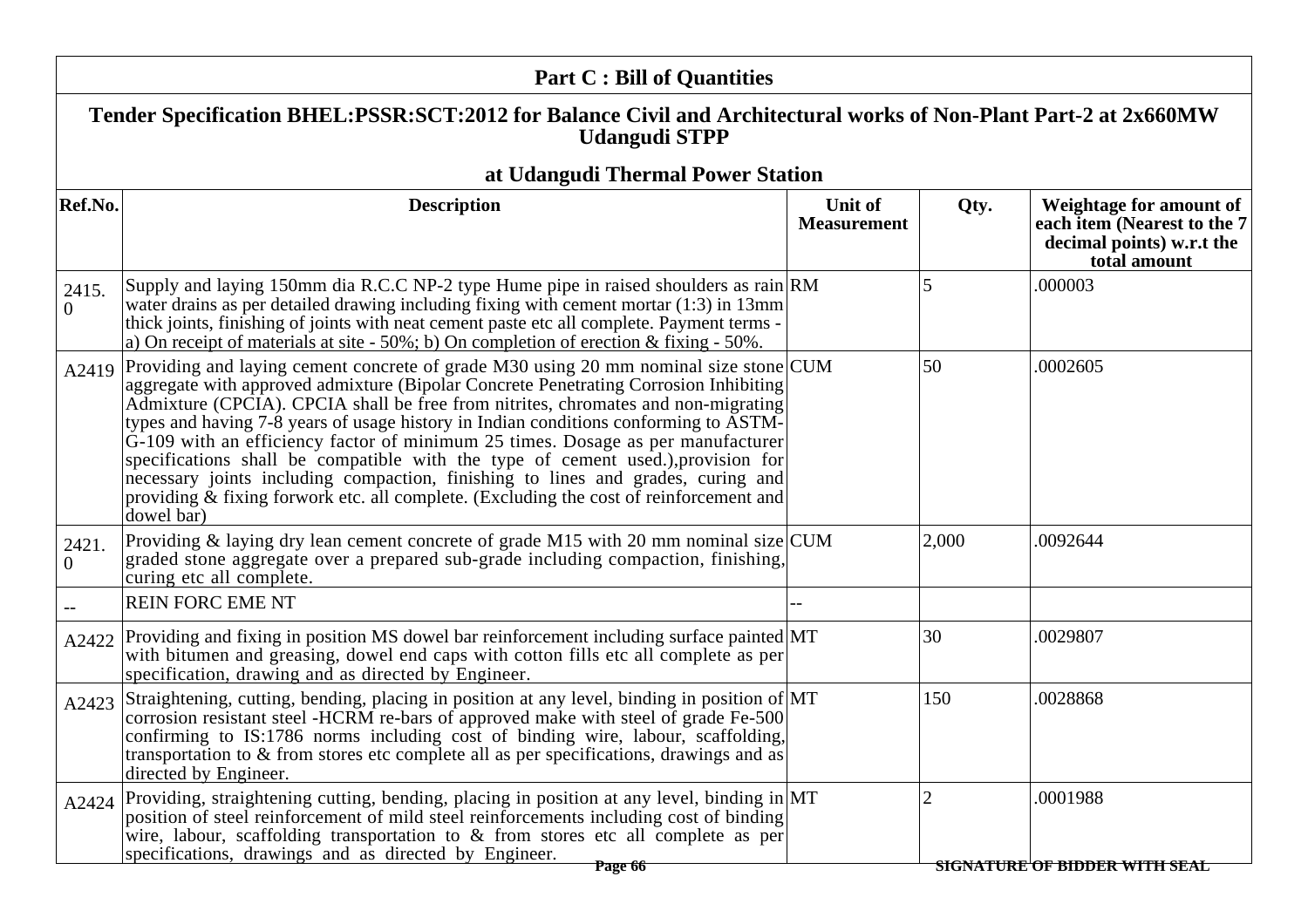|           | <b>Part C: Bill of Quantities</b>                                                                                                                                                                                                                                                                                          |                                      |        |                                                                                                     |  |
|-----------|----------------------------------------------------------------------------------------------------------------------------------------------------------------------------------------------------------------------------------------------------------------------------------------------------------------------------|--------------------------------------|--------|-----------------------------------------------------------------------------------------------------|--|
|           | Tender Specification BHEL:PSSR:SCT:2012 for Balance Civil and Architectural works of Non-Plant Part-2 at 2x660MW<br><b>Udangudi STPP</b>                                                                                                                                                                                   |                                      |        |                                                                                                     |  |
|           | at Udangudi Thermal Power Station                                                                                                                                                                                                                                                                                          |                                      |        |                                                                                                     |  |
| Ref.No.   | <b>Description</b>                                                                                                                                                                                                                                                                                                         | <b>Unit of</b><br><b>Measurement</b> | Qty.   | Weightage for amount of<br>each item (Nearest to the 7<br>decimal points) w.r.t the<br>total amount |  |
|           | MISC ELLA NEO US                                                                                                                                                                                                                                                                                                           |                                      |        |                                                                                                     |  |
| A2425     | Providing $\&$ installation of bitumen impregnated fibre board of specified thickness RM<br>confirming to IS 1838 as joint filler including nailing, coating of both faces with coal<br>tar pitch/bitumin etc. all complete as per specification, drawing and as directed by<br>engineer.                                  |                                      | 600    | .0007438                                                                                            |  |
| A2426     | Providing and filling in position hot applied bitumen sealing compund (Grade A) of RM<br>specified thick confirming to IS 1834 including cleaning, mixing, heating,<br>pouring/injecting sealing compound in gaps in joints, sealant primer etc all complete as<br>per specification, drawing and as directed by Engineer. |                                      | 7,400  | .0004807                                                                                            |  |
| A2429     | Providing & laying 80 mm thick precast interlocking concrete $(M20)$ pavers of approved $\text{SQM}$<br>colour and pattern as per specification and recommendation of manufacturer.                                                                                                                                        |                                      | 2,400  | .0017114                                                                                            |  |
| A2431     | Providing and laying 100mm thick sand layer below concrete pavers including SQM<br>compaction etc all complete as per specification, drawing and as directed by Engineer.                                                                                                                                                  |                                      | 2,400  | .000669                                                                                             |  |
| A2432     | Providing and laying Impermeable plastic sheeting 125 microns thick laid flat without SQM<br>creases as per IRC 15-2002 etc all complete as per specification, drawing and<br>as directed by Engineer.                                                                                                                     |                                      | 17,600 | .0023727                                                                                            |  |
|           | A2433 Providing and laying Inverted Choke with 25 mm course of screenings (Grading-B) CUM<br>over prepared subgrade including compaction etc all complete as per specification,<br>drawing and as directed by Engineer.                                                                                                    |                                      | 450    | .0015617                                                                                            |  |
| A2434 $ $ | Providing and fixing precast Bollards (150mm dia and 1.2 metre high spaced $@ 2.0m$ EACH<br>$c/c$ ) of concrete grade min M25 near road for equipment if requires protection etc. all<br>complete as per approved location and instruction by engineer Incharge.                                                           |                                      | 10     | .0000065                                                                                            |  |
| A2435     | Providing and installation of vehicle management signs, dual worded (English & Hindi) EACH<br>as per Indian standards including supports etc. all complete as per drawings,<br>specifications, manufacturer's recommendations, indian standards.                                                                           |                                      | 10     | .0001155                                                                                            |  |